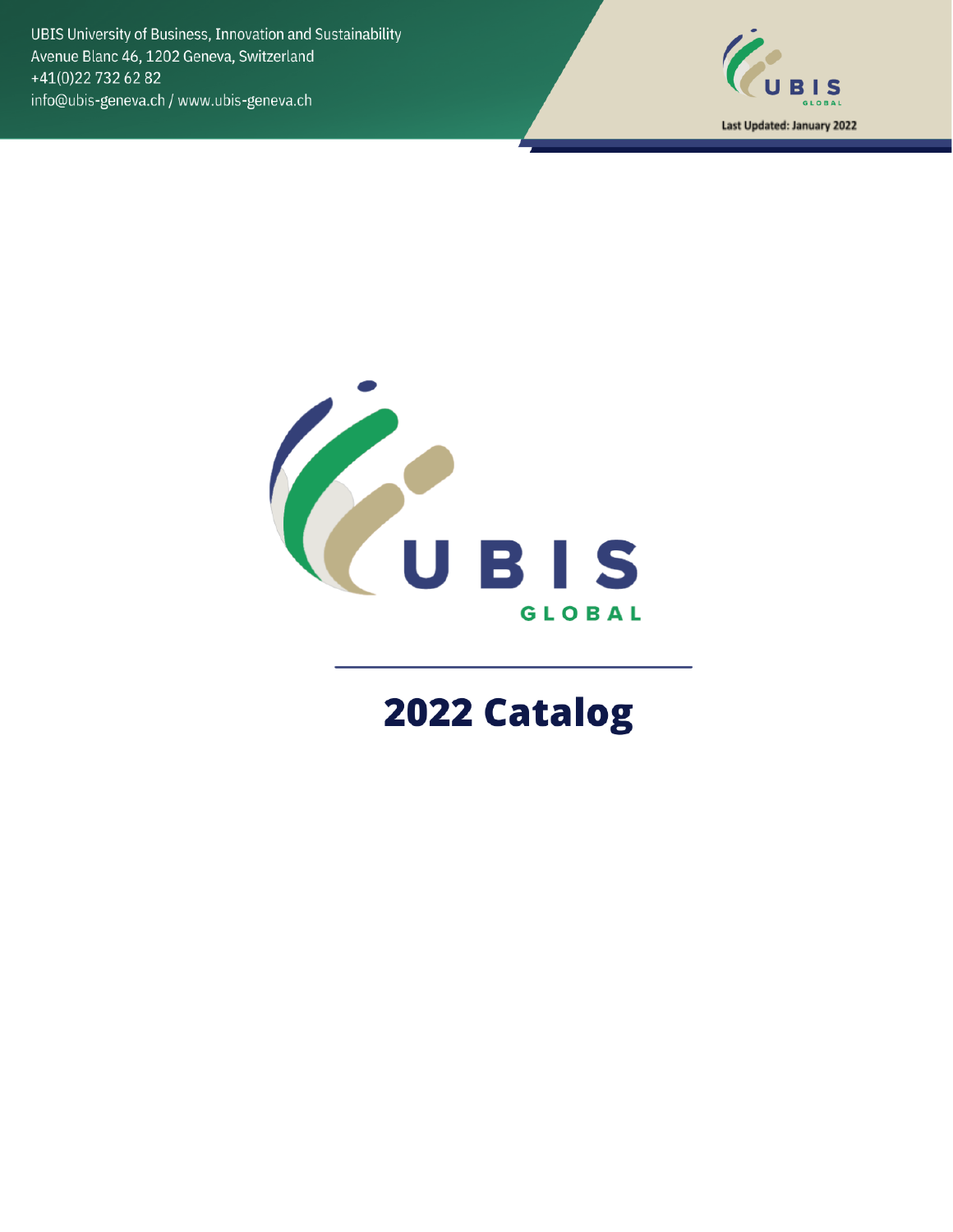#### UBIS University of Business, Innovation and Sustainability

Avenue Blanc 46, 1202 Geneva, Switzerland **+41(0)22 732 62 82** info@ubis-geneva.ch / www.ubis-geneva.ch

Information contained in this catalog is subject to change at the discretion of UBIS without prior notification.

Unless specifically stated otherwise in a particular catalog policy, in the event of any inconsistency or conflict between the information contained in this catalog and any other material, the information contained in the catalog shall take precedence.

UBIS is not responsible for information or claims made by individuals not affiliated with the University that are contrary to UBIS published material.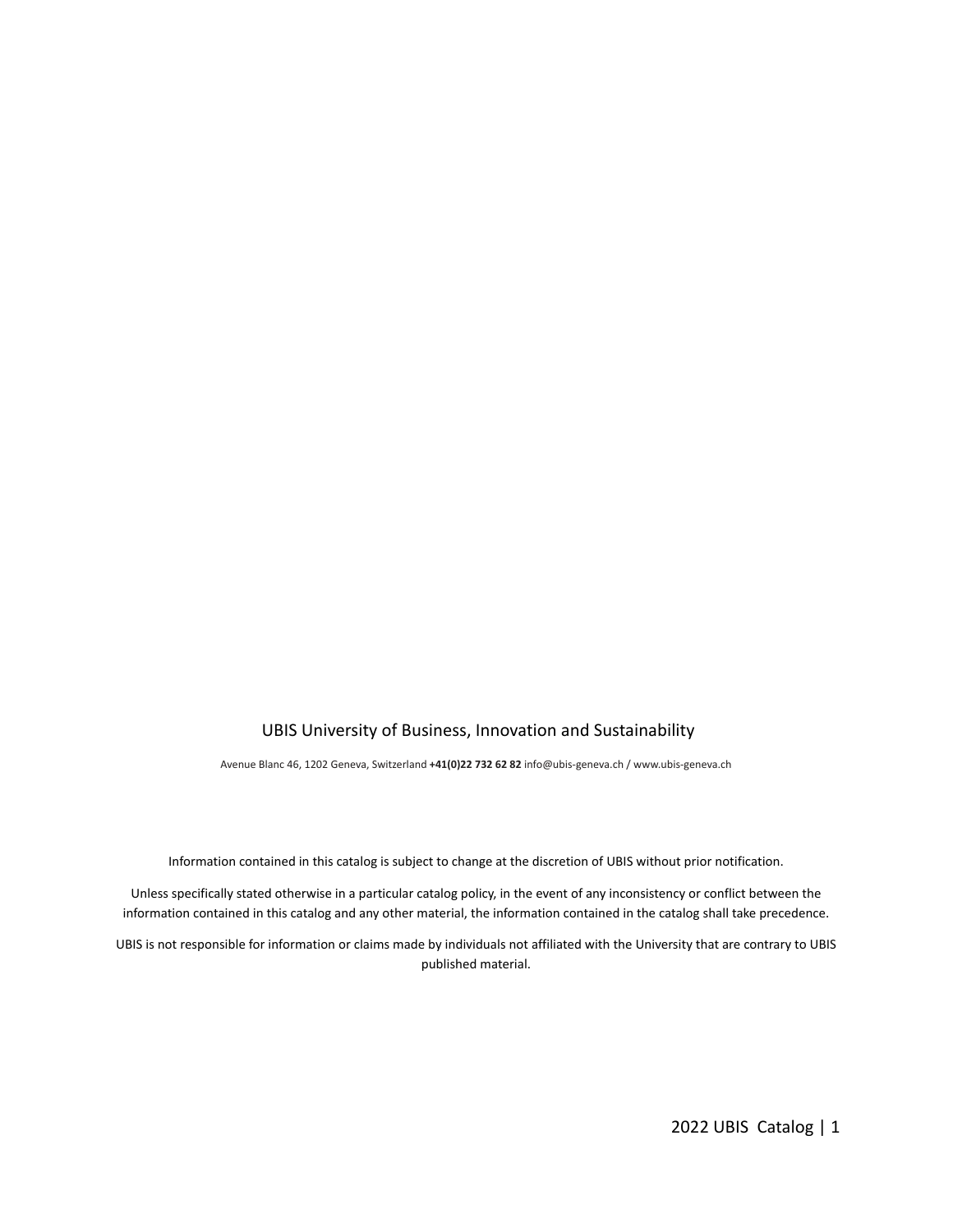# <span id="page-2-0"></span>**CONTENTS**

| <b>Contents</b>                                    | $\overline{\mathbf{2}}$ |
|----------------------------------------------------|-------------------------|
| <b>GENERAL INFORMATION</b>                         | 11                      |
| <b>About UBIS</b>                                  | 11                      |
| <b>Mission Statement</b>                           | 11                      |
| Vision                                             | 11                      |
| <b>UBIS Core Values</b>                            | 12                      |
| Value Provided to our Constituency                 | 12                      |
| <b>Institutional Goals and Outcomes</b>            | 12                      |
| <b>Institutional Goals</b>                         | 12                      |
| Institutional Learning Objectives:                 | 13                      |
| History                                            | 13                      |
| <b>Instructional Methods</b>                       | 14                      |
| Campus and Online                                  | 14                      |
| Hybrid or Blended                                  | 14                      |
| <b>Facilities</b>                                  | 14                      |
| <b>UBIS Locations</b>                              | 14                      |
| <b>Traditional Classroom</b>                       | 15                      |
| <b>Campus Security</b>                             | 15                      |
| <b>Online Classroom</b>                            | 15                      |
| Hours of Operation                                 | 15                      |
| <b>Academic Resources</b>                          | 15                      |
| University Library and Course Materials            | 15                      |
| <b>Other Libraries Available to UBIS Students:</b> | 16                      |
| Advising                                           | 17                      |
| <b>Student Orientation</b>                         | 17                      |
| <b>Career Services</b>                             | 17                      |
| Research Institute                                 | 17                      |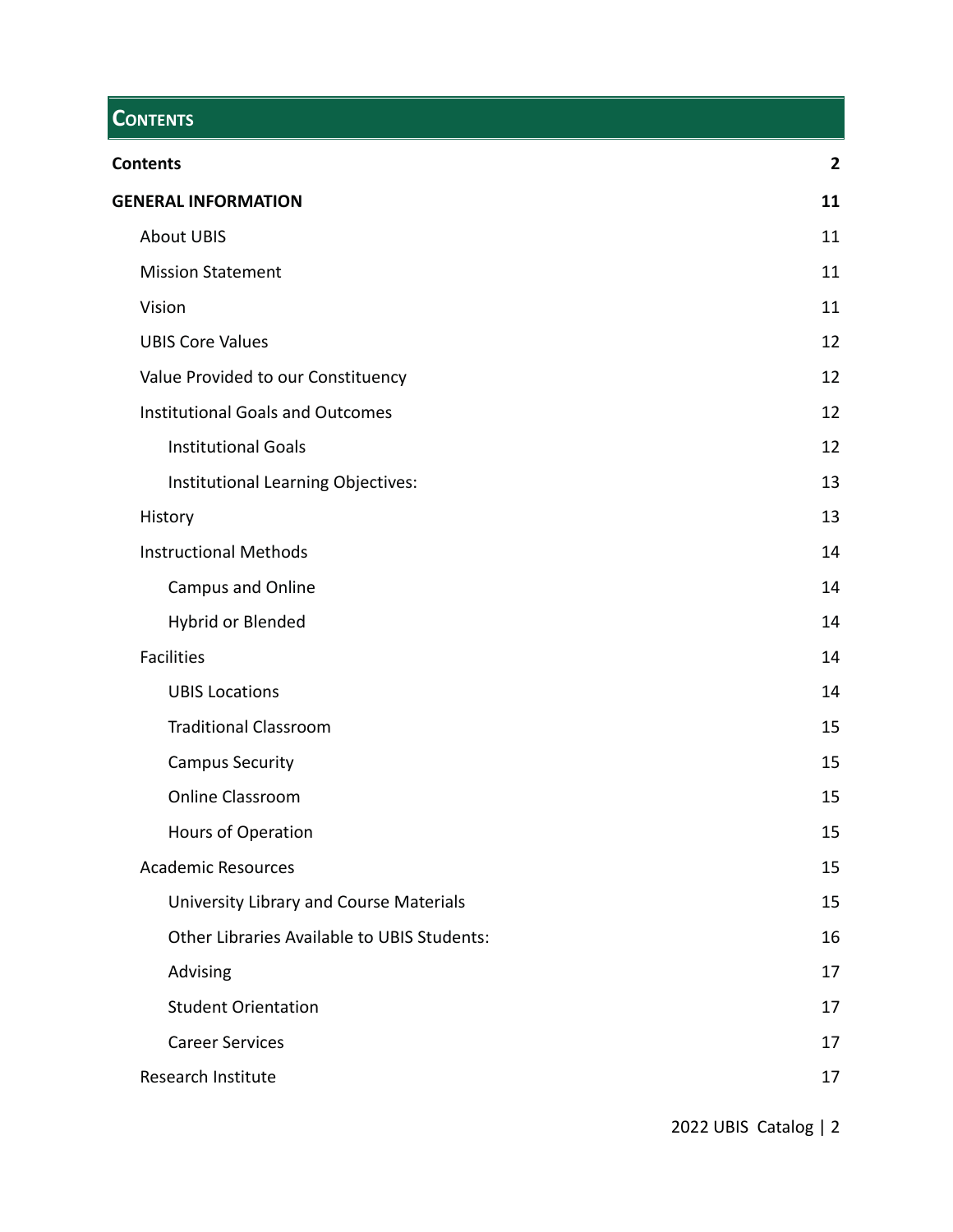| <b>Academic Programs</b>                                           | 17                    |
|--------------------------------------------------------------------|-----------------------|
| Accreditation, Licensure and Approvals                             | 18                    |
| Academic Calendar                                                  | 19                    |
| Holiday Calendar                                                   | 19                    |
| 2022 Academic Calendar                                             | 20                    |
| <b>University Policies</b>                                         | 21                    |
| <b>Admissions Requirements</b>                                     | 21                    |
| <b>Admissions Procedures</b>                                       | 21                    |
| <b>Bachelors</b>                                                   | 21                    |
| Masters                                                            | 22                    |
| Doctorate                                                          | 22                    |
| Microdegree (Certificate)                                          | 22                    |
| Nanodegree and Picodegree (Bootcamp or Skills Based Training)      | 22                    |
| Visa to Permit Process                                             | 24                    |
| Application via the Nearest Swiss Embassy or Consulate             | 24                    |
| Standard Requirements by Consulates/Embassies to Apply for a Visa: | 24                    |
| Procedure Inside Switzerland                                       | 25                    |
| National                                                           | 25                    |
| Cantonal                                                           | 26                    |
| Informing of Student by Nearest Swiss Embassy or Consulate         | 26                    |
| Student Entry into Switzerland & Permit Procedure                  | 27                    |
| <b>Acceptance or Denial</b>                                        | 28                    |
| <b>Enrollment Agreement</b>                                        | 28                    |
| <b>Spanish Student Visas</b>                                       | 28                    |
| Degree Maps and Registration                                       | 30                    |
| Course Load, Level and Prerequisites                               | 30                    |
| Definition of full time                                            | 31                    |
| <b>Cancellation Policy</b>                                         | 31                    |
| <b>Withdrawal Policies</b>                                         | 31                    |
|                                                                    | 2022 UBIS Catalog   3 |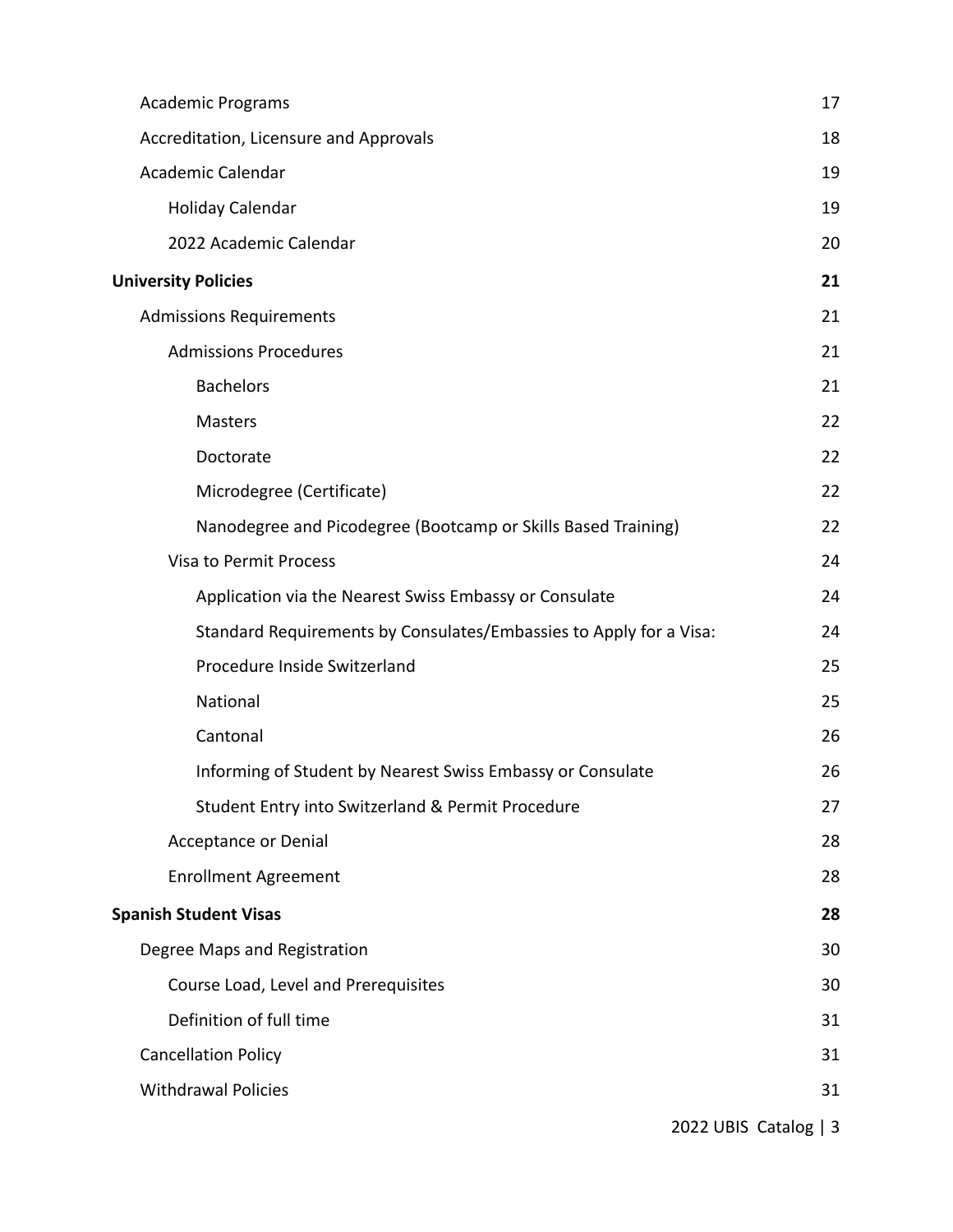| <b>Withdrawal from UBIS</b>                                                | 31 |
|----------------------------------------------------------------------------|----|
| Withdrawal from a Course                                                   | 32 |
| <b>Administrative Course Withdrawals</b>                                   | 32 |
| Grade Assigned for Withdrawal from a Course                                | 32 |
| Date of determination:                                                     | 32 |
| Re-admissions / Re-entry                                                   | 32 |
| <b>Refund Policy</b>                                                       | 33 |
| <b>Transfer of Credit Policies</b>                                         | 33 |
| <b>Transfer Activity</b>                                                   | 33 |
| Credit for Work Experience                                                 | 34 |
| Waivers                                                                    | 34 |
| Credit by Examination - (Waiver Examinations - Undergraduate Program Only) | 35 |
| <b>Computer Requirements for all UBIS Courses</b>                          | 35 |
| <b>Online Computer Requirements</b>                                        | 35 |
| <b>Financial Policies</b>                                                  | 36 |
| <b>Tuition and Fees</b>                                                    | 36 |
| Types of Aid                                                               | 37 |
| <b>Payment Policies</b>                                                    | 37 |
| <b>Academic Policies</b>                                                   | 38 |
| <b>Academic Credit</b>                                                     | 38 |
| <b>Credit Hour Definition</b>                                              | 38 |
| <b>Student Identification Verification</b>                                 | 38 |
| <b>Academic Advising</b>                                                   | 39 |
| <b>Grading Procedures</b>                                                  | 39 |
| Grade Table                                                                | 39 |
| Undergraduate                                                              | 39 |
| Graduate                                                                   | 40 |
| <b>Special Grades</b>                                                      | 41 |
| <b>Academic Standing</b>                                                   | 41 |
|                                                                            |    |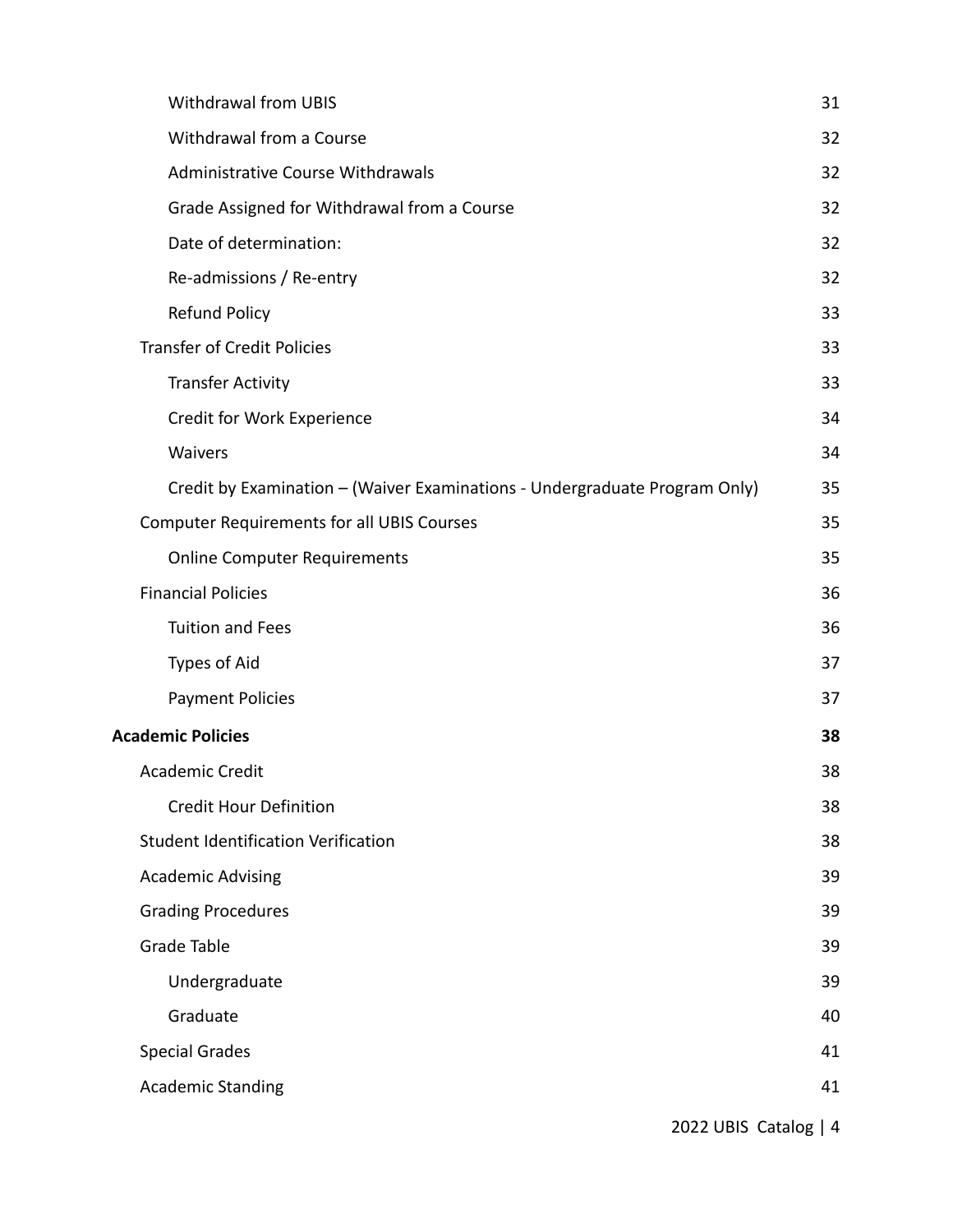| Incompletes                                    | 42 |
|------------------------------------------------|----|
| <b>Grade Appeal</b>                            | 42 |
| <b>Course Repeats</b>                          | 42 |
| <b>General Education Courses</b>               | 42 |
| Dean's Honor List                              | 43 |
| <b>Graduation Requirements</b>                 | 43 |
| Undergraduate                                  | 43 |
| Graduate                                       | 43 |
| Doctorate                                      | 44 |
| <b>Academic Distinction at Graduation</b>      | 44 |
| Change of Program                              | 44 |
| Add/Drop                                       | 44 |
| Administrative Course Drops - No Participation | 45 |
| <b>Satisfactory Academic Progress</b>          | 45 |
| <b>Academic Counseling</b>                     | 46 |
| <b>Academic Disqualification</b>               | 46 |
| <b>Grade Point Average</b>                     | 47 |
| <b>Qualitative Exclusions</b>                  | 47 |
| Maximum Timeframe                              | 47 |
| Pace of Completion                             | 47 |
| Included in Pace of Completion                 | 48 |
| Evaluation                                     | 48 |
| <b>Student Notification</b>                    | 48 |
| <b>Transfer Credits</b>                        | 48 |
| Program Changes                                | 48 |
| <b>Repeat Courses</b>                          | 49 |
| Appeals Process and Mitigating Circumstances   | 49 |
| <b>Resolution of Student Concerns</b>          | 49 |
| Appeal Process for All Students                | 49 |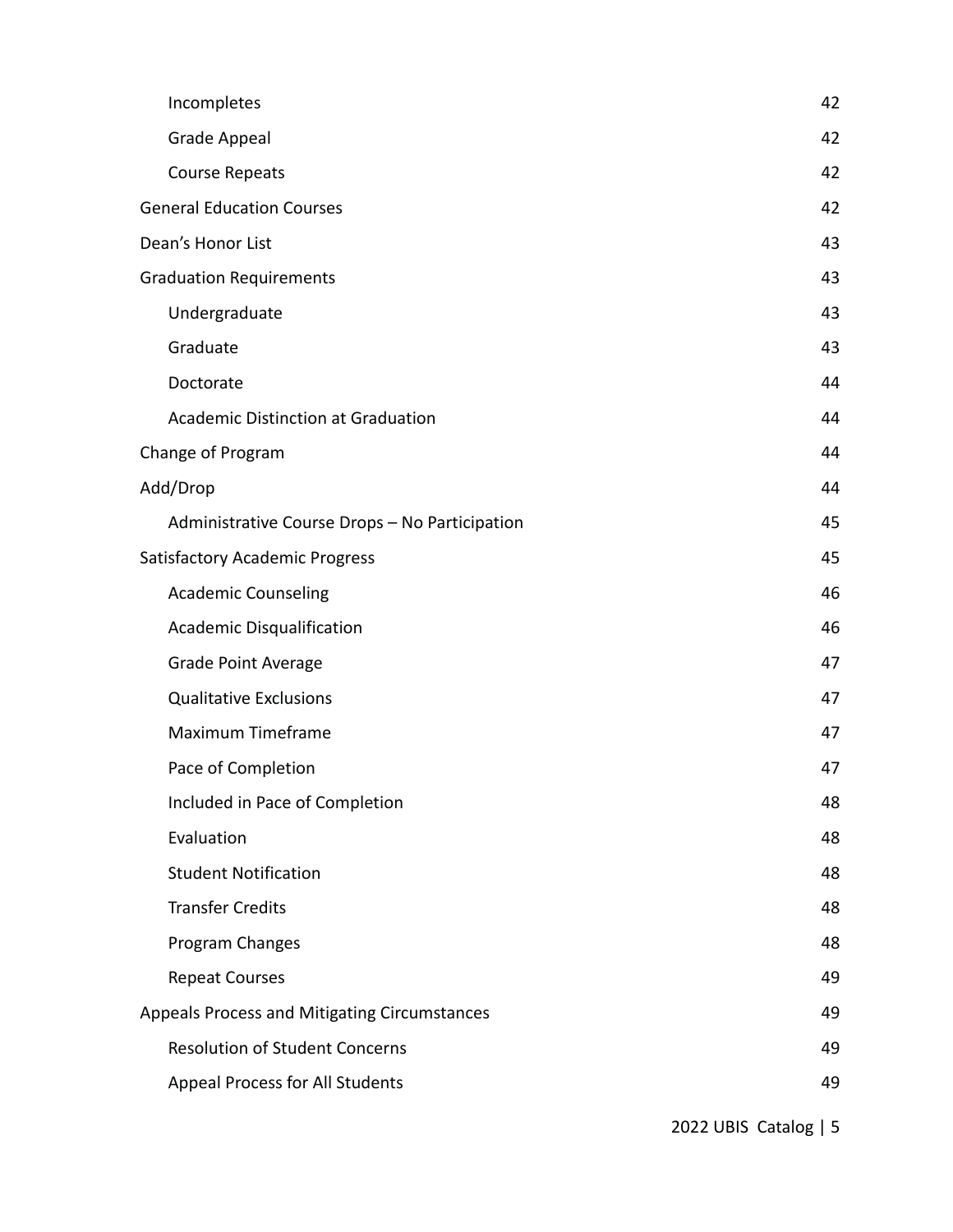| Academic Reinstatement Policy                   | 50                    |
|-------------------------------------------------|-----------------------|
| <b>Course Participation Policy</b>              | 51                    |
| <b>Unexcused Continuous Absence Policy</b>      | 51                    |
| Leave of Absence                                | 51                    |
| Completion of Coursework upon Return            | 52                    |
| <b>Student Academic Grievance Procedures</b>    | 52                    |
| Academic Integrity and Ethics                   | 53                    |
| <b>Academic Freedom</b>                         | 54                    |
| Degree Requirements                             | 54                    |
| Doctorate of Business Administration            | 54                    |
| <b>Examination Requirements</b>                 | 55                    |
| <b>Advancement to Candidacy</b>                 | 55                    |
| <b>Dissertation Requirements</b>                | 55                    |
| Institutional Review Board (IRB)                | 56                    |
| <b>Dissertation Committee Supervisor</b>        | 56                    |
| Dissertation Advisory and Defense Committee     | 56                    |
| <b>Dissertation Defense</b>                     | 57                    |
| Academic Progress and Grade Requirements        | 57                    |
| Undergraduate Students                          | 57                    |
| <b>Graduate Students</b>                        | 58                    |
| UBIS Capstone Bachelor Project or Master Thesis | 58                    |
| <b>PROGRAMS OF STUDY</b>                        | 58                    |
| <b>Bachelor of Business Administration</b>      | 58                    |
| Program Description:                            | 58                    |
| Program Objectives                              | 58                    |
| Program Outline                                 | 59                    |
| <b>Minors</b>                                   | 60                    |
| Bachelor of Arts in International Relations     | 61                    |
| Program Description:                            | 61                    |
|                                                 | 2022 UBIS Catalog   6 |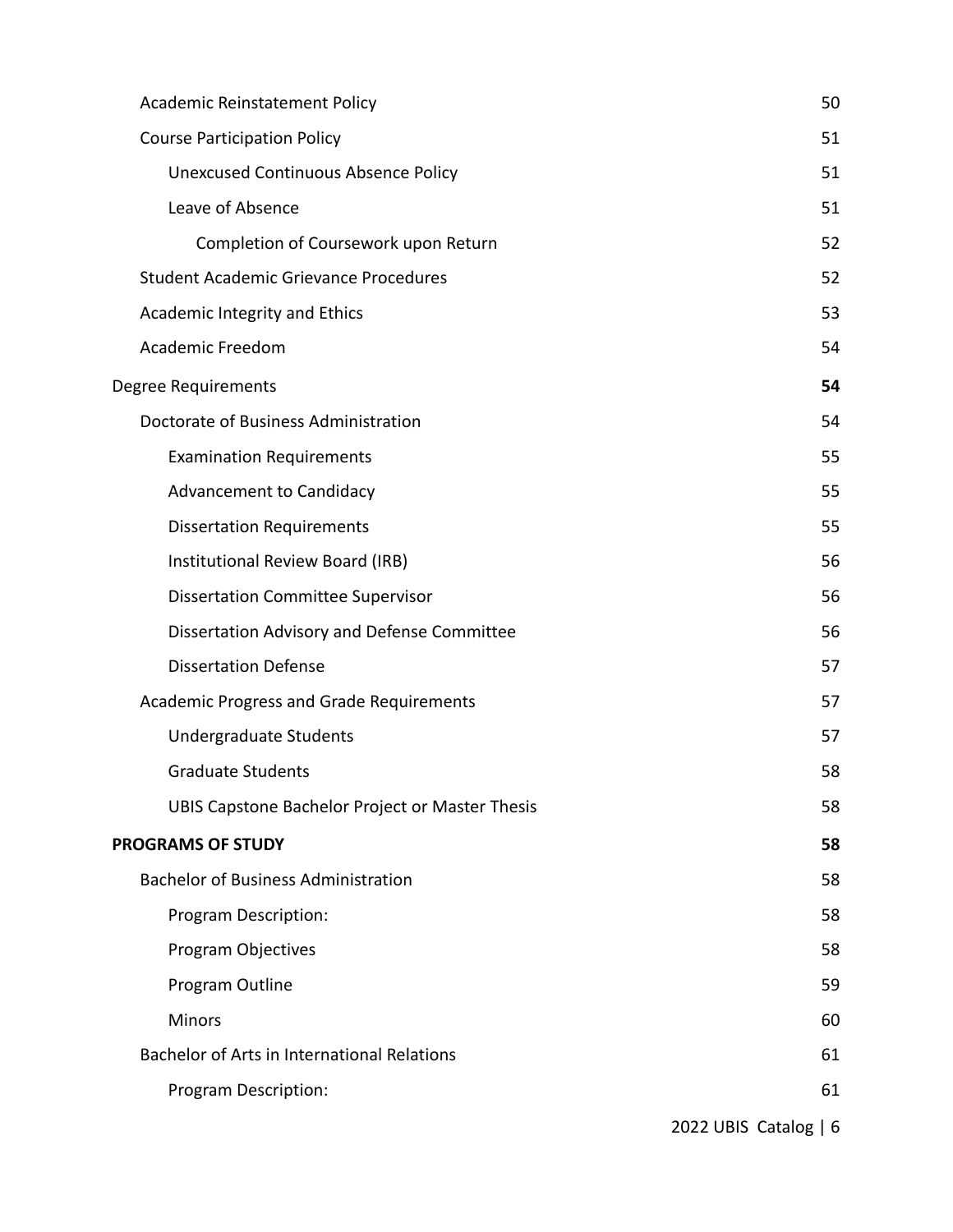| <b>Program Objectives</b>                                    | 61 |
|--------------------------------------------------------------|----|
| Program Outline                                              | 61 |
| <b>Master of Business Administration</b>                     | 63 |
| <b>Program Description</b>                                   | 63 |
| Program Objectives                                           | 63 |
| Program Outline                                              | 63 |
| Concentrations                                               | 64 |
| Research Track (15 US / 30 ECTS Credits)                     | 64 |
| Management Concentration (15 US / 30 ECTS Credits)           | 64 |
| Marketing Concentration (15 US / 30 ECTS Credits)            | 64 |
| Finance & Banking Concentration (15 US / 30 ECTS Credits)    | 64 |
| Digital Entrepreneurship & Growth (15 US / 30 ECTS Credits)  | 64 |
| International Business (15 US / 30 ECTS Credits)             | 65 |
| Business Sustainability and Ethics (15 US / 30 ECTS Credits) | 65 |
| <b>Executive Master of Business Administration</b>           | 65 |
| <b>Program Description</b>                                   | 65 |
| Program Objectives                                           | 65 |
| Concentrations                                               | 65 |
| Program Outline                                              | 66 |
| Master of Arts in International Relations                    | 66 |
| Program Description                                          | 66 |
| Program Objectives                                           | 66 |
| Program Outline                                              | 67 |
| Master of Science in Information Technology                  | 67 |
| <b>Program Description</b>                                   | 67 |
| Program Objectives                                           | 67 |
| Program Outline                                              | 68 |
| Concentrations                                               | 68 |
| <b>Digital Marketing</b>                                     | 68 |
|                                                              |    |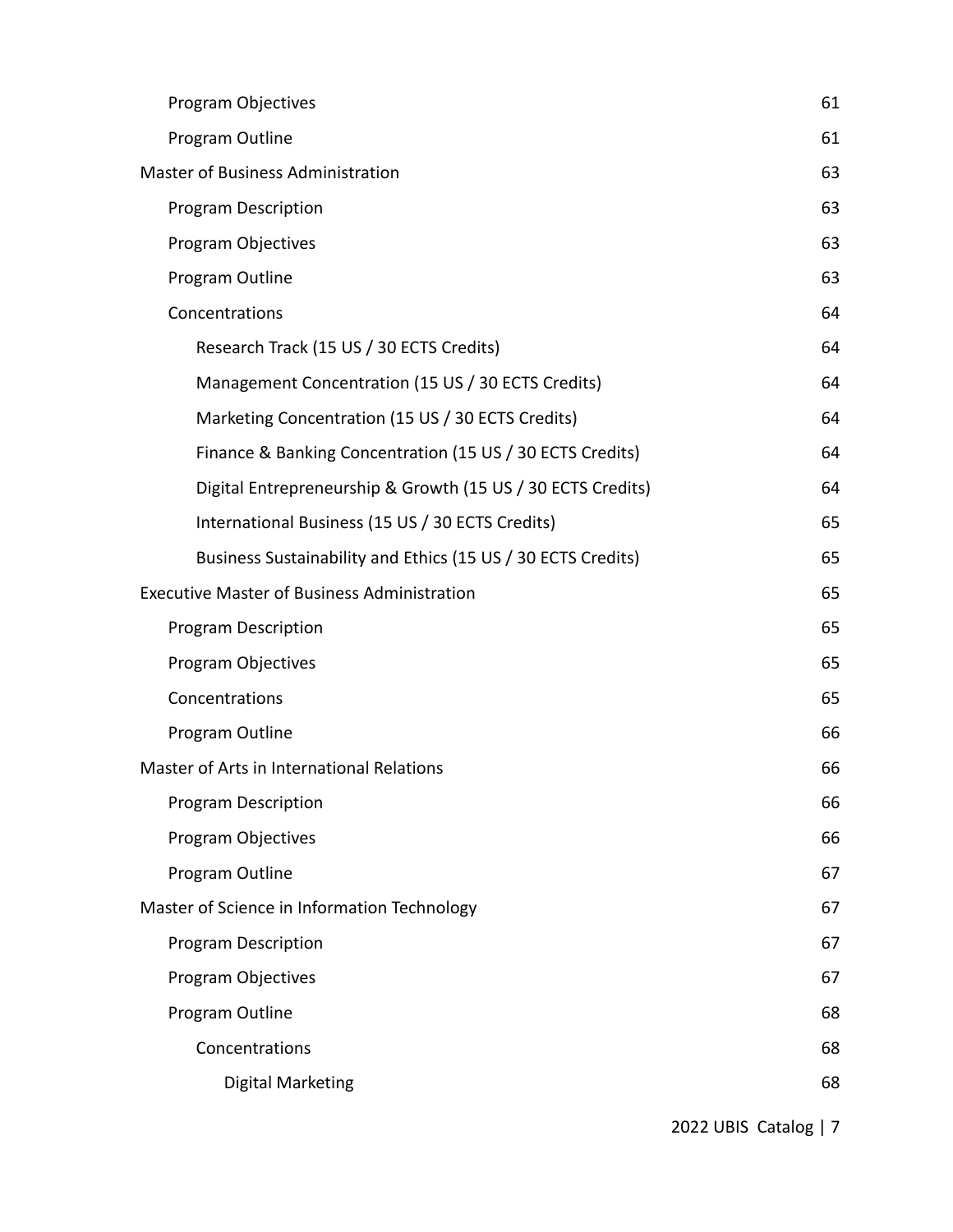| Microdegree                                              | 69 |
|----------------------------------------------------------|----|
| Entrepreneurship Micro-Credential Program Description    | 69 |
| <b>Program Objectives</b>                                | 69 |
| Program Outline                                          | 70 |
| Financial Analytics Micro-Credential Program Description | 70 |
| Program Objectives                                       | 70 |
| Program Outline                                          | 71 |
| <b>Graduate Certificates</b>                             | 71 |
| <b>Executive Management Certificate</b>                  | 71 |
| Program Outline                                          | 71 |
| <b>Finance and Banking Certificate</b>                   | 71 |
| Program Outline                                          | 72 |
| <b>Business Sustainability &amp; Ethics Certificate</b>  | 72 |
| Program Outline                                          | 72 |
| <b>International Business Certificate</b>                | 72 |
| Program Outline                                          | 72 |
| Web/Mobile Design and Development Certificate            | 73 |
| Program Outline                                          | 73 |
| Data Science Certificate                                 | 73 |
| Program Outline                                          | 73 |
| Doctorate of Business Administration                     | 74 |
| Program Description:                                     | 74 |
| Program Objectives                                       | 74 |
| Program Outline                                          | 74 |
| <b>Executive Doctorate of Business Administration</b>    | 75 |
| <b>COURSE DESCRIPTIONS</b>                               | 77 |
| <b>Undergraduate Courses</b>                             | 77 |
| Accounting                                               | 77 |
| Anthropology                                             | 77 |
|                                                          |    |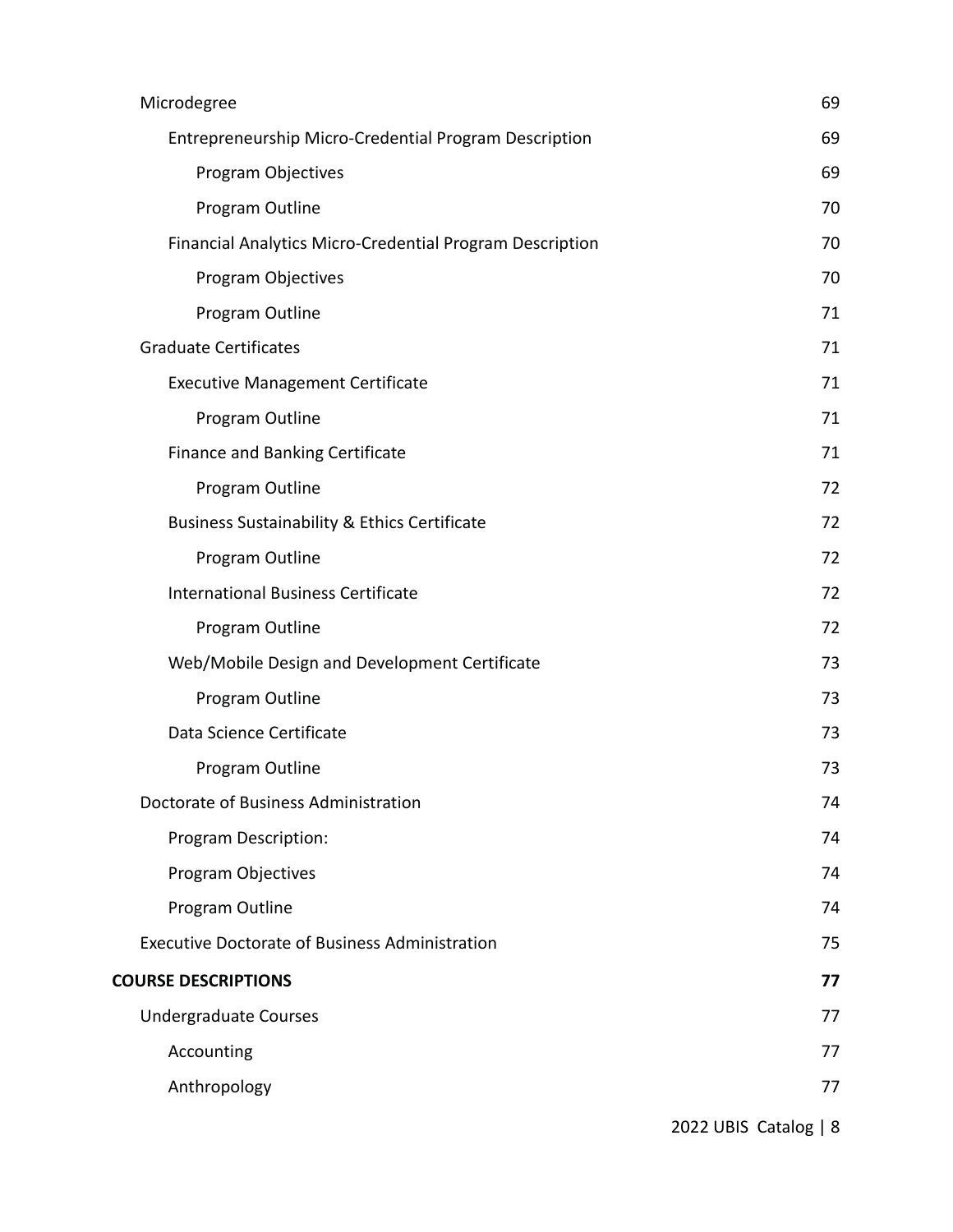| <b>Business</b>                                    | 77 |
|----------------------------------------------------|----|
| Communication                                      | 78 |
| <b>Computer Science</b>                            | 79 |
| <b>Customer Service</b>                            | 79 |
| Economics                                          | 80 |
| English                                            | 80 |
| Finance                                            | 81 |
| <b>General Education</b>                           | 81 |
| History                                            | 82 |
| <b>International Relations</b>                     | 82 |
| <b>Mathematics</b>                                 | 83 |
| <b>Information Management</b>                      | 83 |
| <b>Management Communication</b>                    | 83 |
| Management                                         | 84 |
| Marketing                                          | 87 |
| Philosophy                                         | 88 |
| <b>Political Science</b>                           | 88 |
| Psychology                                         | 89 |
| Research                                           | 89 |
| Science                                            | 89 |
| Sociology                                          | 90 |
| <b>Statistics</b>                                  | 90 |
| <b>Graduate Courses</b>                            | 90 |
| Doctorate of Business Administration (DBA)         | 90 |
| <b>Executive Doctor of Business Administration</b> | 93 |
| Capstone                                           | 96 |
| Economics                                          | 97 |
| Finance                                            | 97 |
| <b>International Relations</b>                     | 99 |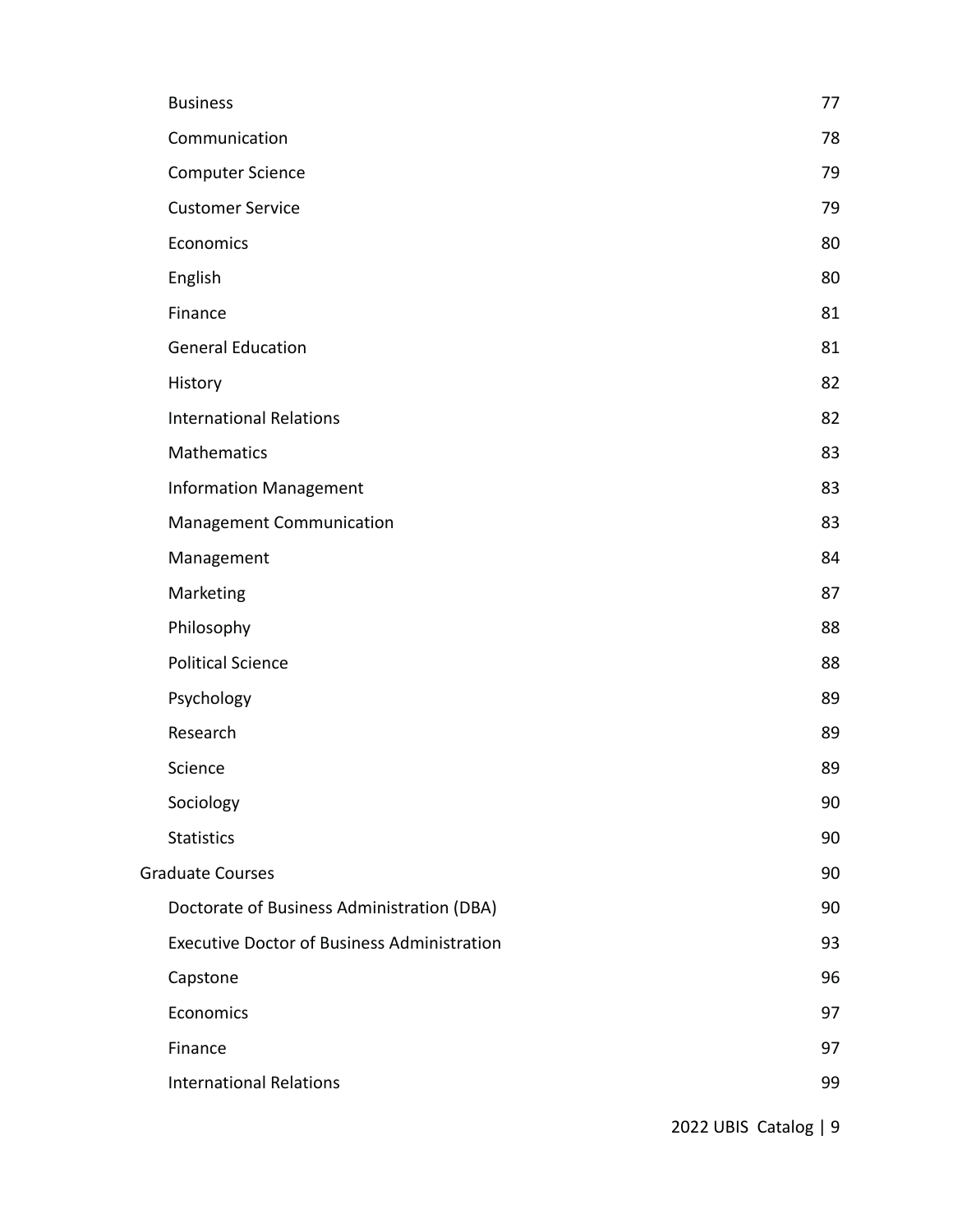| International Law                    | 99  |
|--------------------------------------|-----|
| Law                                  | 99  |
| Management Communication             | 100 |
| Management                           | 100 |
| <b>Information Technology</b>        | 104 |
| Marketing                            | 110 |
| Research                             | 111 |
| DISCLOSURES AND FEDERAL POLICIES     | 113 |
| Governance                           | 113 |
| <b>Statement of Legal Control</b>    | 113 |
| <b>Board of Directors</b>            | 113 |
| Owners                               | 113 |
| Officers of the Corporation          | 113 |
| Administrators                       | 114 |
| Faculty                              | 114 |
| <b>Equal Opportunity Policy</b>      | 116 |
| <b>Student Responsibilities</b>      | 117 |
| <b>Student Code of Conduct</b>       | 117 |
| Disciplinary Suspension or Dismissal | 118 |
| Privacy of Student Records           | 118 |
| <b>Change of Contact Details</b>     | 118 |
|                                      |     |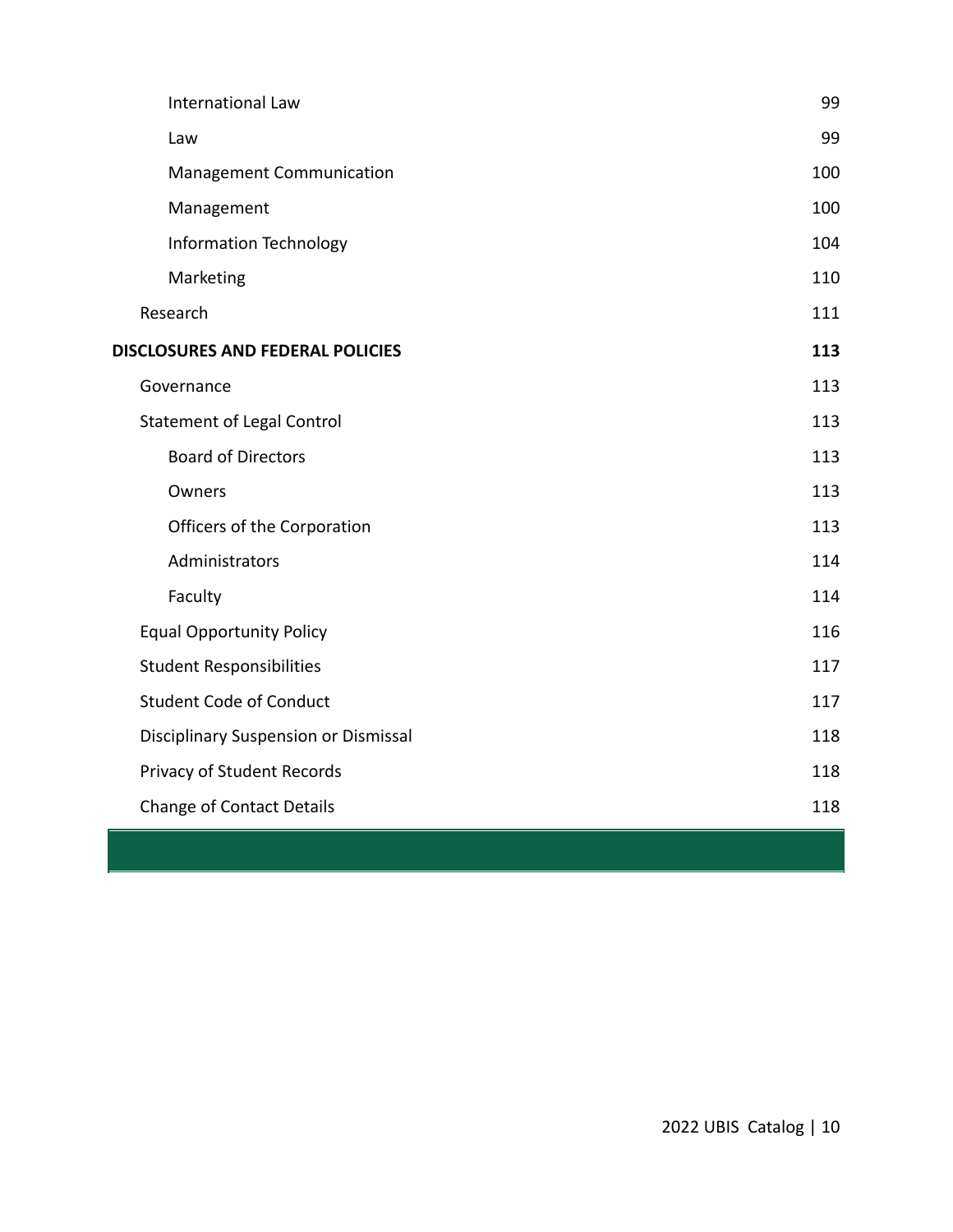# <span id="page-11-0"></span>**GENERAL INFORMATION**

#### <span id="page-11-1"></span>**About UBIS**

The University of Business, Innovation and Sustainability (UBIS) is a women-owned, for-profit, independent private Swiss university. UBIS provides high-quality education, with an emphasis on addressing the intersection of business, innovation, sustainability, and the cross-cultural issues that stem from globalization.

With a network of two campuses in Switzerland and Spain, international partnerships, and over 40 nationalities represented among the faculty and students, UBIS provides its students and faculty with a unique international experience.

#### <span id="page-11-2"></span>**Mission Statement**

The University of Business, Innovation and Sustainability is committed to increasing the quality, affordability, and access to tertiary education around the globe. At UBIS we aspire to create, build, and enrich life-long prosperity for the common global citizen and sustainable business leader by inspiring and advancing self-determination through education.

#### <span id="page-11-3"></span>**Vision**

Our vision is for every global citizen to have the access to the education that they desire.

This University is a learning institution that cares for the individual student in an international and multicultural environment, providing the highest quality education by means of an experienced and committed practitioner-faculty, and by using up-to-date learning technologies. The University will satisfy lifelong knowledge and education needs including general knowledge and information, certificates, nano and micro degrees, bachelors, masters, doctorate, professional certificates, and continuing education.

In all our activities we shall adhere to the highest academic and ethical standards.

We see high-quality teaching and learning outcomes as a primary differentiating factor and as a necessity for success. We will place a high degree of focus on ensuring and maintaining the highest quality and most globally practical educational standards in the international education community.

In pursuit of this vision, the University shall:

- Provide students with a strong academic foundation and encourage student interest in learning through access to information using modern information technology.
- Provide the appropriate educational resources necessary to satisfy the academic requirements within an open admission system.
- Encourage student skills in leadership for activities in global business and in an international environment.
- Become the education provider of choice for corporations, human resource, and training managers in our designated markets.
- Maximize the learning opportunities that arise from a multicultural environment.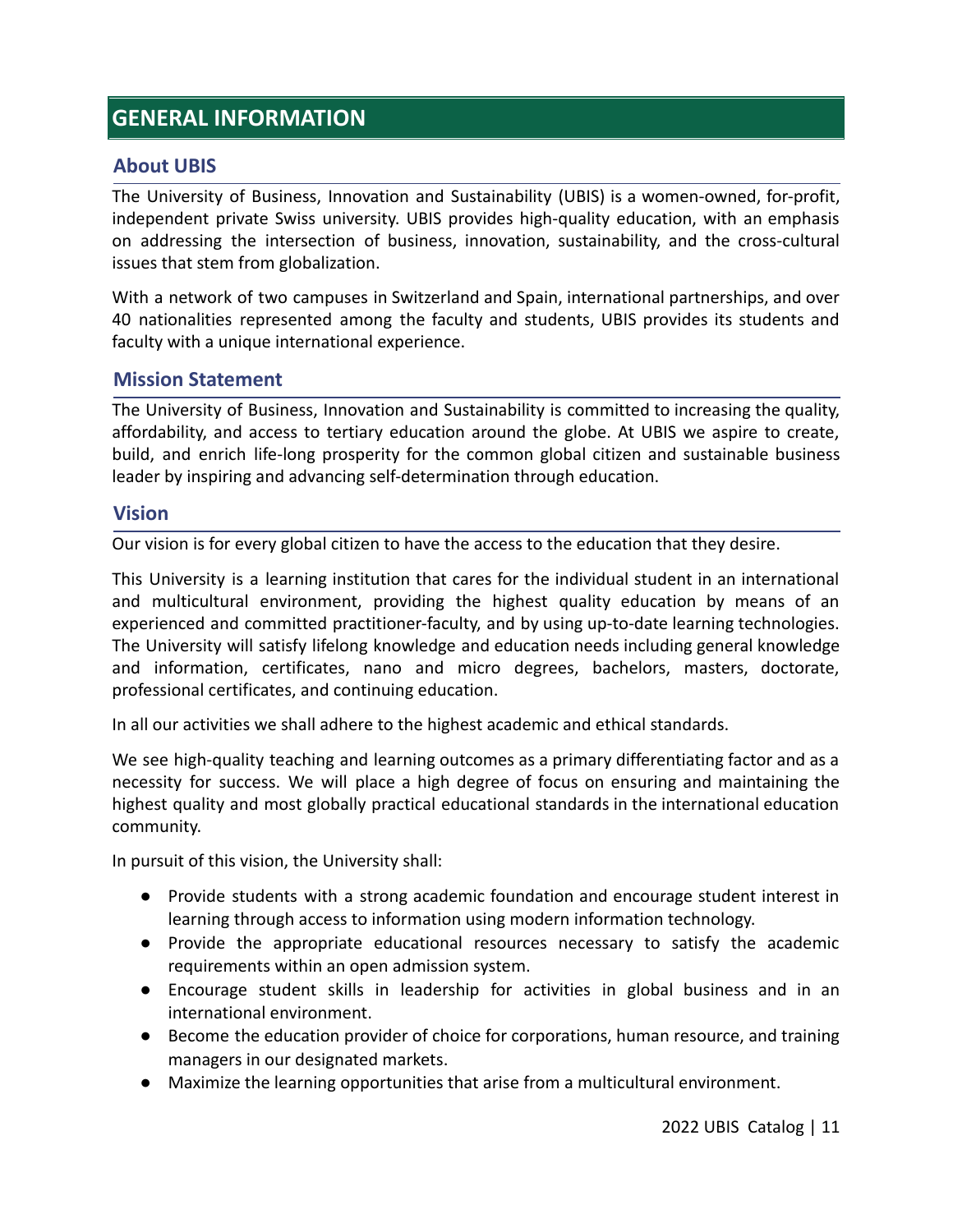- Pursue research, development, and innovative activities that shall contribute to solving problems in society, environment, and economy.
- Place the highest importance on the development of faculty and staff.

## <span id="page-12-0"></span>**UBIS Core Values**

The Board of Trustees, in their July 2020 meeting, unanimously approved the core values as stated below and requested that the Administration facilitate cultural change and assist faculty and management in embedding these values into all personnel, faculty and student interactions:

- Integrity
- Academic excellence
- Student-centered
- Professional
- Innovative
- Diversity

# <span id="page-12-1"></span>**Value Provided to our Constituency**

For young and mid-career adults who desire a career-centric education, UBIS is a University that unlike other Institutions provides an English speaking, international education delivered in a multi-cultural environment using western teaching methodologies.

UBIS utilizes a multi-pronged approach

- A campus in Geneva Switzerland
- A Campus in Barcelona Spain
- Hybrid, blended online education
- Corporate and executive education
- Semester abroad opportunities in Europe and with leading partners
- Articulation partnerships with leading Global Universities in key geographies around the world.

The University will satisfy lifelong educational needs from undergraduate, to graduate, to executive development.

# <span id="page-12-2"></span>**Institutional Goals and Outcomes**

## <span id="page-12-3"></span>Institutional Goals

**Goal 1: Improve the quality of UBIS' programs** in a flexible teaching and learning environment that features collaborative learning for a multicultural adult student body resulting in the increased marketability of its graduates. Create a focus on learning including clearly defined learning outcomes, including the skills, values, perspectives, and knowledge needed in the  $21<sup>st</sup>$ century workplace.

**Goal 2: Increase and diversify enrollment to ensure continued sustainability** by creating and developing a quality marketing and admissions team with revitalized marketing campaigns and admissions processes designed to attract and retain learners from UBS' target market.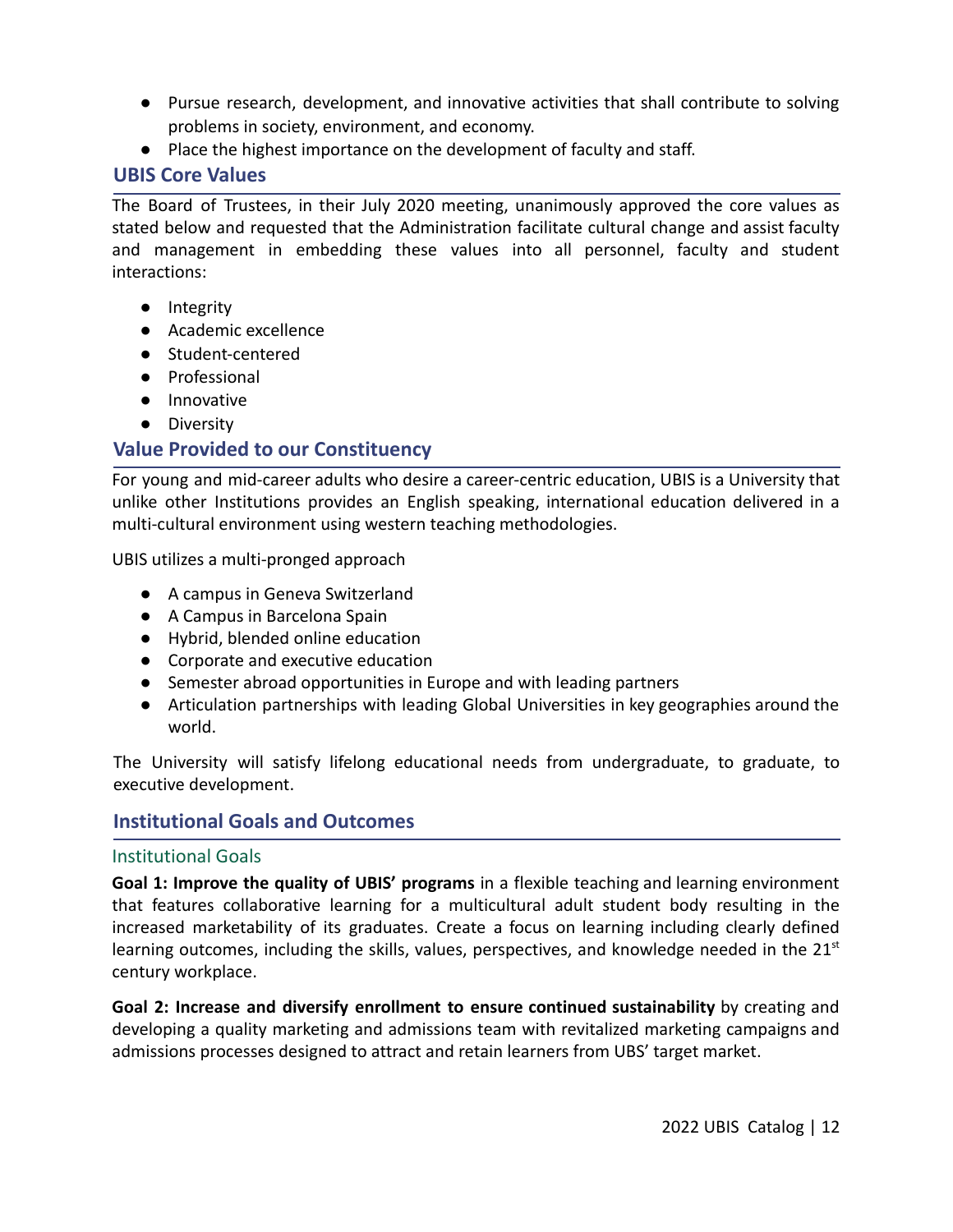**Goal 3: Contribute to the improvement of student success** through the delivery of high quality and efficient student technology and services appropriate for UBIS's students and fully integrated with administrative, instructional and support systems. The Board and Leadership Team are committed to advance the learning platform and modernize the education and administration systems for improved access, simplicity, and ease.

**Goal 4: Increase the influence and effectiveness of the faculty** in creating an efficient and sustainable learning environment using innovative teaching methodologies, digital technologies and incorporating best practice into the curriculum. Assist the faculty in developing best practices in the emerging digital learning environment.

**Goal 5: Improve UBIS' academic and institutional assessment processes** to support the achievement of its goals, objectives and student learning outcomes. This includes increasing fiscal stability. Improve the focus on accountability and performance and reporting outcomes process for the efficient and effective management of the University. Embed continuous improvement year over year.

**Goal 6: Continue to develop university research process:** Create a supportive, collaborative culture of research within the University where staff are encouraged to engage in research output and where the University sets clear research goals through its research institute and is supportive of staff's research efforts.

#### <span id="page-13-0"></span>Institutional Learning Objectives:

As an institution focused providing students with up-to-date educational resources, strong academics, and interactive learning environment, by the end of each program, students will demonstrate the following aptitudes:

- 1. Develop a competency in various business, information technology, entrepreneurship, innovation, sustainability, and international relations fields.
- 2. Analyze business, information technology, entrepreneurship, innovation, sustainability, and international relations issues and develop effective decisions.
- 3. Effectively create and implement new business, information technology, entrepreneurship, innovation, sustainability, and international relations concepts.
- 4. Cultivate business, information technology, entrepreneurship, innovation, sustainability, and international relations partnerships and networks.
- 5. Utilize a wide range of analytical tools, collect, and analyze data, draw proper conclusions, create models, and implement them in a business and international relations context.

## <span id="page-13-1"></span>**History**

The University of Business, Innovation and Sustainability (formerly the University of Business and International Studies) is a university, founded in Geneva in 2006 by a group of academics. The vision was to develop a private university dedicated to providing a high-quality education, with an emphasis on addressing the intersection of business, international practices and the cross-cultural issues that arise out of globalization. UBIS was also created with a focus on managerial executive training, while providing undergraduate and graduate programs in Business Administration, International Relations, and Media and Communication. Given our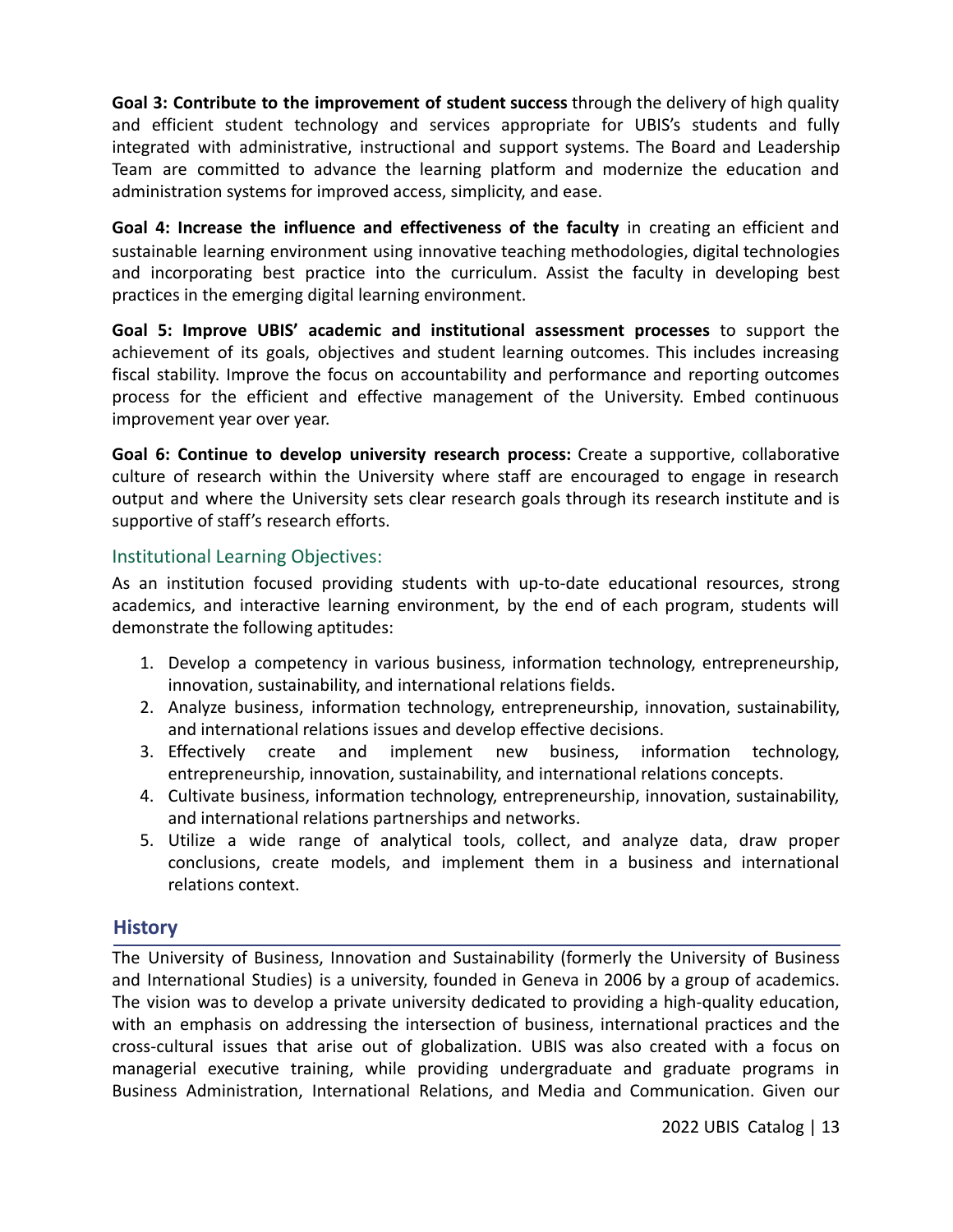changing world, this focus has been updated to include Innovation, Entrepreneurship, Information Technologies, and Business Sustainability.

The European and US-based heritage, the extensive contacts in business and international affairs, at the UN and within NGOs located in Geneva, gives UBIS a unique position and access for providing an inside view of the current issues which corporations face in the changing world of globalization. UBIS is a private university in which students receive a high level of personalized attention – including coaching – and real-world examples of learning.

In 2008, an agreement with the Hamilton White Group brought the resources and network necessary to share the values and culture on an international scale. In particular it allowed UBIS to share an E-learning platform with the other schools of the group and make available online all the programs offered, form articulation agreements and partnerships and develop joint programs with other leading Universities and educational institutions around the globe.

#### <span id="page-14-0"></span>**Instructional Methods**

UBIS offers multiple education options and instructional methods to achieve the stated mission of maximizing access to educational resources around the world. Instruction is delivered on ground, online and in a hybrid and blended format. Students are encouraged to select the mode of instruction that best suits their personal circumstances, learning style and lifestyle.

UBIS offers all instruction through a state-of-the art customized Learning Management System (ULMS) that is rich in content and feature/functionality. All courses, irrespective of the mode of delivery, are managed through this system to provide students with access to resources on their schedule regardless of the geography of their "home-country". Course materials, supplemental materials, career materials and lectures may be offered in both a synchronous and asynchronous manner. Students have access to their online courses 24 hours a day; 7 days a week. (See Online Computer Requirements and Attendance Policies in this catalog.)

#### <span id="page-14-1"></span>Campus and Online

Campus courses meet on campus in a traditional classroom and/or laboratory setting. Campus and online courses utilize the ULMS for all materials, assessments, supplemental services, and career support. Students have access to their online courses 24 hours a day; 7 days a week (see Online Education for program offerings).

#### <span id="page-14-2"></span>Hybrid or Blended

In hybrid or blended programs students meet with faculty face-to-face onsite each week while enrolled in campus-based courses. Other courses required in the program, such as general education courses, are delivered online and supported by both the online instructor and campus-or-locally-based tutors as needed.

#### <span id="page-14-3"></span>**Facilities**

#### <span id="page-14-4"></span>UBIS Locations

In addition to a global online campus, UBIS has two locations in Switzerland and Spain.

UBIS University of Business, Innovation and Sustainability, Switzerland is located at Avenue Blanc 46, 1202 Geneva, Switzerland.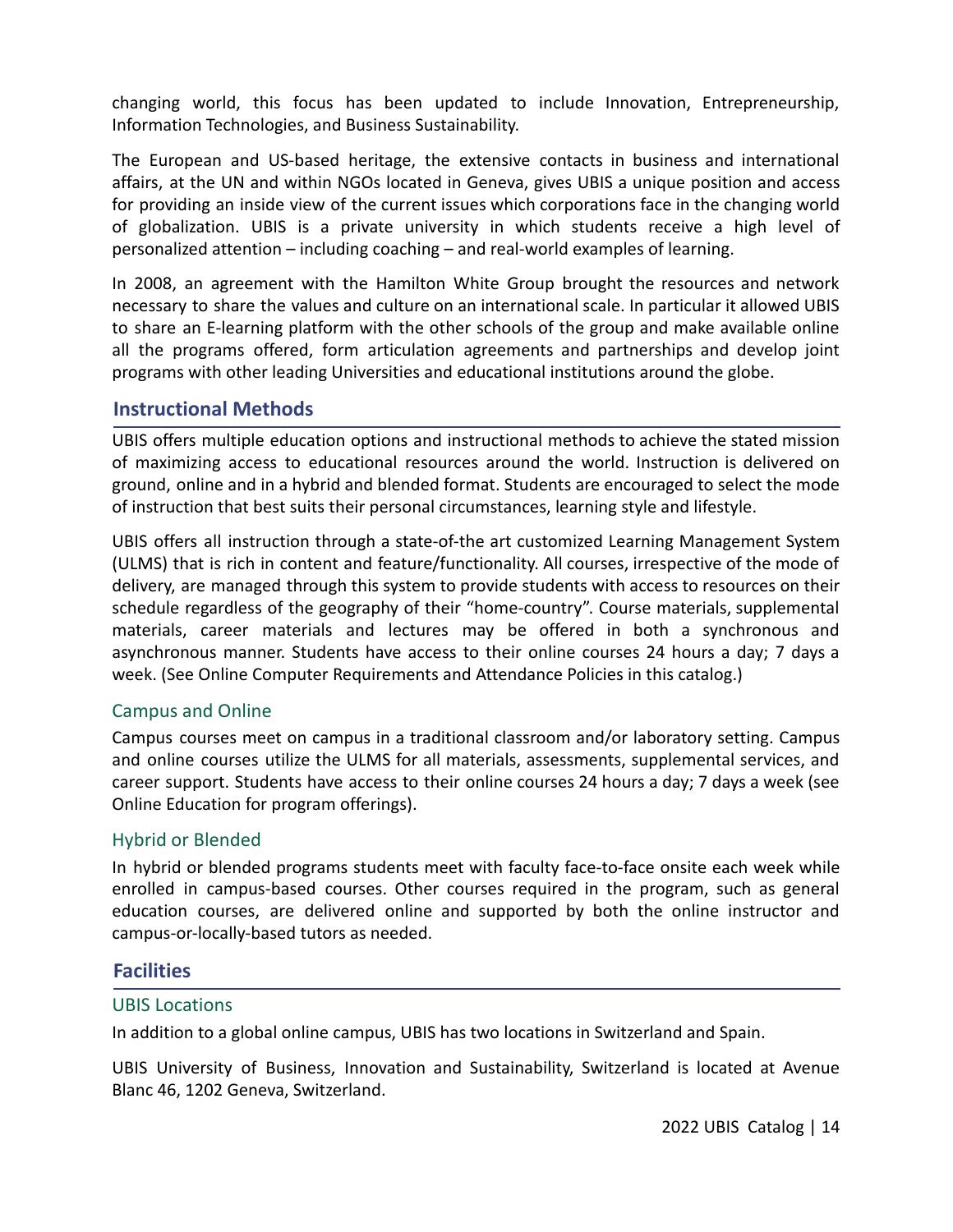UBIS University of Business, Innovation and Sustainability , Spain is located at IGEMA, Career de Sabino Arana, 42, 08028 Barcelona.

#### <span id="page-15-0"></span>Traditional Classroom

UBIS maintains modern facilities that are equipped to meet the students' educational needs. The campus has wi-fi capabilities throughout the facility. Lecture rooms are equipped with audio video equipment, flipcharts and whiteboards and other teaching aids relevant to the subjects being taught in that classroom. Technical classrooms/labs are equipped with the equipment students should expect to see and work with in chosen career fields. Facilities provide a comfortable and secure learning environment.

#### <span id="page-15-1"></span>Campus Security

Geneva Campus is located in the international Geneva neighborhood, which is quite a safe location. The Barcelona Campus is at the heart of Zona Universitària, which is part of the Les Corts district, located on Avinguda Diagonal. Full of students, it conceals two of the most beautiful and tranquil areas in the city: The Pedralbes Gardens and Parc de Cervantes. It is the area where most of Barcelona TECH (UPC) and Barcelona University's faculty buildings are found, a fact that creates the characteristic movement along Avinguda Diagonal.

Any disruptive behavior or criminal activity is to be reported to the Campus Director. The institution and its campuses strive to provide a safe, secure learning environment. However, UBIS is not responsible for the loss of books or personal property brought onto the campus or in the parking lots. Please always secure your possessions.

In order to protect the health and well-being of our community and guarantee safety on our campuses, we have reinforced our health protocol plans with measures that go beyond current health regulations. Our plans reflect engagement with UBIS stakeholders, administrators, faculty, staff, students and alumni, and are in accordance with UBIS Protection Plan Covid-19, which provides best practice recommendations and baseline requirements for gatherings in enclosed spaces, including lecture rooms and classrooms, and embody the most recent Swiss and Spanish health authorities, and the World Health Organization guidance for the reopening of higher education institutions.

#### <span id="page-15-2"></span>Online Classroom

UBIS provides resources and services that support its online learning programs. Students enrolled online must meet the same admission requirements and observe the same policies and procedures as those in an on-ground classroom-based environment. Academic services (such as advising, learning center/library resources, and student and career services) are provided through LMS that are always available to students. Courses begin on Sunday at midnight.

#### <span id="page-15-3"></span>Hours of Operation

The official office hours at all locations are 09:00 – 17:00.

#### <span id="page-15-4"></span>**Academic Resources**

#### <span id="page-15-5"></span>University Library and Course Materials

UBIS' library supports the educational goals and instructional needs of students. The university library, course books, materials, soft skills training tools and the career center are all available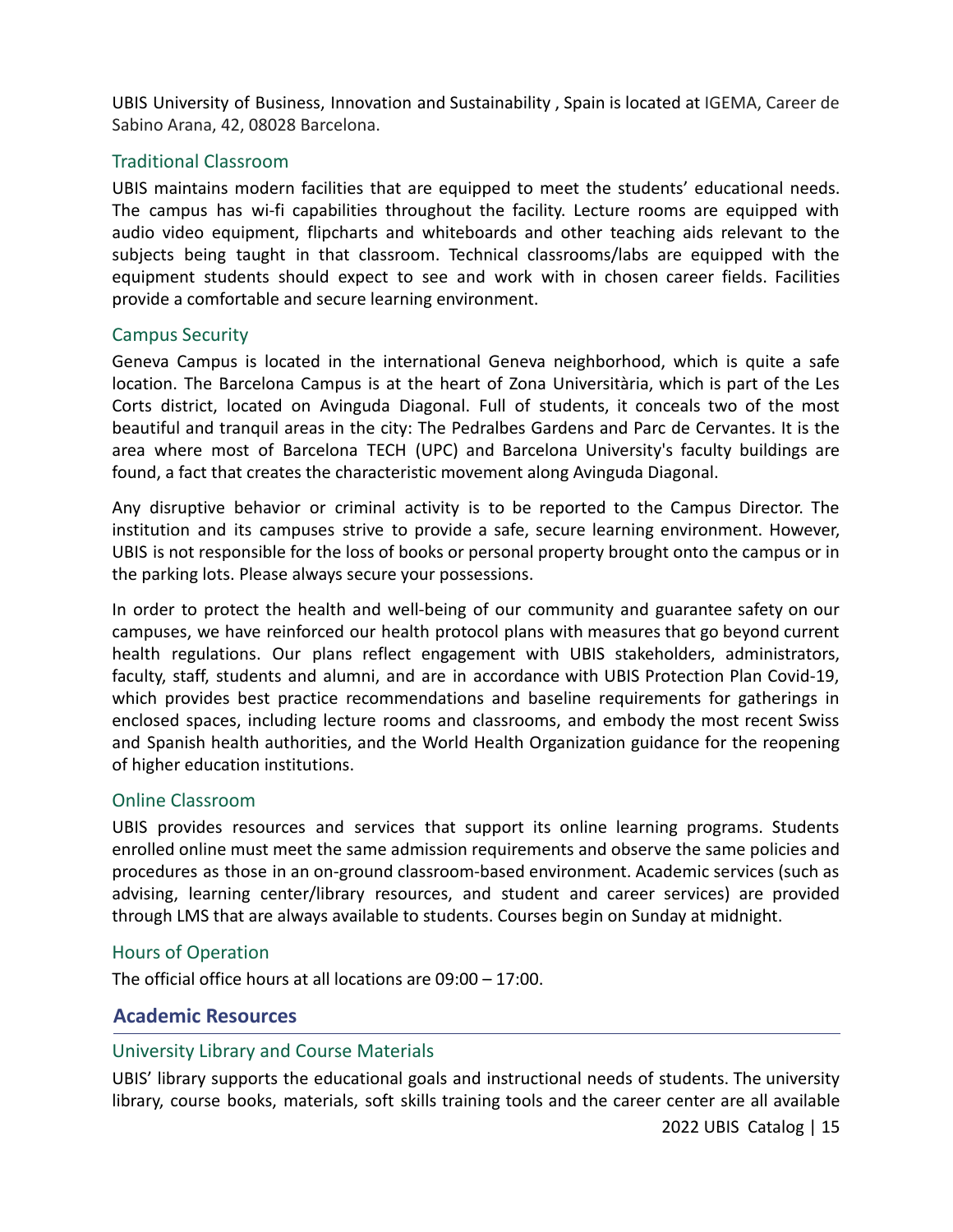online through the UBIS learning management system (LMS). Diverse learning tools include Cengage's library of online textbooks, study tools and resource centers, utilizing American textbooks and materials whenever possible. All learning resources are relevant, current, robust, rigorous, and grounded in their discipline, and are accessible through the University's subscription to EBSCO Business Source Premier.

In addition, UBIS offers Library and Information Resources Network (LIRN). Detailed information related to the breadth and depth of the LIRN collection may be found at [http://www.lirn.net/files/files/LIRNcollection2010.pdf.](http://www.lirn.net/files/files/LIRNcollection2010.pdf) As described on their website, LIRN is a consortium of over 140 educational institutions at more than 500 campuses. LIRN was created to provide online library resources for students and faculty. LIRN provides a core library collection with access to over 60 million journal articles, books, encyclopedias, newspapers, magazines and audio and video clips that support all academic programs. The core collection includes databases from Gale/ InfoTrack with Informe, ProQuest, eLibrary, Credo, RCL Web and Books in Print. Comprehensive online research featuring complete articles with full-text and graphics is available 24 hours a day.

UBIS also offers a unique package of study tools including online textbooks and course materials, flashcards, live online academic support, test prep and other exclusive tools through a partnership with the leading publisher Cengage. In addition, the Gale College Collection is the online library within MindTap that provides 24/7 access to the Web's premier collection of full-text books, academic journals, and periodical articles in the humanities and social sciences. The Gale College Collection supports learners by pinpointing authoritative content directly related to what they are currently studying. They will have access to articles from over 1,000 periodicals and peer reviewed journals, over 20,000 books, and over 100,000 primary works. The result? Learning becomes less about searching for answers and more about finding them.

#### <span id="page-16-0"></span>Other Libraries Available to UBIS Students:

UBIS students also have access to the UN Libraries in Geneva. These Libraries are open to university-level students and other interested researchers upon demand. Regular access can be requested to the Library upon presentation of official documents. There are 7 municipal libraries in Geneva open to UBIS students at no charge. In addition, UBIS Students also have access to the library at the University of Geneva (UNIGE). UNIGE's library facilities are spread across four sites.

*Uni Arve* is host to seven libraries: the *Bibliothèque Ernst & Lucie Schmidheiny, the Bibliothèque d'Anthropologie*, the *Bibliothèque du Centre universitaire d'informatique*, the *Bibliothèque Georges de Rham (Mathematics)*, the *Bibliothèque de l'Institut des Sciences de l'environnement (ISE)*, *Bibliothèque de l'Observatoire (Astronomy)* and the *Bibliothèque des Sciences de la Terre et de l'environnement*.

*Uni Bastions* hosts the language libraries, as well as the university's libraries focused on history and musicology.

*Uni CMU* is home to an extensive collection of medical issues. Besides, it is also hosting the *Centre de documentation en santé* (CDS) and the *Bibliothèque de l'Institut de la médecine et de la santé* et de l'*Institut d'éthique biomédicale* (IHMS - IEB).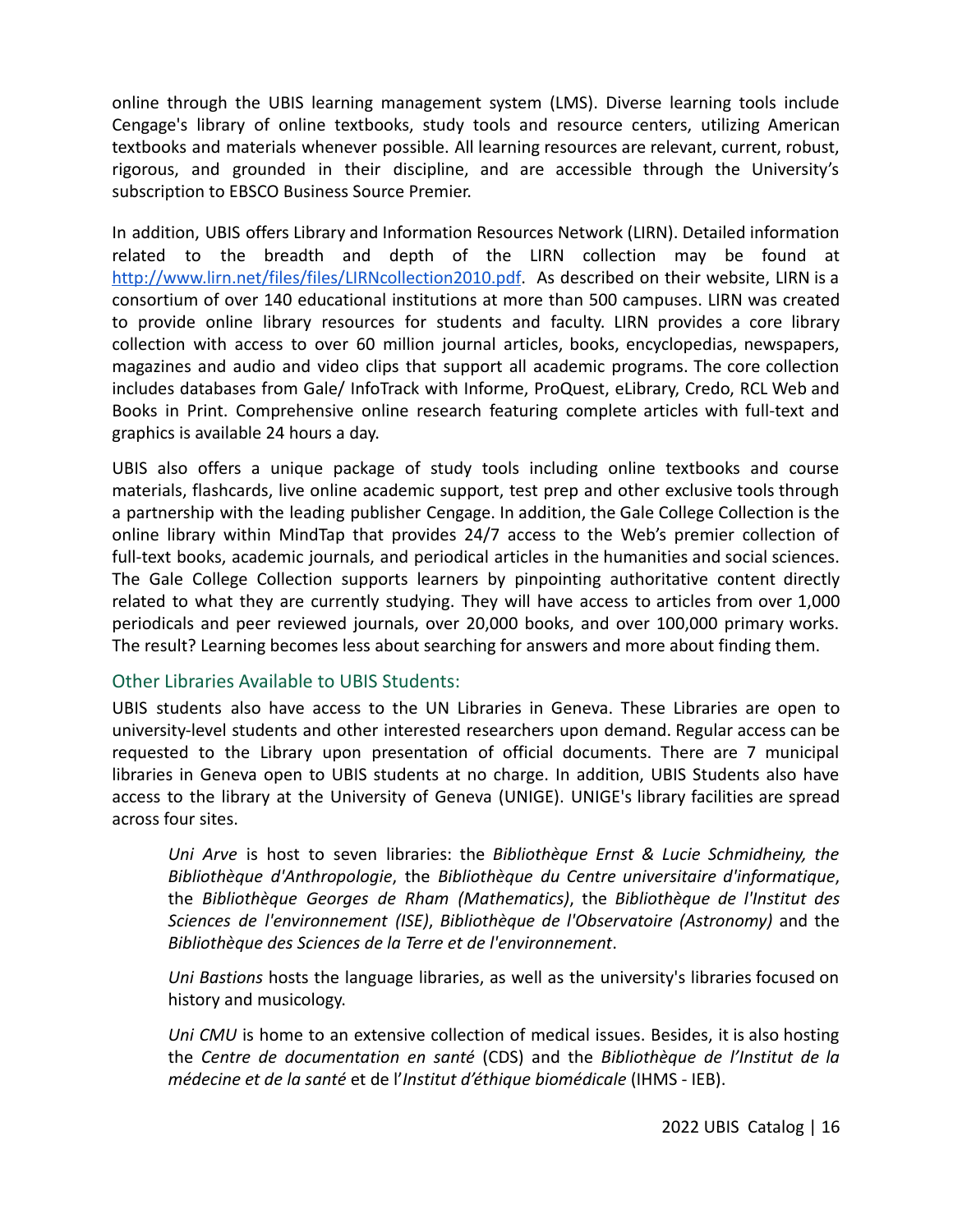*Uni Mail*'s collection is focused on the following themes: Economics and social sciences, Law, Psychology and Learning Sciences, Translation and Interpreting, European studies, French as a foreign language and Musicology. Besides, it also hosts UNIGE's multimedia library.

#### <span id="page-17-0"></span>Advising

All students have access to academic counseling and advice throughout their career at UBIS. The University has a team of professionals who support each student's progress through the degree. Students who require help in planning their course schedules, who have specific, course-related questions, who need help in understanding the University's academic regulations, or who have any other academic-related questions have direct access to faculty and is assisted by a member in the following areas: Admissions, Student Services, the Registrar, and Academic Affairs.

#### <span id="page-17-1"></span>Student Orientation

All students are required to attend an orientation to the University and the program at the beginning of their program. Current students are invited to join a term-start orientation program to refresh their knowledge of the University, the resources, and the policies.

#### <span id="page-17-2"></span>Career Services

UBIS offers a fulsome career center through the ULMS. Explore careers, assess your skills, build resumes, and access career- readiness support, such as in-demand soft skills training in our dedicated career center. Tools that help students manage their lives as students, including a University Success Center, 5- minute quick lessons, study tools and more are also available.

Further, UBIS is working in cooperation with Job Teaser to give students career tips and advice, in Europe and the United States, apprenticeships and job offers in Europe. UBIS also offers Career Workshops for CV and motivation letter writing, as well as advice for job search and interview. All these services are available on demand as one-to-one meetings scheduled ahead of time. In 2020 we have been running a campaign for short Career Coaching sessions where students send in their CV's or other documents and specific questions ahead of the session. These have received good feedback from the participants.

#### <span id="page-17-3"></span>**Research Institute**

The objectives of the Research Institute are aligned with the mission and goals of UBIS. The Research Institute aims to enrich the intellectual life of UBIS by enlarging its academic network and promoting high-caliber research in areas of excellence, with demonstrable impact and strong community engagement. As a private global university, our interconnectedness provides an opportunity to develop multi-cultural interdisciplinary expertise in research, which can make meaningful contributions to the international community. The Institute's research collaborations with industry and the broader academic and nonacademic community will strengthen the employability of UBIS graduates and enhance the reputation of our university.

#### <span id="page-17-4"></span>**Academic Programs**

Undergraduate, graduate, certificate, microcredential, and executive education programs at UBIS are offered in Business Administration, International Relations, Information Technology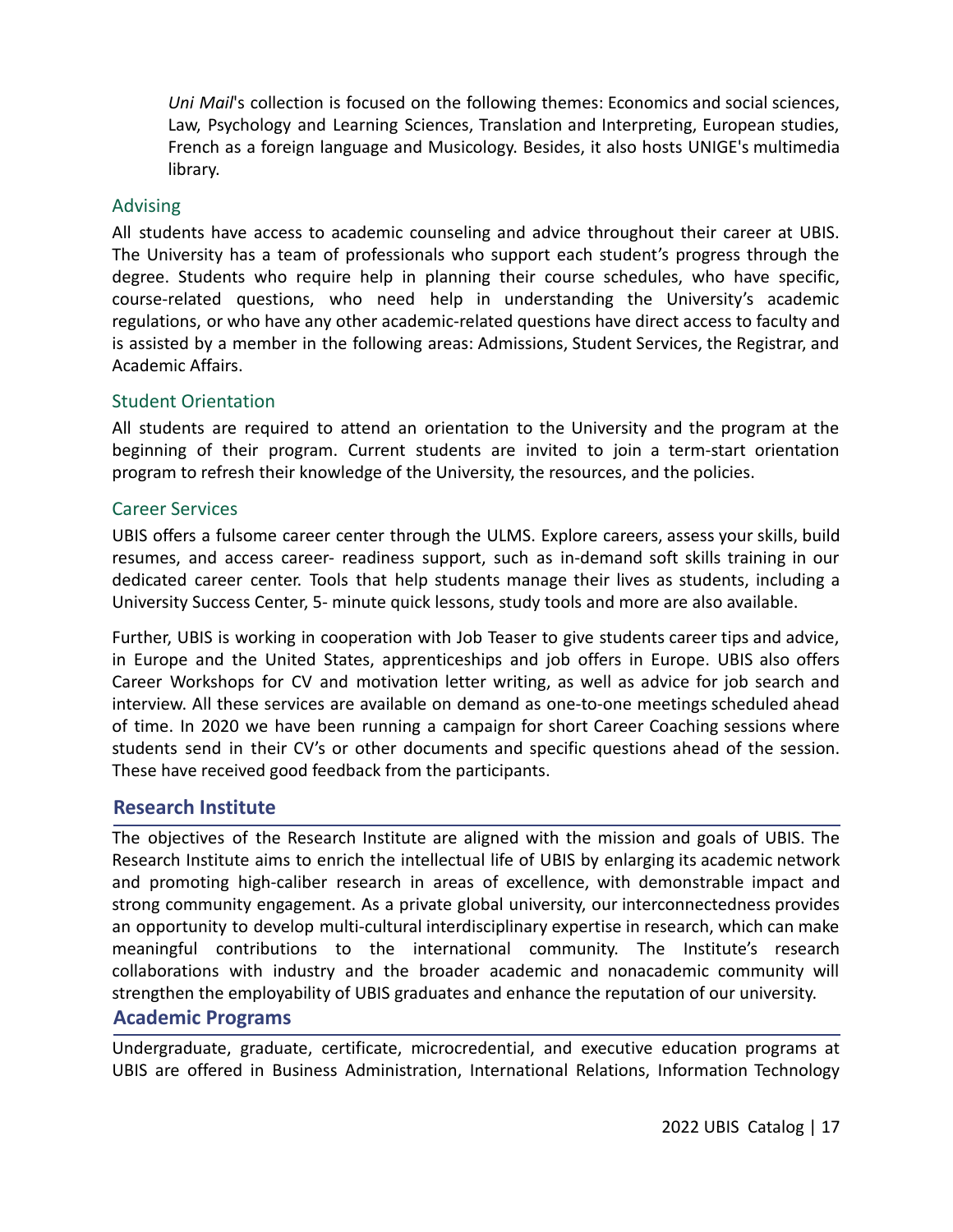and Business Sustainability and Ethics. UBIS also frequently offers industry specific certificate programs and seminars customized to the ever-changing marketplace.

Undergraduate students are required to complete general education requirements that are distributed across traditional liberal arts categories and interdisciplinary components. General Education requirements are described in greater detail in the Undergraduate Programs section of the catalog.

All UBIS instruction and operations of academic programs are conducted in English.

#### <span id="page-18-0"></span>**Accreditation, Licensure and Approvals**

The University of Business, Innovation and Sustainability (UBIS) was established on 6 February 2006. UBIS is officially registered with the Registry of Commerce of the City and Canton of Geneva, with Federal Registration Number CHE-112.755.057. As such, UBIS is licensed to operate as a private university whose principal focus is Business and International Relations.

Other, important recognitions and memberships are:

#### **eduQua**

UBIS has been certified by eduQua Swiss certification since 2012. eduQua is the first Swiss quality label geared towards providers of adult learning programs. The label promotes transparency and comparability of adult learning for the benefit of consumers and contributes to safeguarding the quality of adult education programs in Switzerland. More than 1,000 schools, institutes, and academies in the whole of Switzerland are eduQua certified. This Swiss certificate guarantees and develops the quality for institutions. eduQua also allows students a new point of reference for their education needs.

eduQua certification does not lie within the competence of the eduQua body0, which is affiliated to the Swiss Federation for Adult Learning, the SVEB. eduQua certification is undertaken by independent certification bodies.

eduQua Oerlikonerstrasse 38, CH8057 Zürich, Switzerland Telephone: +41 44 319 71 71, <https://alice.ch/en/services/eduqua/>

#### **ISO 21001:2018**

UBIS is certified by ISO 21001:2018 quality standard, which certifies training services through education and non-formal learning. ISO specifies basic requirements for providers of learning services in non-formal education and training.

ISO Central Secretariat Chemin de Blandonnet 8, CH1214 Vernier, Geneva, Switzerland, Telephone: +41 22 749 01 11,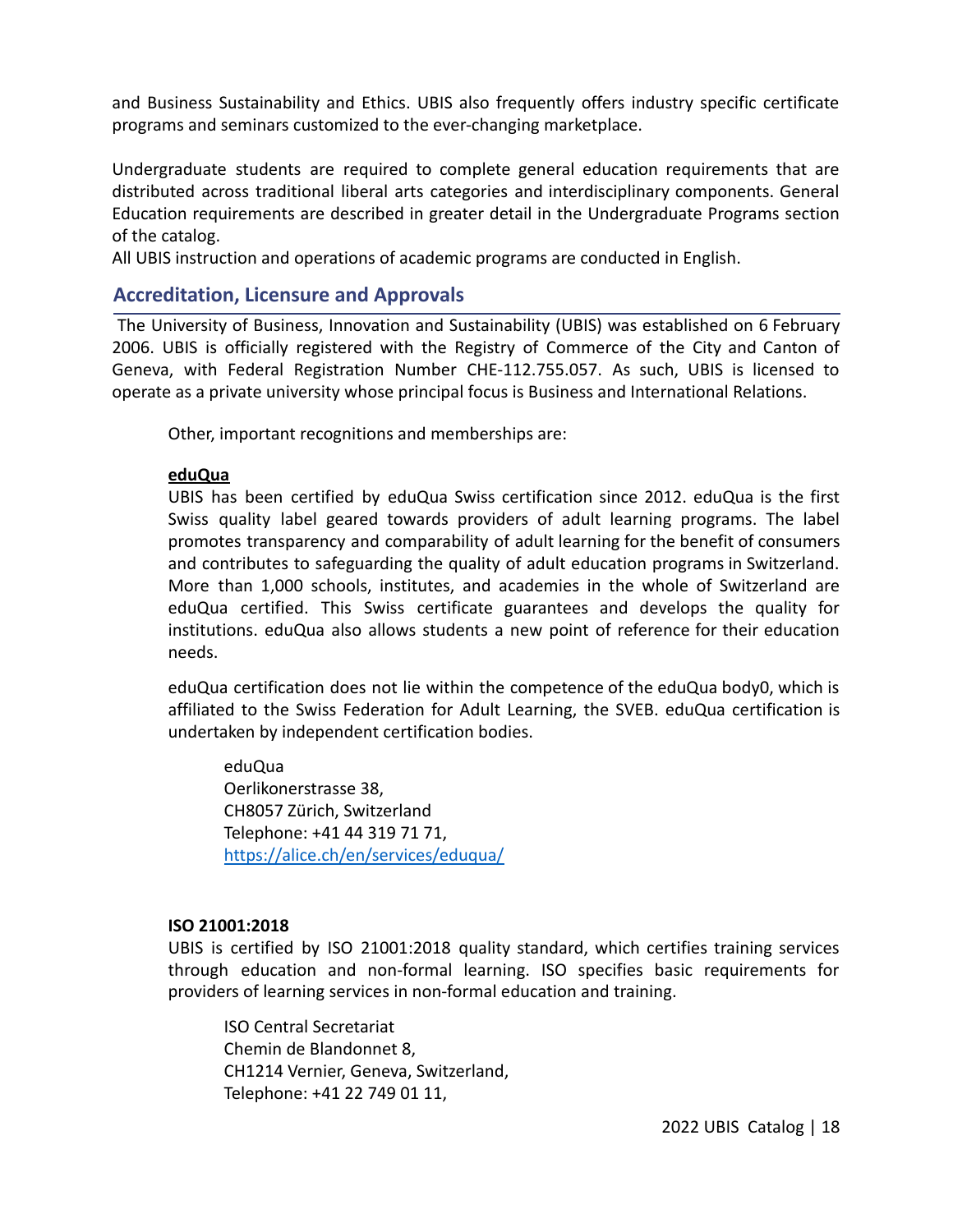https://www.iso.org/standard/53392.html

The certification body for both EduQua and ISO29990 is ProCert SA, located at:

ProCert SA Marktgasse 65, CH-3011 Bern, Switzerland. Telephone: +41315606767, https://www.procert.ch/en/

#### **IACBE**

UBIS has received specialized accreditation for the following business programs through the International Accreditation Council for Business Education (IACBE) located at 11374 Strang Line Road in Lenexa, Kansas, USA*.*

The programs accredited by IACBE at UBIS are the following:

- Bachelor's in Business Administration (BBA)
- Bachelor of Arts in International Relations (BAIR)
- Master's in Business Administration (MBA)
- Master of Arts in International Relations (MAIR)
- Doctorate of Business Administration (DBA)

IACBE 11374 Strang Line Road Lenexa, Kansas, USA. Telephone: +1 913 631 3009 Fax: +1 913 631 9154 Website: https://iacbe.org

#### **EFMD**

The European Foundation for Management Development is a global, non-profit, membership driven organization dedicated to management development. Recognized globally as an accreditation body for business schools, business school programs, and corporate universities. UBIS is a full member of EFMD.

#### <span id="page-19-0"></span>**Academic Calendar**

#### <span id="page-19-1"></span>Holiday Calendar

Expected graduation dates may be influenced by 2 scheduled annual summer and winter breaks or similar scheduled academic interruptions, which may include a leave of absence, a repeated course(s), intentional breaks between consecutive terms/semesters, or a change of program.

UBIS typically observes the following holidays according to the Campus or Administrative location. The 2022 calendar includes the following holidays for our main centers:

| $\overline{\phantom{a}}$<br>⊅ate | $\mathbf{v}$<br>. .<br>10/11 dav | $\mathbf{v}$ $\mathbf{v}$<br>ບບ | $\sim$<br>jeneva | $\overline{\phantom{a}}$<br>Spain |
|----------------------------------|----------------------------------|---------------------------------|------------------|-----------------------------------|
| $\mathbf{r}$                     | 'ears                            | $\mathbf{v}$                    | $-$              | $\overline{ }$                    |
| -Jan                             | New                              | 77                              | $\overline{A}$   |                                   |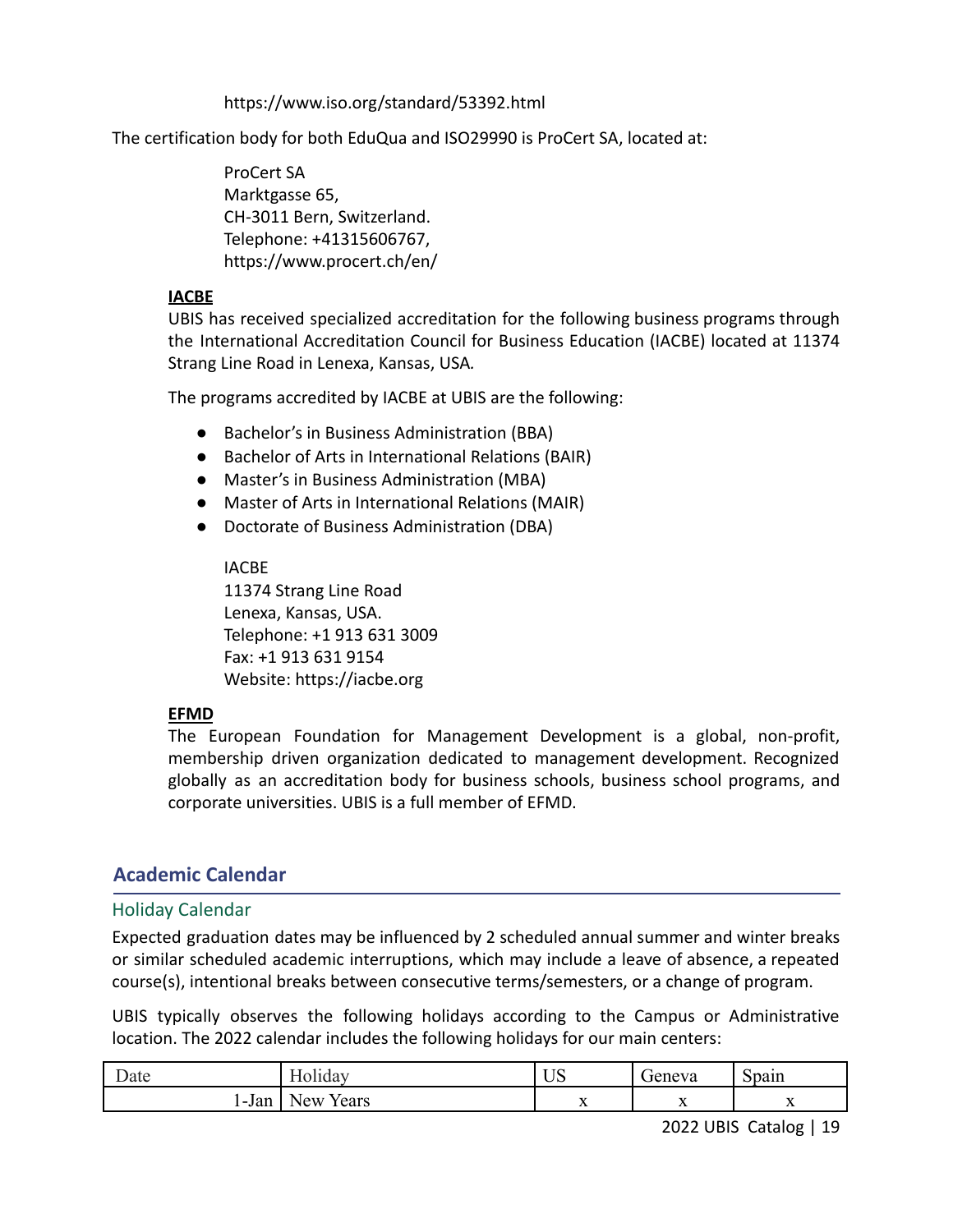| 6 Jan                            | Epiphany                                     |       |             | $\mathbf{X}$ |
|----------------------------------|----------------------------------------------|-------|-------------|--------------|
| $17$ -Jan                        | <b>MLK Day</b>                               | X     |             |              |
| $15-Apr$                         | Good Friday                                  |       | $\mathbf X$ | $\mathbf{X}$ |
| $1$ May                          | Labour Day                                   |       |             | $\mathbf{X}$ |
| $26$ -May                        | <b>Ascension Day</b>                         |       | $\mathbf X$ |              |
| $30$ -May                        | Memorial Day                                 | X     |             |              |
| $4-Jul$                          | Independence Day                             | X     |             |              |
| $1-Aug$                          | <b>Swiss National Holiday</b>                |       | X           |              |
| $15$ -Aug                        | Assumption                                   |       |             | $\mathbf{X}$ |
| 5-Sep                            | <b>US Labor Day</b>                          | X     |             |              |
| $12$ -Oct                        | Hispanic Day                                 |       |             | $\mathbf X$  |
| All Saints<br>$1-Nov$            |                                              |       | X           | $\mathbf{X}$ |
| $11-Nov$                         | Veterans Day                                 | X     |             |              |
| Thanksgiving Day<br>$24-Nov$     |                                              | X     |             |              |
| <b>Constitution Day</b><br>6-Dec |                                              |       |             | $\mathbf{X}$ |
|                                  | 8 Dec<br><b>Immaculate Conception</b>        |       |             | $\mathbf{X}$ |
|                                  | 25-Dec (Dec $26^*$ )   Christmas (Observed*) | $x^*$ | $\mathbf X$ | $\mathbf X$  |

During weeks that contain holidays, makeup hours will be scheduled to be completed before the term/semester ends.

All online resources will be available during this time.

## <span id="page-20-0"></span>2022 Academic Calendar

UBIS offers continuous learning throughout the year with 3 semesters.

| Semester   | Term                | <b>Start Date</b><br>(mm/dd/yyyy) | <b>Final Start Date</b><br>(mm/dd/yyyy) | End Date<br>(mm/dd/yyyy) |
|------------|---------------------|-----------------------------------|-----------------------------------------|--------------------------|
| Semester 1 | Term A              | 1/3/2022                          | 1/28/2022                               | 3/27/2022                |
|            | Term B              | 2/28/2022                         | 3/25/2022                               | 5/22/2022                |
|            | Term B <sub>2</sub> | 3/28/2022                         | 4/22/2022                               | 6/19/2022                |
| Semester 2 | Term C              | 4/25/2022                         | 5/20/2022                               | 7/18/2022                |
|            | Term D              | 6/20/2022                         | 7/15/2022                               | 9/25/2022                |
|            | <b>Summer Break</b> | 8/15/2022                         |                                         | 8/28/2022                |
| Semester 3 | Term E              | 8/29/2022                         | 9/23/2022                               | 11/20/2022               |
|            | Term E2             | 9/26/2022                         | 10/21/2022                              | 12/18/2022               |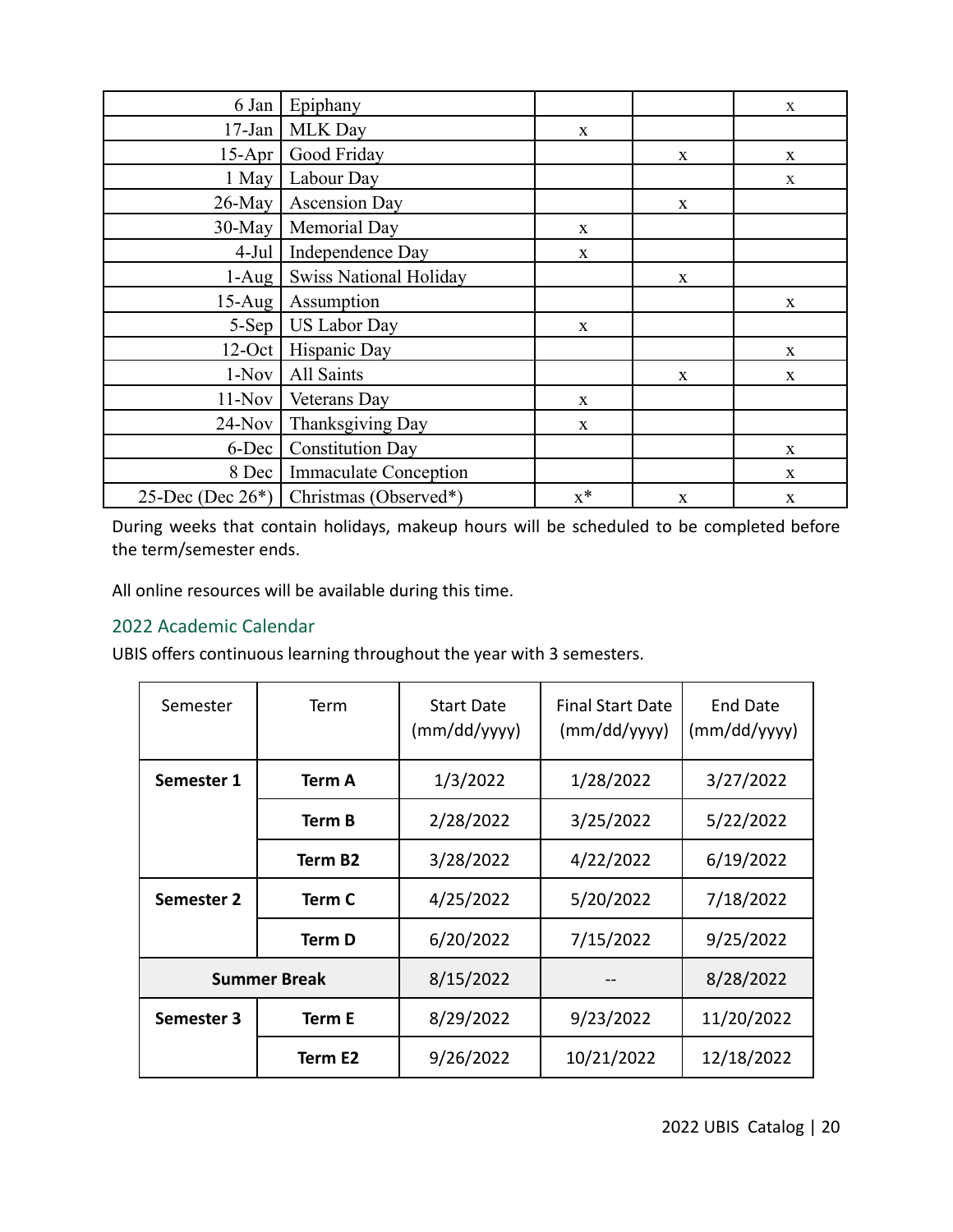|                     | Term F  | 10/24/2022 | 11/18/2022 | 1/29/2023 |
|---------------------|---------|------------|------------|-----------|
|                     | Term F2 | 11/21/2022 | 12/16/2022 | 2/26/2023 |
| <b>Winter Break</b> |         | 12/19/2022 | --         | 1/1/2023  |

Please note: UBIS reserves the right to offer additional courses/terms during the year at the discretion of the university administration. To provide maximum flexibility to our global partners, students may start Terms at different dates within the Term. The end date for a term not initiating on the Geneva schedule rendered above lasts for 8 weeks and ends on the commensurate date.

# <span id="page-21-0"></span>**UNIVERSITY POLICIES**

#### <span id="page-21-1"></span>**Admissions Requirements**

UBIS does not discriminate based on gender, sexual orientation, ethnicity, religion, age, disability, or national origin in admission, access, treatment, or employment in any of its activities or programs. UBIS reserves the right to deny admission or re-entry to any applicant or student the University, at its discretion, determines is either: a) unlikely to benefit from its programs, b) discloses or is found to possess an adverse background that disqualifies them or c) whose presence in the program is considered by the administration to be disruptive and/or potentially harmful to UBIS students, faculty and/or staff.

All students admitted to UBIS must adhere to the Student Code of Conduct, which prohibits conduct that significantly impairs the welfare or the educational opportunities of others within the University community.

#### <span id="page-21-2"></span>Admissions Procedures

The UBIS Undergraduate programs admit students who are high school graduates or who have an accepted, equivalent form of high school completion. The UBIS Masters-level Graduate programs admit students who hold an Undergraduate degree or who have an accepted, equivalent form of undergraduate studies or experiences. The UBIS Doctoral programs admit students who hold a master's degree or who have an accepted, equivalent form of master's level studies or experiences.

UBIS requires all applicants to complete the following process prior to admission:

#### <span id="page-21-3"></span>*Bachelors*

Must submit the Application Form with the following documents:

- Online Application and Fee
- Identification: scanned version of the 1st page of the applicant's passport or Government ID.
- *Maturité Fédérale Suisse* (Swiss High School degree) or equivalent
- High School or University transcripts depending on program
- English Proficiency, if previous schooling has not been in English or if the student is a Non-Native English speaker.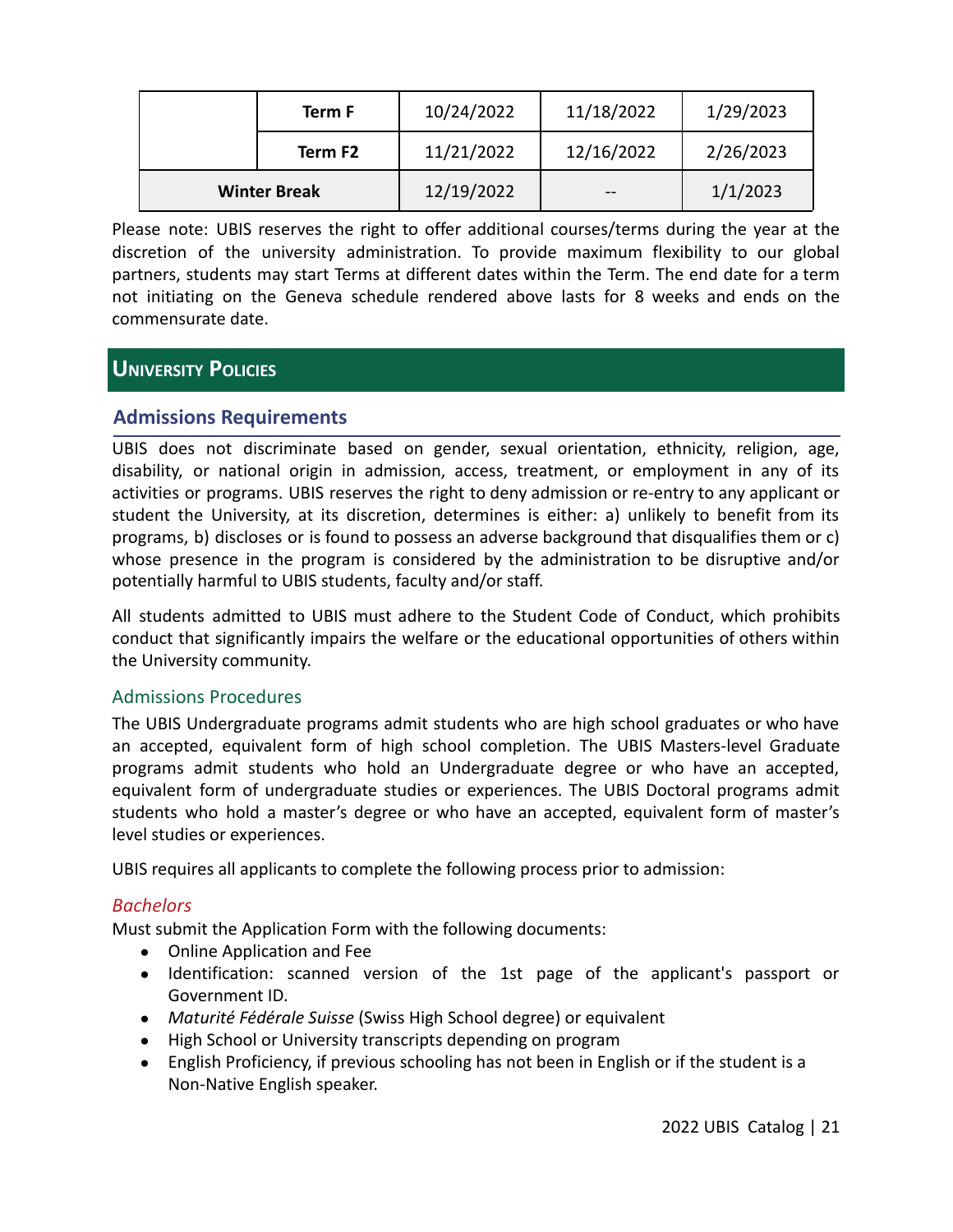● Letter of Intent and Motivation for Program Acceptance: 250 word letter indicating intentions and interest

#### <span id="page-22-0"></span>*Masters*

Must submit the Application Form with the following documents:

- Online Application and Fee
- Identification: scanned version of the 1st page of the applicant's passport or Government ID.
- Bachelor's Degree or equivalent, or University diploma
- University transcripts
- English Proficiency, if previous schooling has not been in English or if the student is a Non-Native English speaker.
- CV/ Resume describing professional and academic experiences
- Letter of Intent and Motivation for Program Acceptance: 250 word letter indicating intentions and interest

#### <span id="page-22-1"></span>*Doctorate*

Must submit the Application Form with the following documents:

- Online Application and Fee
- Identification: scanned version of the 1st page of the applicant's passport or Government ID.
- Transcripts: Must hold a master's degree, or equivalent.
- Demonstrated English proficiency: Previous evidence or IELTS or TOFEL are accepted.
- Letter of Intent and Motivation for Program Acceptance: 250 word letter indicating intentions and interest.
- Resume: Description of professional and academic experiences.
- Recommendation Letter: Letter from candidate's previous educational institution or employer.
- If applying for Professional experience validation for credits program, there will be an additional fee of CHF 2,500

# <span id="page-22-2"></span>*Microdegree (Certificate)*

Must submit the Application Form with the following documents:

- Scanned version of the 1st page of the applicant's passport or government ID.
- University transcripts indicating earned Bachelor's Degree or equivalent, or University diploma
- English Proficiency, if the applicant's previous schooling has not been in English or if they are Non-Native English speakers

## <span id="page-22-3"></span>*Nanodegree and Picodegree (Bootcamp or Skills Based Training)*

Must submit the Application Form with the following documents:

- Scanned version of the 1st page of the applicant's passport or government ID.
- English Proficiency, if the applicant's previous schooling has not been in English or if they are Non-Native English speakers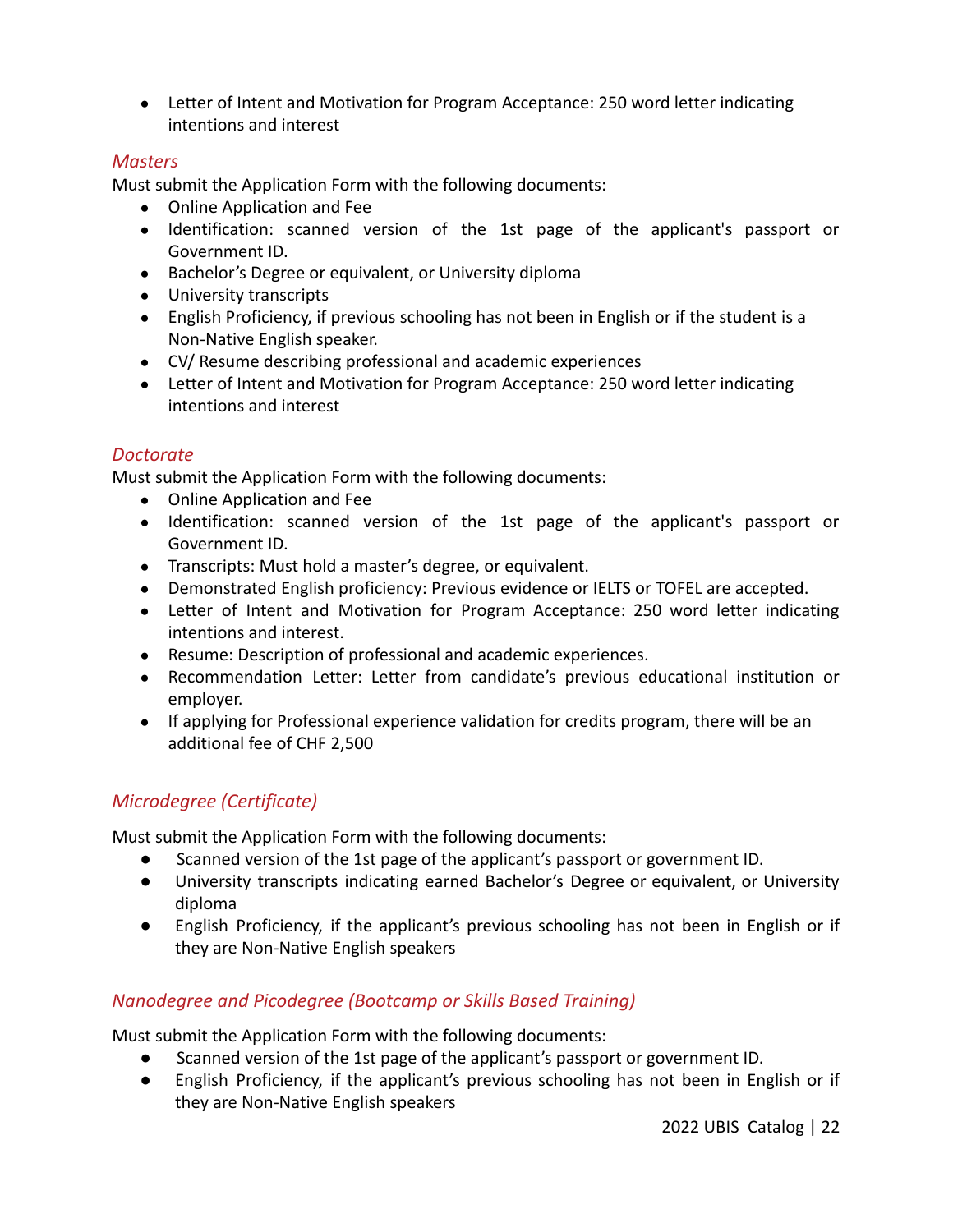Proof of Graduation consistent with the entry requirements for the program for which admission is being sought. Applicants that graduated from a foreign high school or secondary school must provide proof. A certified copy of credentials or official transcripts translated (if applicable) and evaluated by either the Dean, a designee, a member of the National Association of Credential Evaluation Services (NACES), or the Association of International Credentials Evaluators, Inc.

Any foreign qualifications are assessed based on the official Swiss guidelines. Transfer of Credits from Postsecondary School International students requesting transfer of credits from a postsecondary school must have an official transcript evaluated and translated (if applicable) to be reviewed and confirmed by the appropriate Academic designee.

Present proof of English language skills. International students can either:

- a. Provide, in the form of official transcripts, successful completion of coursework from an accredited high school or English language school certified with SEVP,
- b. Take either of the approved proficiency exams and meet the minimum score requirements:
	- i. IELTS (International English Language Testing System): 6.0.
	- ii. PTE (Pearson Test of English): 67 (at least 56 in each of the "Communicative Skills" sections).
	- iii. CPE (Cambridge Certificate of Proficiency in English): Grade B.
	- iv. CAE (Cambridge Certificate in Advanced English): Grade A.
	- v. TOEFL (Test of English as a Foreign Language) (internet-based): 75
- c. If the native language of the international student is English, and the University can confirm the native language, then the student is not required to take the TOEFL test. There is no limit to the number of times a student can take the test. TOEFL test scores are valid for two (2) years after the test date. The official scores become part of the permanent student record once the student has enrolled with the University.
- d. Have an interview with the Dean or a designee to determine English language capability

For students seeking to attend classes on the Geneva Campus, other documents may be requested by the government authorities. For example, Financial Affidavit or Proof of Financial Support. International students must provide proof of financial support or financial affidavit that tuition and living expenses can be covered. The following are acceptable proofs:

- Bank statements or letters from sponsors showing said evidence that tuition can be covered including living expenses for a minimum of one (1) year.
- Completed financial affidavit signed by the prospective international student and sponsor(s).

For students seeking to attend classes on the Barcelona Campus, other documents may be requested by the government authorities. For example, an official document that shows that the student has enough funds to cover living expenses and accommodation for the entire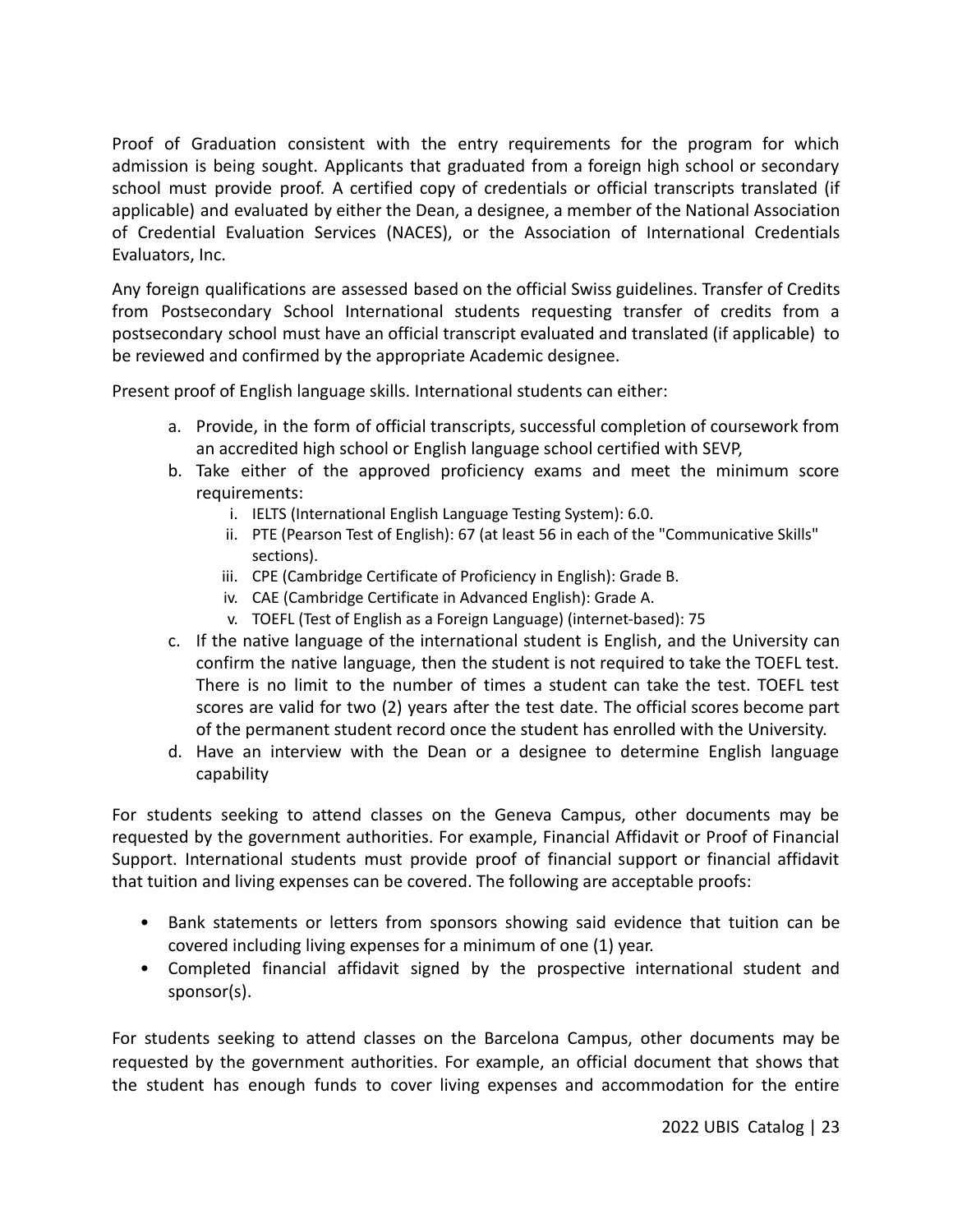duration of the studies ( $\epsilon$ 579.02/month according to the [Spanish](http://www.iprem.com.es/) Index Iprem). This should be issued by the student or sponsor's bank. In some cases, the student will need to provide proof that he/she has sufficient funds to return to the home country.

#### <span id="page-24-0"></span>Visa to Permit Process

#### <span id="page-24-1"></span>*Application via the Nearest Swiss Embassy or Consulate*

**Step 1** Student contacts nearest Swiss Embassy/Consulate to confirm what papers are needed Embassies are free to require anything they wish. *The below list is a bare minimum.* (Embassies frequently require MUCH more, which is why we suggest students to *contact the embassy first,* before submitting anything or arranging the interview, since UBIS does not control any of the Embassy requests, which are going directly to the student.

#### <span id="page-24-2"></span>*Standard Requirements by Consulates/Embassies to Apply for a Visa:*

- a) Three official visa and permit application forms from the Geneva Canton (Form "D"), which are fully completed and signed by the applicant. Applications which are not duly completed, dated, and signed will not be accepted.
- b) Students **must** indicate their e-mail address and a contact phone number in case additional information is required.
- c) Four recent passport photos per applicant (very strict requirements please consult the details on the embassy webpage).
- d) Three copies of the applicant's valid passport.
- e) If applicable, proof of residency in the country of demand.
- f) Three copies of the admission letter, provisional acceptance letter, confirmation of enrollment, and course catalog issued by the University.
- g) A motivation letter clearly explaining why you choose the University, Geneva and Switzerland for your studies.
- h) Return statement that you will leave Switzerland to return to your country of origin after completion of intended studies.
- i) Three copies of confirmation of payment of school tuition fees.
- j) Proof of financial resources, i.e. recent bank statements (3 copies each).
- k) Three copies of previous diplomas and school certificates.
- l) Three copies of a resume (biographical data, schools attended, etc.).
- m) The price of postage if the student is permitted to submit his/her passport by mail.

**Step 2** Student completes the application form and presents it with all supporting documentation at the Embassy.

*Manner of submission varies from Embassy to Embassy.*

- In the USA, it can be mailed to the Embassy.
- In China, there are only 2 Embassies, a meeting must be set up (the waiting list can be up to a month or more) and the student must travel from home to Beijing for the interview (there are only 2 Embassies, and Shanghai only handles Shanghai and the 2 closest provinces) and again to get the visa if it is granted.
- In Vietnam, the Consulate in Ho Chi Minh, as well as the Embassy in Hanoi handle visa applications, for which an appointment is given.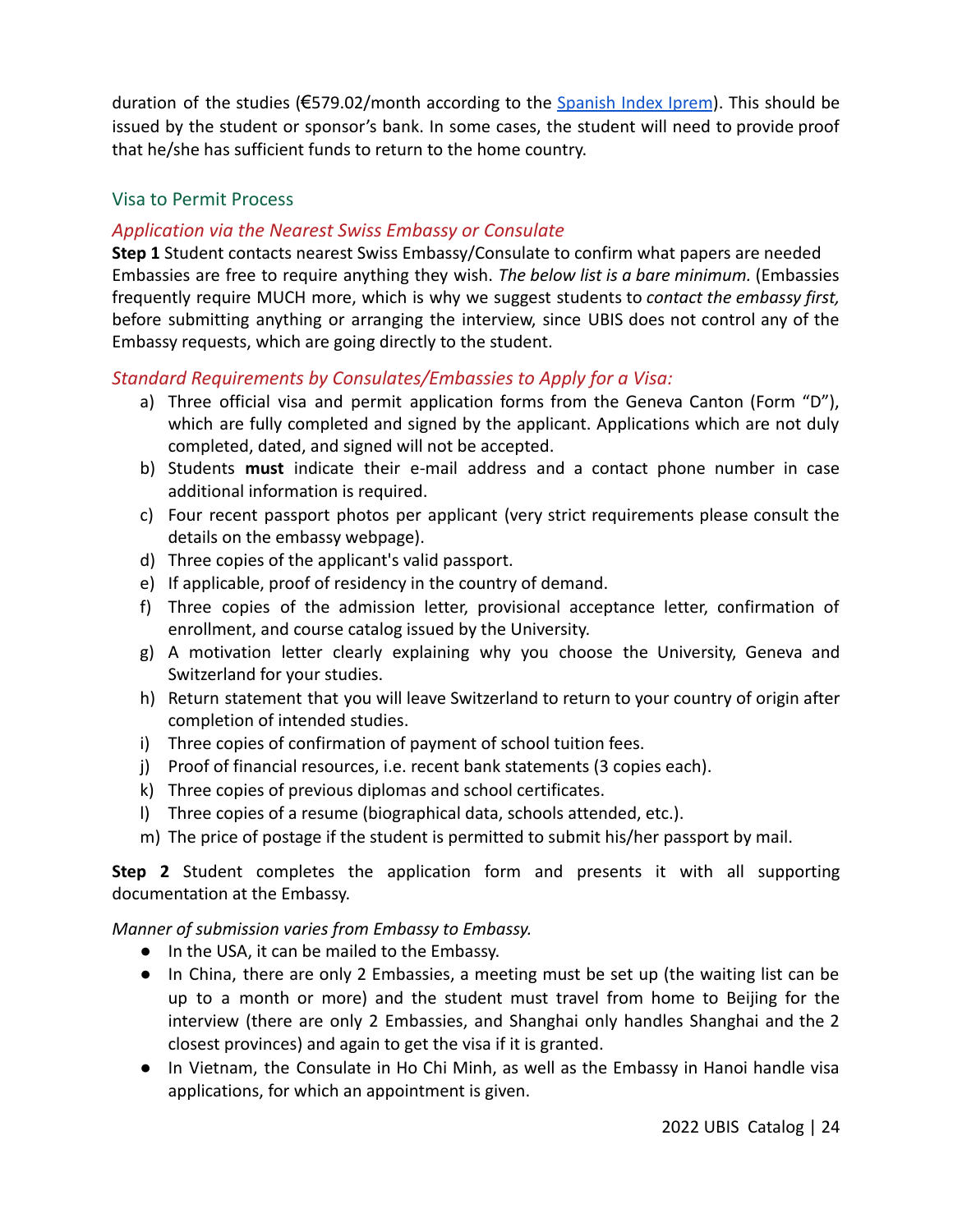● The Swiss Embassy in Abuja, Nigeria, handles visa applications for several Central African countries. An appointment is needed to be considered.

The following nationalities will be considered in a two-step procedure for any Schengen (European visa). In Switzerland, this procedure is handled by the SEM (State Secretariat for Migration).

| Afghanistan    | Libya       |  |
|----------------|-------------|--|
| Alegria        | Morocco     |  |
| Bangladesh     | Nepal       |  |
| <b>Burundi</b> | Pakistan    |  |
| Cameron        | Rwanda      |  |
| Congo RDC      | Soudan      |  |
| Congo (Rep.)   | South Sudan |  |
| North Korea    | Sri Lanka   |  |
| Guinea         | Syria       |  |
| Haiti          | Tunisia     |  |
| Iraq           | Vietnam     |  |
| Iran           |             |  |

**Step 3** Embassy accepts or refuses to accept the student's papers.

**Step 4.a** There are two reasons the Embassy refuses to accept student's papers:

- a) Student application is missing something and needs to present it. The visa process will continue later.
- b) Student has failed the interview (usually for language reasons) and the visa process stops here.

**Step 4.b** If the Embassy accepts the student's papers, they will mark their opinion (favorable or unfavorable) depending on the impression of the person who made the interview with the student on the paper.

<span id="page-25-0"></span>*Procedure Inside Switzerland*

#### <span id="page-25-1"></span>*National*

**Step 5** Papers transferred to Bern by diplomatic courier.

**Step 6** Dossier checked in Bern on Interpol to make sure the applicant is not on the wanted list, before being passed to the canton. A national reference number is given to each application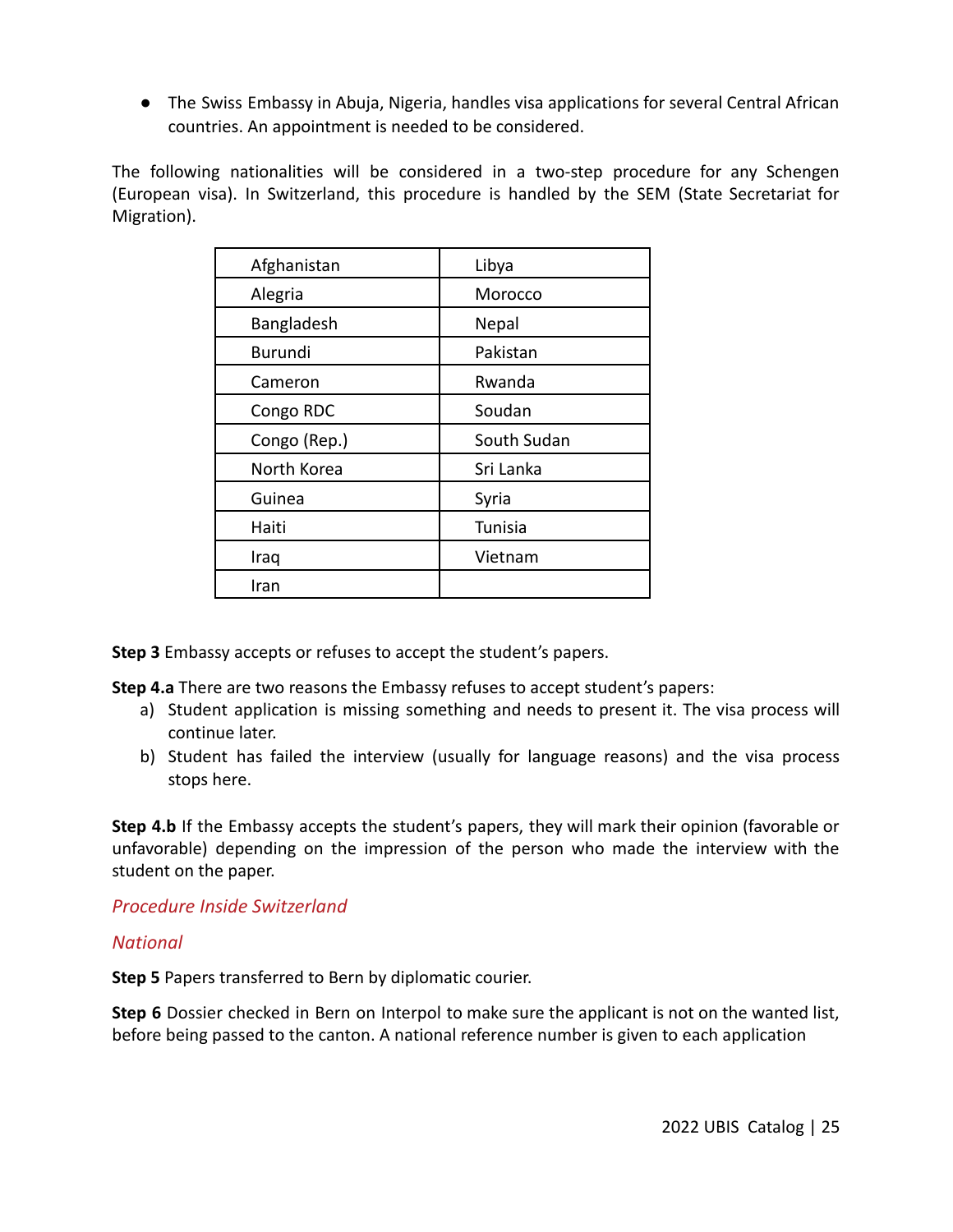## <span id="page-26-0"></span>*Cantonal*

**Step 7** Dossier reviewed by the Cantonal authorities. In Geneva, this office is called *Office Cantonal de la Population et des Migrations* (OCPM). A cantonal reference number is given to each applicant.

**Step 8.a** If the student's country of origin is on the restricted list (ex. Libya, China, Afghanistan, etc.) it is returned to Bern for a national decision on the visa.

**Step 8.b** If a student's country of origin is unrestricted, the application will be treated by the canton in order of arrival.

**Step 9.a** Upon evaluation the visa will be:

- a) Granted.
- b) Complementary information will be requested from either the school or the student.
- c) Refused.

**Step 9.b** If complementary information is requested, the dossier will remain pending until the necessary information has been received.

**Step 9.c** Upon receipt, the dossier will be reevaluated. Visa will be:

- a) Accorded.
- b) Refused.

#### <span id="page-26-1"></span>*Informing of Student by Nearest Swiss Embassy or Consulate*

**Step 10** The Embassy will be notified of the decision on the file by both electronic and diplomatic mail, via the national number allocated to the application

**Step 11** The Embassy will notify the student:

- a) *If a visa is refused or canceled, the Federal Office for Migration issues a decision*, which is motivated. If the candidate wishes to see the full dossier, this is possible upon payment of a fee. Requests will be processed only after payment has been made in advance. Most common reasons for refusal:
	- Age
	- Country of origin
	- Finances
	- Suspicion of intent to work rather than study
	- Suspicion of intent to remain in Switzerland
- b) If a visa is granted, this will be recorded on the internal computer program and can be checked by the Embassies to confirm authorization to grant a visa.
	- Some countries' embassies (USA) will allow the student to mail in the passport and return it to the student by mail.
	- Some countries' embassies (India, China) will not stamp the visa until the original receipt proving payment of fees has been received and the student must reappear in person to receive the passport with the visa stamped in it.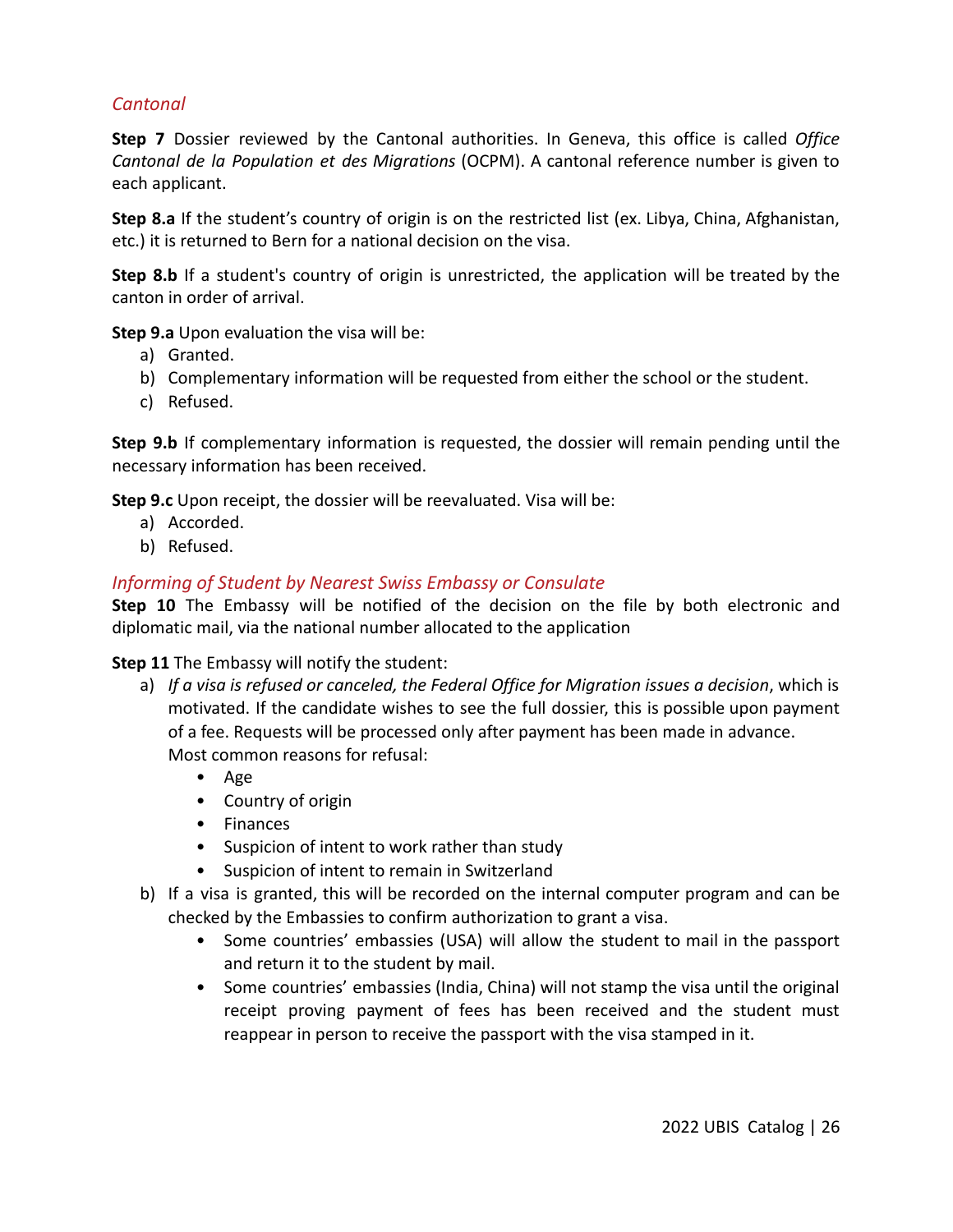#### <span id="page-27-0"></span>*Student Entry into Switzerland & Permit Procedure*

**Step 12** Student entry visas are generally valid for 30 days, and give the earliest entry date possible, according to the date studies are scheduled to commence. Students need to plan to arrive within that time frame.

**Step 13** Students are allowed 14 days from the date of actual entry into Switzerland to submit their paperwork to the Office of cantonal de la population et des migration (OCPM) or be announced by the school as arrived. Once the 14 days have passed, they are considered illegally in the country if still unannounced.

**Step 14** Once a student's papers have been submitted to the OCPM, the student may remain in the country legally until a decision has been made as to whether a living permit will be granted. It almost always is.

The student should NOT leave the country until the permit has been received, since the student can only enter one time on that visa and will not be able to reenter with it if he/she leaves. In case of a real emergency, a special visa can be requested and granted *in advance of departure* to allow a student, for example, to return home for a death in the family.

**Step 15** Once a living permit has been granted, the student is permitted to remain in the country legally until the permit expires.

All living permits are limited in length of time, generally according to the end of the time that the school indicates the student has paid for. Students will be granted a Swiss B permit.

Students who are studying at UBIS and who are from the European Union may work part-time with a student permit. However, the main purpose of the permit is to study, not to work. Therefore, Switzerland limits the amount of time a student may work during his/her studies. Students from the European Union, who are working more than 15 hours per week, can switch to a work permit (permis B avec activité lucrative). Students who are from a country which is not part of the European Union are not permitted to work, unless they are enrolled in a program, which requires them to complete an internship as part of their studies. Further information can be provided by the school's administration and in the Student's Handbook.

**Step 16** All students will need to get Swiss health insurance. This insurance needs to be contracted within 3 months of their arrival. The authorities will send a letter (in French) informing the students of their obligations. Lack of response on the side of the student will lead to automatic affiliation to health insurance. If the student already has health insurance, this will result in doubled insurance, at the cost of the student. It is therefore important for students to be advised that they must respond to any letter from the health insurance authorities. The process will need to be reconfirmed whenever a permit is to be renewed.

**Step 17** Permits will need to be renewed each time they run out, until the end of the student's studies. The Swiss Authorities can and do require presentation of proof of continued enrollment and payment to the school where studies are being undertaken. They can also request copies of the student's transcripts and school attendance sheets, showing their progression in their studies. If a student does not seem to be completing their studies according to the predetermined schedule, the school and the student may need to provide the reasons why (ex.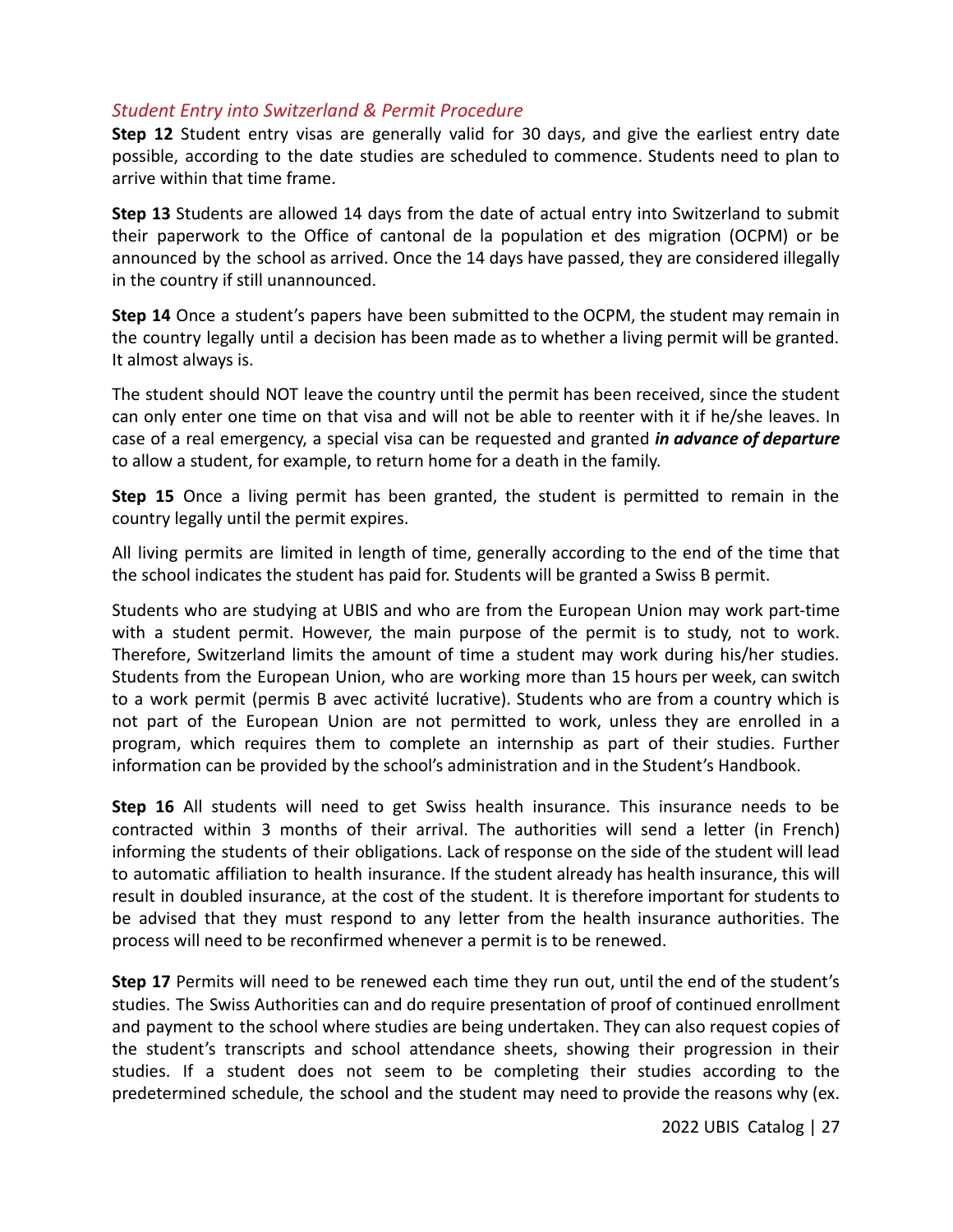Language difficulties) and what is being done to correct it (ex. EFL courses alongside university courses).

**Step 18** At the end of a student's studies, the school is required to inform OCPM about the student's departure and indicate where we think he/she has gone (home, another school, etc.)

#### <span id="page-28-0"></span>Acceptance or Denial

Applicants are notified of their acceptance promptly with an official acceptance letter. Official acceptance letters will be provided to those prospective students meeting all admissions requirements.

UBIS reserves the right to deny admission previously accepted if any of the items listed above are not successfully completed or found to be falsely represented. Denial letters will be provided to those prospective students explaining which admissions requirements were not met and any next steps.

#### <span id="page-28-1"></span>Enrollment Agreement

All students must complete the Enrollment Agreement with an Admissions Representative to include collecting any additional documentation. The enrollment agreement will indicate the program of study in which the student is enrolled. The student's Enrollment Agreement defines the student's curriculum and degree requirements. The executed Enrollment Agreement will be effective for one year from the date signed. A signed Enrollment Agreement must be on file before students can start class.

## <span id="page-28-2"></span>**SPANISH STUDENT VISAS**

If you are from a non-EU member state and plan to study in Spain for more than 90 days (3 months), you will need to apply for a visa.

Though students from certain countries, such as Brazil or the United States, are not required to have a visa to enter and stay in Spain for a period of three months, many others are.

If your period of study is due to last more than three months, you will also need to apply for a residence permit in person.

#### How and where do you apply for the student visa?

Visa rules vary by country. It is therefore extremely important to check with the Spanish Consulate in the country in which you currently reside.

The process of applying for a visa starts long before your arrival in Spain. You can request your student visa at the Spanish Consulate in your home country after receiving an acceptance letter from UBIS (you will need to present this letter at the Spanish Consulate).

We recommend you submit the visa application three to four months before traveling.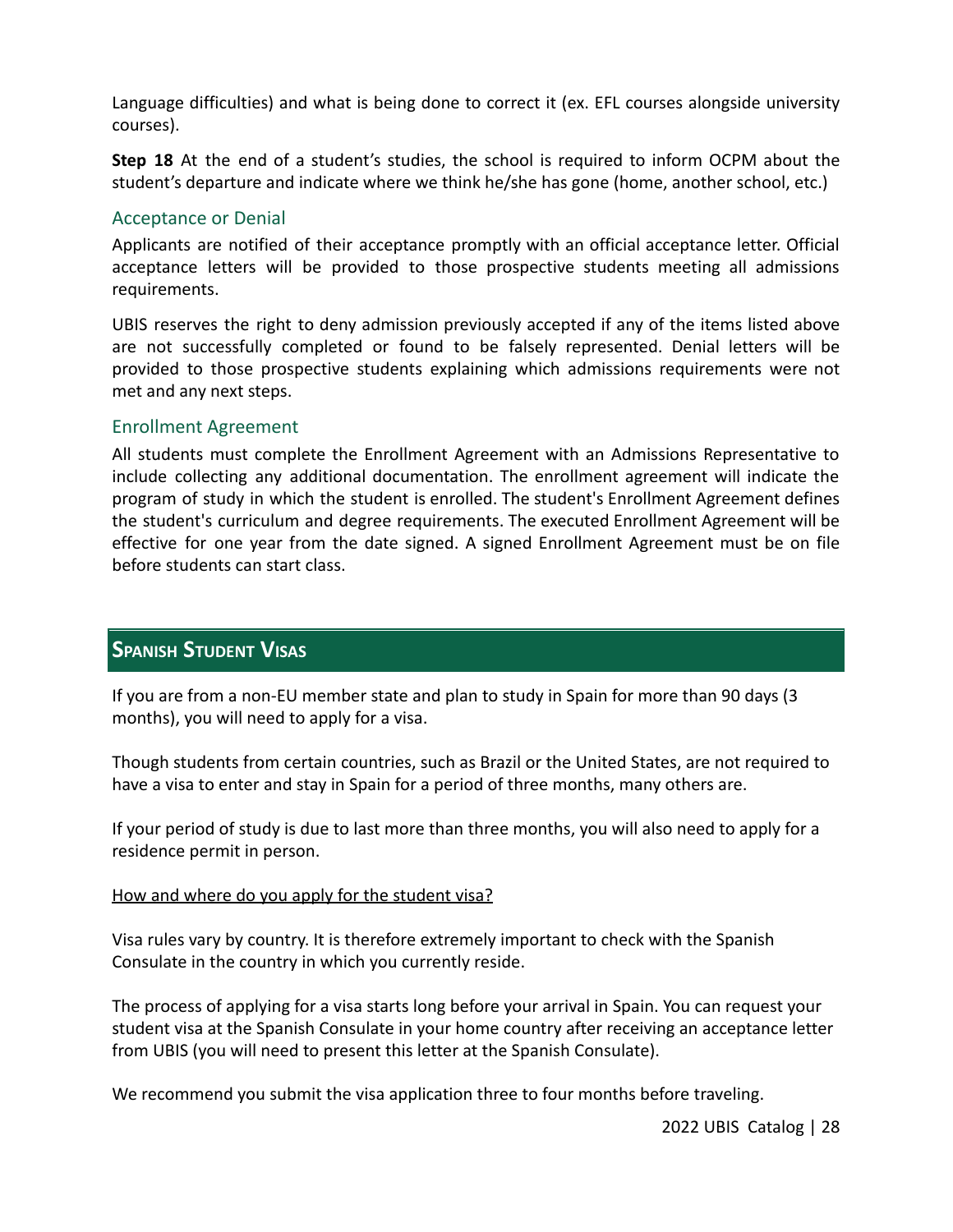If you are applying from a country in which Spanish is not the main language, you will need to translate all required documents into Spanish through an official channel. This means that you will need to contact a Sworn Spanish Translator. Please contact your local Spanish Consulate for a list of official translators.

[Here](http://www.exteriores.gob.es/Portal/en/ServiciosAlCiudadano/Paginas/EmbajadasConsulados.aspx) you may find the list of Spanish consulates and embassies.

What documents are required?

- Your official visa application form.
- Proof of application payment (approx.  $\epsilon$ 60).
- A valid passport, and a copy of passport.
- Passport-size photographs with a white plain background.
- Transcript or Diploma awarded by the University/school in your home country where you studied most recently.
- Acceptance letter from UBIS.
- Your CV and details of the training or research you will be doing.
- Proof of accommodation.
- An official document that shows you have enough funds to support yourself and for accommodation for the entire duration of your studies ((€579.02/month according to the [Spanish Index Iprem\)](http://www.iprem.com.es/)). This should be issued by your bank. In some cases, you will need to provide proof that you have sufficient funds to return to your home country.
- Flight reservation documents.
- Criminal record certificate from your current country of residence and all previous countries in which you have resided for more than 3 months in the past five years.

#### If you plan to stay longer than 6 months

- Medical insurance from an insurance company authorized in Spain. This should cover your entire stay in Spain and must include, at least: Medical expenses and repatriation in the event of an accident or sudden illness.
- Medical certificate stating you do not suffer from any diseases with serious repercussions for public health, in accordance with International Health Regulation 2005.
- You will need to apply for the Tarjeta de Identidad del Extranjero (TIE), or Foreign ID Card, within a period of 1 month (30 days) from the date of entry into Spain.

#### If you are a minor (under the age of 18)

- Minors traveling without their parents or other legal guardian(s) must submit a signed authorisation from their parents (or legal guardians). This authorisation must include the name of the institution where they are studying, the period and length of stay.
- Minors traveling without their parents or another legal guardian(s) must have a guardian in Spain, a person who will be responsible for their stay and who will live with them in the same house. A power of attorney will be submitted to the Consulate where this procedure can be processed.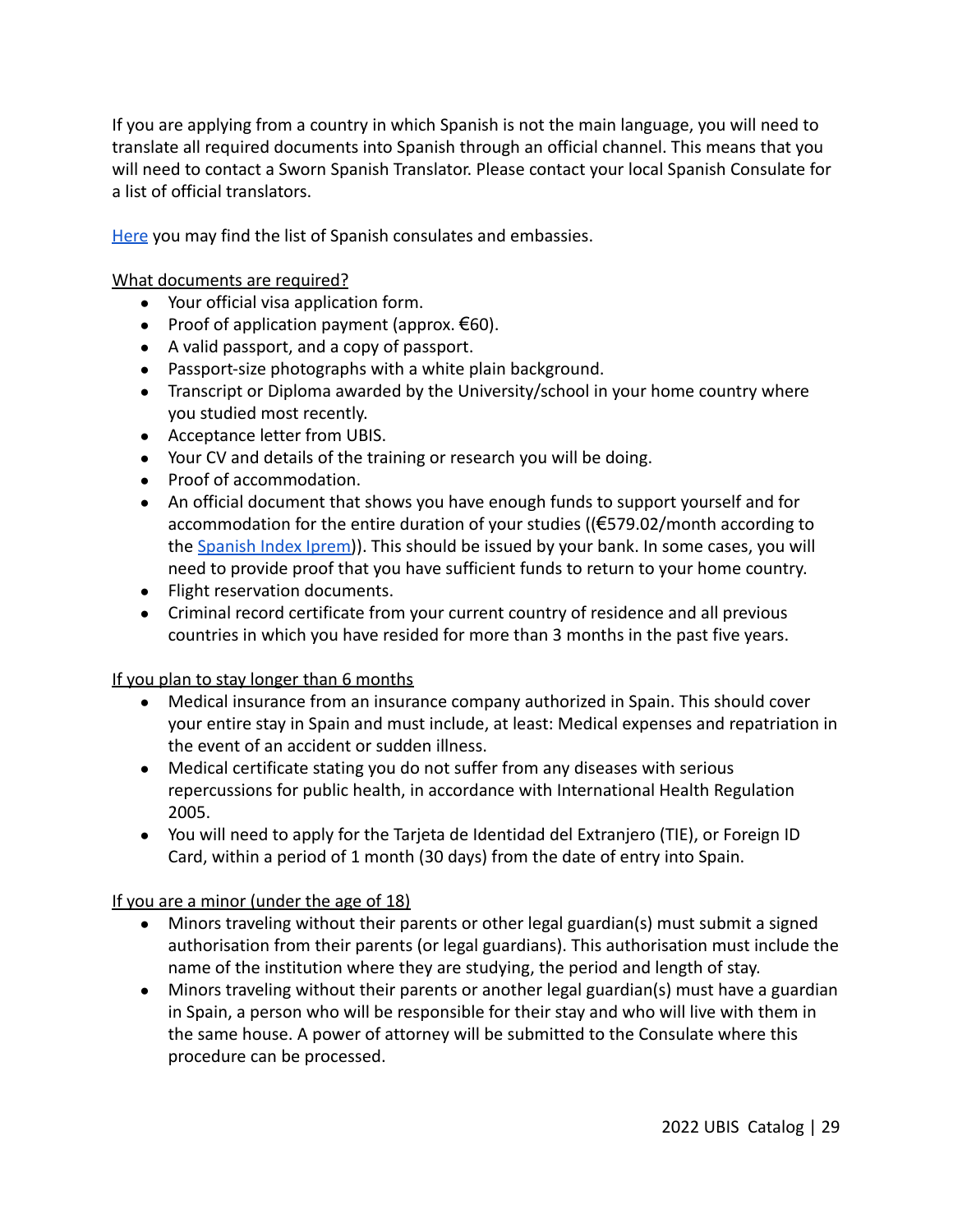● If you are studying in Spain for more than 6 months, you will need to apply for a Tarjeta de Identidad del Extranjero (TIE), of Foreign ID Card, within a period of 1 month (30 days) from the date of entry into Spain.

Please note that the required documents may vary depending on your home country or country of residence. For further information, as well as the whereabouts of the Spanish Consulate in your home country, please visit the Spanish Ministry [of Foreign Affairs.](http://www.exteriores.gob.es/Portal/en/Paginas/inicio.aspx)

#### Useful tips:

- Plan ahead and get all required documents as soon as possible, as this process may take quite a long time.
- Always double check this information with the Spanish Consulate or Embassy in your home country, as requirements may vary.
- If you are studying in Spain for less than six months, the Spanish Consulate may issue you a student visa with the specification "STUDENT, TOTAL 180 DAYS". This type of visa makes it impossible to obtain a student card in Spain.
- As an European student, you are allowed to work during your period of residence, as long as it does not interfere with your studies. Furthermore, you may not use your salary to support yourself while you are in Spain. The company that hires you will also need to register you in the Social Security system.
- Your family is allowed to visit you. However, you may need to apply for the relevant visas so that they can enter and stay legally in Spain.

# <span id="page-30-0"></span>**Degree Maps and Registration**

Applicants to the University will be registered for the courses available in their program of study. Registration starts two weeks before the beginning of each term. Students must be officially registered to attend classes and receive grades and transcripts.

During the admissions process, students receive as part of their enrollment agreement, a degree map indicating all the courses they will be required to complete to earn their degree. A master copy is retained in the student information system.

Students are registered for courses each semester by the Office of the Registrar according to the requirements of their degree program. Students enrolled in programs with electives will be sent the electives available each term prior to term enrollment. Elective courses can be selected by students based on the availability of course offerings if prerequisites have been met.

#### <span id="page-30-1"></span>Course Load, Level and Prerequisites

UBIS recommends that undergraduate students register for two or three classes a term but may take 4 if enrolled in a bachelor's program. Graduate students are recommended to take two or three courses per semester. This cadence will allow the student to complete the degree in a timely manner. Students wishing to take only one class should speak to the Dean or their designee. Students wishing to take more than three classes a term must get permission from the Dean or their designee.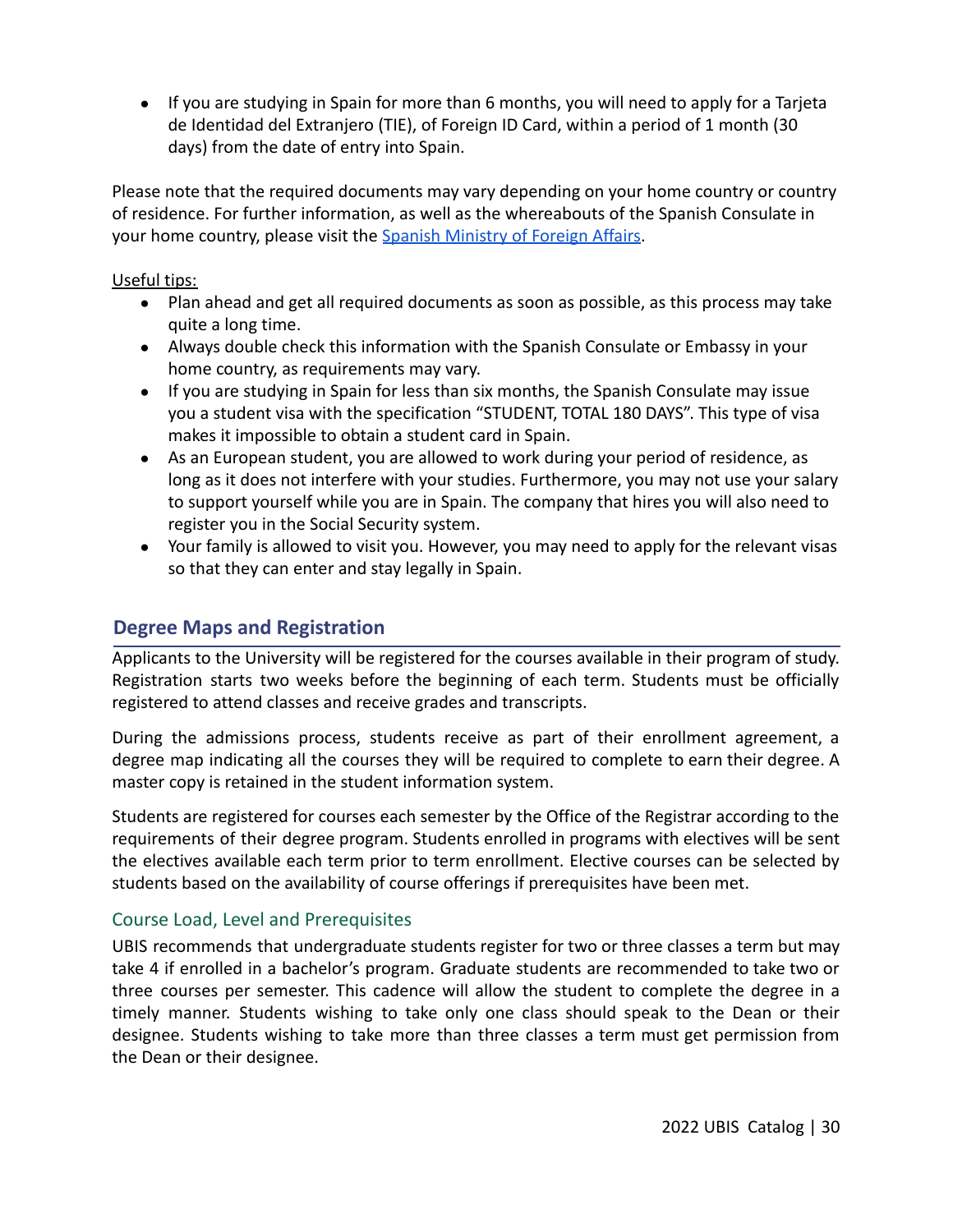Full time students, in particular on-ground students attending the Geneva Campus and holding a student residency permit through UBIS, must enroll in three classes in each 8-week term to fulfill the government requirements of their VISA.

Course level: each course is labeled with a course code. Above 500 courses are graduate courses, and above 700 level are post graduate courses.

Prerequisites: the course catalog provides a description of each course and the prerequisites. You can only enroll in a course if you have successfully completed and earned the credits for all the prerequisite courses.

#### <span id="page-31-0"></span>Definition of full time

Two 3 US credit courses per 8 week term is considered full time for undergraduate programs.

One 3 US credit course per 8 week term is considered full time in graduate programs.

One 5 US credit course **OR** one 3 US credit dissertation course is considered full time in doctoral programs.

## <span id="page-31-1"></span>**Cancellation Policy**

If an application for enrollment is rejected by UBIS, all monies paid to UBIS other than the application fee will be refunded.

An applicant who provides written notice of cancellation within three days of signing an enrollment agreement or making their initial payment, whichever is the latest act to occur, is entitled to a refund of all monies paid except the application fee. No later than 30 days after receiving the notice of cancellation, the school shall provide a refund due.

#### <span id="page-31-2"></span>**Withdrawal Policies**

#### <span id="page-31-3"></span>Withdrawal from UBIS

Students shall have the option to withdraw from the school at any time by giving notice of their intent to terminate enrollment in writing by completing Student Status Change Request Form which can be obtained from Student Services or the Registrar's Office. In the absence of the student giving written notification, UBIS reserves the right to dismiss or terminate any student at any time for unsatisfactory academic performance, violation of the Student Code of Conduct, unpaid fees, or other reasons at the discretion of the university administration, Dean, or Chair. In such cases, UBIS will notify the student in writing, a degree will not be awarded to the student, and, as appropriate, the participant's sponsor, partner, or education specialist will be notified. For students on a student visa at their campus of study, dismissal from UBIS will invalidate the student's visa and immigration authorities will be informed. Except in unusual instances, the date of determination that the student withdrew should be no later than 14 days after the student's last date of participation as determined by the institution from its records. If a student provides notification to the school of his or her withdrawal prior to the date that the school normally would determine that the student withdrew, the date of determination is the date of the student's notification.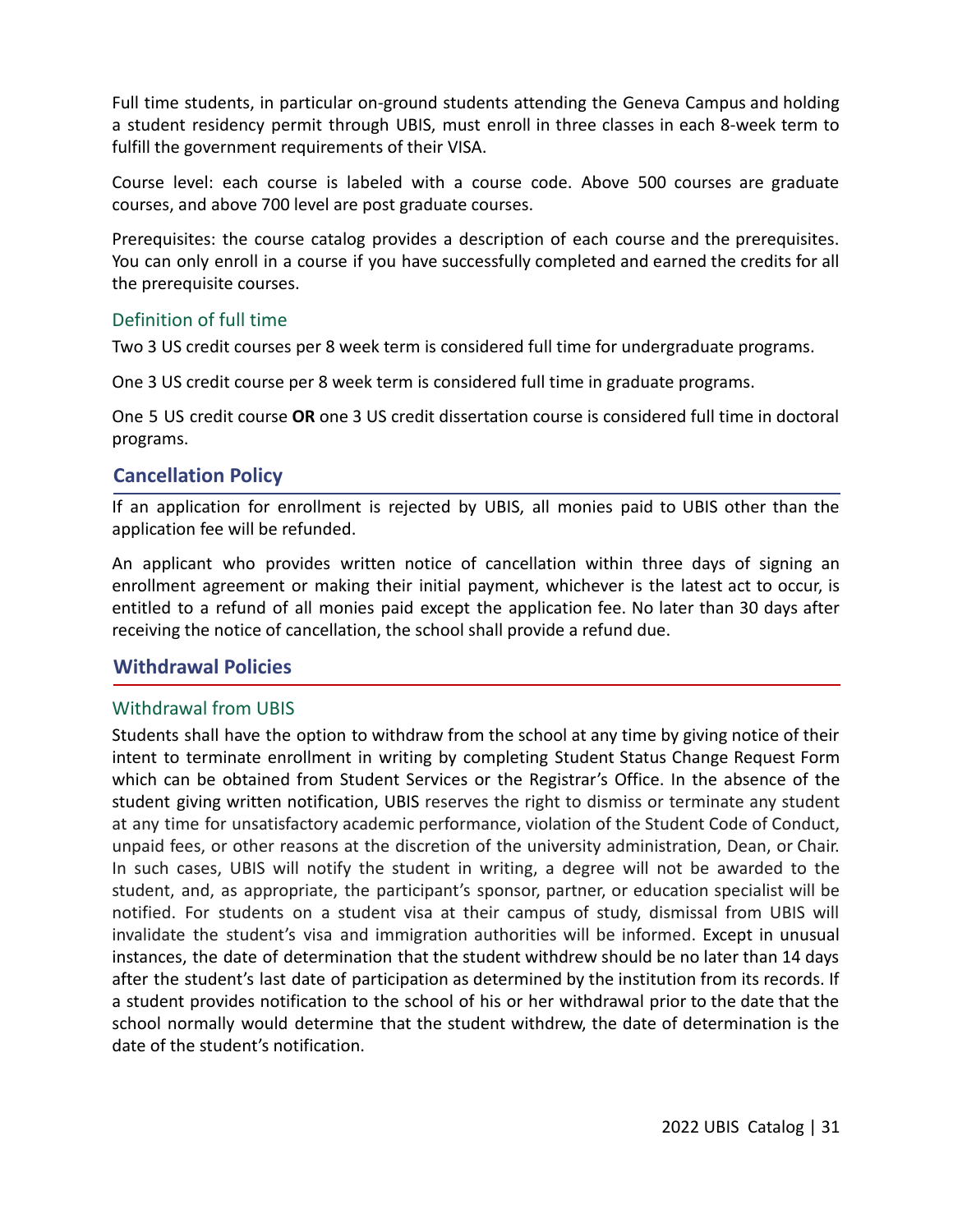#### <span id="page-32-0"></span>Withdrawal from a Course

If a student wishes to withdraw from a course in a term, the student must complete a Student Status Change Request Form which can be obtained from Student Services or the Registrar's Office, please see UBIS Refund Policy for financial obligations.

#### <span id="page-32-1"></span>Administrative Course Withdrawals

If a student fails to participate in a course in excess of 7 days, the university reserves the right to administratively drop a student for non-participation at the discretion of the Dean or Chair. Please refer to the Course Participation Policy.

#### <span id="page-32-2"></span>Grade Assigned for Withdrawal from a Course

A student is permitted to obtain a letter grade of "W" if they withdraw from a course prior to no greater than 50% of the scheduled classroom hours having elapsed. Failure to attend or complete any class from which the student has not been officially withdrawn through a written request process will result in the grade earned in the course being that which includes all work completed up to that point and any missed work. Students that officially withdraw after 50% of the classroom hours have elapsed will take a "WF" grade. The "WF" grade is calculated as credits attempted and carries a grade point value of 0.0 for the purposes of determining Satisfactory Academic progress. Both "R" and "W" grades will be calculated as courses attempted for the purposes of determining Satisfactory Academic Progress and will not have any point value.

#### <span id="page-32-3"></span>Date of determination:

For a student with an approved leave of absence, the date of determination is the day after the students scheduled return date.

The withdrawal date for students who are administratively withdrawn is the last date of participation that occurred prior to the decision to administratively withdraw the student. Last date of participation is defined as the last day a student had academically related activity, which may include assignments, discussion questions, quizzes, projects, or examinations. Last date of participation applies to both on ground and online students.

#### <span id="page-32-4"></span>Re-admissions / Re-entry

Academically dismissed students can be readmitted to UBIS. They must not have registered, however, for a minimum period of one complete academic semester (2 terms). Students seeking re-admissions or re-entry to UBIS should contact the Admissions Department. The Dean's Office will make the final decision and notify the student about their decision.

If a student has enrolled in another institution after withdrawing from the University, transcripts should be provided from that institution prior to readmission. Please contact Admissions for further details on re-entry.

Re-entry must be no later than one year for undergraduate and graduate programs from the withdrawal date; otherwise, the student must start at the beginning of application and acceptance process. Any students re-entering must sign a new Enrollment Agreement (EA). Such students will be held to the terms, policies, and fees of the new EA, which may differ from the EA previously signed by the student.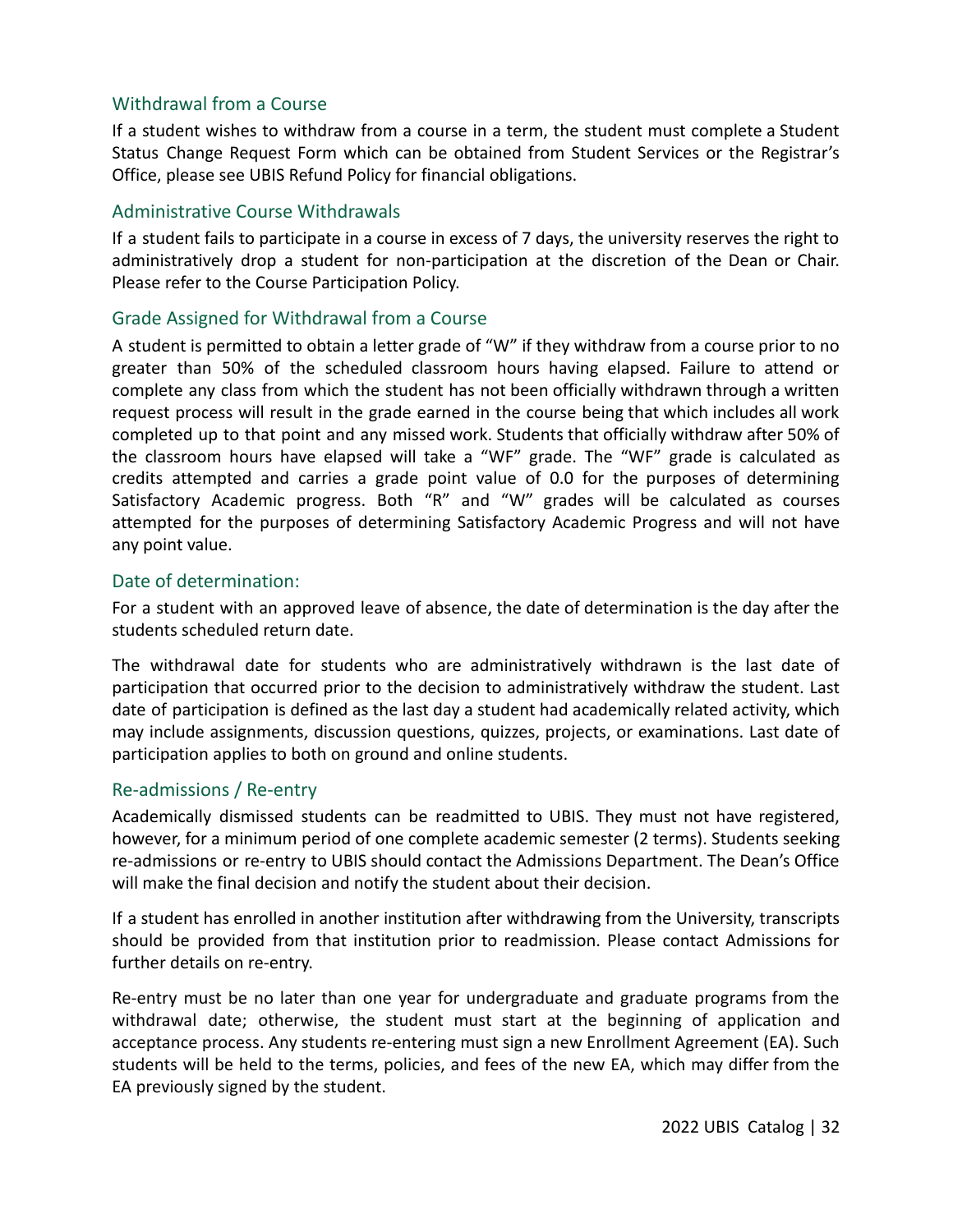Students requesting reentry must meet Satisfactory Academic Progress Standards. A student who returns to the University after being a withdrawn student, will have their Satisfactory Academic Progress evaluated prior to their return. From that point forward, the student will be evaluated at the intervals outlined in the Satisfactory Academic Progress policy.

Students are required to comply with any new program requirements, policies and procedures, textbook changes or changes in tuition and fees that are delineated in the catalog in effect at the time of their re-entry. Students seeking to re-entry must wait until the next available term start.

#### <span id="page-33-0"></span>Refund Policy

If a student withdraws from UBIS and/or a course during a term, tuition for any current course is refunded based on the following schedule minus application fee and any nonrefundable fees.

Term Length 8 weeks

Week 1 - 80% Week 2 - 60% Week 3 – 40 % Week 4 – 20% Week 5 - 0% Week 6 – 0% Week 7 – 0% Week 8 – 0%

# <span id="page-33-1"></span>**Transfer of Credit Policies**

#### <span id="page-33-2"></span>Transfer Activity

UBIS shall accept college level credits earned at colleges and universities with good academic standing. Students who apply for admission and submit official transcripts may have coursework evaluated for transfer of credit after having attended other post-secondary institutions. Transfer credit shall be awarded based on the applicability of the credit toward satisfying UBIS degree requirements for the student's declared major. All credit accepted will be recorded as part of a student's permanent academic history and will not be removed.

The age of transfer credit may affect course content equivalencies and fulfillment of specific degree requirements (i.e. computer classes).

- o No time limit applies to General Education courses
- $\circ$  Limit of 10 years applies to Masters and Bachelors core courses. Exceptions granted at the discretion of the Chief Academic Officer or Academic Dean

Transferring undergraduate level credits will only be accepted from courses in which the student has achieved a 'C' or better. All transfer credits must be relevant to the coursework at UBIS. The age of transfer credit may affect course content equivalencies and fulfillment of specific degree requirements (i.e. computer classes).

Undergraduate students will be allowed a maximum of 90 US / 180 ECTS transfer credits from similar studies or 60 US / 120 ECTS transfer credits from programs other than business schools. 2022 UBIS Catalog | 33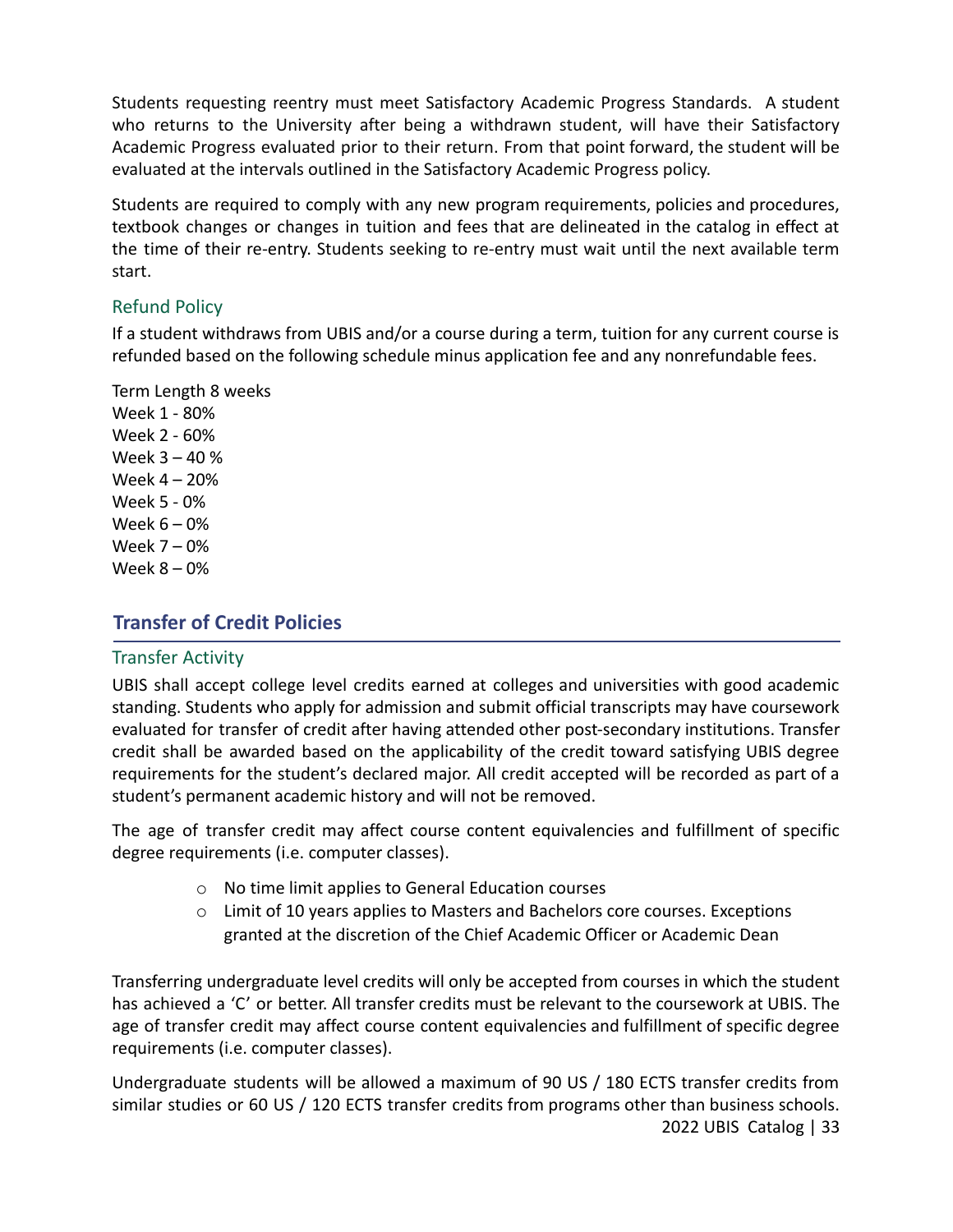UBIS will accept general education transfer of an associate program if the student has graduated from a recognized accredited two-year school.

UBIS candidates for the Master's Degree can transfer up to 50% of the credits required for a master's degree program through transfer credit. The courses accepted for transfer credit must be relevant to the program of study and equivalent in both content and degree level. Transfer credits are accepted from courses in which the student achieved a 'B' or better.

UBIS candidates for the Doctorate Degree can transfer a maximum of 9 US / 18 ECTS credits for courses that are relevant to the program of study and equivalent in both content and degree level to waive (including credit for work experience) of doctoral coursework taken at other universities. Transfer credits are allowed for courses with a minimum grade of 'B' from institutions with good academic standing.

No transfer credit credits will be accepted for Microdegrees, Nanodegrees, or Picodegrees.

Acceptance of transfer credit is always a decision of receiving institutions. UBIS does not guarantee transferability. Any student interested in transferring UBIS credit to another university should check directly with the receiving institution.

To ensure that prospective students are fairly and consistently awarded TC, UBIS will reference international grade equivalency standards specific to country or region to evaluate international transfer credit.

The UBIS Vice President of Academics and Chief Academic Officer shall oversee the establishment of transfer policies and transfer articulation agreements with colleges and universities. The Registrar's Office shall determine transfer course equivalencies according to UBIS' procedures and as directed by academic leadership. As the receiving institution, UBIS shall determine the transferability of credits earned from other educational institutions or organizations.

#### <span id="page-34-0"></span>Credit for Work Experience

Students are expected and strongly encouraged to gain some work experience prior to entering the Bachelor program, to optimize their applied learning capacity throughout their academic journey.

UBIS accepts credit for work experience for candidates applying to the graduate program. Candidates must demonstrate five years of verifiable work experience in a business field at the decision making level to waive a maximum of 6 US / 12 ECTS credits (including course transfer credit). Candidates seeking credit-for-work-experience should submit a Prior Learning Assessment evaluation to the Dean or Chair of their department for approval.

Credit for prior learning experience must be documented and verifiable on a resume with five (5) years of experience in a business field at a decision-making level.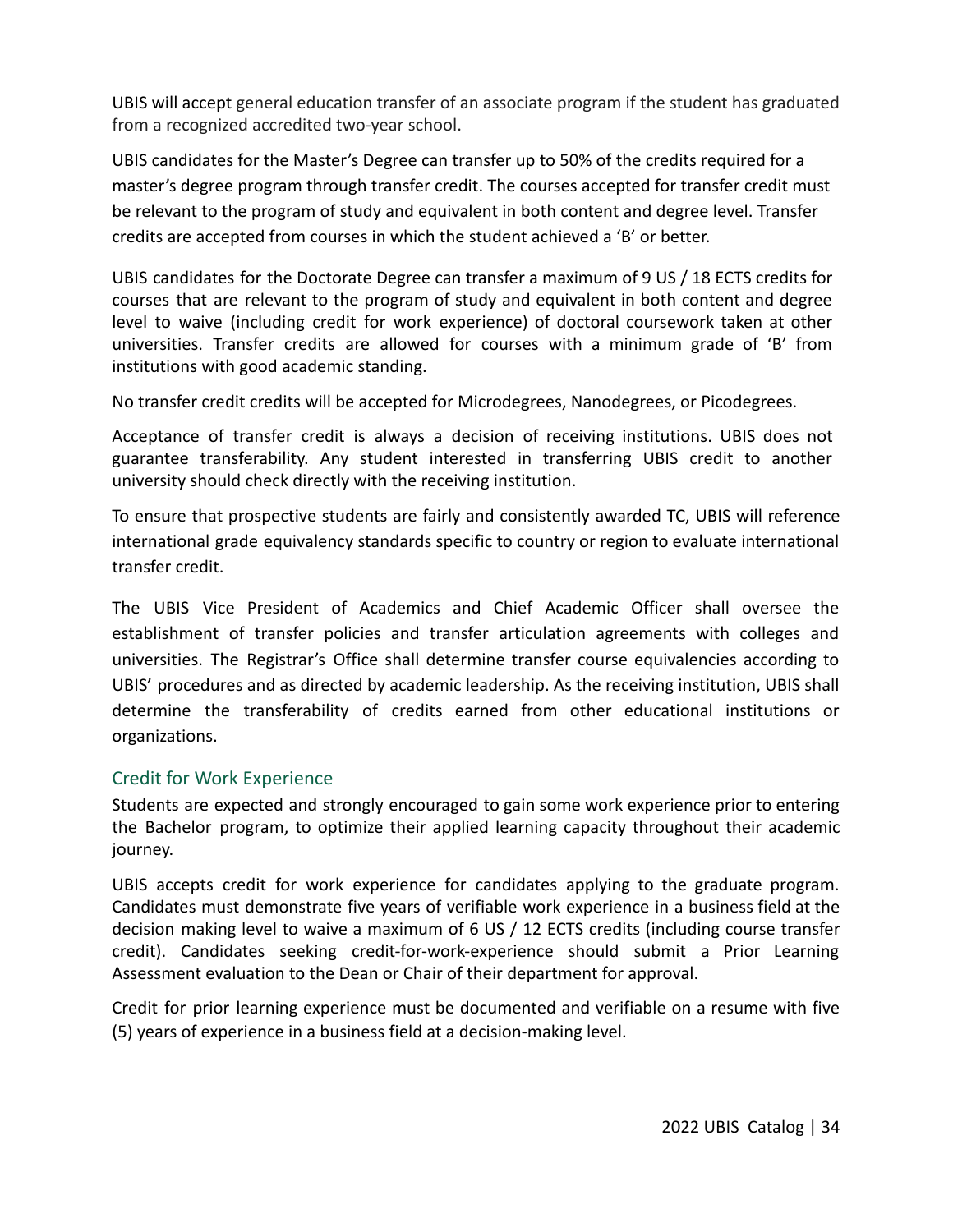#### <span id="page-35-0"></span>Waivers

The number of credits necessary to graduate from a program can be reduced by waivers, granted based on work experience (graduate or executive) or through examination. If the total number of credits for a program goes below the minimum residency per term (3 courses for undergraduate students and 2 courses for graduate students), additional courses will be added to the student's program to fulfill the requirement.

#### <span id="page-35-1"></span>Credit by Examination – (Waiver Examinations - Undergraduate Program Only)

Students can earn credit in courses without any formal classroom enrollment by passing a Waiver Examination (CLEP exam) if they have completed at least two semesters at UBIS and have also maintained a GPA of at least 2.5. This fee must be paid at registration.

A maximum of 2 courses (6 US credits, 12 ECTS credits) can be earned through credit by examination or waiver examination. Students may not take the examination more than once for the same course. Waiver requests can be addressed to the Registrar's office. Students must obtain permission for the waiver examination from the Academic Dean.

## <span id="page-35-2"></span>**Computer Requirements for all UBIS Courses**

Students taking courses at UBIS, online or hybrid (online with some classroom hours), must have a working computer available with high-speed internet access to complete courses through UBIS'S Online Learning Management System (ULMS). Their computer and software must meet the technical requirements for the ULMS. In addition, all new students are required to complete the online orientation before being granted access to their courses.

#### <span id="page-35-3"></span>Online Computer Requirements

Students must have regular daily access to a computer that meets the following minimum requirements:

- A functioning e-mail account
- Access to Microsoft 2010 or Microsoft Office 365
- CPU: 1.8+ GHz / multi-core
- A monitor capable of displaying 1024x768 at 16-bit color
- Minimum 4 GB of RAM
- High-speed internet access on LAN connection (DSL or faster)
	- o While dial-up or bluetooth (hotspot) may work, it may not be suitable for many applications
- A supported web browser
	- o Google Chrome, version 86 or greater
	- o Mozilla Firefox, version 80 or greater
	- o Safari, version 6 or greater
		- Many of the applications for learning require students to only use a desktop or laptop computer for maximum performance.
			- MindTap Cengage Unlimited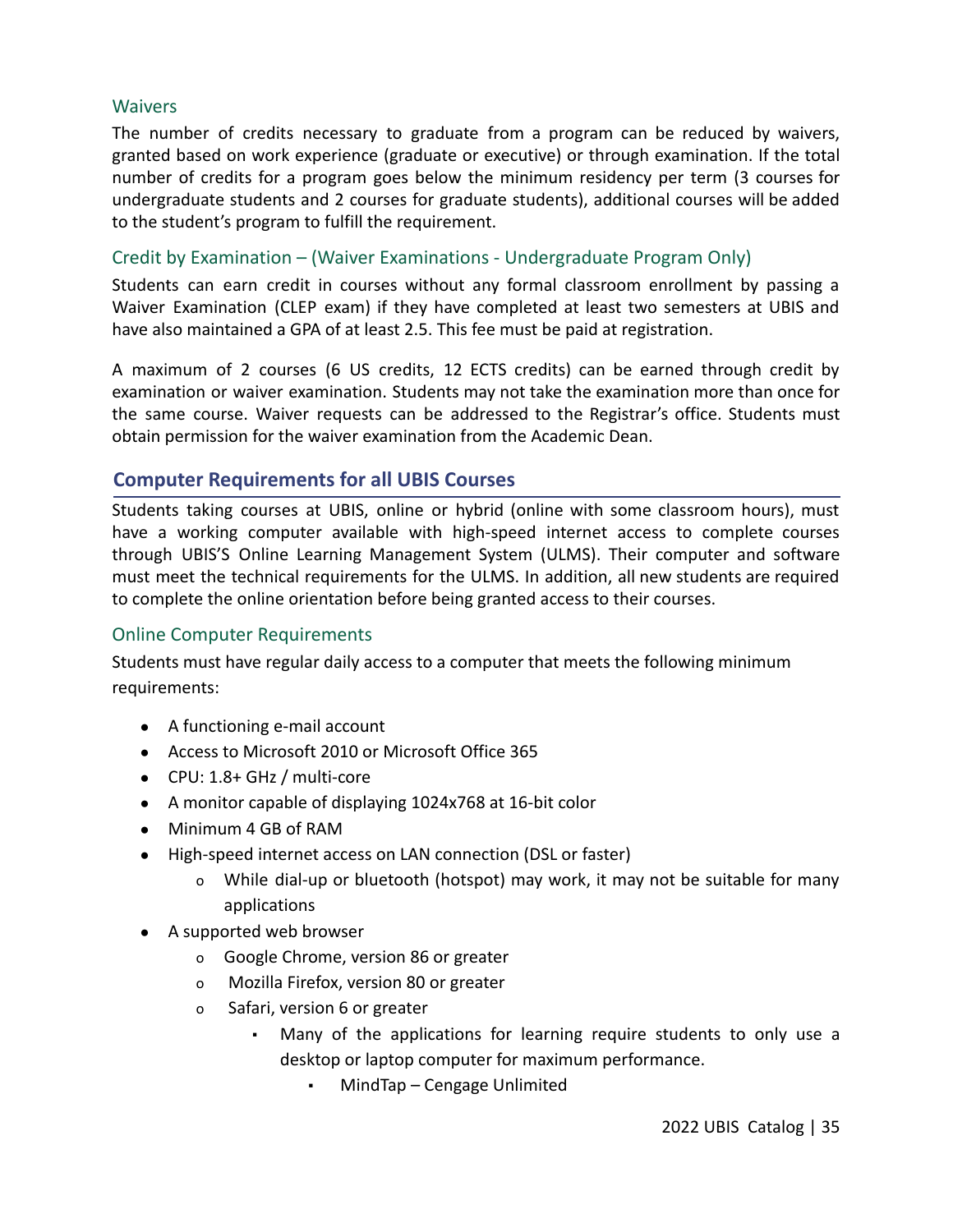- Many Learning exercises will not work on a tablet or cell phone
- Sound card and computer speakers to listen to audio presentations
- Adobe Reader, version DC
- Graphics: DirectX, 64+ MB
- Java, version 8 or greater

**Note:** Best practice is to allow application software (QuickTime, Adobe Reader, etc..) to update as new versions are released. Students will need to allow Popups from the ULMS, Cengage Unlimited MindTap to maximize learning capabilities.

### **Operating Systems for PC Users:**

- Windows  $7 32$  or 64 bit
- $\bullet$  Windows  $8 32$  or 64 bit
- $\bullet$  Windows 10 32 or 64 bit

### **Operating Systems for Mac Users:**

● OSX 10- version 10.8 or newer

Apple QuickTime \*\* Safari may not work with some of the MindTap activities, students should download Mozilla Firefox \*\*

## **Financial Policies**

### Tuition and Fees

Tuition is charged on a term credit hour basis. Books and supplies are not included in tuition charges. Students are charged 100% for any term in which they continue past the ADD/DROP period before withdrawing. Tuition and fee rates are listed in Swiss Francs (CHF).

All non-tuition charges are non-refundable.

| Program                                     | Per credit<br>Tuition<br>(CHF) | Total<br>Tuition<br>(CHF) |
|---------------------------------------------|--------------------------------|---------------------------|
| <b>Bachelor's Degree Programs</b>           |                                |                           |
| Blended cost per credit hour                | 450                            | 54,000                    |
| Online students cost per credit hour        | 325                            | 39,000                    |
| <b>Master's Degree Programs</b>             |                                |                           |
| Blended cost per credit hour                | 555                            | 25,000                    |
| Online students cost per credit hour        | 445                            | 20,000                    |
| <b>Doctorate of Business Administration</b> |                                |                           |
| Online students cost per credit hour        | 533                            | 32.000                    |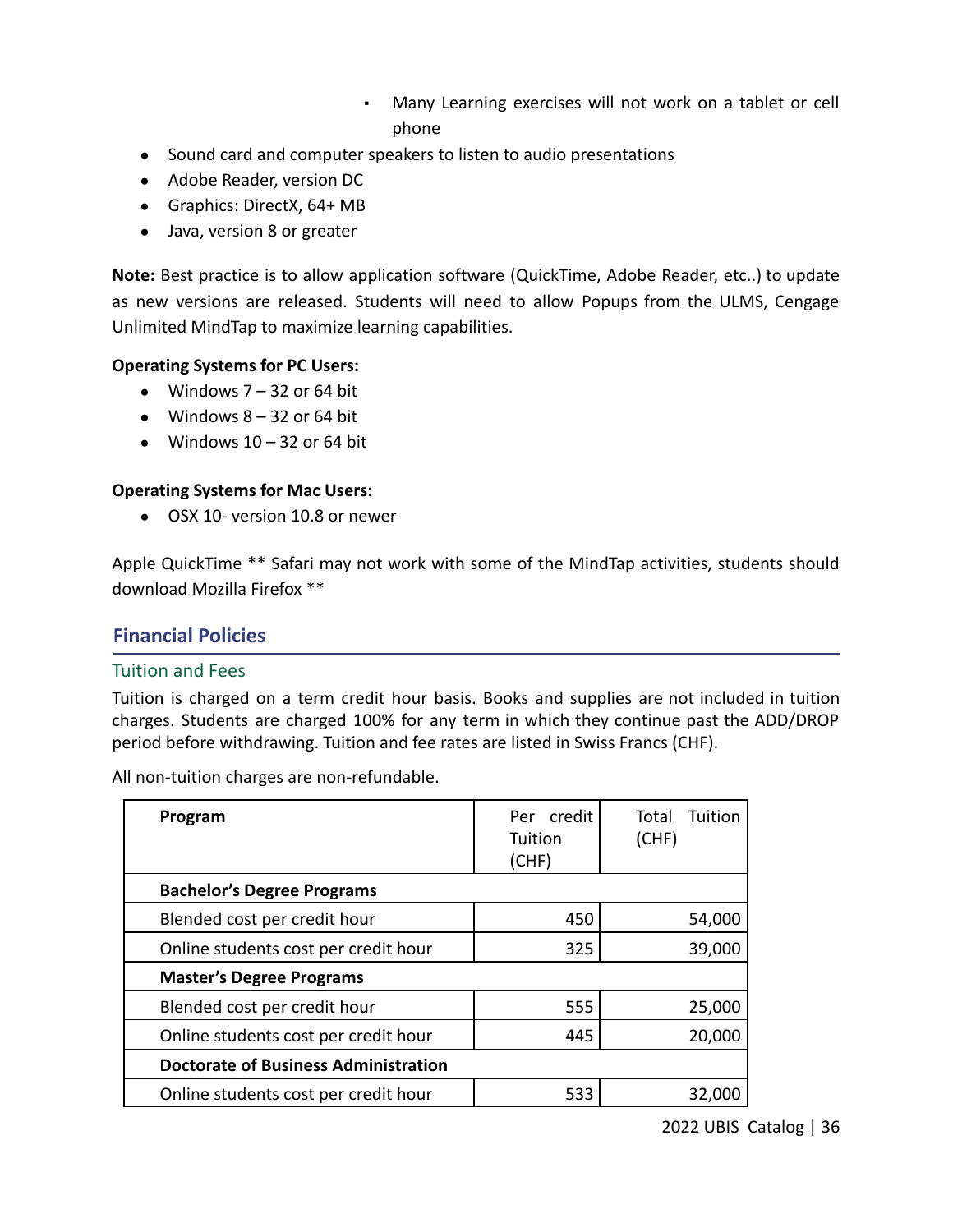Students requiring a visa must demonstrate that they have adequate funds to cover one year's expenses before coming to Geneva to study. Expenses include not only tuition but living expenses.

| <b>Expense</b>                                                      | Fee (CHF)                   |
|---------------------------------------------------------------------|-----------------------------|
| Estimated living expenses for one year                              | 11,000                      |
| <b>Application Fee</b>                                              | 100                         |
| <b>Technology Fee</b>                                               | 20 per<br>course            |
| Portfolio Evaluation Fee                                            | 2,500                       |
| Late Fees (apply when using payment plans)                          | 50-300                      |
| Mailing Fee Dependent on the country to<br>which mail is to address | Varies, pass<br>through fee |
| Transcript Fee each request                                         | 20                          |
| <b>Graduation Fee</b>                                               |                             |

## **\*UBIS RESERVES THE RIGHT TO CHANGE THE ABOVE COSTS, INCLUDING TUITION AT ANY TIME**

## Types of Aid

UBIS does not participate in any federal student aid programs. The following student assistance programs are available to eligible students.

- Private Lenders: Private educational loans are available to those who qualify. These programs require students to complete a loan application. Approval and/or interest rate are dependent upon an applicant's and/or co-applicant's credit worthiness.
- Installment Plans: For those students who demonstrate a financial need and have been unable to obtain alternative funding, an installment plan may be available through UBIS or a third-party lender to assist with part or all any remaining unfunded balance.

### Payment Policies

Tuition and fee payments are expected based upon terms listed in the acceptance letter sent to students after registration. Students are responsible for any financial obligation incurred while attending UBIS.

Payments can be made via Flywire which allows for credit card, and bank transfers; payments are also accepted via PayPal, cash, or PostFinance.

The University is not responsible for exchange rate fees or penalties incurred because of payment with a credit card or other restrictive payment cards. The student should contact his or her financial institution for account balances, daily transaction limits and other restrictions. Returned checks or wire transfers will result in an additional processing fee of CHF 50.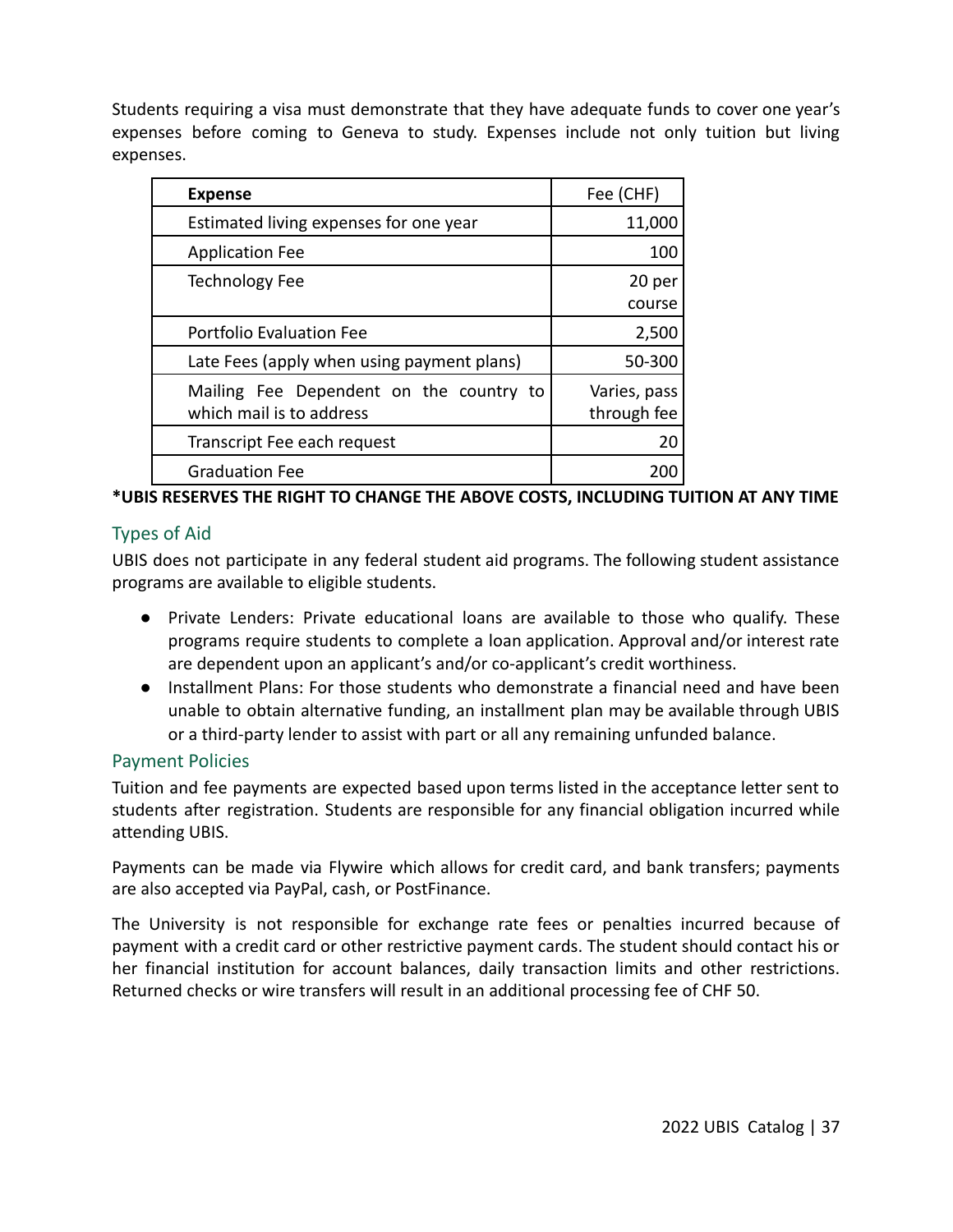# **ACADEMIC POLICIES**

# **Academic Credit**

All academic work at UBIS is evaluated in semester (US & ECTS) credit hours, a commonly used standard unit of credit in both US and abroad. Transfer courses expressed in quarter credits are converted to semester credit hours prior to acceptance. An academic year is defined as a minimum of 24 US, and 48 ECTS semester credit hours. Students advance in grade level as each 30 US and 60 ECTS credits are earned.

### Credit Hour Definition

As a university delivering courses in an American style, UBIS defines a semester credit hour as:

*15 hours of academic engagement and 30 hours of out of class preparation, reflection, and study.*

This formula is typically referred to as a Carnegie unit and is used by the American Council on Education in its Credit Recommendation Evaluative Criteria.

Each course offered will identify 15 hours of student work for each credit earned in the class. 3 credit hour courses will establish 45 hours of coursework with an additional 90 hours of work spent, outside of class hours, studying, reading, writing, and preparing. Subsequently, 5 credit hour courses will establish 75 hours of coursework with an additional 150 hours of work spent, outside of class hours, studying, reading, writing, and preparing.

# **Student Identification Verification**

UBIS has processes in place through which we establish that the student who registers in an online course or program is the same student who participates in and completes the course or program and receives the academic credit.

Verifying the identity of students in our courses and programs is a significant, multifaceted, and ongoing process. Identity verification begins when a student applies for admission to the university and continues through graduation, transfer, or withdrawal from study. Procedures related to student identity verification include but are not limited to:

- registration, advising and transcript procedures,
- course management system login and security functions wherein we create a unique username and password for each individual student. This unique set of login credentials consists of data which the student is likely to know, and which others are unlikely to know. The student is forced to use these credentials to access our course management system and reset their password to one which is entirely confidential.
- Data transmission of login information is secured using appropriate encryption technology.

UBIS meets this requirement by doing the following: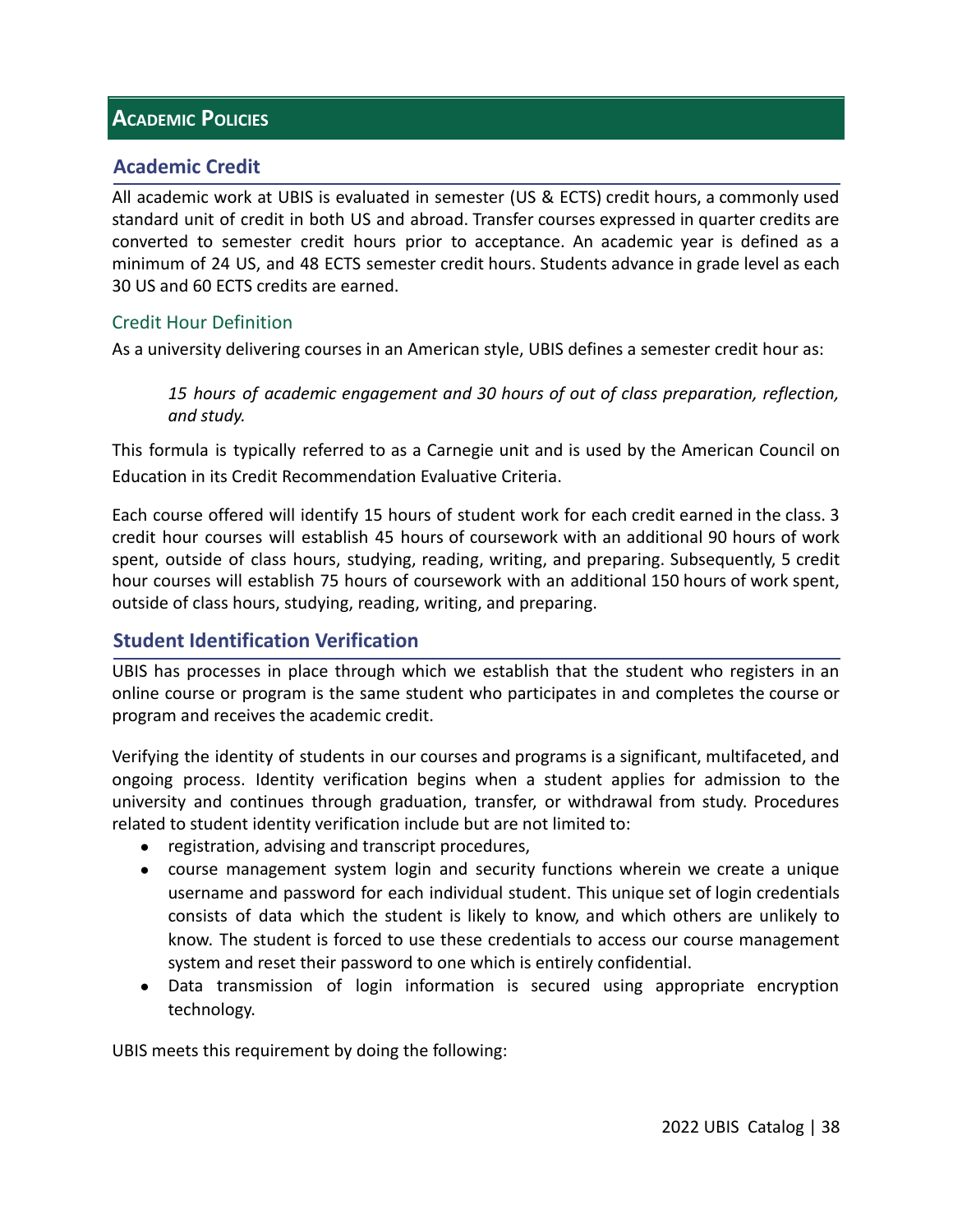- 1. Verify the identity of a student who participates in class or coursework by using at least one of the following options in all online courses or programs
	- a. Every enrolled student will be given a secure login and password.
	- b. Copy of passport and Personal Photo are kept on file at the university, the personal photo and the passport are compared by the registrar to verify the identity of the student, before issuing the student a photo student ID.
- 2. Make every possible attempt to protect student privacy in accordance with local, national, and federal laws as applicable.

The student is responsible for maintaining current contact information such as email address(es) and phone number(s) in the student account because the email address or phone number along with the student ID are used as primary means of identification for communication purposes.

The student is responsible for safeguarding email account login information and student password. UBIS shall not be responsible for the misuse of password by any person.

# **Academic Advising**

Academic advising ensures students have the information they need to make informed decisions regarding the requirements, policies, and procedures of their academic program. All students have access to academic advising from the start of their first class until after graduation to collaborate on the development of their individualized academic plans, assist with educational milestones, and maintain a commitment to earn a degree.

## **Grading Procedures**

UBIS' grading system is based on the standard American 4.0 grading system. Course grades are issued for each course. Evaluation of student work is identified as grading criteria and weighted appropriately in the determination of a final course grade as in the American grading system. Students may view their grades through the student portal. Faculty members are required to post final grades within seven days of completion of the course. The University has established the following grading guidelines to be complied with by all faculty.

Grades of plus (+) and minus (-), except for A+, are used in assigning grades and determining a grade point average (GPA). Quality points, used in determining a grade average, are assigned as follows:

## **Grade Table**

| Undergraduate |  |
|---------------|--|
|---------------|--|

| Grade | Quality<br><b>Points</b> | Grade<br>Percent | <b>Definition</b>                                                                                                                                                          |
|-------|--------------------------|------------------|----------------------------------------------------------------------------------------------------------------------------------------------------------------------------|
| Α     | 4.00                     | 93-100           | Outstanding achievement. Student demonstrates intellectual initiative in<br>accomplishing course goals and objectives through high levels of originality<br>and creativity |
| A-    | 3.75                     | 90-92            | Excellent – Exceeds most requirements and expectations; demonstrates<br>excellent analytic, synthetic, integrative, and/or creative skill.                                 |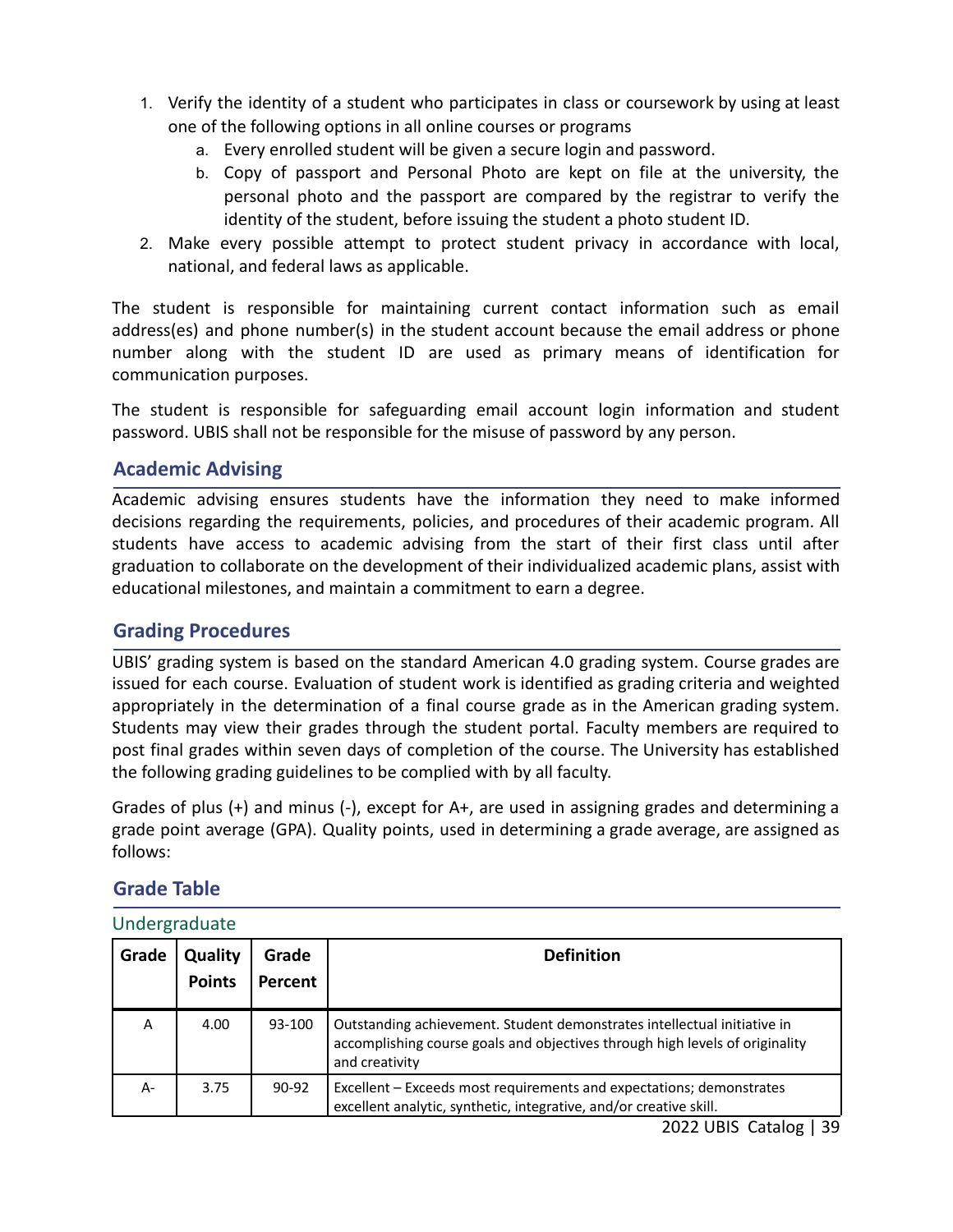| $B+$         | 3.50 | 87-89 | Superior – Exceeds most requirements and expectations in one or more ways;<br>demonstrates creativity and originality in a variety of ways.                           |
|--------------|------|-------|-----------------------------------------------------------------------------------------------------------------------------------------------------------------------|
| <sub>B</sub> | 3.00 | 83-86 | Very good work. Student performance meets designated course goals and<br>objectives by demonstrating understanding of the course materials at an<br>acceptable level. |
| $B -$        | 2.75 | 80-82 | Good – Meets all requirements and expectations and exceeds some in one or<br>more ways; demonstrates analytic, synthetic, integrative, and/or creative skill.         |
| $C+$         | 2.50 | 77-79 | Above Average - Meets all requirements and expectations and exceeds one or<br>more; demonstrates analytic, synthetic, integrative, or creative skill.                 |
| C            | 2.00 | 73-76 | Average work. Student performance demonstrates average comprehension<br>and satisfactory achievement of the course goals and objectives                               |
| $C-$         | 1.75 | 70-72 | Below Average - Meets nearly all requirements and expectations but fails to<br>meet the standard in some area; work retains some academic value; a warning<br>grade.  |
| $D+$         | 1.50 | 67-69 | Far below Average – Fails to meet some aspects of requirements or<br>expectations.                                                                                    |
| D            | 1.00 | 60-66 | Unacceptable work. Student performance demonstrates minimum acceptable<br>performance in accomplishing course goals and objectives                                    |
| F            | 0.00 | < 60  | Failing. Student performance demonstrates unsatisfactory or below minimally<br>acceptable achievement in accomplishing course goals and objectives.                   |

# Graduate

| Grade        | Quality<br><b>Points</b> | Grade<br>Percent | <b>Definition</b>                                                                                                                                                          |
|--------------|--------------------------|------------------|----------------------------------------------------------------------------------------------------------------------------------------------------------------------------|
| A            | 4                        | 93-100           | Outstanding achievement. Student demonstrates intellectual initiative in<br>accomplishing course goals and objectives through high levels of originality<br>and creativity |
| $A -$        | 3.75                     | $90 - 92$        | Excellent - Exceeds most requirements and expectations; demonstrates<br>excellent analytic, synthetic, integrative, and/or creative skill.                                 |
| $B+$         | 3.5                      | 87-89            | Superior - Exceeds most requirements and expectations in one or more ways;<br>demonstrates creativity and originality in a variety of ways.                                |
| B            | 3                        | 83-86            | Very good work. Student performance meets designated course goals and<br>objectives by demonstrating understanding of the course materials at an<br>acceptable level.      |
| $B -$        | 2.75                     | 80-82            | Good - Meets all requirements and expectations and exceeds some in one or<br>more ways; demonstrates analytic, synthetic, integrative, and/or creative<br>skill.           |
| $C+$         | 2.5                      | 77-79            | Above Average - Meets all requirements and expectations and exceeds one<br>or more; demonstrates analytic, synthetic, integrative, or creative skill.                      |
| $\mathsf{C}$ | $\overline{2}$           | 73-76            | Average work. Student performance demonstrates average comprehension<br>and satisfactory achievement of the course goals and objectives                                    |
| $C-$         | 1.75                     | $70-72$          | Below Average - Meets nearly all requirements and expectations but fails to<br>meet the standard in some area; work retains some academic value; a<br>warning grade.       |
| F            | 0                        | $0 - 69$         | Failing. Student performance demonstrates unsatisfactory<br>or below<br>minimally acceptable achievement in accomplishing course goals and<br>objectives.                  |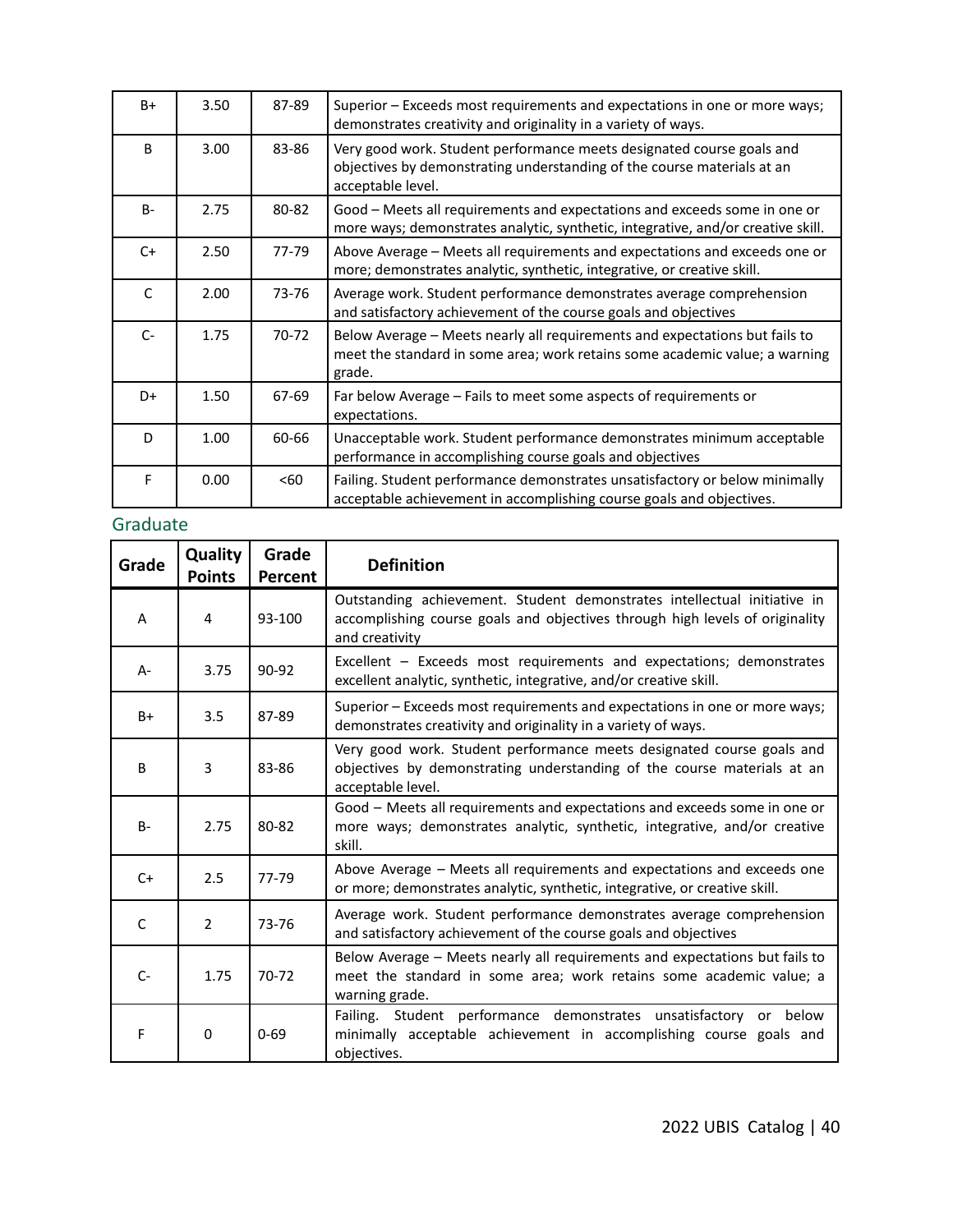It is important to note that undergraduate students must maintain a **2.0 GPA** to retain their matriculated status. A "D" grade is passing but is below the score needed to stay matriculated. Graduate students must maintain a **2.0 GPA** to retain their matriculated status, but a "C" grade is passing. However, some University programs and courses require higher minimum grades. Minimum grade requirements are documented within policy for those specific programs. Students who receive a grade below the minimum passing grade established for a course will not earn quality points, as the grade is considered a failing grade. Each course syllabus indicates the relationship between course components and assignments in determining a final grade.

## **Special Grades**

| <b>AUD</b> | Audit                  | Students will receive a designation of "AUD" on their permanent record which<br>will not carry any academic credit because there is no measurement of the<br>student's performance.                                                                               |
|------------|------------------------|-------------------------------------------------------------------------------------------------------------------------------------------------------------------------------------------------------------------------------------------------------------------|
| ı          | Incomplete             | An "Incomplete" will be given at the discretion of the instructor and if<br>approved by the Dean. An Incomplete (I) shall revert to a Failure (F) if the<br>student does not complete all the required course work by the end of the<br>granted extension period. |
| P/F        | Pass/Fail              | Pass/Fail is used in those courses where a grade is not given, but the student<br>receives either a Pass or Fail score.                                                                                                                                           |
| R          | Repeat                 | Indicates a course has been repeated, only the higher of the two grades is<br>computed in GPA.                                                                                                                                                                    |
| тс         | <b>Transfer Credit</b> | Denotes transfer credit, not included in determining GPA.                                                                                                                                                                                                         |
| W          | Official Withdrawal    | Withdrawal from a course without academic penalty.                                                                                                                                                                                                                |
|            |                        | Student withdrew due to exceeding the maximum allowable absences from<br>the course or has been administratively withdrawn by the university.                                                                                                                     |
| WF         | Withdrawal/Failure     | A grade of WF will be counted towards the student's grade point average as a<br>failure.                                                                                                                                                                          |
| IP         | In Progress            | Student is currently enrolled or awaiting a final grade                                                                                                                                                                                                           |

#### **The following grades are not issued quality points and do not calculate into the GPA**

## **Academic Standing**

| DL | Dean's List | Denotes superior performance by a student and is awarded to those who<br>maintain a grade point average of 3.5 for undergraduate and 3.75 for graduate<br>students.                                                                                      |
|----|-------------|----------------------------------------------------------------------------------------------------------------------------------------------------------------------------------------------------------------------------------------------------------|
| P  | Probation   | Denotes probationary status of a student. A student who is on probation is on<br>warning for not maintaining the necessary GPA. Students on academic probation<br>will be given 1 final complete term (terminal probation) to reach the required<br>GPA. |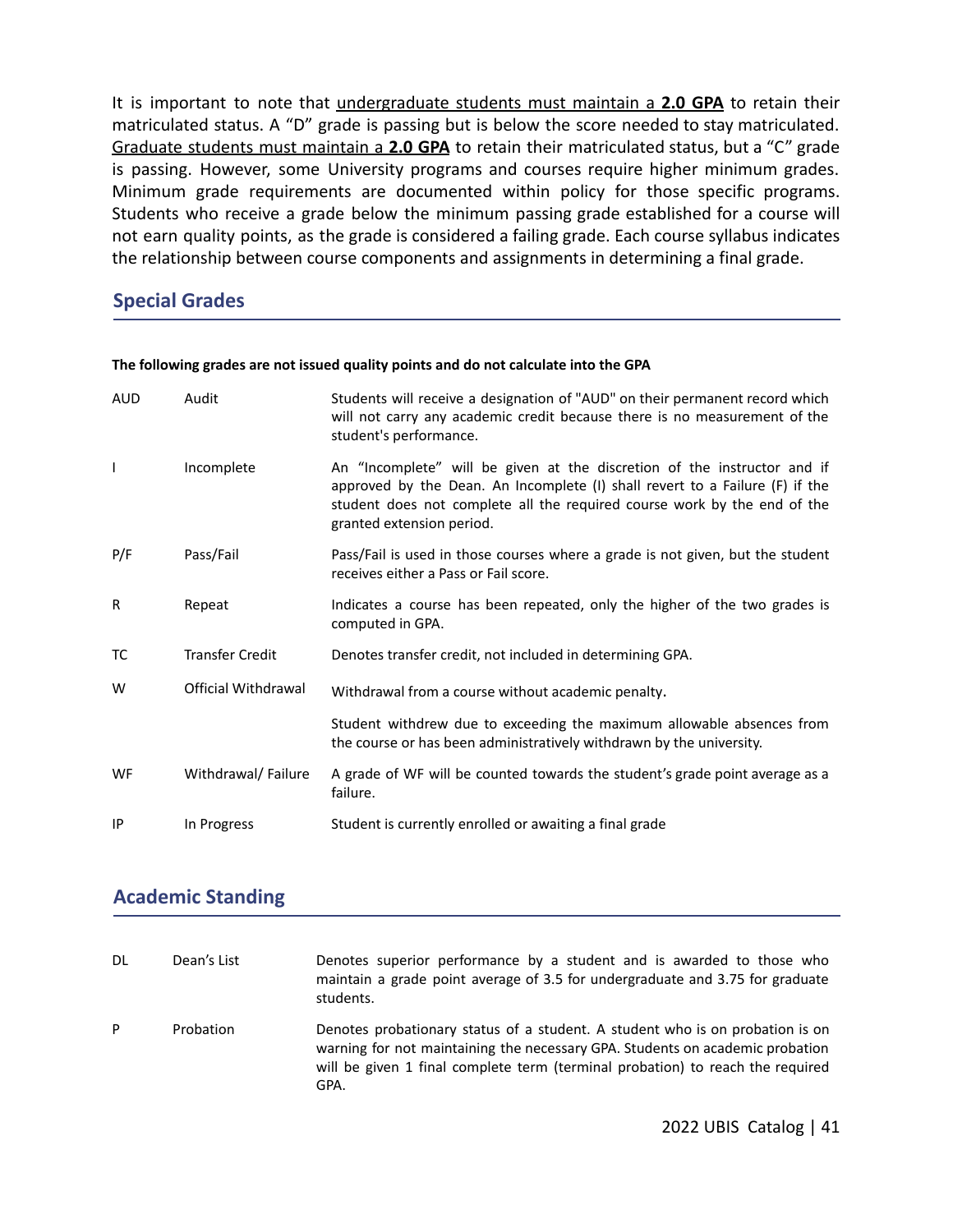TP Terminal Probation Terminal probation is the final chance for a student to raise his/her GPA prior to expulsion. The student will be given one subsequent term to raise his/her GPA to the required level.

### **Incompletes**

A grade of "I" is granted only when, due to extreme extenuating circumstances, a student is unable to complete the work outlined in the course by the class end date. It is the responsibility of the student to request an incomplete from the course instructor in writing by submitting to the professor an Academic Incomplete Request Form. A student is only eligible for an "I" if they have completed 75% of required assignments up to the point at which an incomplete is requested. Course work must be completed within four (4) weeks following the end of a session in which an 'I' grade was assigned. On the fifth (5th) week following the end of a course, the Registrar will change all remaining 'I' grades to 'F'. Under extenuating circumstances, the Academic Dean may make an exception to this policy.

### Grade Appeal

UBIS promotes a principle of fairness in all academic decisions. Students requesting to dispute a grade for a valid reason must meet with their instructor to settle the grade dispute. Students must make all grade grievances within 30 days of the issuance of the disputed grade. In cases where a satisfactory settlement cannot be reached between the student and instructor, a formal appeal must be submitted to the Dean's Office. If no appropriate solution can be reached, the Dean will make the final decision based on discussions with all parties involved.

### Course Repeats

Students may repeat a course in which they received a 'C', 'D' or 'F'. The grade earned in the last attempt is used in the calculation of the grade point average. Both course attempts are considered in the calculation of quantitative progress (maximum time frame). Course repeats are priced at current tuition rates.

## **General Education Courses**

The purpose of UBIS's general education courses are to provide students with the tools to support their understanding of concepts, to think critically and reflect on the interaction of subject areas. Writing, reading, and research work together to provide students with an understanding of the world around them and the ability to express that understanding throughout their academic endeavors.

General education includes the knowledge, skills and perspectives that are part of an educational experience for all undergraduates regardless of major. They help students become well-rounded individuals and responsible citizens. Upon completion of study at UBIS, the student will demonstrate the ability to:

- Use written and oral communication skills for academically and professionally appropriate discourse (Effective communication).
- Construct reasonable arguments using various forms of evidence from multiple sources (Critical thinking).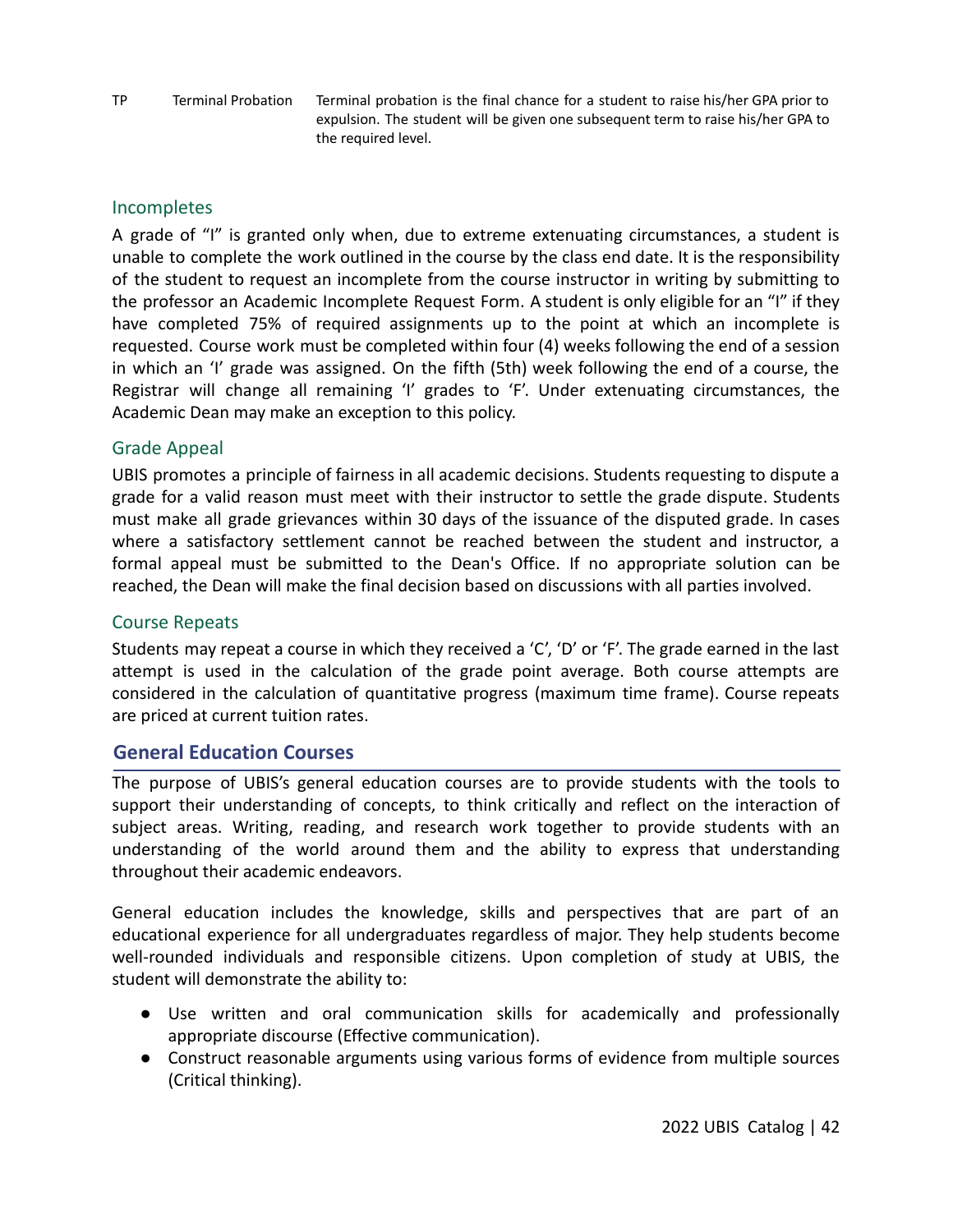- Use basic mathematical and scientific concepts and methods to show how various natural phenomena influence individuals and society (Quantitative and scientific reasoning).
- Use appropriate information literacy tools and practices, including technology, to gather, organize, evaluate, and present information (Technological proficiency and Information literacy).
- Analyze the ethical choices inherent in decision-making (Ethical awareness).

# **Dean's Honor List**

A matriculated undergraduate student having a GPA of 3.5 or higher and having completed at least twelve credits for the semester will be placed on the Dean's Honor List. A matriculated graduate student having a GPA of 3.75 or higher and having completed at least nine credits for the trimester will also be placed on the Dean's Honor List. The list will be posted on the Moodle Home Page and students on the list will receive a letter of congratulations from the Dean of their program.

# **Graduation Requirements**

University diplomas and certificates are issued to students who have completed all program requirements, are in good academic and financial standing, and whose credential has been officially conferred. At the end of every term, the Registrar will coordinate a multi departmental review to approval and issue diplomas and certificates. All deadlines for degree candidacy must be strictly observed. Following credential conferral, the University will issue one diploma or certificate. The date documented on the diploma will reflect the last day of the month in which all program requirements were completed and applied. The date documented on the certificate will reflect the date on which all program requirements were completed and applied.

# Undergraduate

Degrees are awarded to undergraduates who have reached the following criteria:

- the satisfactory completion of a designated study program for the degree as specified by the administration of the University and in compliance with all admission requirements.
- the successful maintenance of a minimum cumulative GPA of 2.0 equivalent to the grade of *C*.
- a passing grade for the Capstone project.
- assurance that all financial obligations to the University have been met.
- the successful completion of a minimum of 120 US / 240 ECTS credits for the US Bachelor's degree (minus waivers, transfer credits, and/or work experience credits granted to executive students).
- payment of a graduation fee (please refer to the UBIS Brochure for this fee); and
- assurance that all other obligations to the University have been met; (i.e. returning books and other materials).

## Graduate

Degrees are awarded to graduates who have reached the following criteria: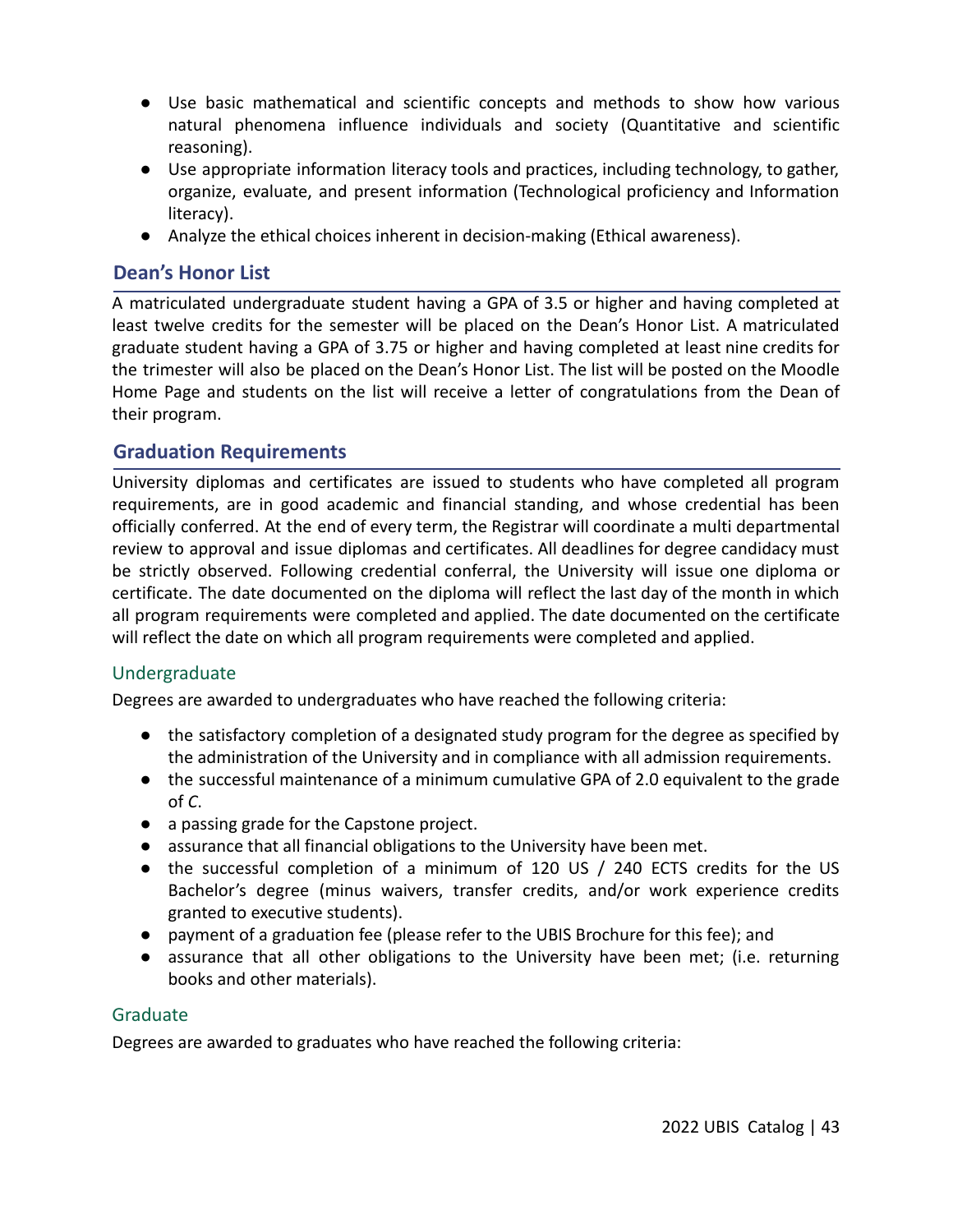- the satisfactory completion of a designated program of study for the degree as specified by the administration of the University and in compliance with all admission requirements.
- the successful maintenance of a minimum cumulative GPA of 2.0 equivalent to the grade of *C*.
- the successful completion of a research thesis project.
- the successful completion of 45 US / 90 ECTS credits (minus waivers or transfer credits).
- assurance that all financial obligations to the University have been met; and
- payment of a graduation fee (please refer to the UBIS Brochure for this fee).
- assurance that all other obligations to the University have been met; (i.e. returning books and other materials).

### Doctorate

Degrees are awarded to graduates who have reached the following criteria:

- the satisfactory completion of a designated program of study for the degree as specified by the administration of the University and in compliance with all admission requirements.
- the successful completion of a dissertation and defense.
- the successful completion of 60 US / 120 ECTS credits (minus waivers or transfer credits).
- assurance that all financial obligations to the University have been met; and
- payment of a graduation fee (please refer to the UBIS Brochure for this fee).
- assurance that all other obligations to the University have been met; (i.e. returning books and other materials).

## Academic Distinction at Graduation

UBIS recognizes superior academic achievement by conferring a Distinction upon students with an outstanding academic record. One of the following Latin distinctions will be recorded on transcripts and diplomas:

- students with a minimum GPA of 3.75 will receive the distinction of *Summa cum Laude*.
- students with a 3.5 GPA or higher will receive the distinction of *Magna cum Laude*.
- students with a 3.25 GPA will receive the distinction of *Cum Laude*.

Academic distinctions will be limited to 5% for Summa cum Laude, 5% for Magna cum Laude, and 10% for Cum Laude.

# **Change of Program**

Students wishing to change their program must enter the most current program offered. Students must do this by submitting a SSCR form and through a consultation with appropriate campus personnel as some other institutional requirements or restrictions may apply. Students changing into a new program must have documentation on file that meets all admission requirements for the new program being entered. However, some credits earned while enrolled in the former program may not apply to the new program requirements due to differences in degree and content requirements for the new program being entered.

If a student changes programs, only those courses that apply toward the new program will be counted in calculating GPA and the number of credits attempted. If a graduate of UBIS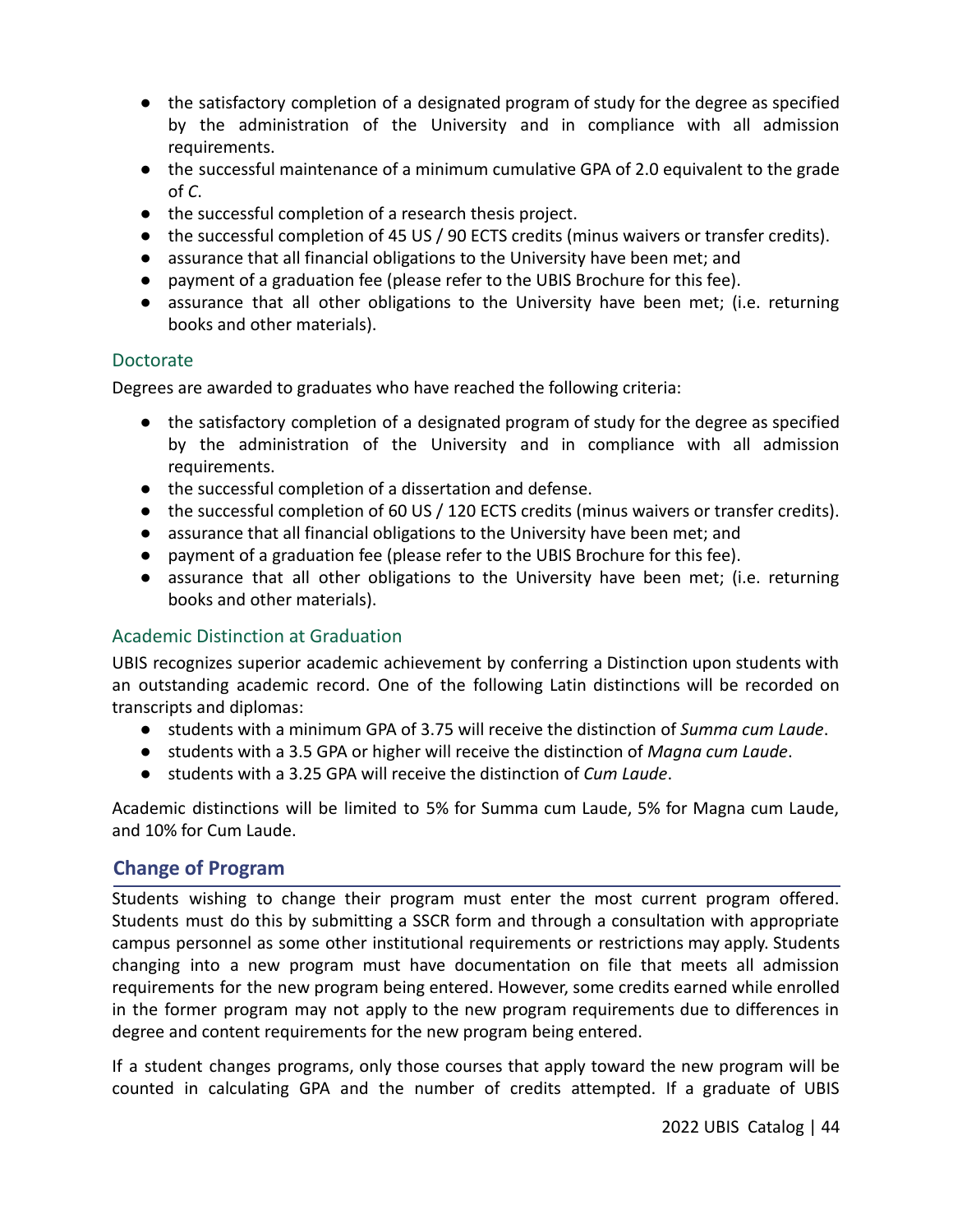University enrolls in a new program at the University, only those courses that apply toward the new program will be counted in calculating the GPA and number of credits attempted.

# **Add/Drop**

For all programs, the add/drop period is defined as the first two weeks of the term (ending Sunday midnight). All schedule changes for the full term must occur during the add/drop period, which is defined as the first two weeks of the term. During this period, students may add or drop classes, but may not withdraw from school without penalty. New students may be admitted during this period provided they attend at least one scheduled class during the add/drop period. Students will not be enrolled after the add/drop period. A student may be permitted to start after the add/drop period if documented mitigating circumstances exist; however, this occurs only at the discretion of and requires permission from the Campus Director. If a student in their first term of enrollment posts attendance during the add/drop period but does not attend their classes in the second week of the term, their enrollment will be canceled. Students dropping courses must also take note of the Refund Policy stated above.

# Administrative Course Drops – No Participation

If a student fails to participate in a course during the add/drop period of his/her session, the Registrar will drop the student from the course, and he/she may not attend the course during that session. Students will not receive a grade for the course; they will be unregistered, and it will not show on the transcript. Please see the Institutional Refund Policy for financial obligations.

# **Satisfactory Academic Progress**

Satisfactory academic progress applies to all students and is necessary to maintain eligibility for enrollment at the institution. All enrolled students must meet the University's minimum standards of achievement about cumulative grade point average and pace of completion. A student's academic progress is evaluated at the end of each semester (2 academic terms). The University's Satisfactory Academic Progress (SAP) consists of two measurements:

A quantitative measurement which determines if students are completing the courses they attempt (pace of completion) at a rate that will ensure completion of the program within a maximum time frame of 150% of the program length in credit hours; and

A qualitative measurement which determines if students have a satisfactory cumulative grade point average in their program of study.

A student's failure to meet these standards will result in the student being placed on academic warning, academic probation, and/or dismissal from the University. The following applies to all students enrolled at UBIS University:

- The qualitative and quantitative standards of satisfactory academic progress will be evaluated at the end of each semester. A semester consists of 2 academic terms (also referred to as a "payment period"). The length of an academic term is 8 weeks.
- Students must be progressing at a pace of completion in their educational program consistent with the maximum time frame permitted for their program of study. The maximum time frame is a period that is no longer than 1.5 times the published length of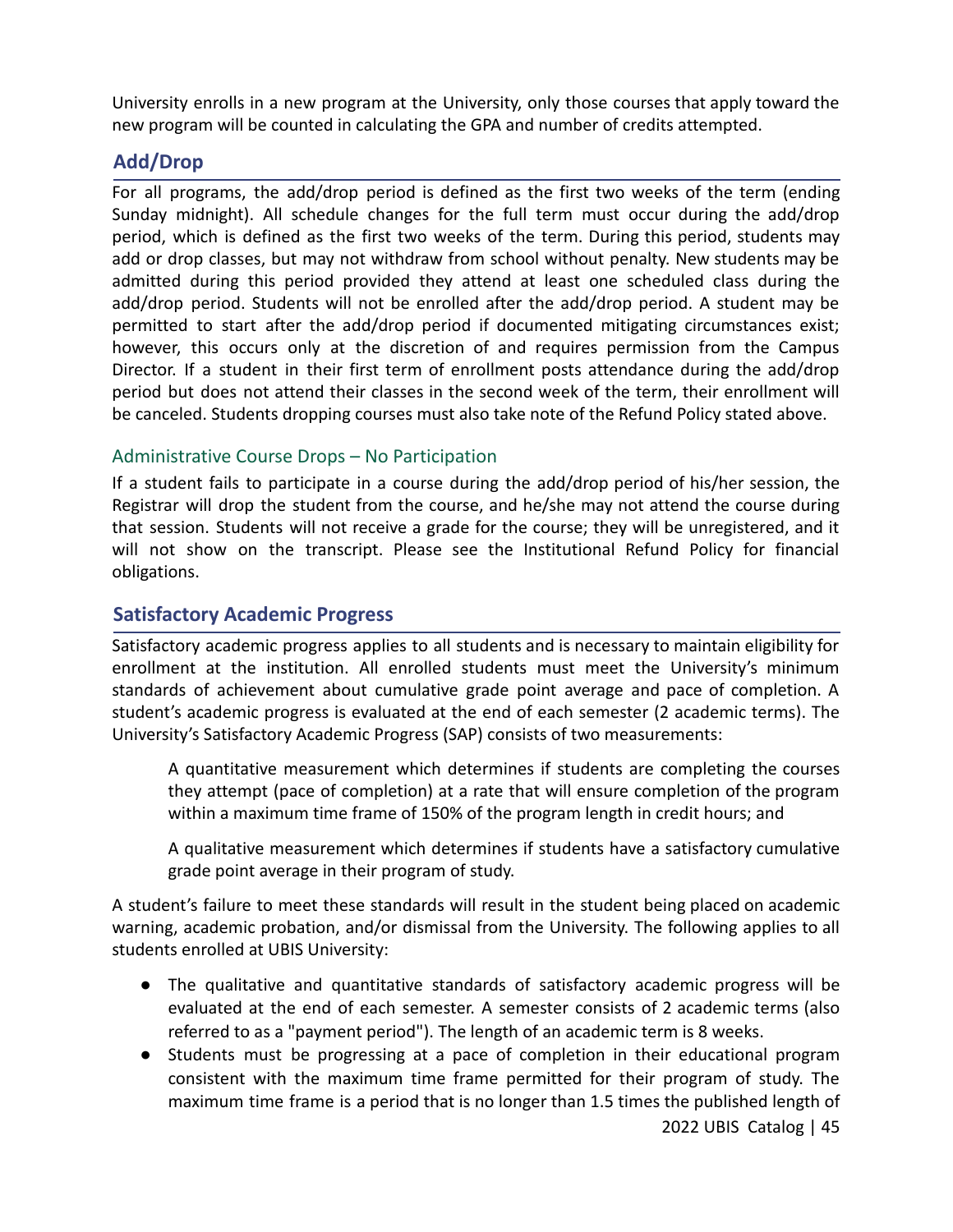the educational program as measured in credit hours. For example, a program requiring 120 US / 240 ECTS credit hours for graduation would allow the student a maximum of 180 US / 360 ECTS credit hour attempts (120 x 1.5 = 180, 240 x 1.5 = 360 respectively) to complete the program of study.

- Undergraduate students must successfully complete a cumulative minimum of 67% of attempted credits and earn at least a cumulative grade point average (CGPA) of 2.0 at each evaluation point to be considered in good academic standing. See the grading scale sections of this catalog for the impact of each grade SAP calculations.
- Graduate students must successfully complete a cumulative minimum of 67% of attempted credits and earn at least a cumulative grade point average (CGPA) of 2.0 at each evaluation point to be considered in good academic standing. See the grading scale sections of this catalog for the impact of each grade SAP calculations.
- Transfer credit hours that are accepted toward a student's program of study and Waiver Credit Exam credits are counted as both credit hours attempted and credit hours earned in the pace of completion.
- UBIS University does offer foundational courses. These are not calculated in the student's GPA or pace of completion as they do not count towards a program of study
- All periods of enrollment are counted towards Satisfactory Academic Progress (SAP).

# Academic Counseling

Academic counseling shall occur when a grade point average (GPA) falls below acceptable levels for the program. Counseling lasts until the end of the next term of enrollment. If GPA does not rise above the respective levels at the end of the next term, students are put on terminal probation. At the end of the terminal probation period (one semester), a probationary student's file will be reviewed by the Dean to determine whether the student will be allowed to continue studying at the University. All students on counseling must ask the Dean for approval before registering each semester for any class.

Students on Academic Counseling must achieve an acceptable GPA, show satisfactory class attendance and completion of attempted courses. Students on counseling who do not meet these three criteria by the end of their counseling period are in danger of suspension or dismissal according to the Dean's decision.

Any period of counseling, academic suspension or dismissal will be recorded on the students' academic records.

# Academic Disqualification

Academic disqualification (AD) will result if a student fails to clear an academic counseling status.

To reapply, a formal application for admission must be submitted in accordance with University admission procedures. In addition, applicants should explain the reasons for the scholastic deficiencies; the way the intervening time has been spent; and why they should be given favorable consideration for readmission. The readmission file will be reviewed by the Dean and a decision reached regarding readmission. If approved, the student would be required to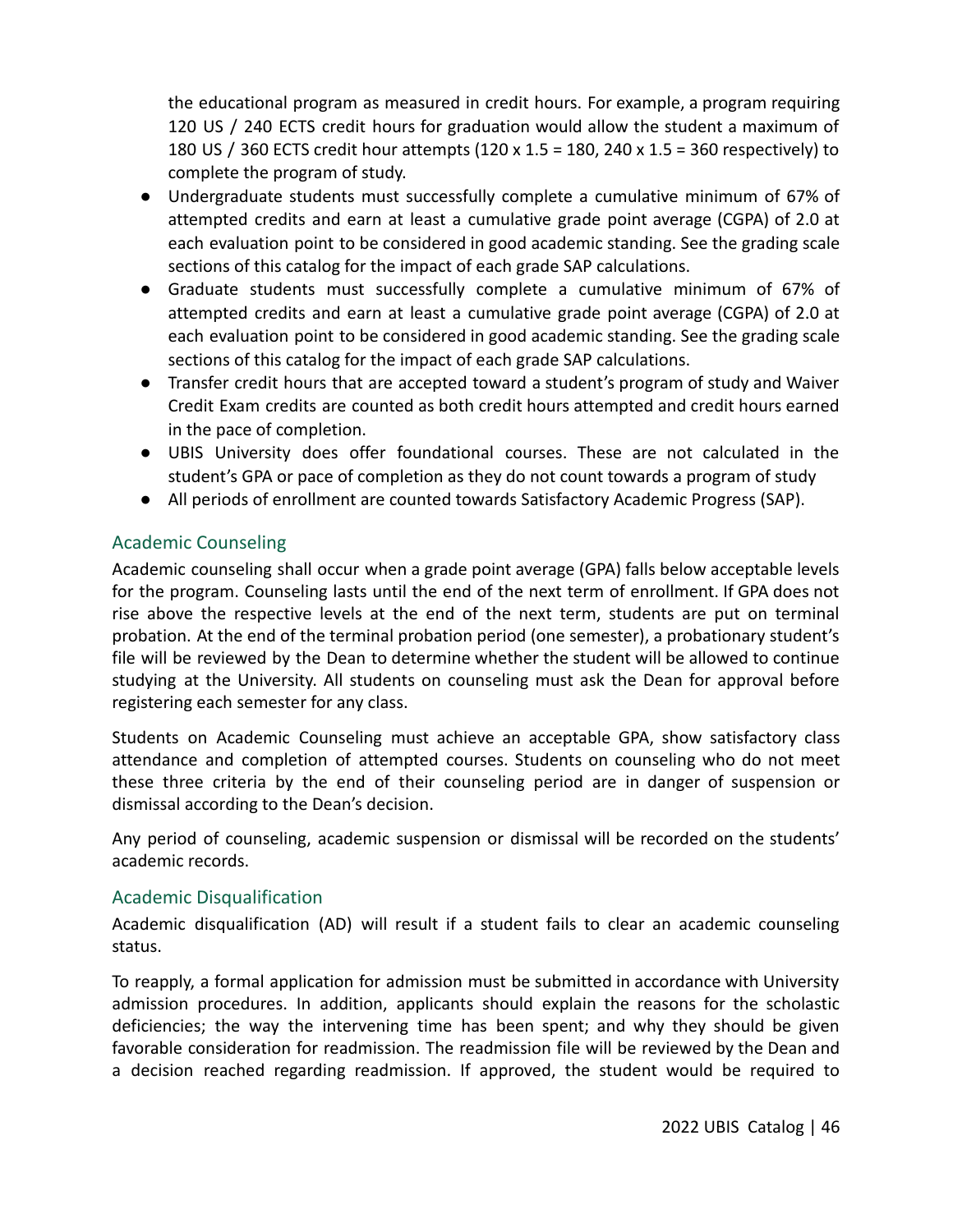complete all program requirements in effect at the time of readmission. No dismissed students may claim any reimbursement of their fees.

## Grade Point Average

One aspect of academic progress is the student's cumulative grade point average (CGPA). Students must be advancing toward or maintaining a minimum of a 2.0 CGPA for all UBIS University coursework to maintain good academic standing and to meet the requirements for graduation.

A student's cumulative program GPA is calculated using only those grades earned at the University for the current program of study. The program GPA is computed by adding the program applicable cumulative grade quality points earned (calculated by multiplying the credit hours and the weight of the grade earned in the course) and dividing it by the program applicable cumulative total number of credit hours completed. Courses from which the student withdraws are not included in the program GPA calculation for the qualitative measurement.

### Qualitative Exclusions

The following are excluded from the qualitative computation:

- Waivers-Credit exam (undergraduate students only)
- National Testing Programs
- Courses with the following grades:
	- o AUDIT (AUD)
	- o Incomplete (I)
	- $\circ$  Repeat of a course (R)
	- o Passing (P)
	- o Withdrawal (W)
	- o Transfer Credit (TC)

Each academic program has a published standard credit load for completion. Pace of completion is automatically evaluated for all periods of attendance at the University.

### Maximum Timeframe

The maximum duration of studies for undergraduate students is 6 years (120 US / 240 ECTS credits) for a US Bachelor's degree and 4.5 years (180 ECTS credits) for the European Bachelor's degree for full time students. It is 28 months for graduate students and 6 years for the DBA.

The maximum timeframe to complete the program cannot exceed 150% of the published length of the program measured in credit hours attempted for undergraduate and graduate students. Progress is evaluated cumulatively at the completion of each payment period for a student's primary program of study to ensure completion of the program within the 150% maximum timeframe. If a student cannot complete the program of study within the maximum time frame (as determined at the end of the payment period), the student will be placed on disqualification status without the ability to appeal.

### Pace of Completion

The quantitative measure for the pace of completion is calculated using the following formula: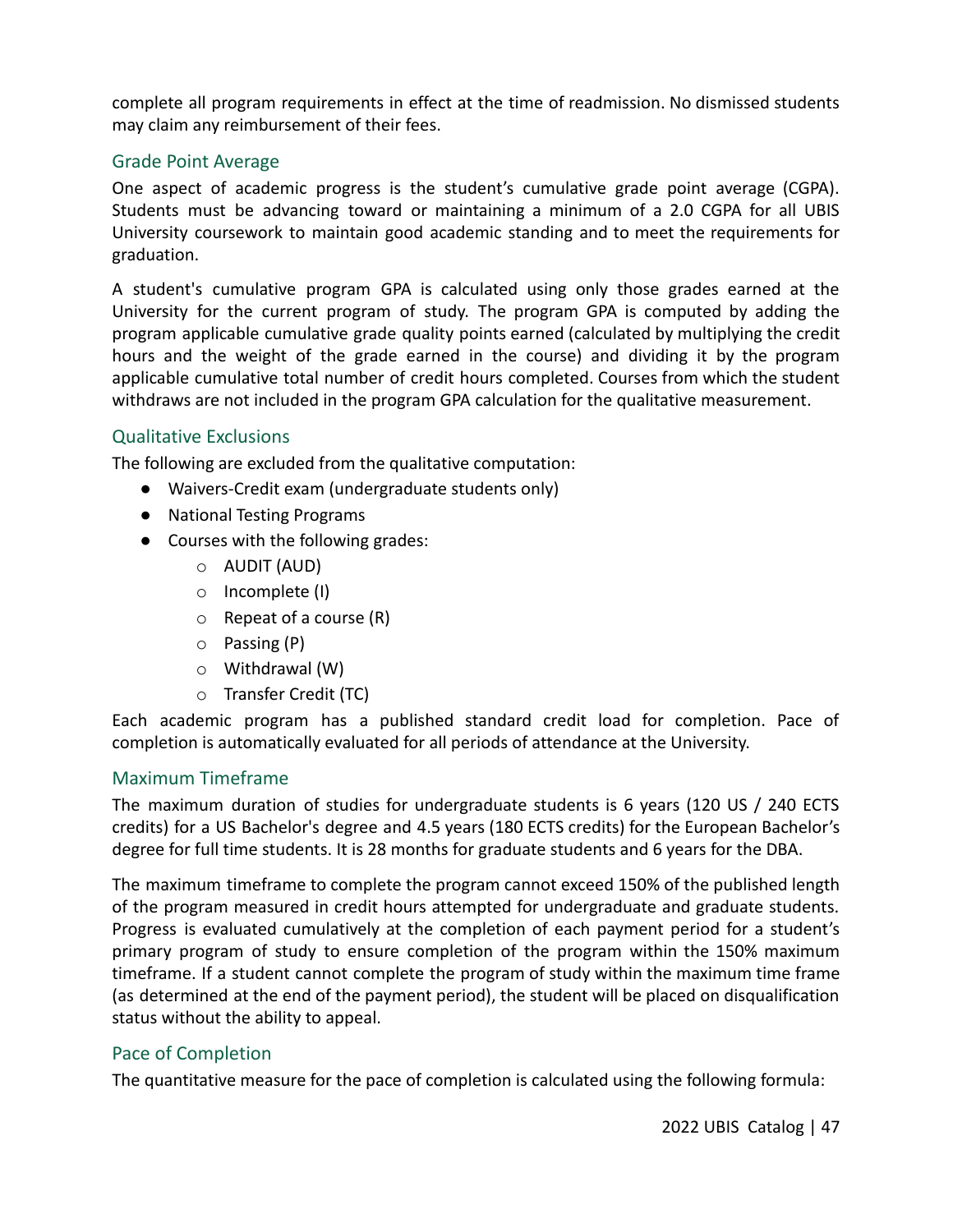# *Cumulative number of credit hours the student successfully completes / Cumulative number of credit hours the student attempted*

At the end of each payment period, the student's pace of completion is evaluated. Students must earn at least 67% of the credit hours attempted toward completion of the primary program of study. Credit hours taken at other institutions and accepted toward a student's primary program of study at the University are included in both attempted and completed credit hours when measuring pace of completion. Courses from which the student withdraws are counted as attempted credit hours when calculating the quantitative measurement or program pace.

# Included in Pace of Completion

The following are included as attempted in the pace of completion calculation:

- Withdrawal (W)
- Withdrawal Failure (WF)
- Courses completed with the following grades: A, B, C, D and F  $(+/-)$
- Repeated courses (R)
- Incompletes (I)
- Transfer Credits (TC)
- Pass/fail

## Evaluation

The University evaluates SAP for the student's primary program of study, based on a completed payment period. As a result of the evaluation, a student is assigned a corresponding SAP status.

## Student Notification

The University will notify students at any point during their enrollment if their status changes.

## Transfer Credits

A student's program GPA is calculated using only grades earned at the University in courses that are applicable to the program. Therefore, transfer credits do not apply when calculating the student's GPA at the University. Transfer credits include credits for all courses not completed at the University that are applied toward the completion of the student's degree program.

Credits taken at other institutions and applied towards the student's program at the University are included in both attempted and completed hours when measuring the student's pace towards completion. Please refer to the University Transfer of Credit Policy.

## Program Changes

Students who change programs at the University are re-evaluated to determine which credits apply to the new program. The student's SAP status will be evaluated at the end of each completed payment period in the new academic year. If the student changes back to a program he or she was previously in, the student's SAP status will reflect the status of the original program. The University will calculate the qualitative and quantitative SAP measures based on all courses applicable to the new program. This includes those courses taken in a previous program that the student successfully completed and that apply to the new program.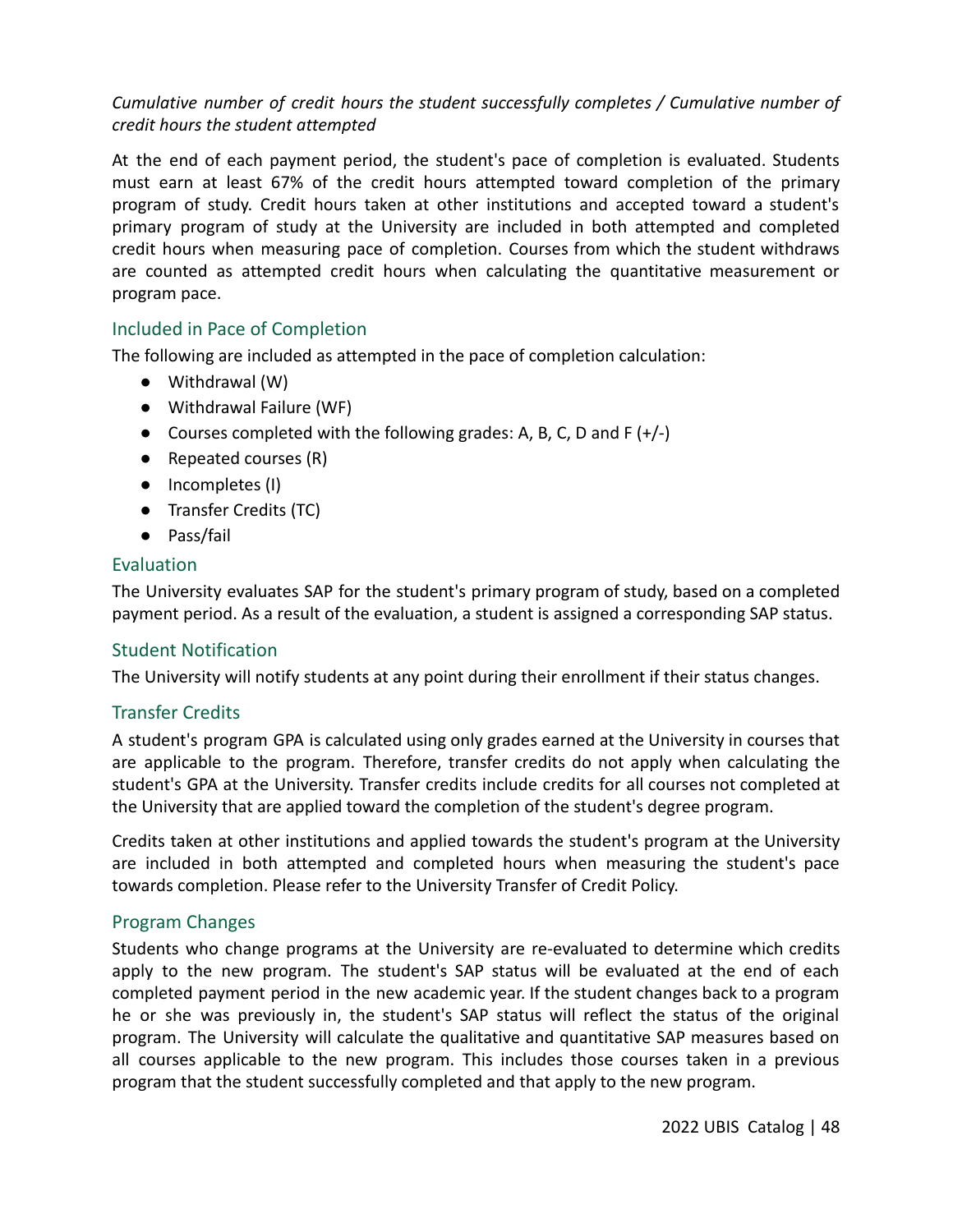#### Repeat Courses

Undergraduate students can repeat any previously completed course or courses for which the grade received was C, *D* or *F.* Undergraduate students must also ask approval from the Dean. The course can be retaken no more than twice. Only the last attempt for each course will be counted in the student's GPA. Each grade received for a repeat course will be part of the student's permanent record. Note: Repeat courses taken in a program are counted in the SAP status for that program.

Graduate students can retake up to two courses previously completed. Only the grade earned for the retake will be used to calculate a graduate student's final GPA. If a course is being retaken, the graduate student must specify the course as a retake during registration.

# **Appeals Process and Mitigating Circumstances**

### Resolution of Student Concerns

A grievance is a claim by a student that there has been a violation, a misinterpretation or an inequitable application of an existing policy, rule, or regulation of the University. An appeal and/or a formal grievance are two ways that students can request a formal change to an official decision of the Institution. Whenever possible the submission of an appeal or grievance will be dealt with confidentiality. In addition, all investigations will be undertaken impartially with no reprisals of any kind being undertaken by any member of the school for the submission of an appeal or grievance. Appeal and/or grievance proceedings will be treated in accord with the University's student privacy policy.

The steps involved with resolving a student concern are an informal appeal, a formal appeal, and formal grievance. It is a requirement of the University that a student exhaust the appeal process in its entirety prior to submitting a grievance to allow for an appropriate resolution to be reached. Further, if an appeal or grievance is not submitted within ten (10) business days the initial decision of the school will stand.

Mitigating circumstances for which an appeal may be made are illness, death of a family member, military duty, jury duty, or employment responsibilities beyond the student's control. Appropriate written documentation must accompany an appeal. Students whose appeals are approved, may continue their studies at the University under an academic plan as described earlier.

## Appeal Process for All Students

### Step 1: Informal Appeal

The Informal Appeal process allows students to identify a concern and have it addressed expeditiously without the need for the issue to go to the Appeal Committee.

- 1. Students will meet with the instructor, if appropriate
- 2. If there is no resolution, the student may file an Informal Appeal
- 3. For an Informal Appeal, the student must complete and submit a student issues/concern form
- 4. The student will meet with the Director, Dean, or other designee to discuss the Informal Appeal
- 5. If there is still no resolution, the student may file a Formal Appeal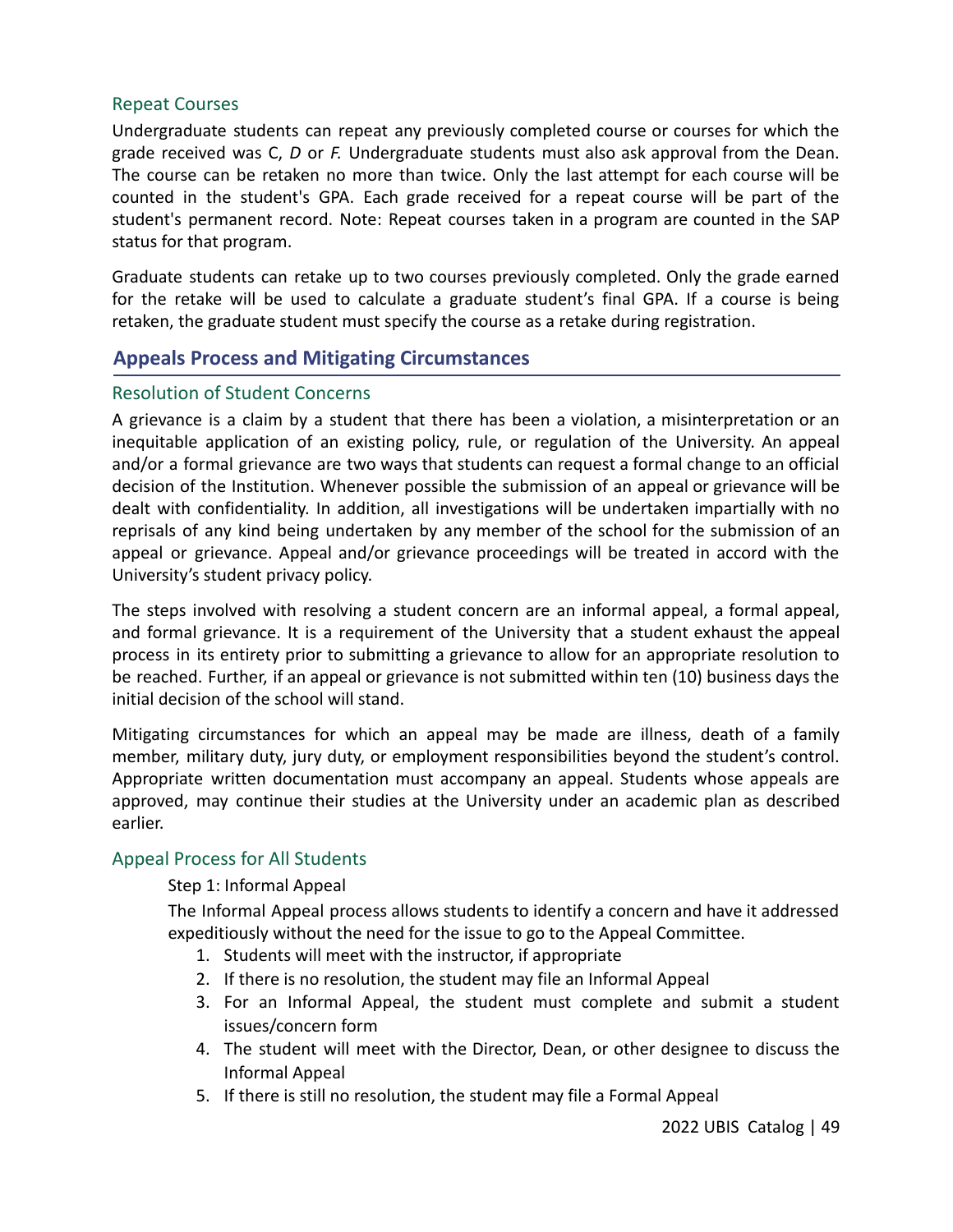### Step 2: Formal Appeal

The Appeals Committee acts upon requests for exceptions to existing academic policies and requirements. The committee works to find equitable and reasonable solutions supported by evidence.

- 1. Students must complete and submit an appeal form
- 2. The Appeals Committee, composed of faculty and Director, Dean, or another designee, will convene to review the student's appeal.
- 3. The Committee will evaluate the appeal based on the following
	- a. The Committee will review the appeal and supportive documentation
		- b. Review student academic performance
		- c. Evaluate the impact of significant non-academic issues
		- d. Interview the student if she/he desires to present her/his case to the committee
		- e. Review documentation provided by the student
- 4. If the student feels that due process was not followed by the Appeals Committee, she/he may request a review by following the formal grievance procedure

Step 3: Formal Grievance Procedure

Students may wish to formally file a complaint with the University. In instances where all other attempts at resolution have failed, a student's concerns can be resolved using the Grievance Procedure:

- 1. Within five (5) business days of the alleged action(s), the student must present in writing, all facts of the grievance as below:
	- i. E-mail address: confidential@ubis-geneva.ch
- 2. A response to the grievance will be made within ten (10) business days of the receipt of the written complaint. A grievance committee, if formed, will be comprised of the appropriate number of individuals from the appropriate areas to ensure a fair and unbiased evaluation.
- 3. After the initial decision has been rendered, the student may request that the Dean review the process and outcomes of the grievance.
- 4. After a decision has been rendered by the Provost, the student may request that the President/CEO review the process and outcomes of the grievance.
- 5. If the student continues to feel that due process has failed after exhausting the above procedures, the student may contact their local state board of education or program specific accreditor.

# **Academic Reinstatement Policy**

Students who have been academically dismissed and have not attended the University for a minimum of one semester (two terms) who wish to return to the University may apply through the Admissions Office. The Admissions Office will request that the student's record be reviewed by the Academic Dean or designee. Approval by the Academic Dean or designee is required for the student to re-enter the University. Approval will be based on the potential for the student to succeed academically. If the student is approved academically for re-entry, the Admissions Office will then request a financial review by the Bursar to ensure that all financial obligations to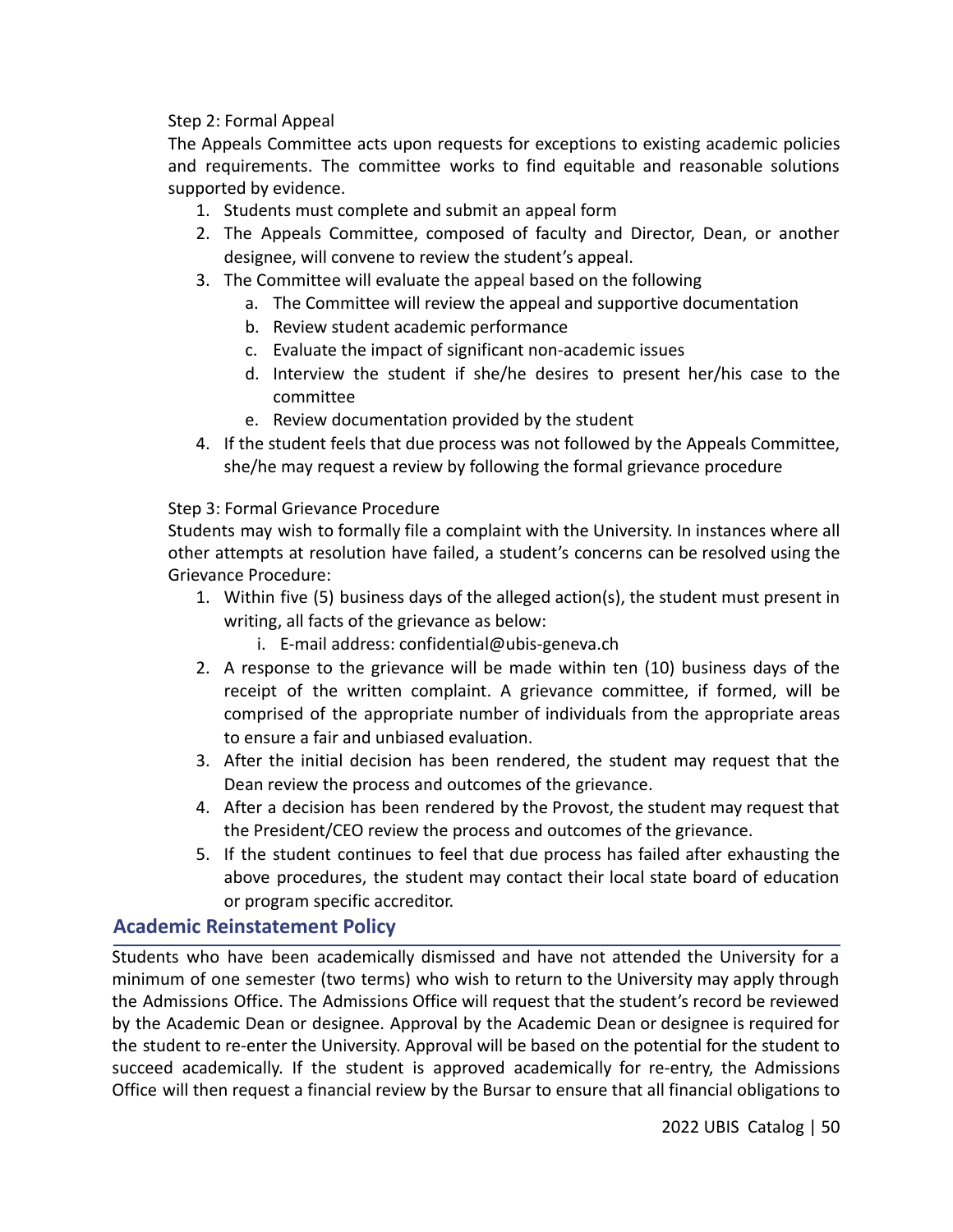the University have been met. The student will re-enter the University on academic counseling and the policies on Satisfactory Academic Progress will apply.

# **Course Participation Policy**

Class participation is vital to students' educational experience at UBIS. Students are expected to attend all the classes of their courses, even if asynchronously. After 7 days of no participation, students will be given a warning. Beyond 7 days, student continuing status and enrollment in a course will be at the discretion of the Dean or Chair.

# Unexcused Continuous Absence Policy

Unexcused continuous absences will ultimately result in an automatic "W" grade to be determined by the Dean or the Chair. Students may be asked to submit justification for continuous non-participation. Excused absences are granted based on the the following items, including but not limited to:

- Military deployment
- Serious illness or hospitalization of student or family member (mother, father, spouse, and child)
- Pregnancy and Childbirth (medically necessary as prescribed by a doctor)
- Death of immediate family member (father, mother, spouse, domestic partner, child, grandparent, brother, sister, aunt, uncle, father-in-law, mother-in-law, brother-in-law, and sister-in-law)
- Jury Duty
- Other extenuating circumstances approved by the University
- Natural disaster, inclement weather, or emergency situations which requires the University to cancel classes.

## Leave of Absence

In recognition of our global campus and the unique variety of holidays and vacations around the world, students are allowed to take one 8-week term off without penalty by notifying the Registrar's Office prior to the term start. Students in good standing who require additional time beyond one 8-week term are able to request a Leave of Absence (LOA) at the discretion of the Dean or Chair. Students wishing to take a Leave of Absence MUST inform the Register's Office by submitting a Leave of Absence Request form that can be obtained from the Registrar's Office or from Student Services. The guidelines for LOAs are as follows:

- A student must be in attendance for at least 30 calendar days to be eligible to request a LOA.
- The request must be made in writing with appropriate supporting documentation provided to the University and must be submitted before the student exceeds any attendance policy. The written request must include the reason for the request, as well as the dates being requested.
- A student on LOA will be scheduled to return at the beginning of the next requested term and must return and post attendance by the end of the add/drop period for that term.
- If a student takes a LOA during a course, the student must repeat the entire course, unless a final grade can be given.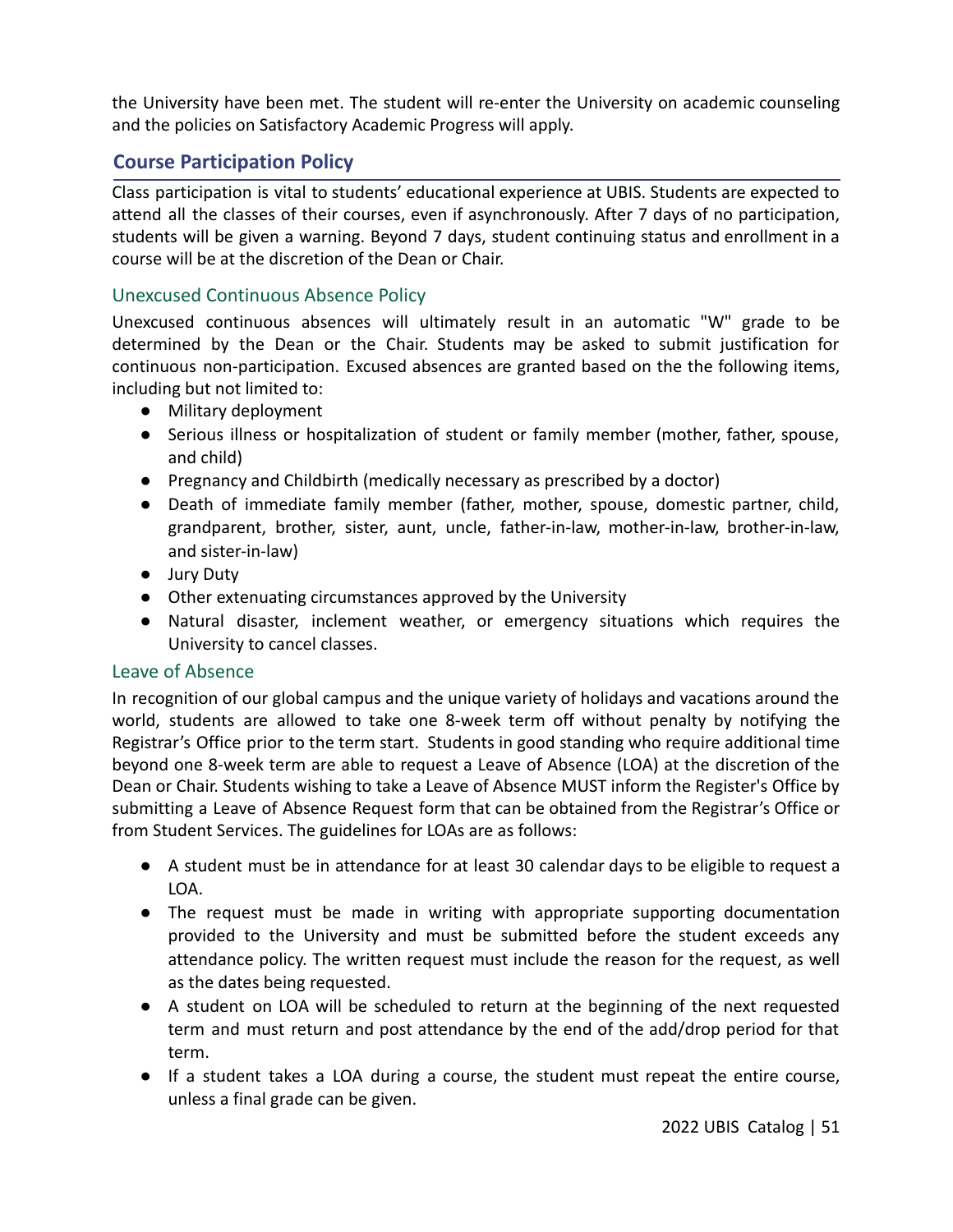- If a student fails to return from an approved LOA, the student is considered to have withdrawn from the University and their last date of attendance (LDA) will be their actual last date of recorded attendance.
- Under no circumstances will a LOA be permitted to exceed 180 days during any 12-month period. The 12- month period begins on the first day of the student's LOA and is counted using calendar days.
- The student will be expected to return within the specified time frame.

# *Completion of Coursework upon Return*

If a student takes an approved leave of absence in the middle of a course, the University must ensure no additional charges are incurred when the student returns. To ensure no additional charges are incurred, the University will issue the student a leave of absence credit. This credit will be applied to the course scheduled after the leave of absence end date.

# *Failure to Return*

The University will advise the student, prior to granting the leave of absence, the effect that failure to return from a leave of absence may have on payment terms. If a student does not return from an approved leave of absence, the withdrawal date will be the student's last date of attendance. If the student reenters, after withdrawing from the University, the previously approved leave of absence days will count toward the student's leave of absence maximum of 180 days in a 12-month period.

# **Student Academic Grievance Procedures**

UBIS carefully considers student academic grievances and adjusts when appropriate. Students submitting a grievance are not subject to unfair action or treatment because of their initiation of such a grievance.

It is the University's objective to maintain good communications and to assure that concerns of all members of the University community (students, staff, and faculty) are addressed fairly. To accomplish this, the following process should be used in seeking resolution of a student's concerns:

**Step 1:** Discuss with course instructor (if appropriate)

**Step 2:** Discuss with Student Services Representative, who will neutrally and impartially assist students in solving problems and resolving complaints

**Step 3:** If necessary, submit a written appeal to the Academic Dean or designee

After the second step, a grievance must be submitted in writing to the Academic Dean or designee by the end of the academic session following the session in which the action being appealed occurred. If the grievance is not satisfactorily resolved, it will be then taken to the Director.

When a final decision has been reached, the Academic Dean or designee notifies all relevant parties in writing. If a grade change or other record revision is required, the Academic Dean or designee notifies the Registrar. The Registrar makes appropriate change(s) to the student's records. The decision of the Academic Dean or designee is final.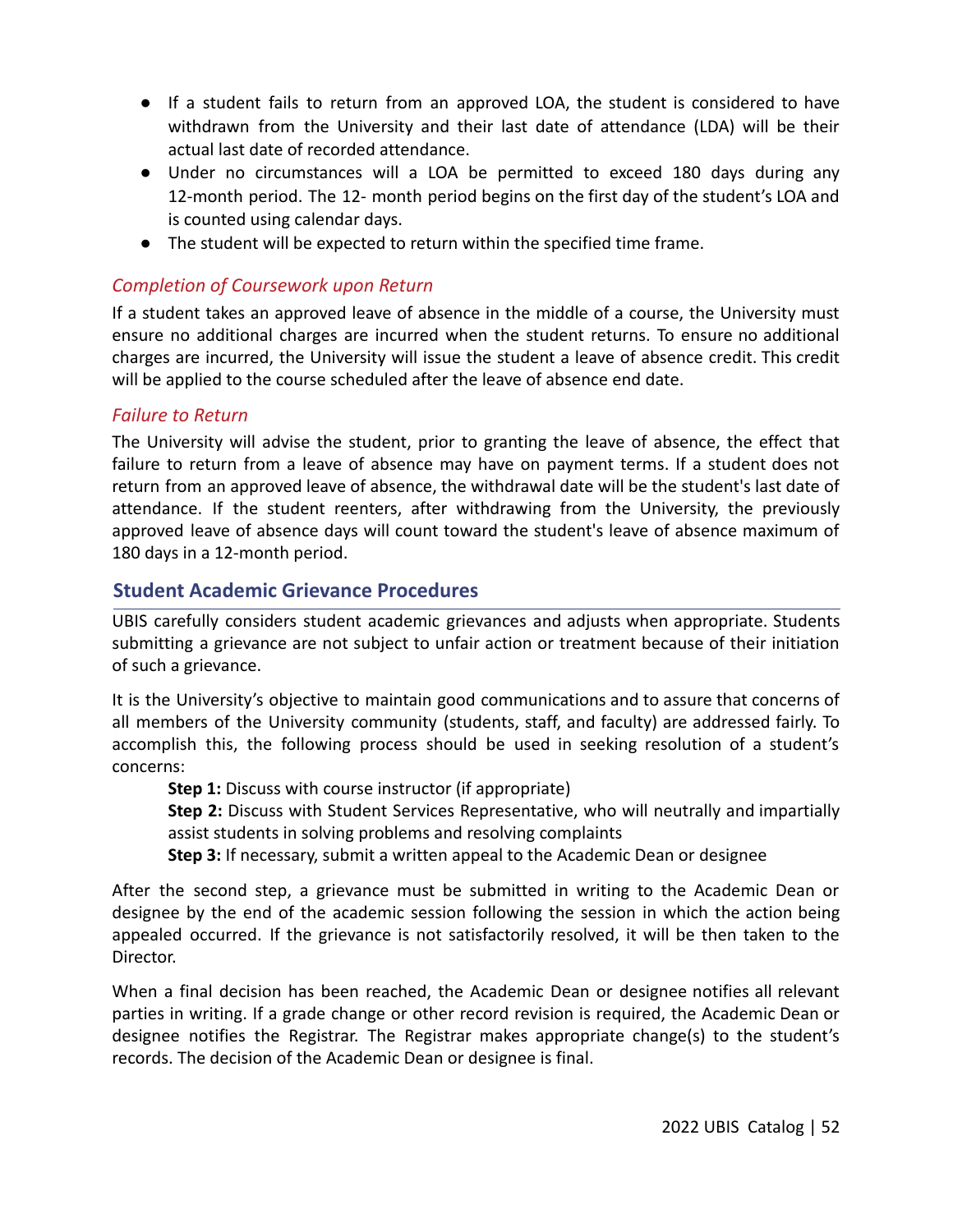If all available channels fail to resolve the complaint, UBIS will seek an independent, outside party (an Ombudsperson) to mediate the grievance.

# **Academic Integrity and Ethics**

UBIS requires all students to be honest in their academic work and assignments. Academic dishonesty is viewed as an ethical issue and a serious violation of the principles expressed in the University's mission statement. Academic dishonesty defrauds everyone who depends upon the integrity of the University, its courses, and its degrees.

UBIS is committed to observing strict rules regarding student integrity. As such, UBIS will not tolerate plagiarism or any other form of cheating. Students who are caught cheating or plagiarizing will be reported to the Dean's office. The report will go into the student's academic records. The first instance will result in an official warning from the Dean's office. The second instance will be cause for dismissal from the course. Three instances of cheating or plagiarism (in different courses) will result in dismissal from the University.

Academic dishonesty may take many forms, and each is considered an equally serious offense. The more common forms of academic dishonesty are:

- Cheating Cheating includes the intentional giving or receiving (or attempts thereof) of any assistance not authorized in advance by an instructor, including the use of notes, copying or prior knowledge of examination materials.
- Fabrication Fabrication includes the intentional falsification or invention of any information for inclusion in a written paper or project.
- Plagiarism Plagiarism includes the intentional use or representation of the thoughts, ideas, or words of another as one's own work in any assignment including the paraphrasing of information, the duplication of an author's words or ideas without identifying the source, and the failure to cite quoted material properly.
- Duplication of Materials Academic integrity extends to the appropriate duplication of the materials of others that are under copyright protection. Faculty and students are required to comply with all copyright restrictions in the use of materials within the classroom and in reports and presentations.

Students, faculty, and staff must also be cognizant of and avoid copyright infringement. Copyright infringement is using someone else's ideas or material, which may include a song, a video, a movie clip, a piece of visual art, a photograph, and other creative works, without authorization or compensation, if compensation is appropriate. The use of copyright material without permission is against federal law, and penalties may include fines and/or imprisonment.

Because of expanded availability of digitized files and computing, peer-to-peer file sharing has become commonplace. UBIS requires students to respect local laws regarding copyrighted material and file sharing networks. In addition, UBIS reserves the right to revoke the Information Technology privileges of those using or contributing to illegal activity as defined by local laws.

The concept of "Fair Use" applies, and the limited reproduction of copyrighted works for teaching and research purposes *may* be permitted. Multiple copies for classroom use may be produced provided the copies are not sold or distributed beyond classroom use and provided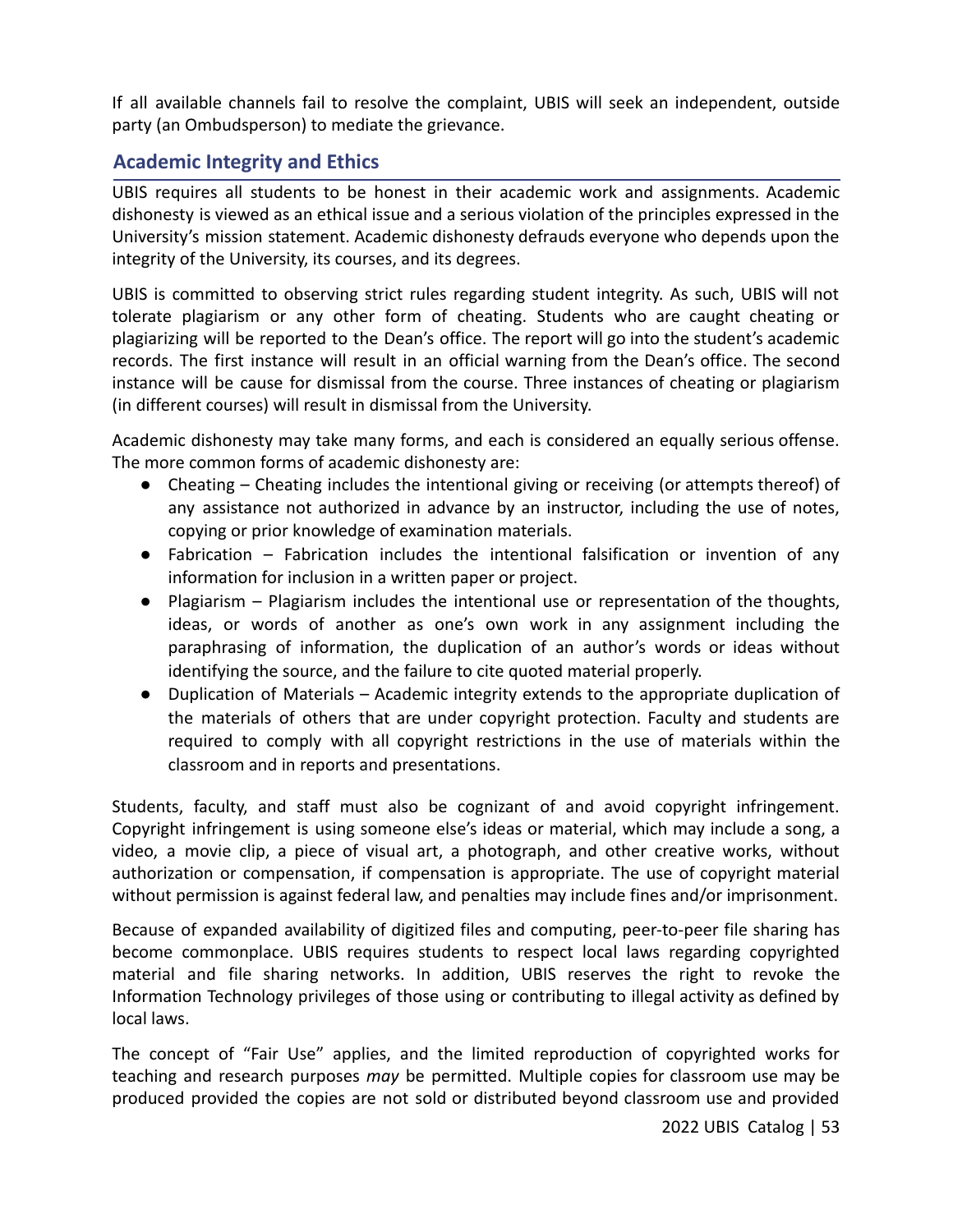such duplication is specifically for a direct educational purpose. This statement does not restrict the limited duplication of copyrighted materials through the University's purchased online databases. Should questions exist regarding the duplication of materials, academic advice should be sought before materials are copied.

Faculty and students may face civil or criminal charges if they are found to be contributing to illegal activity as defined by local laws.

While intent is a component of academic dishonesty, a lack of knowledge of the specifics as to what constitutes a violation of the University's standards is not accepted as an excuse. Any questions regarding the specific application of the Academic Integrity Policy should be directed to an instructor.

In cases involving charges of academic dishonesty made either by an instructor or another student, the instructor shall present the evidence in the case to the Academic Dean, or designee, as appropriate. If there is any sound reason for believing that there has been an act of academic dishonesty, the Academic Dean or designee consults with the student involved. The Academic Dean or designee imposes the appropriate penalty and notifies the student in writing. The student, in writing, will acknowledge the penalty. At a minimum, a grade of "F" is assigned to any assignment, paper, or test on which a violation of the Academic Integrity Policy has occurred. Repeated violations may result in the student being dismissed from the institution.

## **Academic Freedom**

UBIS, as an institution of higher learning, upholds a policy of academic freedom. Instructors are free to explore whatever research topics are of interest to them, including controversial and unpopular ideas, as directed by their scholarship, research, and objectivity, without regard to the opinions of the staff, administrators, institutional benefactors, community leaders, politicians, or churchmen. The academic leadership at UBIS likewise asserts the view that academic freedom fosters creativity and excitement in the learning process, attracting excellent faculty from around the world who ardently want to teach, and serious students who want to learn. The academic leadership at UBIS reserves the right to set minimum standards for curricular content, the use of learning outcomes measurements, and course work performance requirements.

# **DEGREE REQUIREMENTS**

# **Doctorate of Business Administration**

The doctoral degree program requires the satisfactory completion of 60 US credit hours distributed among the following areas: advanced practice and specialty; writing and research requirements; and dissertation requirements The degree of doctorate is awarded in recognition of in-depth knowledge in a major field and comprehensive understanding of related subjects together with a demonstration of ability to perform independent investigation and to communicate the results of such investigation in an acceptable dissertation. Students are expected to follow their program of study. Doctoral students must complete 1) 60 US credit hours of doctoral coursework, which includes the completion of 45 credits of the 700 series courses and 15 credits of the 800 series dissertation seminars, and 2) successfully complete and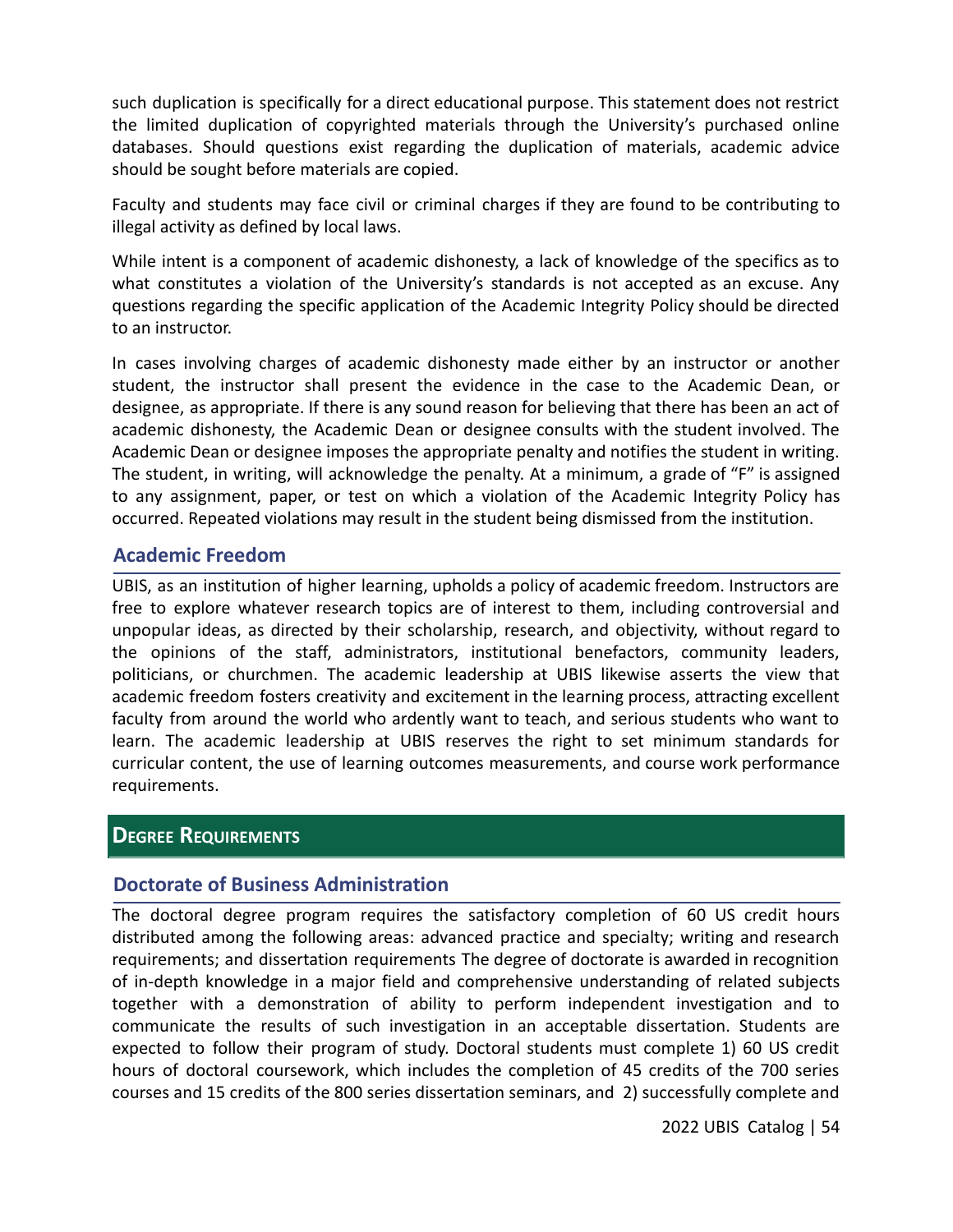defend a doctoral dissertation. All course work must be at the 700 level or higher, and at least 50 credit hours of coursework must be graded. A minimum of 15 semester hours of dissertation research is required for all doctoral students.

# Examination Requirements

To meet the requirements for the doctorate, a student must pass the doctoral comprehensive examination that is administered by the Department of Academic Affairs. The examination precedes advancement to candidacy. A student must be registered during the semester in which any part of the doctoral comprehensive exam is taken. A student who fails the examination on the first attempt may be permitted to take the examination a second time within one year of the initial date of the exam.

Except in unusual circumstances, a student who fails the examination a second time will be separated from further graduate study within the same department or program.

# Advancement to Candidacy

Upon successful completion of the 700 series, the student will advance to the 800 series becoming a candidate for the doctoral degree – also known as ABD – all but dissertation. The formal acceptance of a student as a candidate for the doctoral degree is the responsibility of the Doctoral Program Director. Advancement to candidacy allows the student to enter the dissertation research phase of the degree program. Students are expected to make regular and continuous progress toward their degree. Advancement to candidacy in a doctoral program should occur within a maximum of five years of beginning the program and a total of seven years to complete the Doctorate. Individual programs can require advancement to candidacy before the time limit set in this policy at the discretion of the Program Director.

The Department of Academic Affairs must promptly be notified in writing of the decision concerning a student's advancement to candidacy, and a copy of the notification must be sent to the student concerned. A student who is refused candidacy status may not undertake further study for credit toward the doctoral degree within the same department. With the approval of both the department concerned and the Office of Academic Affairs, such a student may:

- Take additional courses, if required, to complete an approved master's degree in that department.
- Seek admission to the graduate program of another department.

When a student has been advanced to candidacy, they may begin dissertation research by formally registering for the 800 series dissertation courses in the appropriate sequence. At the point at which students begin registering for dissertation courses, the Doctoral Program Director must recommend to the Department of Academic Affairs a University faculty member who could serve as the doctoral student's dissertation supervisor. Students who have been advanced to candidacy may register for 3 dissertation hours each term. Doctoral students have five consecutive calendar years from the semester of the first credited registration, including leaves of absence, to complete all requirements for the doctorate.

## Dissertation Requirements

All candidates for a doctoral degree must electronically submit a dissertation as evidence of their ability to conduct independent research at an advanced level. The dissertation must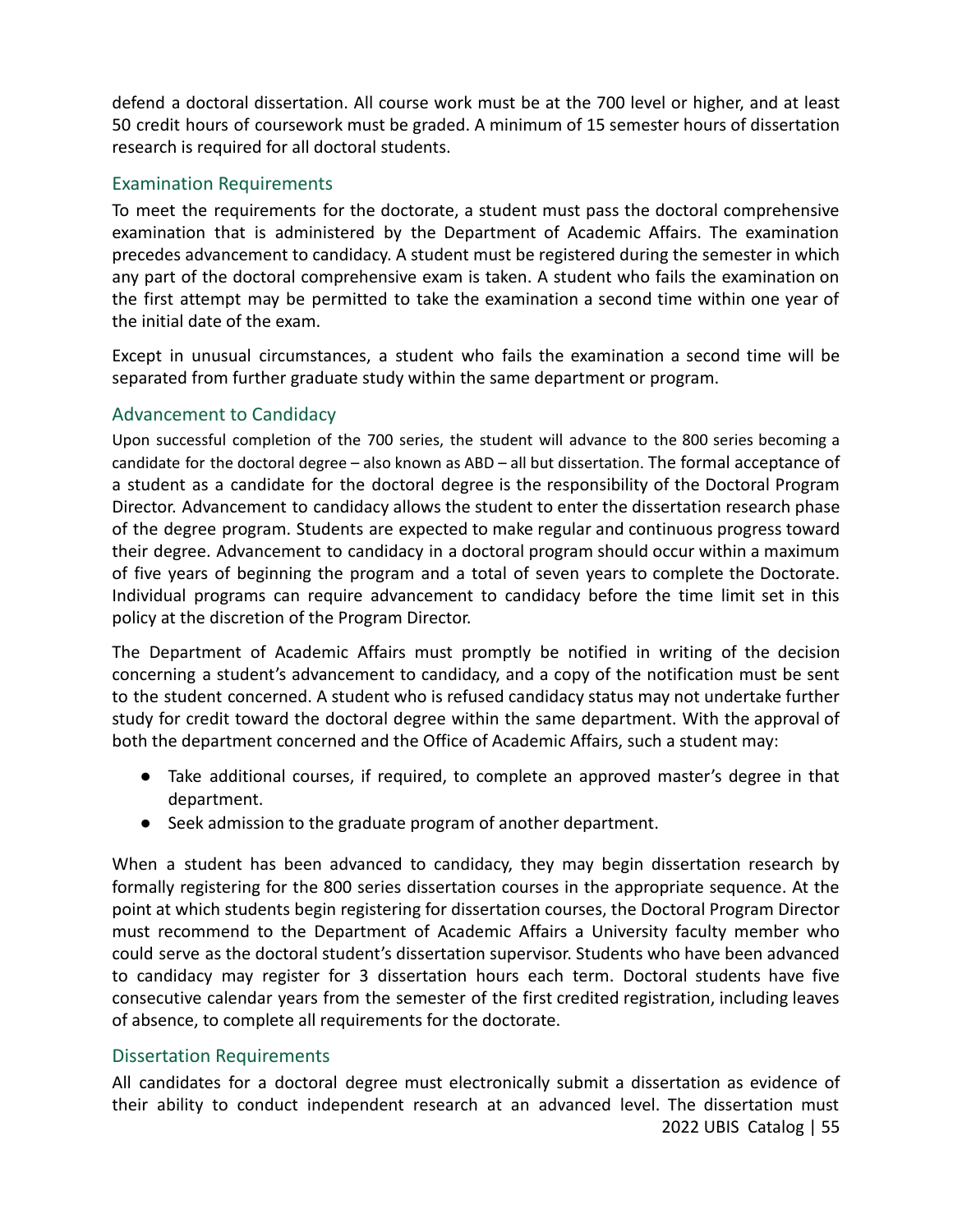represent a significant contribution to existing knowledge in the student's field. Students must prepare their own dissertations. Joint dissertations are not permitted. The dissertation must conform to regulations concerning format, quality, and time of submission as established by the Department of Academic Affairs. Research work connected with a dissertation is to be carried out under the direct supervision of a member of the University faculty selected by the student in consultation with the Doctoral Program Director.

Approved dissertations are to be uploaded to the University portal before certification for the doctorate. Because dissertations are made public immediately upon acceptance, they should not contain proprietary or classified material. When the research relates to proprietary material, the student and advisor are responsible for making preliminary disclosures to the sponsor in advance to permit timely release of the dissertation. These arrangements must be disclosed when the dissertation is submitted to the Department of Academic Affairs on the Electronic Thesis and Dissertation (ETD) Document Approval and Certification Form.

### Institutional Review Board (IRB)

The promotion of scholarship and the discovery of new knowledge through research are among the major functions of UBIS. If this research is to be meaningful and beneficial to humanity, involvement of human subjects as experimental participants is necessary. It is imperative that investigators in all disciplines strive to protect human subjects. University policy and federal regulations demand compliance. All research involving human subjects requires submission of an IRB application prior to initiation of research to UBIS IRB.

Each IRB application must have a faculty member noted as the Responsible Investigator. Applications that are not fully completed as instructed will not be accepted. See the University IRB Policies and Procedures on the involvement of human participants in research for guidelines under which investigations involving human subjects may be pursued.

Doctoral candidates must submit their research IRB protocol to the IRB Committee to begin the review process.

### Dissertation Committee Supervisor

The research advisor is expected to provide mentorship in research conception, methods, performance, and ethics, as well as focus on development of the student's professional communication skills, building professional contacts in the field, and fostering the professional behavior standard of the field and research in general. The research advisor also assists with the selection of the other faculty to serve as members of the dissertation advisory and defense committee.

### Dissertation Advisory and Defense Committee

The composition of each student's dissertation committee must have formal approval by the Department of Academic Affairs on recommendation of the Doctoral Program Director. The dissertation committee must consist of a minimum of three members of the University faculty. At least one of these faculty must hold a primary appointment that is outside of the student's department, program, or school. The chair of the committee must be a faculty member in the student's program. The student's dissertation research supervisor must be a member of the committee and may serve as chair if consistent with departmental policy. Persons who are not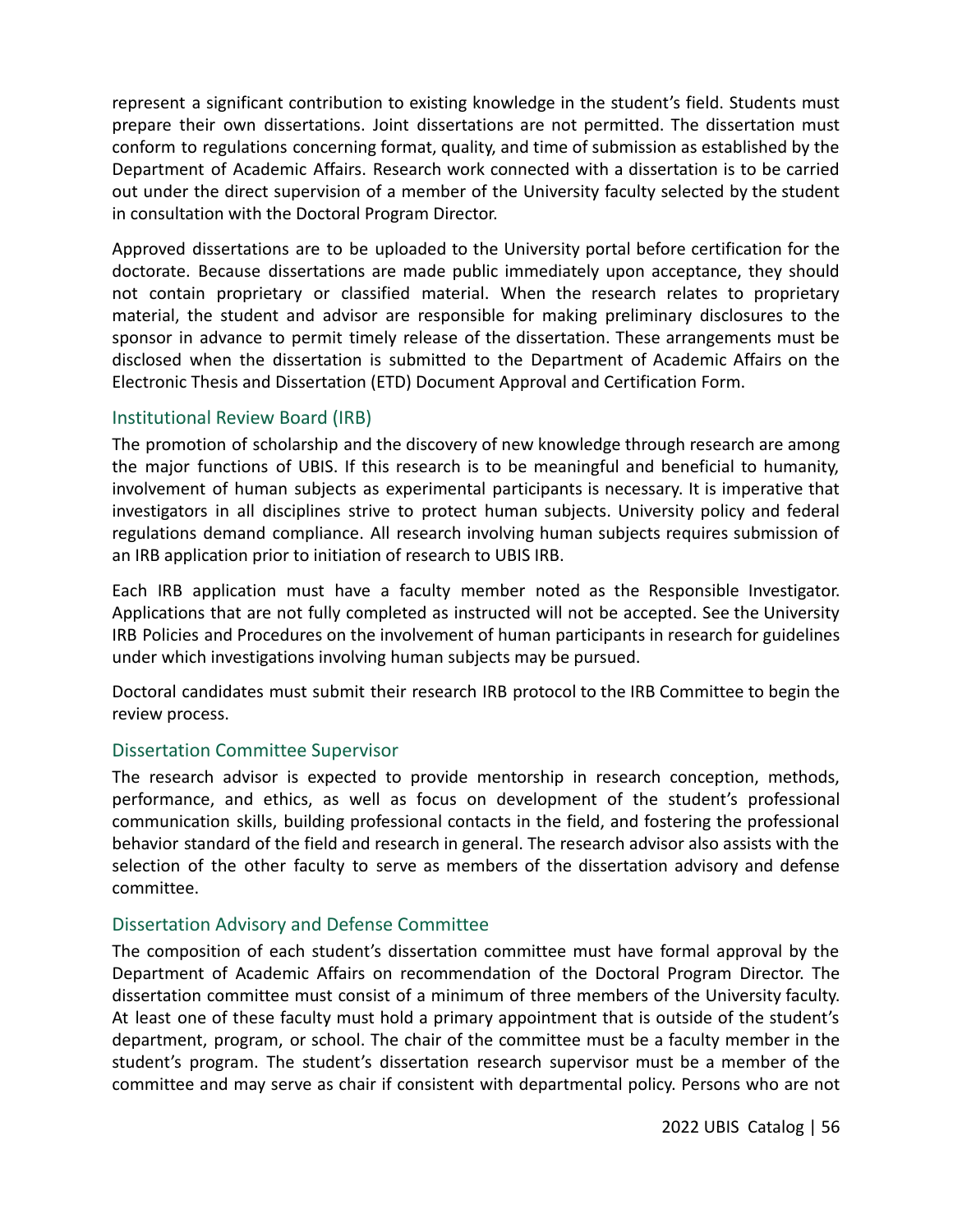members of the University faculty may serve as additional members of the defense committee, subject to approval by the Department of Academic Affairs.

Throughout the development and completion of the dissertation, members of the dissertation advisory committee are expected to provide constructive criticism and helpful ideas generated by the research problem from the viewpoint of their expertise. Each member will assess the originality of the dissertation, its value, the contribution it makes, and the clarity with which concepts are communicated, especially to a person outside the field. The doctoral student is expected to arrange meetings and maintain periodic contact with each committee member. A meeting of the full committee for the purpose of assessing the student's progress should occur at least once a year until the completion of the dissertation.

## Dissertation Defense

Doctoral candidates are required to pass a final oral examination in defense of the dissertation. The examination may also include an inquiry into the candidate's competence in the major and related fields.

The defense must be scheduled with the Doctoral Program Director no later than four weeks before the date of the examination. The chair of the examining committee should give approval to schedule the defense when the written dissertation is ready for public scrutiny. The candidate must provide to each member of the committee a copy of the completed dissertation at least fourteen days before the examination so that the committee members have an opportunity to read and discuss it in advance.

Scheduled defenses are publicized by the Department of Academic Affairs, and any member of the University may be present at that portion of the examination pre-designated as public by the chair of the dissertation defense committee. Others may be present at the formal defense only by invitation of the chair. All members of the dissertation defense committee will be present for the defense.

The dissertation defense committee is responsible for certifying that the quality and suitability of the material presented in the dissertation meet acceptable scholarly standards. A student will be certified as passing the final oral examination if no more than one of the voting members of the committee dissents.

# **Academic Progress and Grade Requirements**

All students are required to maintain satisfactory academic progress throughout their course of studies. Students failing to do so are subject to further review and possible dismissal from the University. To be considered for readmission, a dismissed student must resubmit an application form. Admission will be considered after resolution of the difficulties that led to the initial dismissal.

## Undergraduate Students

All undergraduate students are required to maintain at least a 2.0 grade point average (GPA). This requirement applies to all courses taken and to those courses designated for the student to concentrate upon. Students who fail to maintain these GPAs will be placed on academic probation.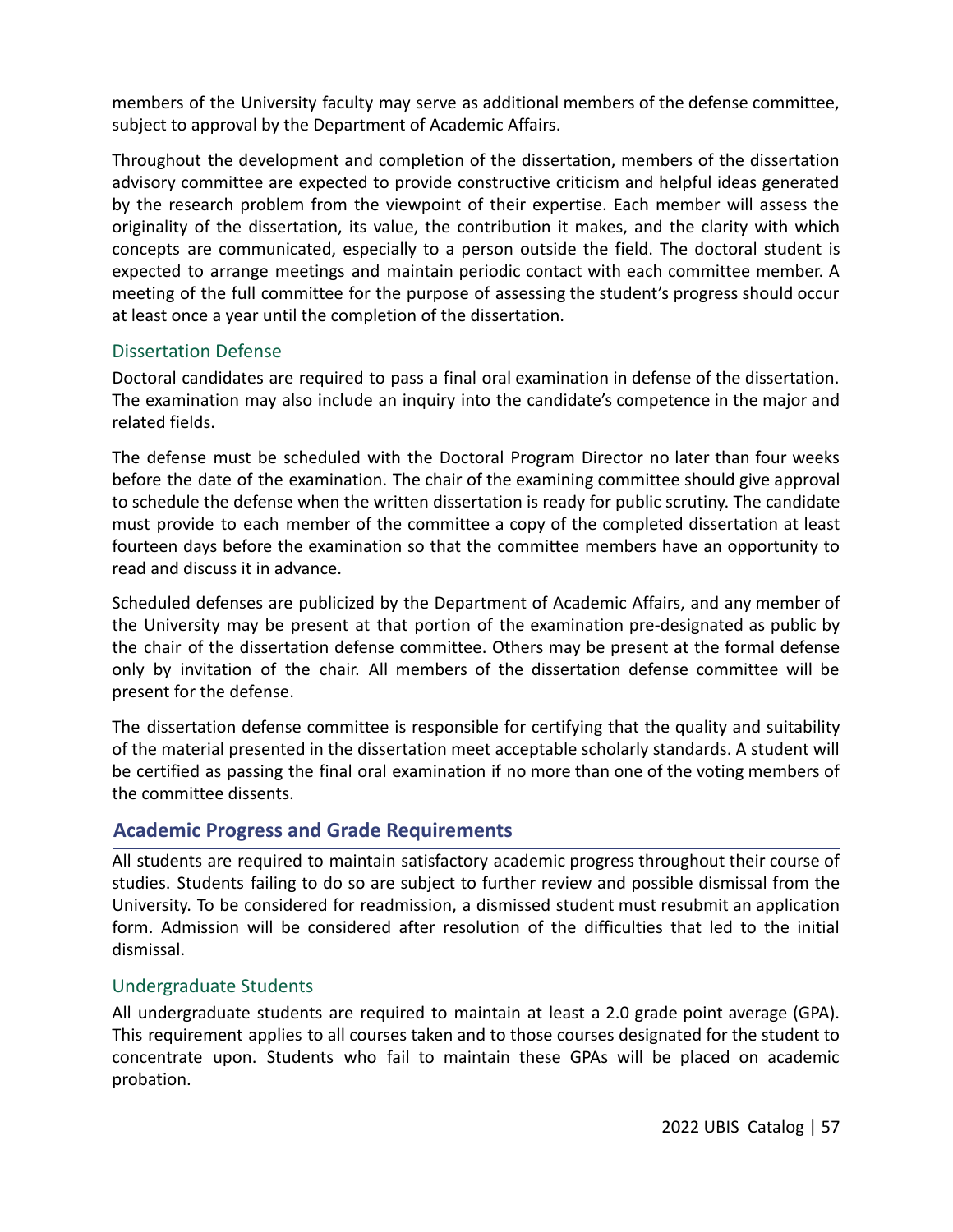## Graduate Students

All graduate students are required to maintain at least a 2.0 GPA. This requirement applies to all University courses taken, including graduate foundation courses.

Students with a GPA below the required 2.0 will be put on academic probation, which lasts for one term. At the end of the probationary period, students must have achieved the required 2.0 GPA. Under no circumstances will they continue taking classes if they do not achieve a 2.0 GPA at the end of their probation unless they are given special permission by the Dean to continue classes. Graduates not achieving the minimum GPA after two successive terms will be suspended or dismissed according to the recommendations of the Dean.

### UBIS Capstone Bachelor Project or Master Thesis

Each student will work closely with a supervisor. During the duration of their studies at UBIS, they will work on their Research Project and are encouraged to apply assignments and information from their classes to the development of their research plan. They will meet with their supervisor on an as-needed basis to ensure that they are progressing in their project. The research work may be either internal or external (e.g. in the framework of an internship or at the student's workplace). The result will be a major case study or a written thesis to be presented and approved prior to graduation.

# **PROGRAMS OF STUDY**

# **Bachelor of Business Administration**

### Program Description:

The mission of the Bachelor of Business Administration (BBA) degree is to provide students with a broad foundation covering the major functional areas in business: accounting and finance, management, marketing, and operations and by developing skills and knowledge that can be applied to problem solving across these areas in any business, industry, organization, or government agency context.

### Program Objectives

Students will be ready for the changes in the global business market by gaining a clear understanding of how the business world operates and what makes an international corporation successful.

Graduates of the Bachelor of Business Administration can:

- 1. Analyze the financial health of businesses through financial statements and applicable quantitative and qualitative tools/methodologies.
- 2. Apply management principles in ways that optimize organizational resources and respond to the impact of change on business sustainability.
- 3. Develop a business plan that considers implementation issues, including the financial, legal, operational, and administrative procedures involved in new business ventures.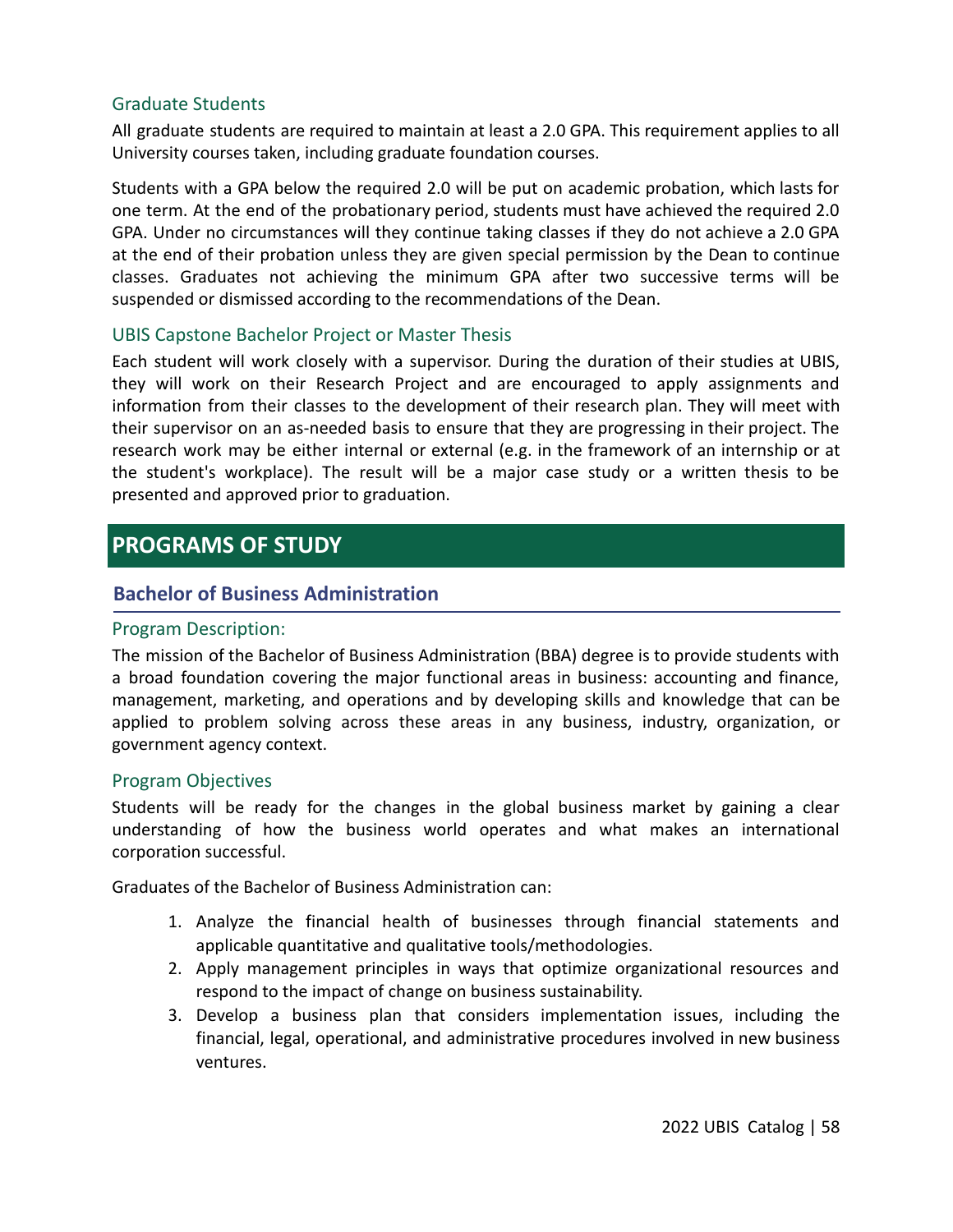4. Conduct assessments of business problems and opportunities that result in recommendations for courses of action.

### Program Outline

To receive a Bachelor of Business Administration, students must earn 120 US / 240 ECTS semester credit hours that are equal to 40 courses—including a capstone project. All courses are worth 3 US / 6 ECTS credits.

### **General Education (42 US / 84 ECTS credits)**

- ANTH 205 Cultural Anthropology
- ENGL 101 English Composition I
- ENGL 295 Research & Report Writing
- GNED 112 Student Success Strategies
- HIST 201 Survey of World History
- MATH 110 College Math: Algebra
- PHIL 101 Introduction to Philosophy
- PSYC 101 Principles of Psychology
- COMM 101 Introduction to Communication
- SCIE 112 Environmental Science
- ECON 205 Microeconomics
- ECON 301 Macroeconomics
- PHIL 240 Ethics Introduction
- MGMT 215 International Political Economy

## **Required Core Courses (33 US / 66 ECTS credits)**

| <b>ACCT 101</b> | <b>Accounting I</b>                      |
|-----------------|------------------------------------------|
| <b>ACCT 102</b> | <b>Accounting II</b>                     |
| <b>BUSN 110</b> | <b>Foundations of Business</b>           |
| COMP 201        | Introduction to Information Technology   |
| <b>MGMT 303</b> | International Business Management        |
| <b>MGMT 317</b> | <b>Organizational Diversity</b>          |
| <b>MGMT 221</b> | <b>Contemporary Management Practices</b> |
| <b>MGMT 238</b> | Introduction to Human Resources          |
| <b>MRKT 110</b> | <b>Principles of Marketing</b>           |
| <b>MGMT 435</b> | <b>Strategic Management and Planning</b> |
| <b>MGMT 305</b> | Organizational Communication             |
|                 |                                          |

### **Elective Courses (Choose 45 US / 90 ECTS credits) Select 15 Courses from Electives and Minors (one of the courses must be RESP 480)**

| <b>ACCT 210</b> | <b>Cost Accounting</b>            |
|-----------------|-----------------------------------|
| <b>BUSN 301</b> | <b>International Business Law</b> |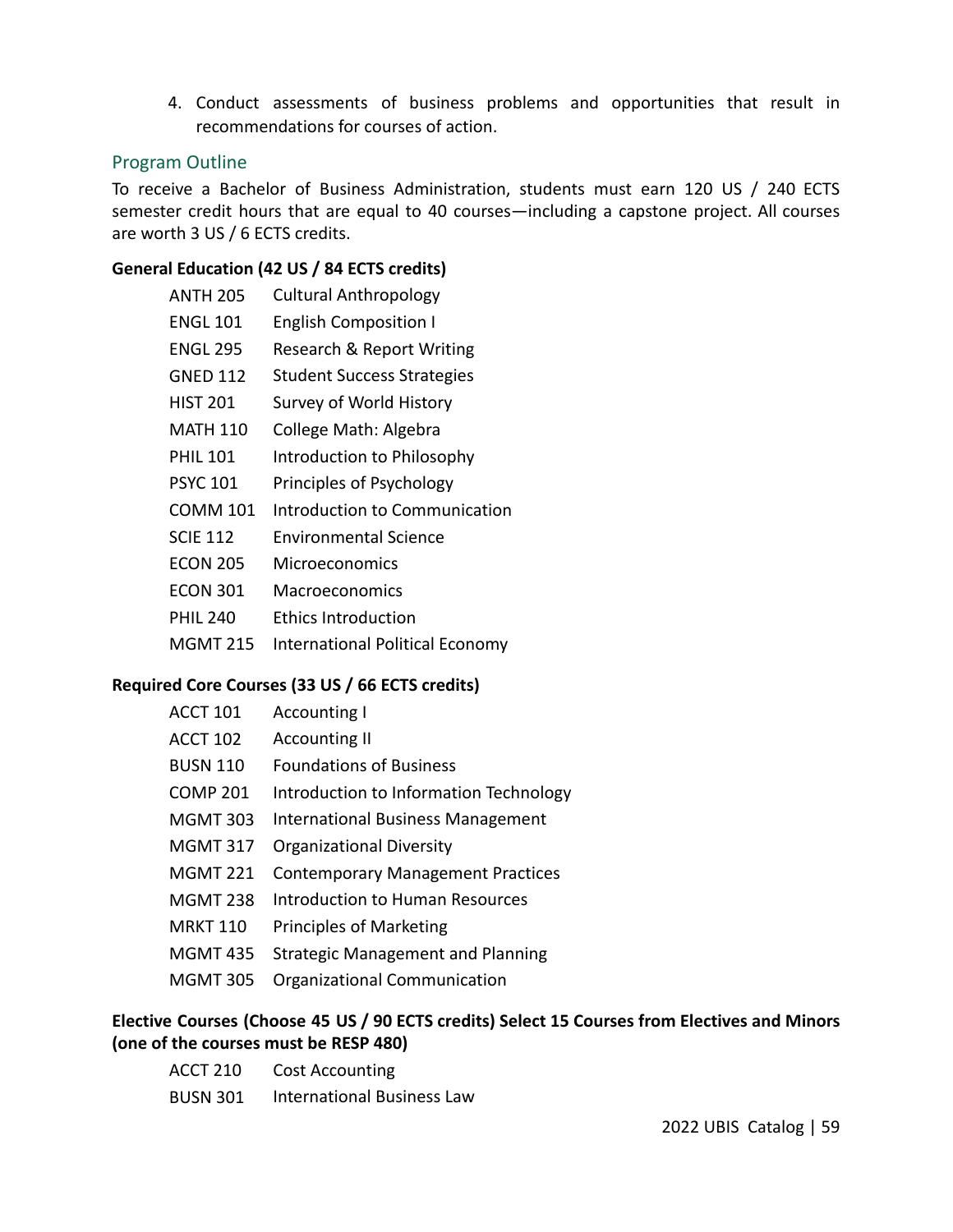BUSN 310 Export Procedures & Practices MCOM 403 Issues in Global Media MGMT 315 Managerial Accounting and Financial Analysis MGMT 330 Purchasing and Materials Management MGMT 411 Performance Measurement and Evaluation MGMT 420 International Banking and Finance MGMT 427 Operations and Project Management MGMT 235 Global Market Competition Management MGMT 442 Business Sustainability MRKT 324 International Marketing

### **Minors**

#### **General Management**

| <b>MGMT 417</b> | Human Resource Management                               |
|-----------------|---------------------------------------------------------|
| <b>MRKT 319</b> | Principles of Marketing and Advertising                 |
| <b>MCAP 303</b> | Organizational and Technology of Information Management |
| RESP 480        | Capstone                                                |

#### **Service Management**

| <b>MGMT 417</b> | Human Resource Management          |
|-----------------|------------------------------------|
| <b>CUST 410</b> | Service Innovation                 |
| <b>CUST 414</b> | <b>Customer Service Excellence</b> |
| <b>RESP 480</b> | Capstone                           |

### **International Business**

| <b>MRKT 304</b> | Global Marketing                      |
|-----------------|---------------------------------------|
| <b>BFIN 309</b> | <b>Global Financial Management</b>    |
| <b>MGMT 318</b> | Economics of Environmental Management |
| <b>RESP 480</b> | Capstone                              |

### **Marketing Management**

- MRKT 302 Marketing Innovations
- MRKT 303 Marketing Research Management
- MRKT 304 Global Marketing
- RESP 480 Capstone

#### **Banking and Financial Management**

- BFIN 302 Financial Markets
- BFIN 303 Managing Financial Risk
- BFIN 309 Global Financial Management
- RESP 480 Capstone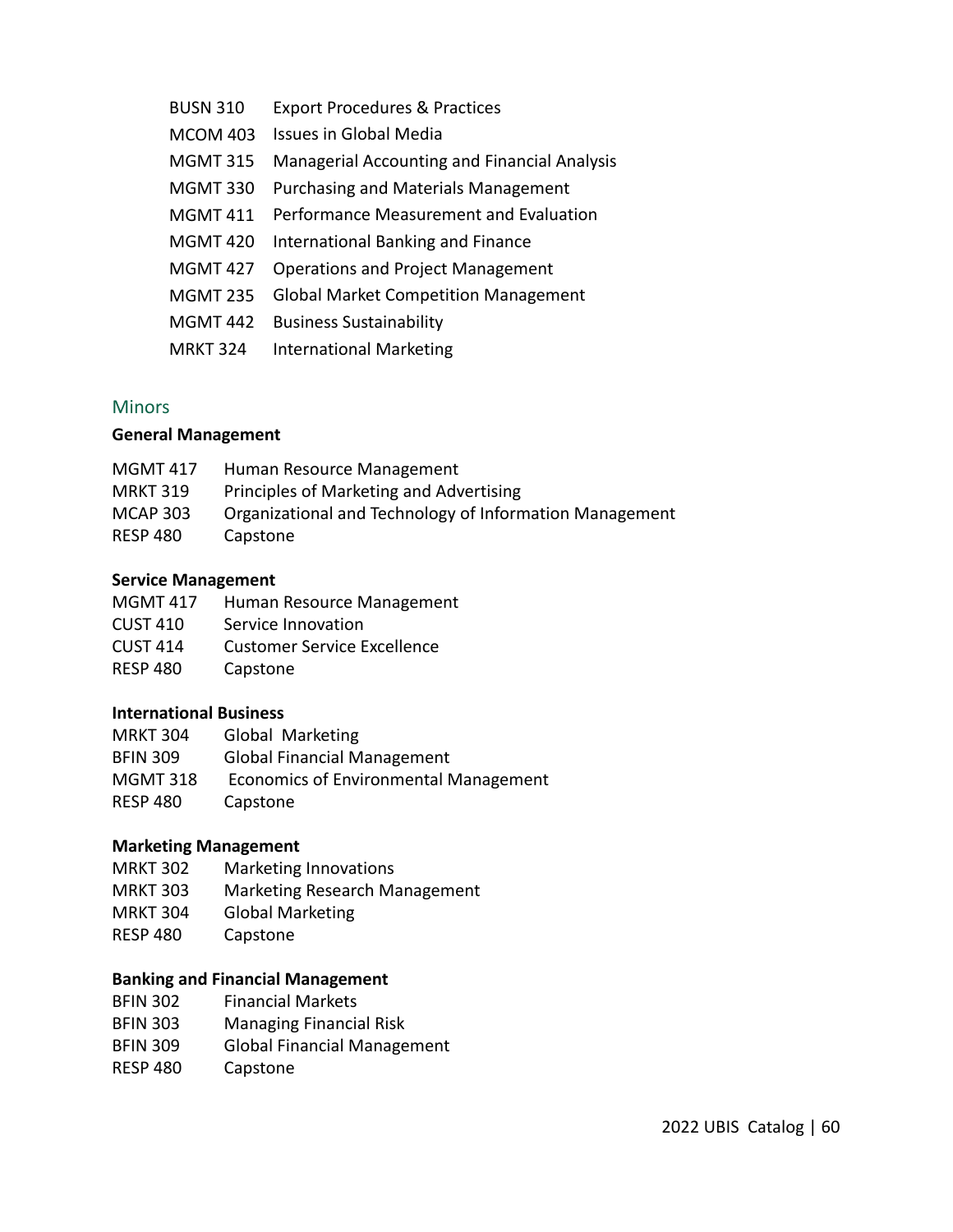#### **Managing Sustainability and Ethics**

MGMT 342 Business Ethics and Social Responsibility MGMT 301 Leadership MGMT 318 Economics of Environmental Management RESP 480 Capstone

# **Bachelor of Arts in International Relations**

#### Program Description:

As technology progresses and global economies become more interdependent, the world becomes smaller. Individuals interested in entering the global marketplace can benefit from a degree in International Relations. The Bachelor of Arts in International Relations (BAIR) program educates students in both international relations and international business.

### Program Objectives

Graduates will be knowledgeable in the fields of public, multilateral, and international affairs, with the ability to manage an office, prepare budgets, make decisions based on financial indicators, and oversee projects from start to finish effectively and efficiently.

Graduates of the Bachelor of Arts in International Relations can:

- 1. Distinguish the political, economic, and social theories, methods, and historical patterns of international relations applied to contemporary issues and individuals within the world system.
- 2. Explain the process and implications of interdependence among individuals, groups, and regions in the context of globalization.
- 3. Analyze conflict within international systems to the institutions of international law, diplomacy, and world order, including prospects for sustainable peace.
- 4. Assess the uniqueness of international organizations and other individuals within the international system.
- 5. Evaluate the multidimensional effects of globalization and integration in sustainable economic development.

### Program Outline

To receive a Bachelor of Arts in International Relations, students must earn 120 US / 240 ECTS semester credit hours that are equal to 40 courses—including a capstone project. All courses are worth 3 US / 6 ECTS credits.

### **General Education (42 US / 84 ECTS credits)**

- ANTH 205 Cultural Anthropology ENGL 101 English Composition I ENGL 295 Research & Report Writing GNED 112 Student Success Strategies
- HIST 201 Survey of World History
- MATH 110 College Math: Algebra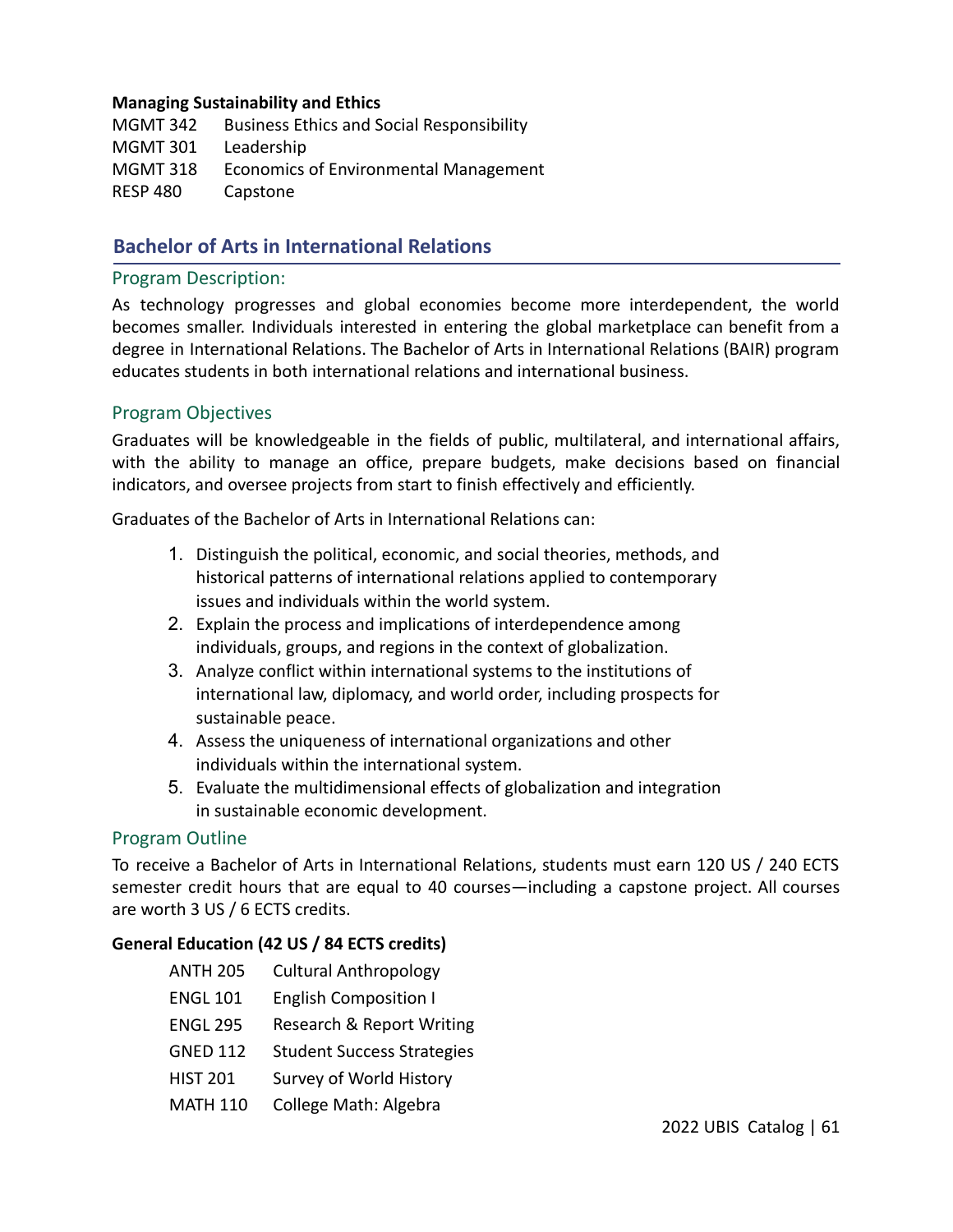- PHIL 101 Introduction to Philosophy
- PSYC 101 Principles of Psychology
- COMM 101 Introduction to Communication
- SCIE 112 Environmental Science
- ECON 205 Microeconomics
- ECON 301 Macroeconomics
- PHIL 240 Ethics Introduction
- MGMT 215 International Political Economy

### **Required Core Courses (45 US / 90 ECTS credits)**

- ACCT 101 Accounting I
- ACCT 102 Accounting II
- BUSN 110 Foundations of Business
- COMP 201 Introduction to Information Technology
- MGMT 303 International Business Management
- MGMT 317 Organizational Diversity
- INTR 301 Politics I: People and Politics
- INTR 302 The Role of Civil Society
- INTR 401 World Political Affairs Since 1919
- INTR 402 International Organizations
- MGMT 221 Contemporary Management Practices
- MGMT 238 Introduction to Human Resources
- MRKT 110 Principles of Marketing
- MGMT 435 Strategic Management and Planning
- RESP 480 Capstone Project

## **Elective Courses (Choose 33 US / 66 ECTS credits) Select 11 courses**

- ACCT 210 Cost Accounting
- BUSN 301 International Business Law
- BUSN 310 Export Procedures & Practices
- MCAP 303 Organization and Technology of Information Management
- MCOM 403 Issues in Global Media
- MGMT 305 Organizational Communication
- MGMT 315 Managerial Accounting and Financial Analysis
- MGMT 330 Purchasing and Materials Management
- MGMT 411 Performance Measurement and Evaluation
- MGMT 417 Human Resources Management
- MGMT 420 International Banking and Finance
- MGMT 427 Operations and Project Management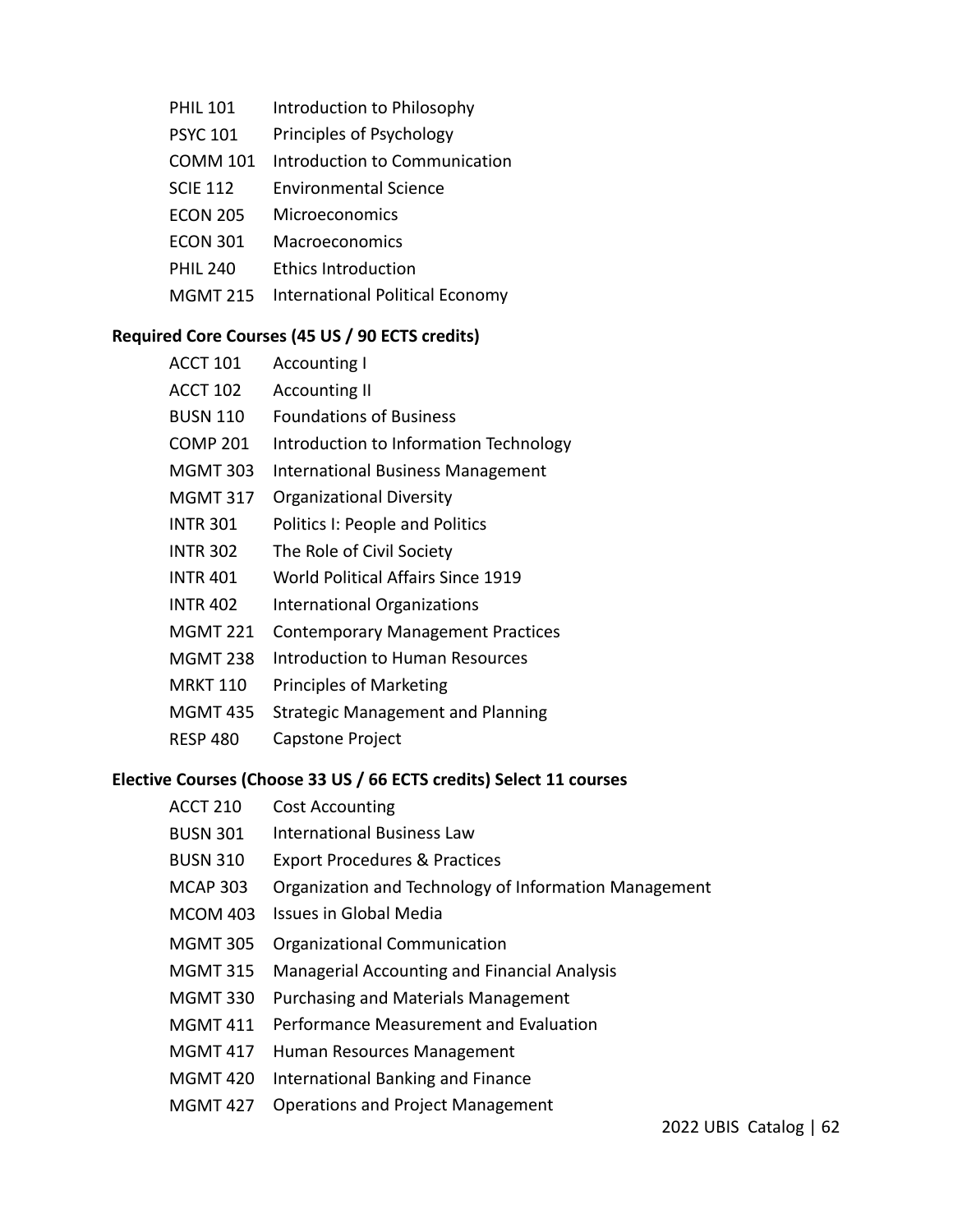- MGMT 235 Global Market Competition Management MGMT 442 Business Sustainability
- MRKT 319 Principles of Marketing and Advertising
- MRKT 324 International Marketing

# **Master of Business Administration**

### Program Description

The UBIS MBA program is based on current educational trends in business education. This program was developed to meet the demands of the job, the market, propel carriers of our alumni, and contribute to professional knowledge and competence in the business field.

# Program Objectives

The MBA program provides an applied business education in a multi-cultural learning environment. The program improves decision making capabilities of the students by providing a functional business foundation and enhancing their analytical, communication, and technological skills.

Graduates of the Master of Business Administration can:

- 1. Formulate evidenced-based business solutions founded on stakeholder needs and interests.
- 2. Exercise principles of ethical leadership in a variety of diverse, professional settings.
- 3. Develop decisions and managerial actions that enhance organizational effectiveness through effective communication and teamwork.
- 4. Apply advanced knowledge in the legal, theoretical, and practical aspects of operating a business.

MBA students must complete ten courses in the core and select one of the following concentrations:

- Management
- Marketing
- Finance and Banking
- Digital Entrepreneurship and Growth
- International Business
- Entrepreneurial Management

## Program Outline

MBA students complete the ten courses in the core and five courses for a research or concentration track, for a total of 45 US / 90 ECTS. Each concentration track consists of 5 courses equaling 15 US / 30 ECTS credits. Select either the research track or one of the program concentrations. All courses are worth 3 US / 6 ECTS credits.

## **Core (30 US / 60 ECTS credits)**

| ECO 602        | <b>Managerial Economics</b>              |
|----------------|------------------------------------------|
| <b>FIN 608</b> | Financial Management Theory and Practice |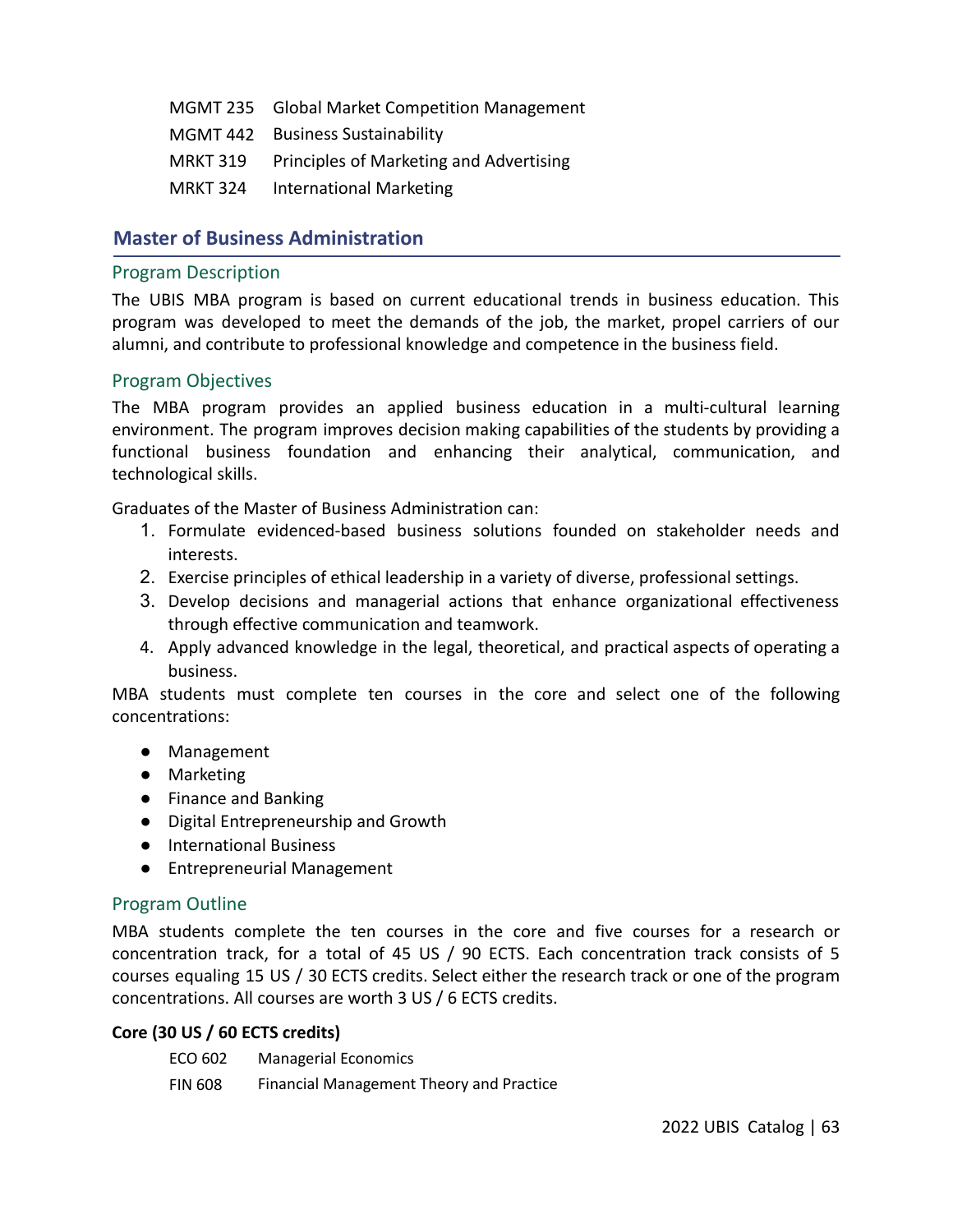- MCO 608 Managing a Contemporary Business Information System
- MGT 621 Introduction to Global Business
- MGT 616 Strategic Management, Competitiveness & Globalization
- MGT 607 Business Analytics, Data Analysis & Decision Making
- MGT 609 Operations, Supply Chain and Project Management
- MGT 620 Strategic Human Resources Management
- MKT 606 Marketing Strategy
- MGT 642 Business Sustainability, Ethics and Social Responsibility

### Concentrations

### **Research Track (15 US / 30 ECTS Credits)**

- THE 601 Research Methodology
- THE 602 Thesis Supervision
- THE 603 Thesis Defense

### *Management Concentration (15 US / 30 ECTS Credits)*

- MNG 601 Executive Leadership
- MNG 607 Future Decision making and Management Science
- MNG 603 Managing Organizational Diversity
- MNG 608 The Management of Technology and Innovation
- CAP 601 Capstone I

### *Marketing Concentration (15 US / 30 ECTS Credits)*

- MKT 602 Strategic Marketing
- MKT 603 Marketing Research
- MKT 605 Digital Marketing
- MKT 604 Multinational Marketing
- CAP 601 Capstone I

### *Finance & Banking Concentration (15 US / 30 ECTS Credits)*

- FIN 601 Corporate Finance
- FIN 602 Financial Markets and Institutions
- FIN 609 International Financial Management
- FIN 603 Financial Risk Management
- CAP 601 Capstone I

## *Digital Entrepreneurship & Growth (15 US / 30 ECTS Credits)*

- MGT 611 Strategic Entrepreneurship
- MGT 612 Small Business Management
- MGT 610 Electronic Commerce
- MKT 605 Digital Marketing
- CAP 601 Capstone I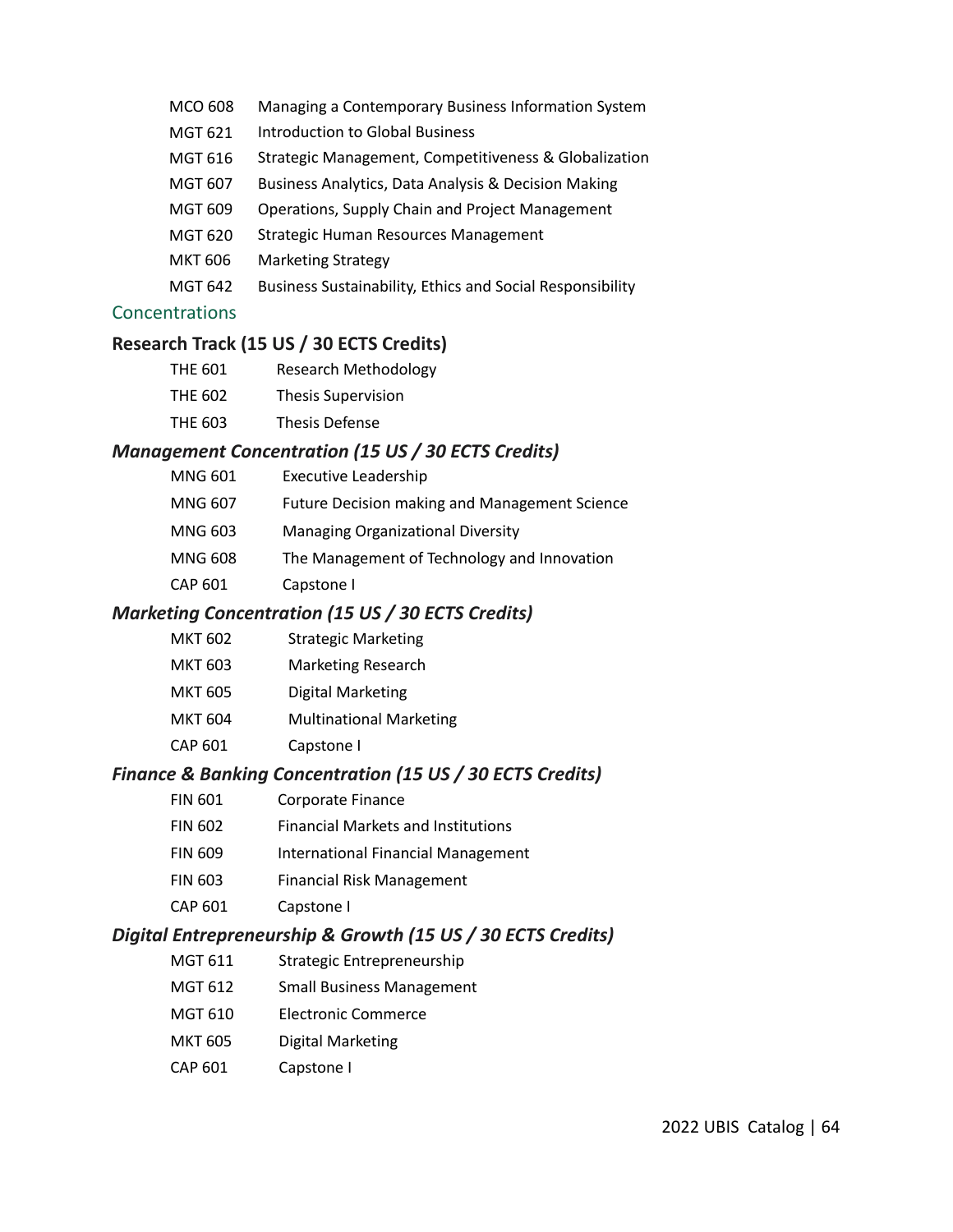# *International Business (15 US / 30 ECTS Credits)*

| MGT 613        | <b>Multinational Management</b>    |
|----------------|------------------------------------|
| <b>MKT 604</b> | <b>Multinational Marketing</b>     |
| <b>FIN 609</b> | International Financial Management |
| LAW 603        | <b>International Business Law</b>  |
| CAP 601        | Capstone I                         |

# **Business Sustainability and Ethic***s (15 US / 30 ECTS Credits)*

| MGT 619 | <b>Environmental Economics and Management</b> |
|---------|-----------------------------------------------|
| MGT 640 | <b>Business Ethics</b>                        |
| MGT 641 | Ethics in Information Technology              |
| LAW 602 | <b>Business Law and Ethics</b>                |
| CAP 601 | Capstone I                                    |

# **Executive Master of Business Administration**

### Program Description

This program was developed to meet the demands of more seasoned executives who have extensive experience in business including profit and loss statements, large human resource groups or major departments at the "C-suite level", but who want to obtain the academic foundation.

# Program Objectives

The MBA program provides an applied business education in a multicultural learning environment. The program improves decision making capabilities of the students by providing a functional business foundation and enhancing their analytical, communication, and technological skills.

Graduates of the Executive Master of Business Administration can:

- Formulate evidenced-based business solutions founded on stakeholder needs and interests.
- Exercise principles of ethical leadership in a variety of diverse, professional settings.
- Develop decisions and managerial actions that enhance organizational effectiveness through effective communication and teamwork.
- Apply advanced knowledge in the legal, theoretical, and practical aspects of operating business.

## Concentrations

EMBA students must complete ten courses in the core and select one of the following concentrations: (Same as MBA concentrations)

- Research Track
- Management Concentration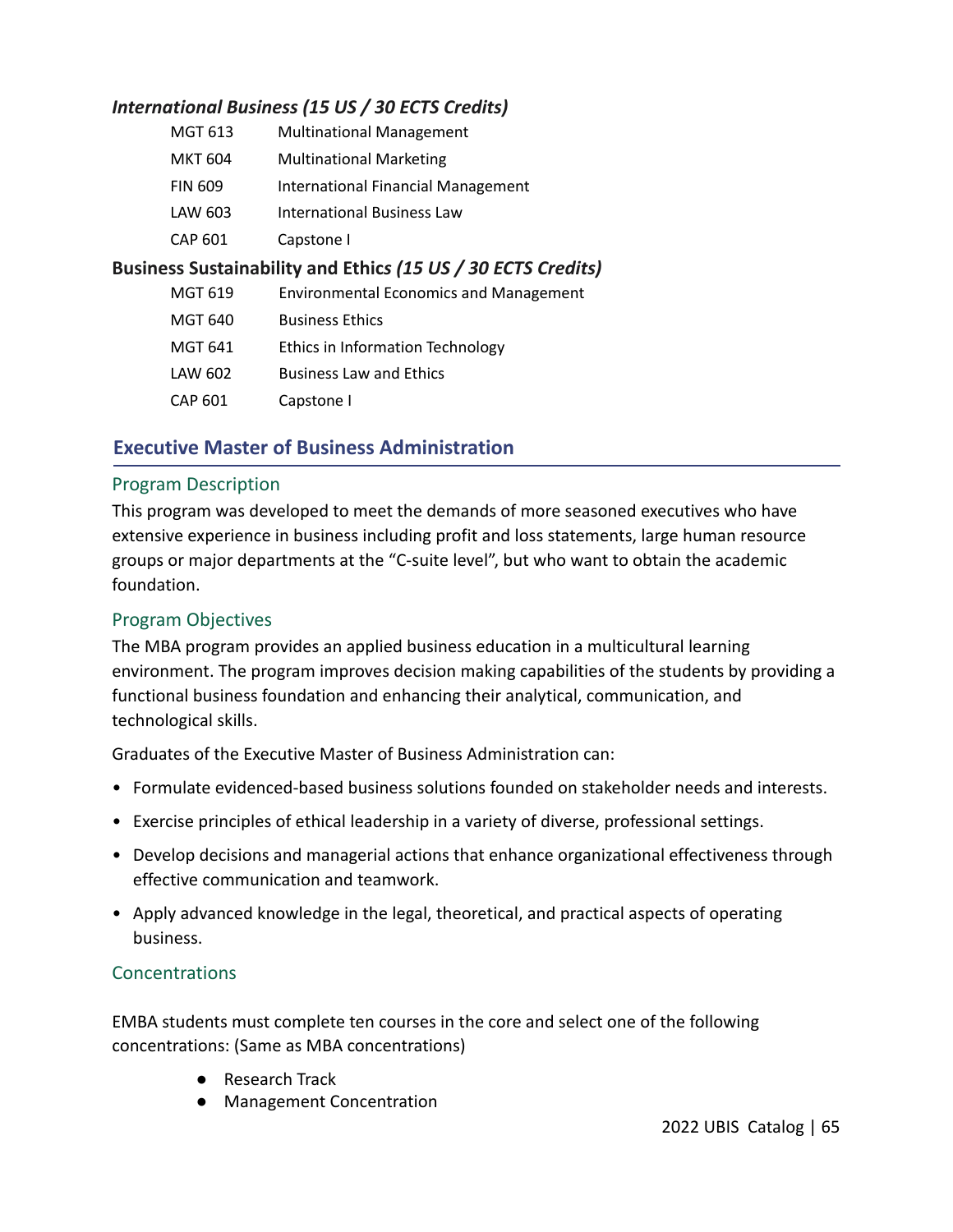- Marketing Concentration
- Finance & Banking Concentration
- Digital Entrepreneurship & Growth
- International Business
- Business Sustainability and Ethics

# Program Outline

MBA students complete the ten courses in the core and five courses for a research or concentration track, for a total of 45 US / 90 ECTS. Each track consists of 5 courses equaling 15 US / 30 ECTS credits. Select either the research track or one of the program concentrations. All courses are worth 3 US / 6 ECTS credits.

# **Core (21 US / 42 ECTS credits)**

## **Concentrations (Same as MBA Program)**

**Research Track (15 US / 30 ECTS Credits) Management Concentration (15 US / 30 ECTS Credits) Marketing Concentration (15 US / 30 ECTS Credits) Finance & Banking Concentration (15 US / 30 ECTS Credits) Digital Entrepreneurship & Growth (15 US / 30 ECTS Credits) International Business (15 US / 30 ECTS Credits) Business Sustainability and Ethics (15 US / 30 ECTS Credits)**

# **Master of Arts in International Relations**

# Program Description

The UBIS Master of Arts in International Relations (MAIR) program is based on current educational trends in business education. This program was developed to meet demand of the job market, propel careers of our alumni, and contribute to professional knowledge and competence in the field.

# Program Objectives

The Master of Arts in International Relations provides both broad vision and practical skills. This Program helps graduates to develop and manage immediate needs without losing sight of the larger context. With this dual capacity, the Master of Arts in International Relations graduates will be ready to work as leaders, directors, consultants and professionals in international organizations, national public administrations, private for profit companies, as well as civil society, nonprofit organizations, foundations, and associations.

Graduates of the Master of Arts in International Relations can:

- 1. Incorporate foundational global and intercultural knowledge, theories, research methods, and approaches to investigate global issues.
- 2. Frame and evaluate global challenges in international political, economic, security, or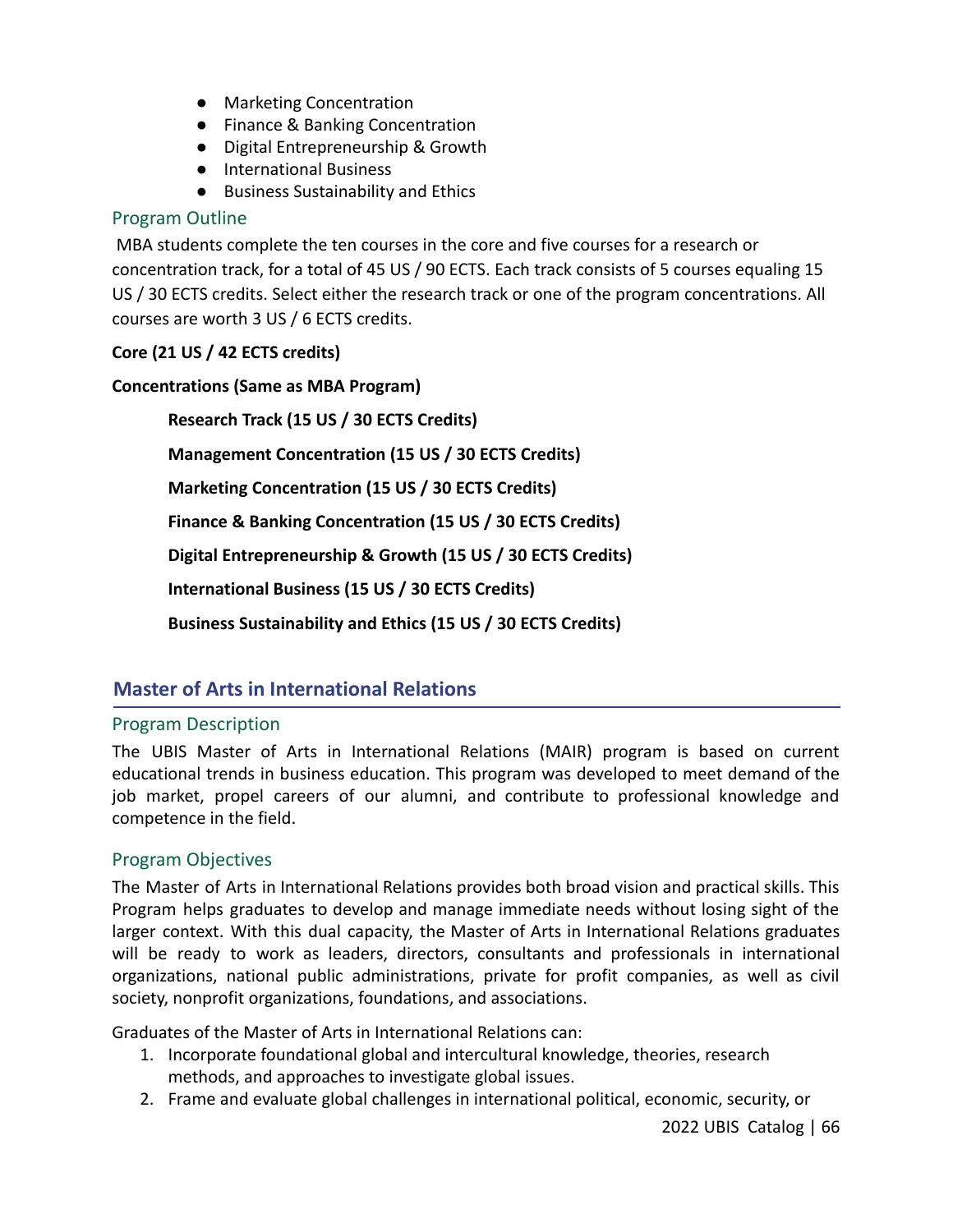diplomatic areas in the selected region or concentration, drawing on perspectives and methods from diverse fields of study.

- 3. Apply the advanced knowledge gained in the field of global studies to a practical challenge, articulate in writing the insights gained from this experience, and assess approaches, scholarly debates, or standards for professional performance applicable to the challenge.
- 4. Assess and develop a position on a contemporary social issue from a socio-historical perspective and from multiple viewpoints of the stakeholders.
- 5. Synthesize and transfer learning to new, complex situations within course work or beyond the classroom.

## Program Outline

To attain a Master of Arts in International Relations, students must earn 45 US / 90 ETCS credits hours equal to 15 courses including a research project. All courses are worth 3 US / 6 ECTS credits.

- ECO601 International Economics
- HIS 602 International Politics: Power and Purpose in Global Affairs
- INR 601 International Relations Theory
- INR 612 World Politics Trend and Transformation
- INR 614 Global Sociology and Its Impact
- IRL 601 International Law
- MKT 606 Marketing Strategy
- MGT 609 Operations, Supply Chain and Project Management
- MGT 616 Strategic Management, Competitiveness & Globalization
- MGT 613 Multinational Management
- MGT 620 Strategic Human Resources Management
- MGT 621 Introduction to Global Business
- MGT 642 Business Sustainability, Ethics and Social Responsibility
- RES 601 Research Methodology
- RES 602 Thesis Defense

# **Master of Science in Information Technology**

## Program Description

The Master of Science in Information Technology (MSIT) degree program provides a comprehensive perspective to the field of Information Technology. It is designed to develop the student's skills to conceptualize, organize and undertake information technology projects of highly competitive value. These skills constitute the necessary foundations for solving practical problems involving information technology that arise in business, governmental, and non-profit organizations. The curriculum provides an array of technical and management knowledge required to properly implement and manage IT solutions in such areas as digital marketing, data science, cybersecurity, and modern applications development.

# Program Objectives

Graduates of the Master of Science in Information Technology are able to: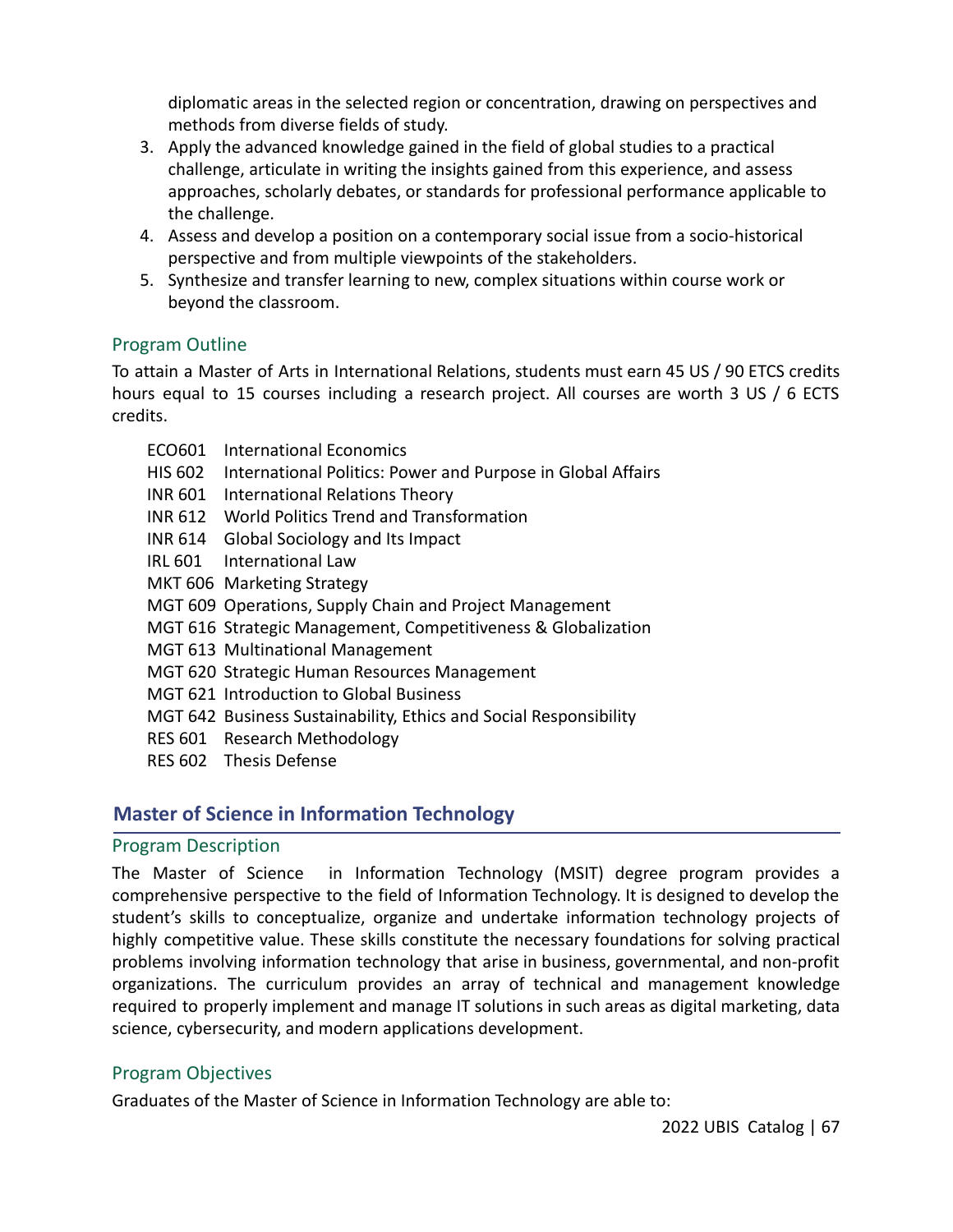- 1. Develop the fundamental understanding of the technical foundation of information systems to support day-to-day business operations.
- 2. Develop skills to effectively deploy information technology assets in support of business processes, security or business competitive advantage.
- 3. Apply technical critical thinking and analytic competencies to complex information systems problems.
- 4. Analyze, design and develop information technology solutions under specific problem situations such as marketing, analytics, and internal controls to allow for implementation of strategic initiatives that incorporate current or emerging technologies.

## Program Outline

The Master of Science in Information Technology consists of 10 core courses (4 foundation and 6 core) and one concentration of 5 courses (3 credits each).

An executive version of the program is available for individuals with sufficient academic or professional background in the field. The Executive Master of Science in Information Technology (EMSIT) program consists of 6 core courses and one concentration of 5 courses (3 credits each).

#### **Core Courses**

#### *Foundation*

| MCO 608 Managing a Contemporary Business Information System |
|-------------------------------------------------------------|
| MIT 604 Database Modeling and Design                        |
| MIT 606 Database Manipulation for Business Solutions        |
| MIT 608 Programming for Business Analysis                   |

#### *Core*

- MIT 610 Systems Analysis and Development
- MIT 612 Business Data Communications and Computer Networks
- MIT 614 Fundamentals of Business Intelligence
- MGT 605 Project Management
- MIT 616 Information Security, Privacy and Compliance
- MIT 618 Information Technology Strategy

### *Concentrations*

#### *DIGITAL MARKETING*

- MKT 605 Digital Marketing
- MIT 620 Electronic Commerce
- MIT 622 Content Marketing
- MIT 624 Social Media Marketing
- MIT 626 Internet Analytics

### *DATA SCIENCE*

- MGT 607 Business Analytics, Data Analysis and Decision Making
- MIT 630 Programming for Data Science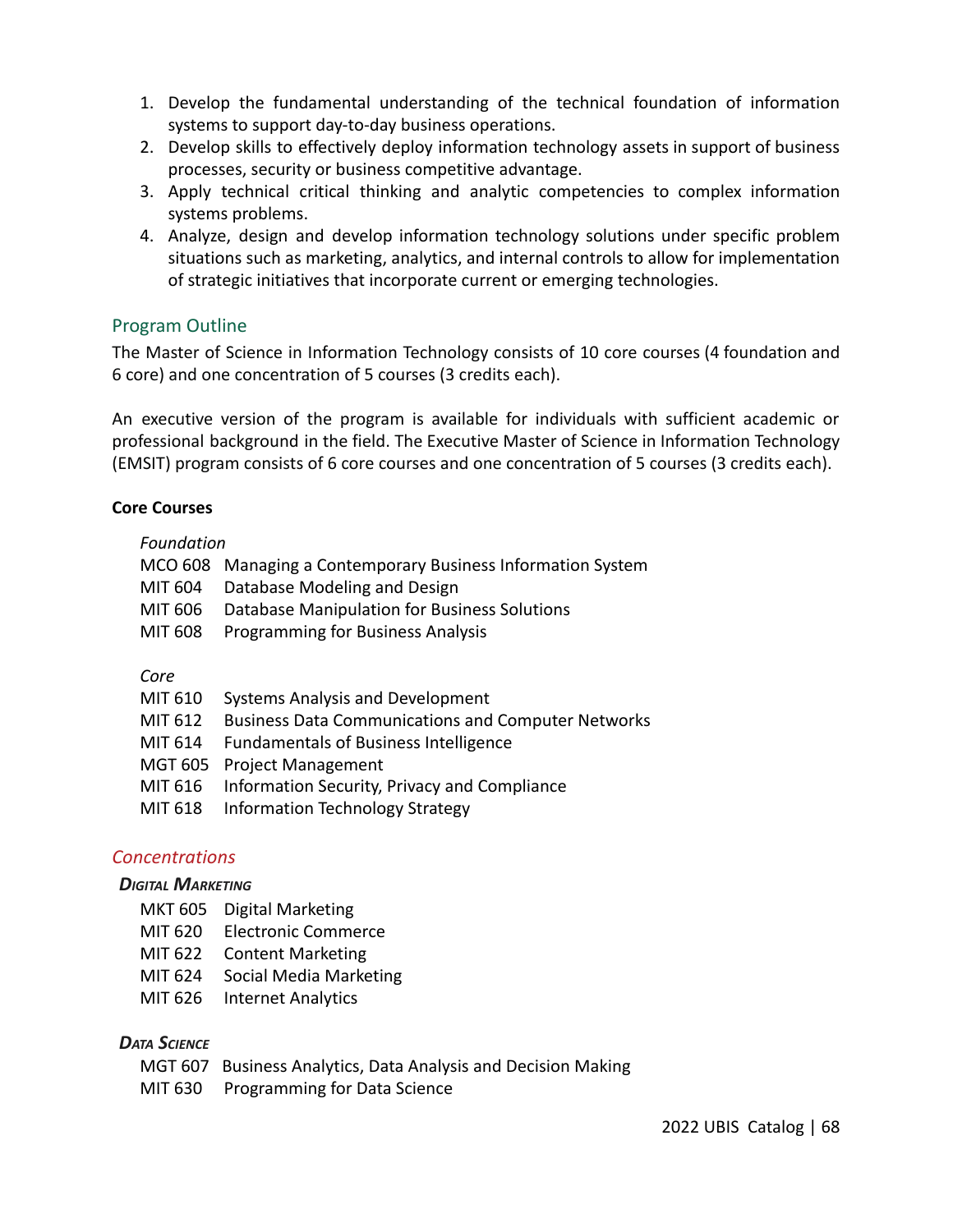- MIT 632 Predictive Analytics
- MIT 634 Data Visualization
- MIT 636 Advanced Data Systems

#### *CYBERSECURITY*

- MIT 640 Management of Information Security
- MIT 642 Guide to Networks
- MIT 644 Network Security Fundamentals
- MIT 646 Cybersecurity Analyst I
- MIT 648 Cybersecurity Analyst II

#### *WEB/MOBILE DESIGN AND DEVELOPMENT*

- MIT 650 Front End Web Development
- MIT 652 Back End Web Development
- MIT 654 Developing Mobile App for Android
- MIT 656 Cross Platform Mobile and Web Apps Development
- MIT 658 Advanced Front End Web Development

#### *INFORMATION TECHNOLOGY MANAGEMENT AND CONTROL*

- MIT 660 Information Technology Control and Audit
- MIT 662 Information Technology Investment
- MGT 608 Management of Technology and Innovation
- MGT 641 Ethics in Information Technology
- MIT 664 The Secure IT Organization

## **Microdegree**

### MICRO CREDENTIAL PROGRAMS - GRADUATE CERTIFICATE PROGRAMS

### Entrepreneurship Micro-Credential Program Description

The Entrepreneurship micro-credential certificate consists of 4-courses providing a comprehensive perspective into the growing field of Entrepreneurship. It is designed to develop the student's skills, tools, and frameworks required for creating and disseminating groundbreaking knowledge and to gain startup credibility and the talents in as little as 4-6 months. This certificate program is designed to develop the skills required to evaluate the viability of business ventures. This course will provide training on skills and strategies to create long term relations within the global business arena.

### *Program Objectives*

Graduates of the Micro Credential Certificate are able to:

- 1. Gain an understanding of the dynamics within this fast-paced industry and balance the technological issues with the strategic business aspects of successful ecommerce.
- 2. Understand the role of leadership in the entrepreneurial process and the role of groups and teams to business success or failure.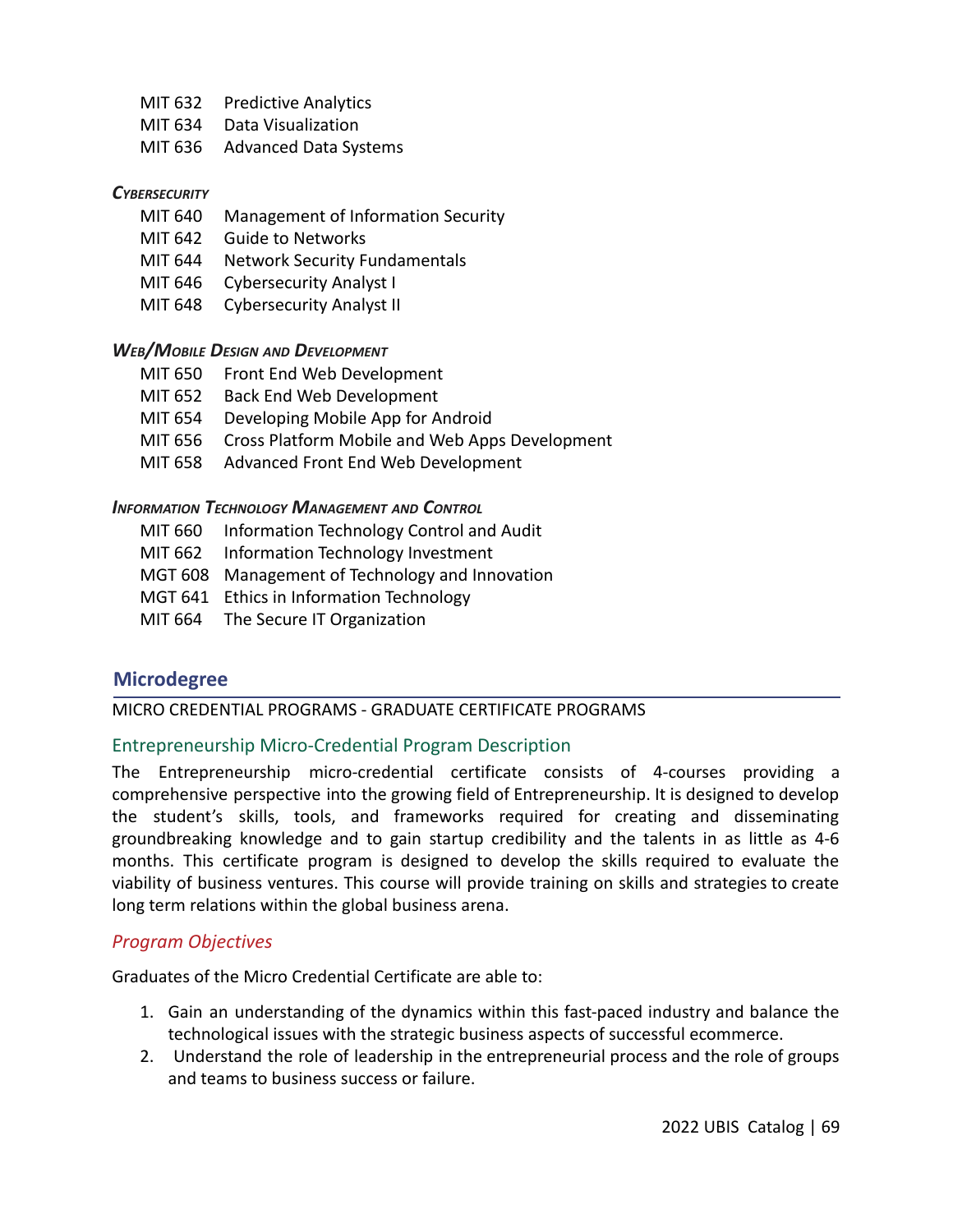- 3. Evaluate how best to market goods, services and ideas, and how various business functions interact and complement each other in the achievement of sustainable competitive advantage.
- 4. Implement the fundamentals of business management and examine the full business cycle from how to start a business, manage and grow it, to harvesting the business.
- 5. Understand digital marketing in the real world and relationship to branding, language and intercultural communication.
- 6. Applying digital media channels such as an institutional website, social media, and email campaigns.
- 7. Distinguish affiliate marketing, online PR and search engine marketing.

# *Program Outline*

The Entrepreneurship Micro Credential certification consists of 4 courses (3 credits each).

Courses

MGT 610 Electronic Commerce MGT 611 Strategic Entrepreneurship MGT 612 Small Business Management MKT 605 Digital Marketing

# Financial Analytics Micro-Credential Program Description

The Financial Analytics micro-credential certificate consists of 4-courses providing a comprehensive perspective into the growing field of financial analytics. It is designed to provide students with skills to manage data analytic projects designed for test engineers, business analysts, data warehouse developers, data leads and business intelligence consultants. This certificate focuses on creating and using data with integrity, transforming data through data analytics and visualization, and then applying the information to make database acquisition decisions.

# *Program Objectives*

Graduates of the Financial Analytics micro-credential are able to:

- 1. Gain an understanding of the world economy, global markets and managing the risks of financial decisions.
- 2. Understand and measure data that happens in the natural world and the global environment. Decisions rely upon methods of observation, information gathering and data analysis, (analyze the collected data).
- 3. Evaluate and analysis engineering metrics to add value, direction, and context by using exploratory statistical evaluation, data mining, identifying dependencies and relations. Learning developments in the global economy and how that has an impact in the financial markets.
- 4. Analyzing information includes examining ways to connect relationships, reveal patterns, trends, etc. Organizations make sense out of data through the data analytics process. Demonstrate global risk management as it relates to managing financial decisions.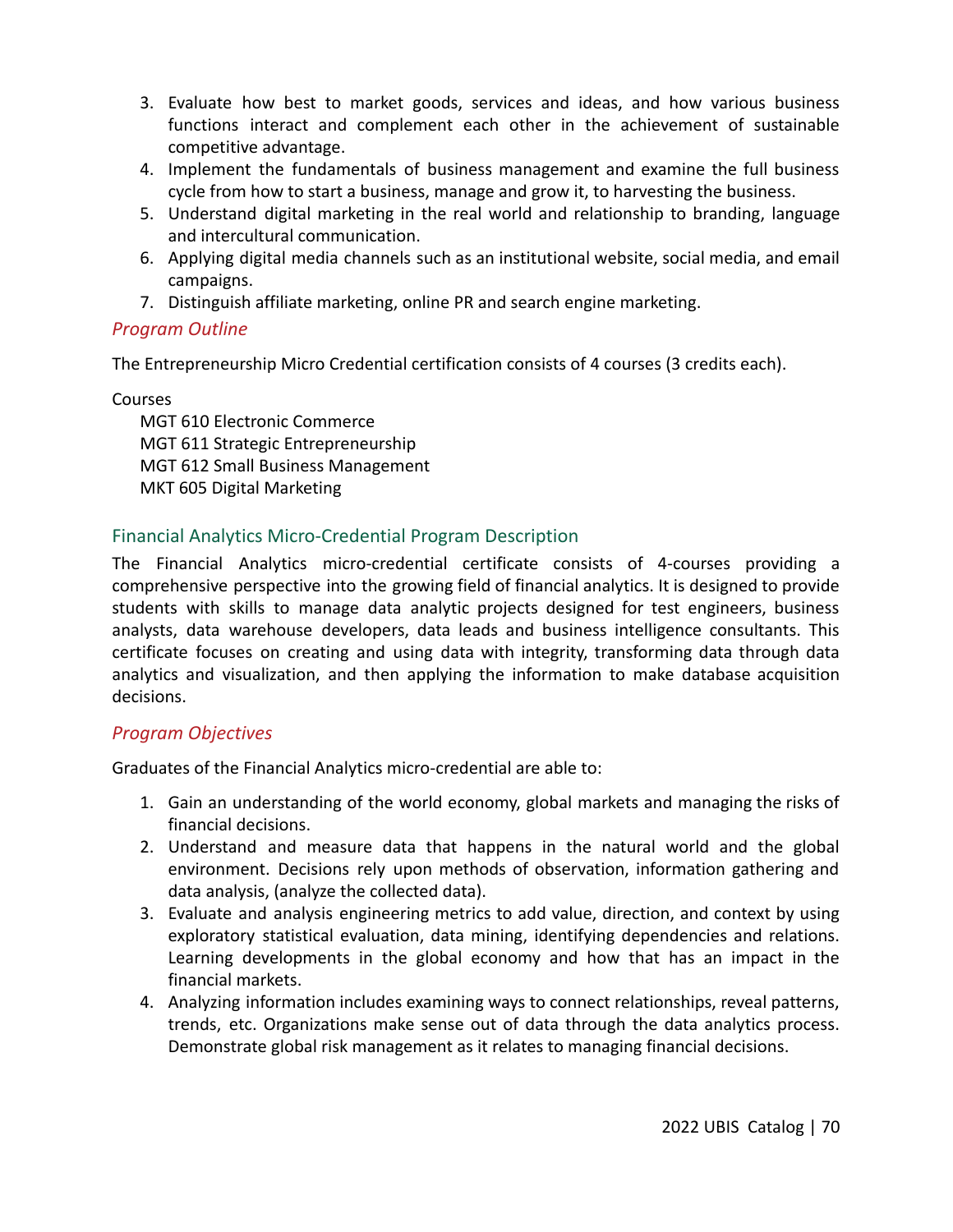- 5. Understand how to use data analysis as a process to transform, inspect and model data with the goal of discovering useful information to draw conclusions and support decision making.
- 6. Improve decision making by using insights gained from data analytics to make informed decisions. Understanding the global market by revealing insights into your customers, their needs.

### *Program Outline*

The Financial Analytics Micro Credential consists of 4 courses (3 credits each).

#### Courses

ECO 601 International Economics FIN 609 International Financial Management FIN 603 Financial Risk Management FIN 608 Financial Management Theory and Practice

# **Graduate Certificates**

### Executive Management Certificate

This certificate is an intense study of leadership and management in a global arena. You will be challenged with extensive real world critical thinking, cultural and geographic diversities. You will also dive into extensive report modeling and analysis in areas of finance, marketing, and operations management. You will learn @Risk and Precision Tree to effectively incorporate them into spreadsheet models and data mining. A necessary certificate for those wishing to stand out in a crowded field of leaders.

### *Program Outline*

The Program consists of 4 concentrated courses (3 credits each).

### Courses

MNG 601 Executive Leadership MNG 607 Future Decision Making and Management Science MNG 603 Managing Organizational Diversity MNG 608 The Management of Technology and Innovation

## Finance and Banking Certificate

This certificate is hyper focused on the realities of finance within a corporate entity. You will run risk analysis modeling, analyze capital investment projects, and learn to make finance decisions that need to be made within a business environment. You will also focus on dividends and share buy-backs, sources of capital, issuing securities, cash and working capital management, and mergers and acquisitions. All areas will be based in a global setting with real world examples. This certificate is perfect for owners and leaders who need the financial and banking insight to go to the next level.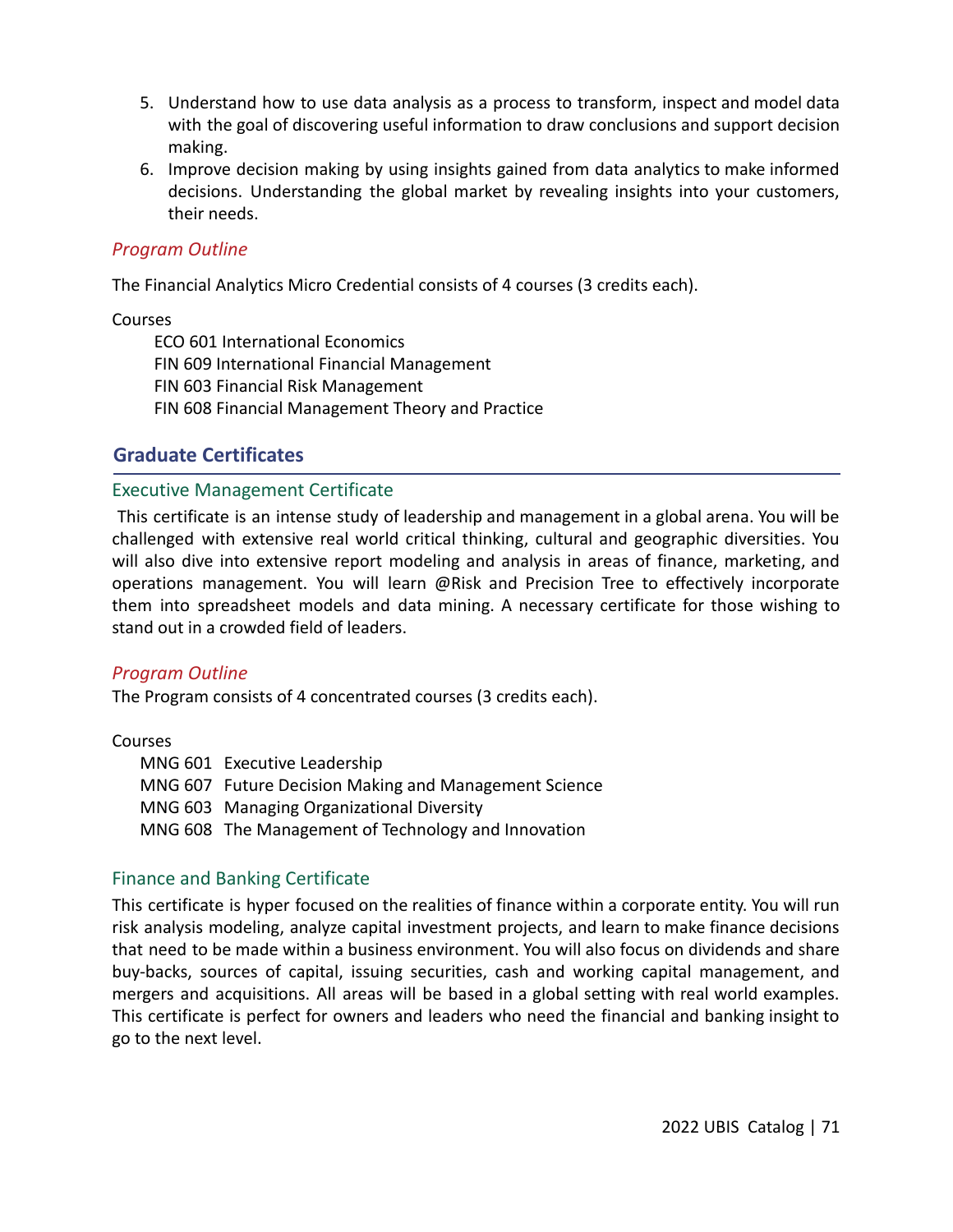### *Program Outline*

The Program consists of 4 concentrated courses (3 credits each).

#### Course

| <b>FIN 601</b> | Corporate Finance                         |
|----------------|-------------------------------------------|
| <b>FIN 602</b> | <b>Financial Markets and Institutions</b> |
| <b>FIN 609</b> | International Financial Management        |
| <b>FIN 603</b> | <b>Financial Risk Management</b>          |

### Business Sustainability & Ethics Certificate

This certificate is designed to educate leaders on global economic and market activity. Strong analytical tools, such as market, benefit-cost analysis, and risk analysis models are applied to real world examples. Seeing how ethical issues are plaguing many global businesses today, we dive into what ethical decisions need to be made today for sustained growth and stability for the future. Business Law and ethical controversial issues are reviewed for classroom debate. Areas from climate change to the gig economy, to telematic surveillance to transgender workplace rights. This certificate will help those in top positions implement ethical changes that will help sustain their business for the future.

### *Program Outline*

The Program consists of 4 concentrated courses (3 credits each).

#### Courses

- MGT 619 Environmental Economics and Management MGT 640 Business Ethics MGT 641 Ethics in Information Technology
- LAW 602 Business Law and Ethics

### International Business Certificate

This certificate is for those who are entrenched, or wish to be, in a global business environment. You will focus on multinational and cross-cultural issues and opportunities. You will dive into marketing in different countries around the world. You will discover unique cultural, economic, political, social, and legal environments. You will study global financial markets and laws that drive business around the world. This program is designed to enlighten those who are apart or will become a part of a global organization.

### *Program Outline*

The Program consists of 4 concentrated courses (3 credits each).

### Courses

| MGT 613 Multinational Management           |
|--------------------------------------------|
| MKT 604 Multinational Marketing            |
| FIN 606 International Financial Management |
| LAW 603 International Business Law         |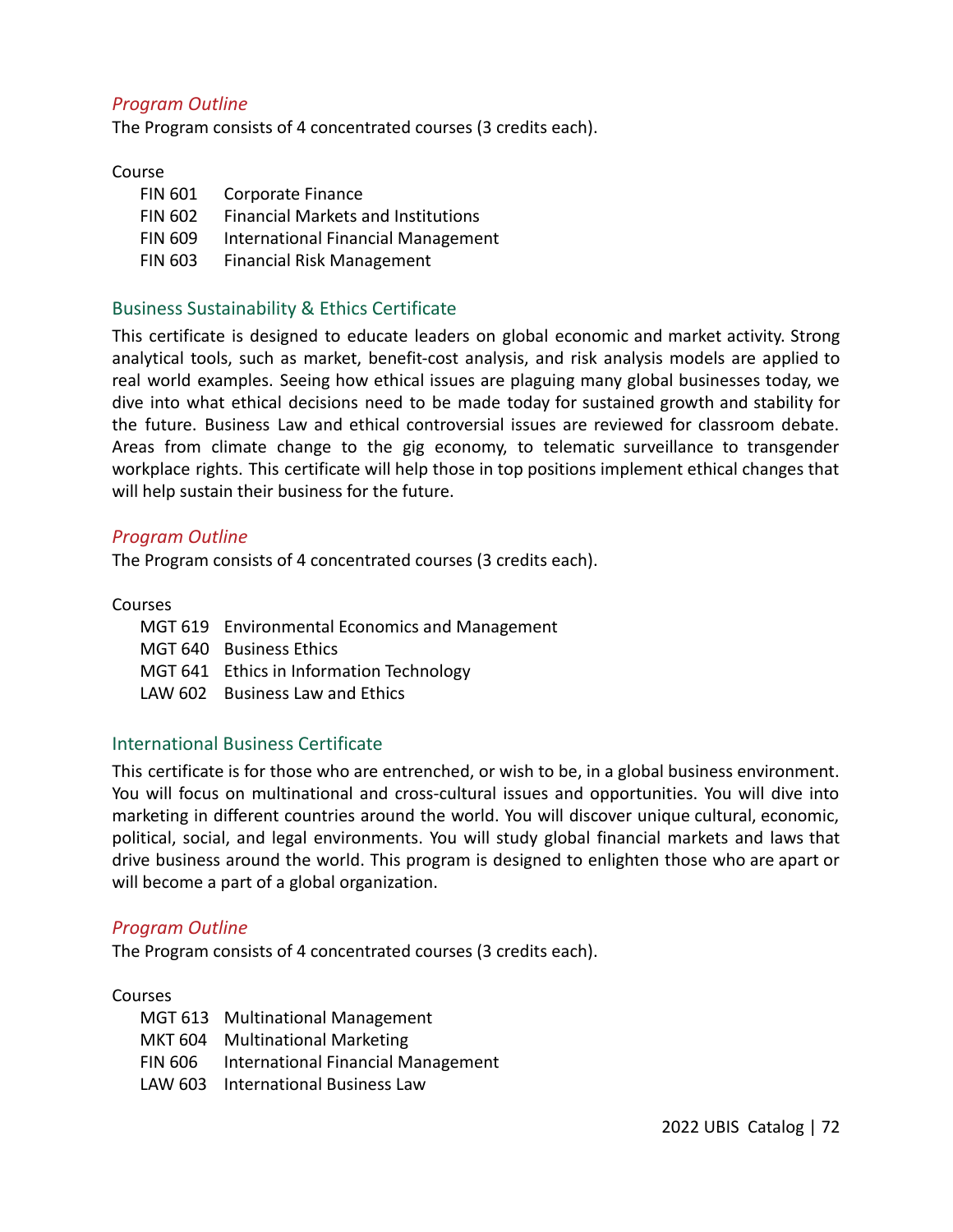## Web/Mobile Design and Development Certificate

This concentrated 4 to 8 month certificate program focuses on the front end and back end development of web and mobile apps. You will study the use of JavaScript, GridView, DatePicker. MySQL, PHP, XHTML, and CSS frameworks. You will work within a Modern Integrated Development Environment (IDE), Android Studio to learn the logic, tools, and code syntax used in the creation of apps. As well as, putting object-oriented programming into practice using custom objects, properties, and methods. You will find this certificate demanding and worth the hard work required to complete it.

### *Program Outline*

The Program consists of 4 concentrated courses (3 credits each).

Courses

| MIT 650 | Front End Web Development          |
|---------|------------------------------------|
| MIT 652 | <b>Back End Web Development</b>    |
| MIT 654 | Developing Mobile App for Android  |
| MIT 658 | Advanced Front End Web Development |

### Data Science Certificate

This concentrated 4 to 8 month certificate program focuses on the overview and motivation of data collection and analysis. You will use modern programming platforms to analyze data of various volumes and varieties. You will use Decision Trees, Naïve Bayes, Neural Networks, k-means clustering, regression modeling and predictive analytics. Our approach to data preparation, model identification and validation, presentation, and interpretation of results is hands-on. You will use this hands-on approach in creating meaningful displays of quantitative and qualitative data and to present insights succinctly and clearly will give you the tools to be confident and successful. You will utilize visual perception, the various chart types, the effective use of colors, maps, and other visualization techniques for incorporating analytics and storytelling. You will create data dashboards and learn the importance of the responsible use of data visualization. You will find this certificate a great value to add to your toolbox of skills.

### *Program Outline*

The Program consists of 4 concentrated courses (3 credits each).

Courses

| MGT 607 | Business Analytics, Data Analysis and Decision Making |
|---------|-------------------------------------------------------|
| MIT 630 | Programming for Data Science                          |
| MIT 632 | <b>Predictive Analytics</b>                           |
| MIT 634 | Data Visualization                                    |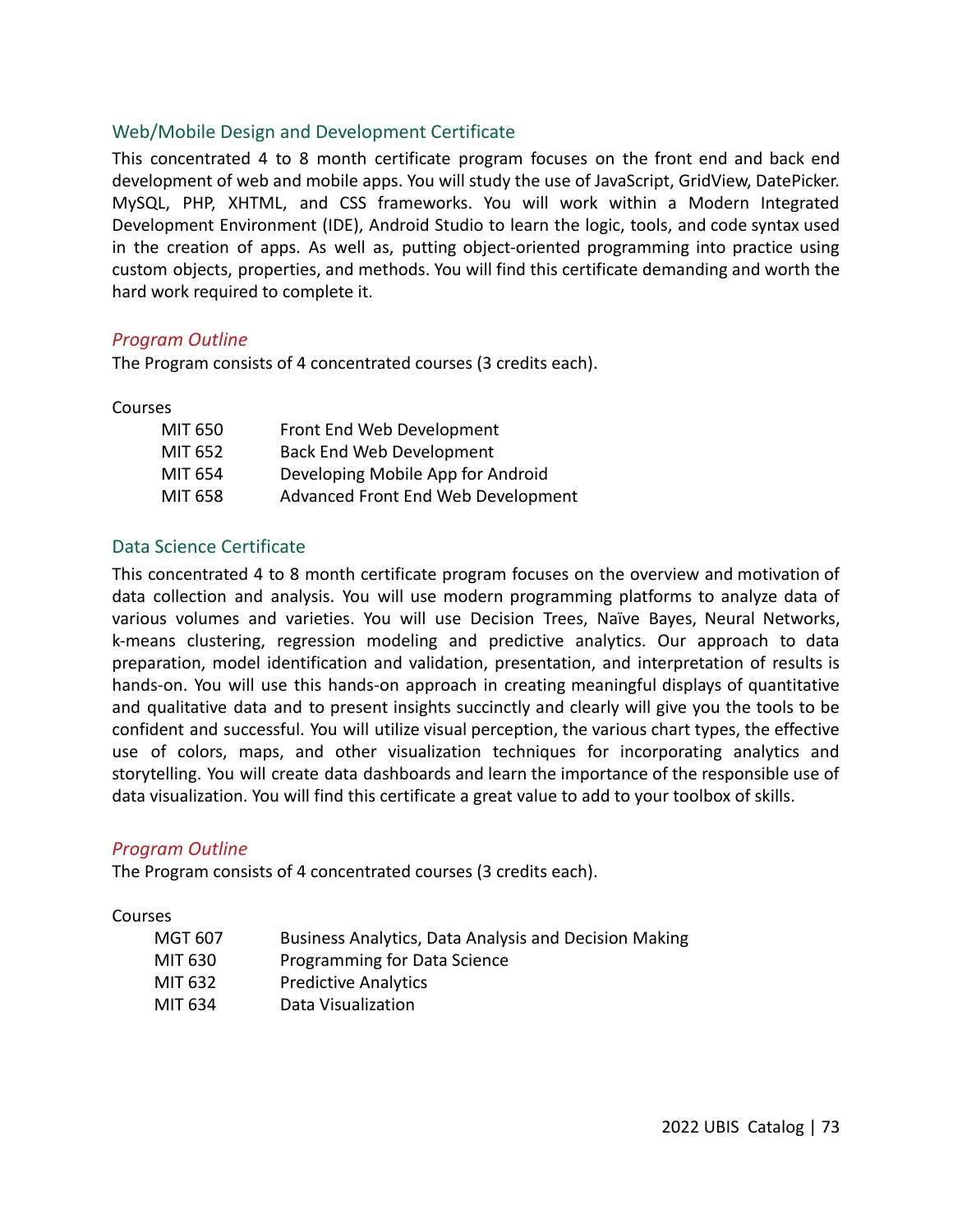## **Doctorate of Business Administration**

## Program Description:

The mission of the Doctorate of Business Administration (DBA) degree is to prepare scholars and professionals to meet the needs of the fast changing business world, develop critical thinking skills necessary to design and implement advanced business practices aimed at tackling the challenges of a complex and global economy, to further applied research with strong business impact, to devise new business practices and models.

## Program Objectives

Upon completion of the program, graduates will be able to identify problems related to U.S. and foreign businesses and to respond artfully to these challenges. In addition, graduates will be empowered with the knowledge and skills required to work as leaders in U.S. business organizations, nongovernmental organizations, and international entities.

Graduates of the Doctorate of Business Administration can:

- 1. Demonstrate fluency within the chosen discipline
- 2. Demonstrate support of current and emerging business theory, practice, and influences that support business administration strategy and organizational missions in changing environments
- 3. Integrate appropriate principles and research methodologies frequently used in business research to solve current business administration problems
- 4. Formulate effective solutions to real-world problems in business administration that improve the effectiveness of organizations in support of organizational missions

## Program Outline

To receive a Doctorate of Business Administration, students must earn 60 US semester credit hours that are equal to 14 courses, and successful defense of a dissertation. See chart below for credits.

|                | Course CodeCourse Name                               | <b>US Credits</b> |
|----------------|------------------------------------------------------|-------------------|
| <b>DBA 701</b> | Business & Management Research at the doctoral level | 5                 |
| <b>DBA 702</b> | Literature review methods and legitimate resources   | 5                 |
| <b>DBA 703</b> | Trends in Strategic Management                       | 5                 |
| <b>DBA 705</b> | Trends in Leadership                                 | 5                 |
| <b>DBA 706</b> | Trends in Sustainability and Responsibility          | 5                 |
| <b>DBA 707</b> | Case Study Research                                  | 5                 |
| <b>DBA 708</b> | <b>Advanced Qualitative Techniques</b>               | 5                 |
| <b>DBA 709</b> | <b>Advanced Quantitative Techniques</b>              | 5                 |
| <b>DBA710</b>  | Doctoral Candidacy Seminar                           | $\overline{2}$    |
| <b>DBA 800</b> | Doctoral Research I: Proposal Development            | 3                 |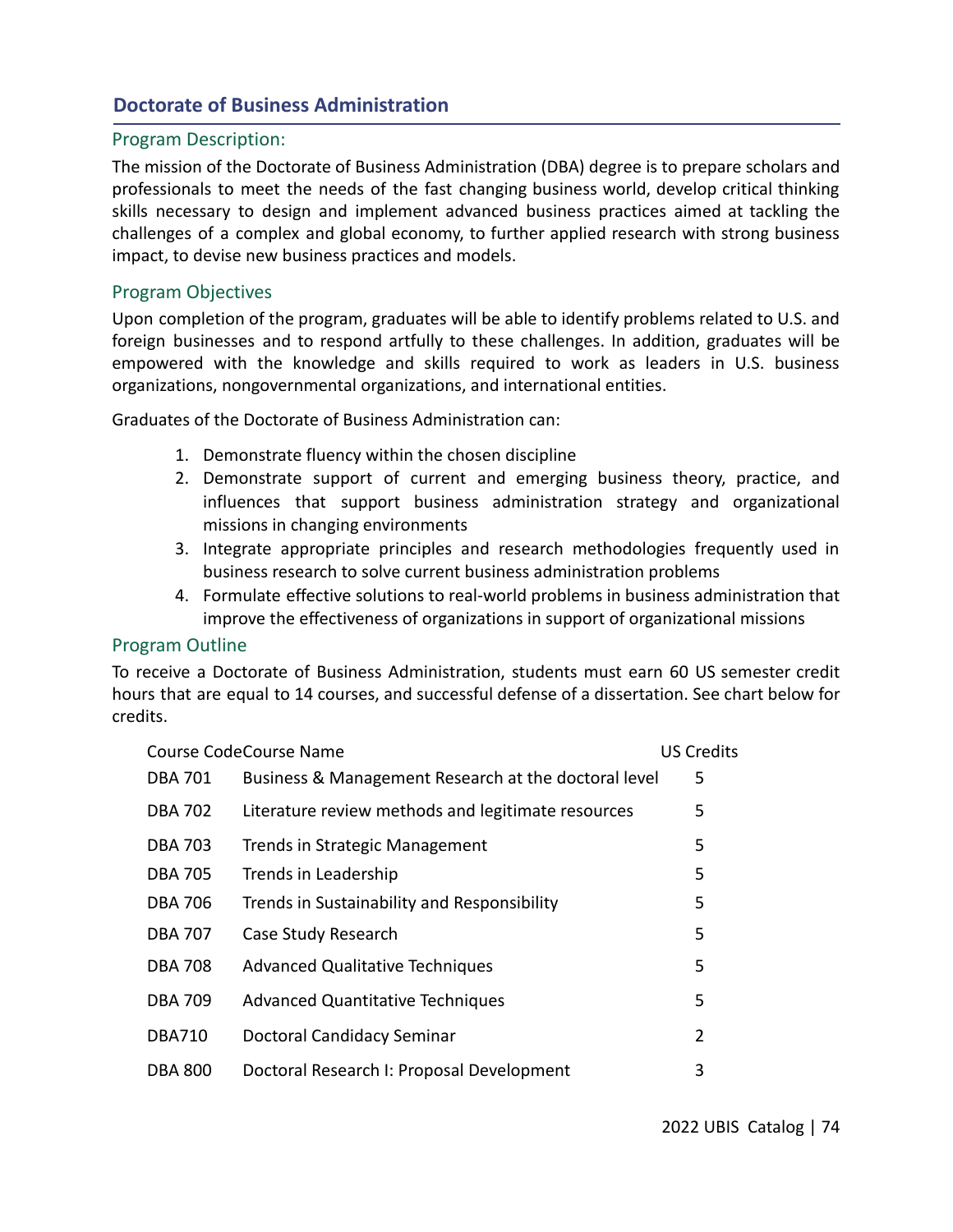| DBA 801        | Doctoral Research II: Introduction & Literature Review | 3 |
|----------------|--------------------------------------------------------|---|
| <b>DBA 802</b> | Doctoral Research III: Methodology                     |   |
| <b>DBA 803</b> | Doctoral Research IV: Results and Findings             |   |
| <b>DBA 804</b> | Doctoral Research V: Discussion and Conclusion         | २ |
| <b>DBA 810</b> | Dissertation Defense and Publication                   |   |

# **Executive Doctorate of Business Administration**

To receive an Executive Doctorate of Business Administration (EDBA) degree, students must earn 60 US semester credits that are equal to 12 courses, and successful defense of a dissertation.

Students who do not complete their dissertation within 36 months may be granted an extension upon approval of the Program Director.

| <b>Course Code - Course Name</b>                                             | <b>Course Type</b>                                    | Length   | <b>US Credits</b> |  |
|------------------------------------------------------------------------------|-------------------------------------------------------|----------|-------------------|--|
|                                                                              | <b>YEAR 1</b>                                         |          |                   |  |
| EDBA701 - General Research<br>Methodology (Seminar)                          | Seminar - contact delivery by<br>UBIS professor(s)    | 21 hours | 3                 |  |
| <b>YEAR 1 (continued)</b>                                                    |                                                       |          |                   |  |
| EDBA721 - Research proposal                                                  | Course Assignment - Research<br>work with supervision | 4 months | 6                 |  |
| EDBA702 - Research Methodologies<br>for Business and Management<br>(Seminar) | Seminar – contact delivery by<br>UBIS professor(s)    | 21 hours | 3                 |  |
| <b>EDBA712 - Literature review</b>                                           | Course Assignment - Research<br>work with supervision | 4 months | 6                 |  |
| <b>YEAR 2</b>                                                                |                                                       |          |                   |  |
| EDBA703 - Quantitative and<br>Qualitative Research 1 (Seminar)               | Seminar - contact delivery by<br>UBIS professor(s)    | 21 hours | 3                 |  |
| <b>EDBA713 - Preliminary Dissertation:</b><br>Methodology                    | Course Assignment - Research<br>work with supervision | 4 months | 6                 |  |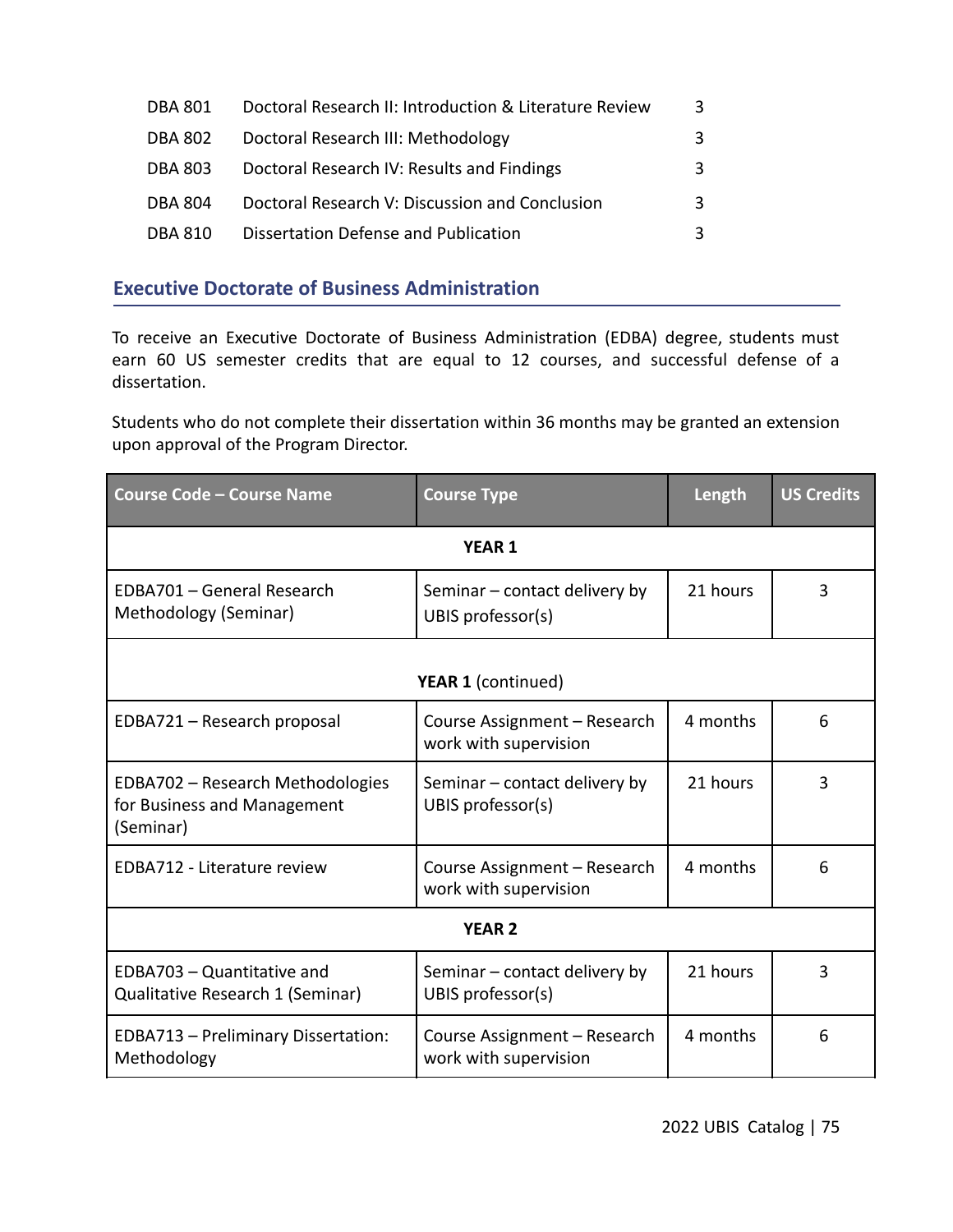| <b>Total credits</b>                                                               |                                                       |          | 60 |
|------------------------------------------------------------------------------------|-------------------------------------------------------|----------|----|
| <b>EDBA- Dissertation Defense and</b><br>Publication                               | Course Assignment – Research<br>work with supervision | 4 months | 6  |
| EDBA734 - Draft 1 Dissertation                                                     | Course Assignment – Research<br>work with supervision | 4 months | 6  |
| EDBA724 - Data Analysis & Findings                                                 | Course Assignment - Research<br>work with supervision | 4 months | 6  |
| <b>YEAR 3</b>                                                                      |                                                       |          |    |
| <b>EDBA714- Revised Preliminary</b><br>Dissertation: Data Collection &<br>Pretests | Course Assignment – Research<br>work with supervision | 6 months | 6  |
| EDBA704 - Quantitative and<br>Qualitative Research 2 (Seminar)                     | Seminar – contact delivery by<br>UBIS professor(s)    | 21 hours | 3  |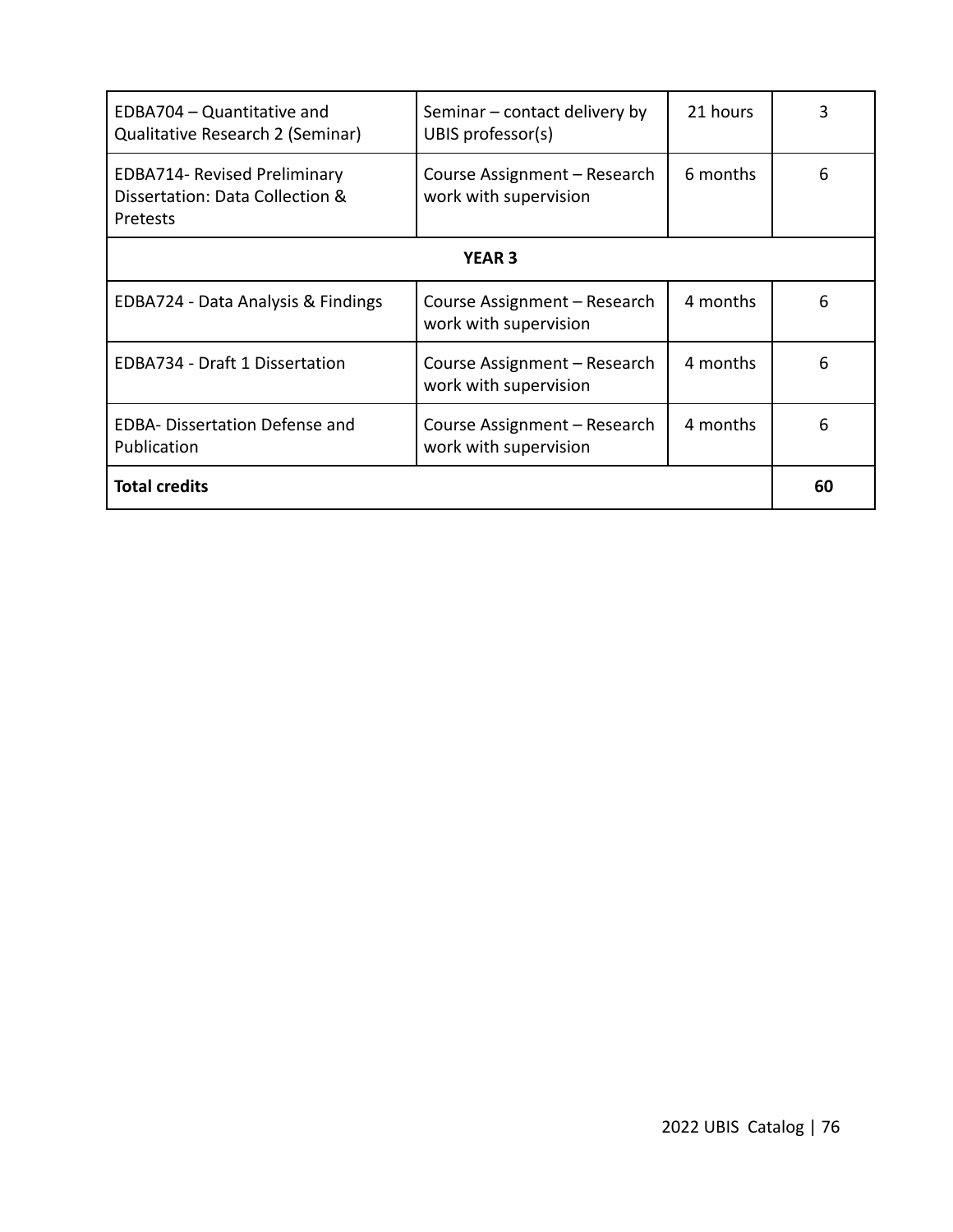# **COURSE DESCRIPTIONS**

All UBIS instruction and operations in courses are in English.

## **Undergraduate Courses**

### Accounting

### **ACCT 101 Accounting I**

### Credits: 3 US / 6 ECTS

This is the first part of the course. The course introduces accounting principles and its application to various services and merchandising businesses. It covers double-entry accounting using the accrual basis, the accounting cycle, income determination, and financial reporting with balance sheets and income statements.

### **ACCT 102 Accounting II**

### Credits: 3 US / 6 ECTS

This course extends the concepts of Accounting I to cover procedures for larger or more complex business entities. It will demonstrate Special Journals, Corporate accounting, and end-of-year adjustments for Fixed Assets, Receivables, and Inventory. Prerequisite: ACCT 101.

### **ACCT 210 Cost Accounting**

### Credits: 3 US / 6 ECTS

This course introduces the basic concepts of analyzing costs for purposes of managerial planning and control. The traditional job and process costing procedures are studied, along with the analysis of cost behavior, standard costing, budgeting, and costs that are relevant for making decisions. Prerequisite ACCT101.

### Anthropology

### **ANTH 201 Anthropology of Education**

### Credits: 3 US / 6 ECTS

This course examines the relationship between cultural identity, urban education, and classroom engagement and how to apply theoretical concepts from anthropology to your own experience as a working adult and learner in higher education. Using a major case study which focuses on schooling and learning in the urban campus setting, students will explore and develop strategies for understanding educational processes and achievement and its relationship to the workplace. In addition to strengthening analytical and writing skills, students will evaluate individual learning styles and the impact on learning success.

### **ANTH 205 Cultural Anthropology**

### Credits: 3 US / 6 ECTS

This course examines human diversity across multiple spectrums: economic, political, social and cultural. Students will learn how to understand people in terms of race and ethnicity, marriage and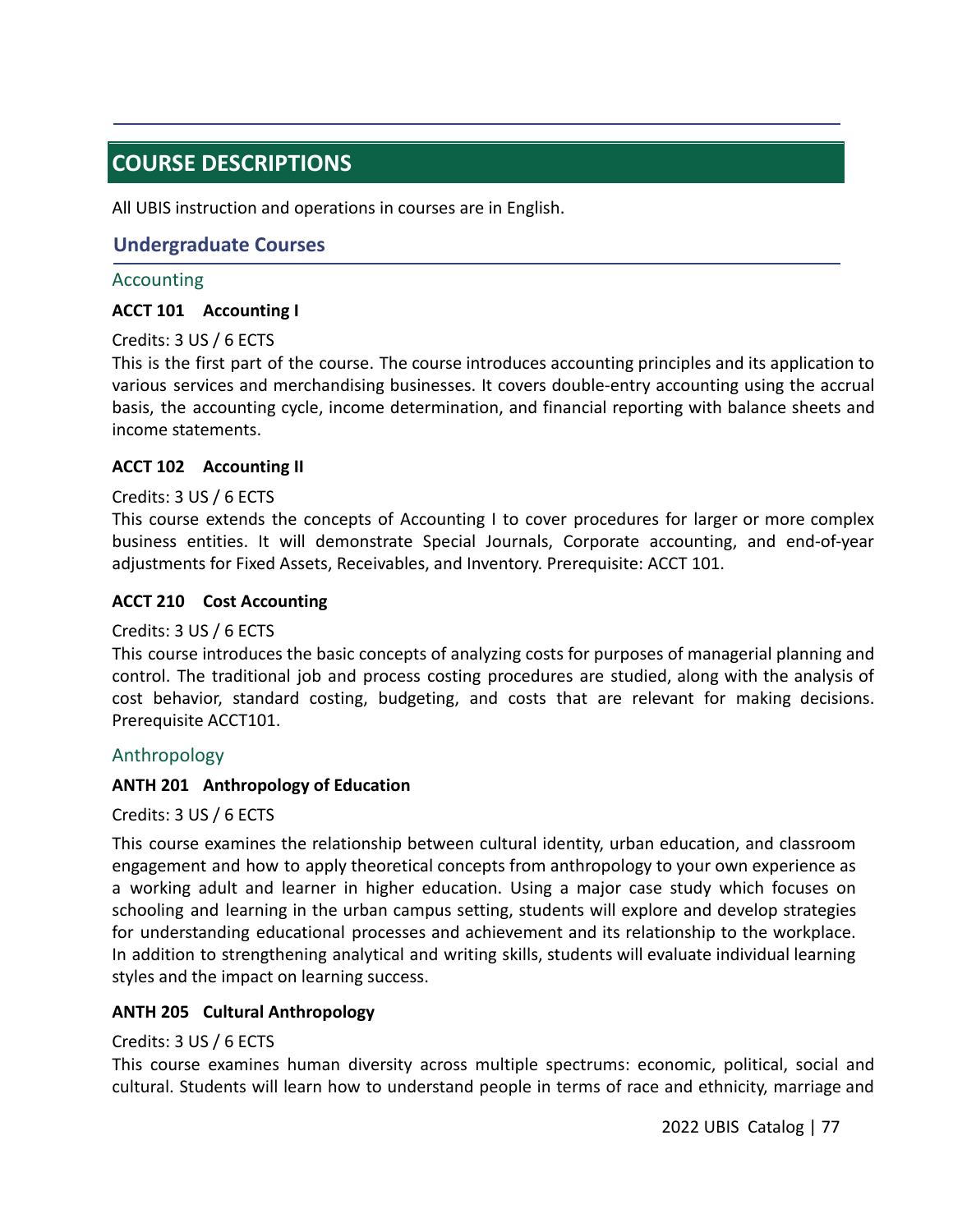family, gender and sexuality, and religion and belief systems. And how to apply this understanding to the connection between power, authority, and politics and relate them to social control, nationalism, external relations and globalization. Students will also study the science of anthropology, to familiarize with its methods, ethics and history.

#### **Business**

#### **BUSN 110 Foundations of Business**

#### Credits: 3 US / 6 ECTS

The course introduces the student to the contemporary business world, the business of managing, people in organizations, the principles of marketing, and financial issues.

#### **BUSN 210 Business Mathematics**

#### Credits: 3 US / 6 ECTS

This course introduces students to several areas of finite mathematics including matrix operations, linear programming, probability, statistics, and game theory. Students apply these techniques to typical business situations involving uncertainty and/or constraints on resources. For more complex problems, Excel software is used. Prerequisite MATH110.

#### **BUSN 224 Foreign Area Studies**

#### Credits: 3 US / 6 ECTS

This course is designed as a seminar course with topics changing from semester to semester, depending on the dynamics of change in key global markets. Topic areas include China, Pacific Rim, Eastern Europe, Russia, or Africa and the Middle East. This course is structured to focus on four primary components: business, economics, politics, and culture, essentially in this order. Prerequisite: ECON201.

#### **BUSN 301 International Business Law**

#### Credits: 3 US / 6 ECTS

This course introduces the student to the principles of public and private international law. It addresses the legal problems of doing business in developed, developing and non-market countries, together with the economic and political issues that commonly arise.

#### **BUSN 310 Export Procedures & Practices**

### Credits: 3 US / 6 ECTS

This course will provide students with the basic body of knowledge and mechanics needed to successfully undertake and explore avenues of exporting. A description of the essentials as well as the parameters of exporting will be given. The course applies to an entrepreneurial export situation, to businesses expanding through foreign sales, and to companies simply trying to improve the operations of an existing export department. An emphasis on finance acquaints the student with frequent financial problems in foreign exchange.

### Communication

#### **COMM101 Introduction to Communication**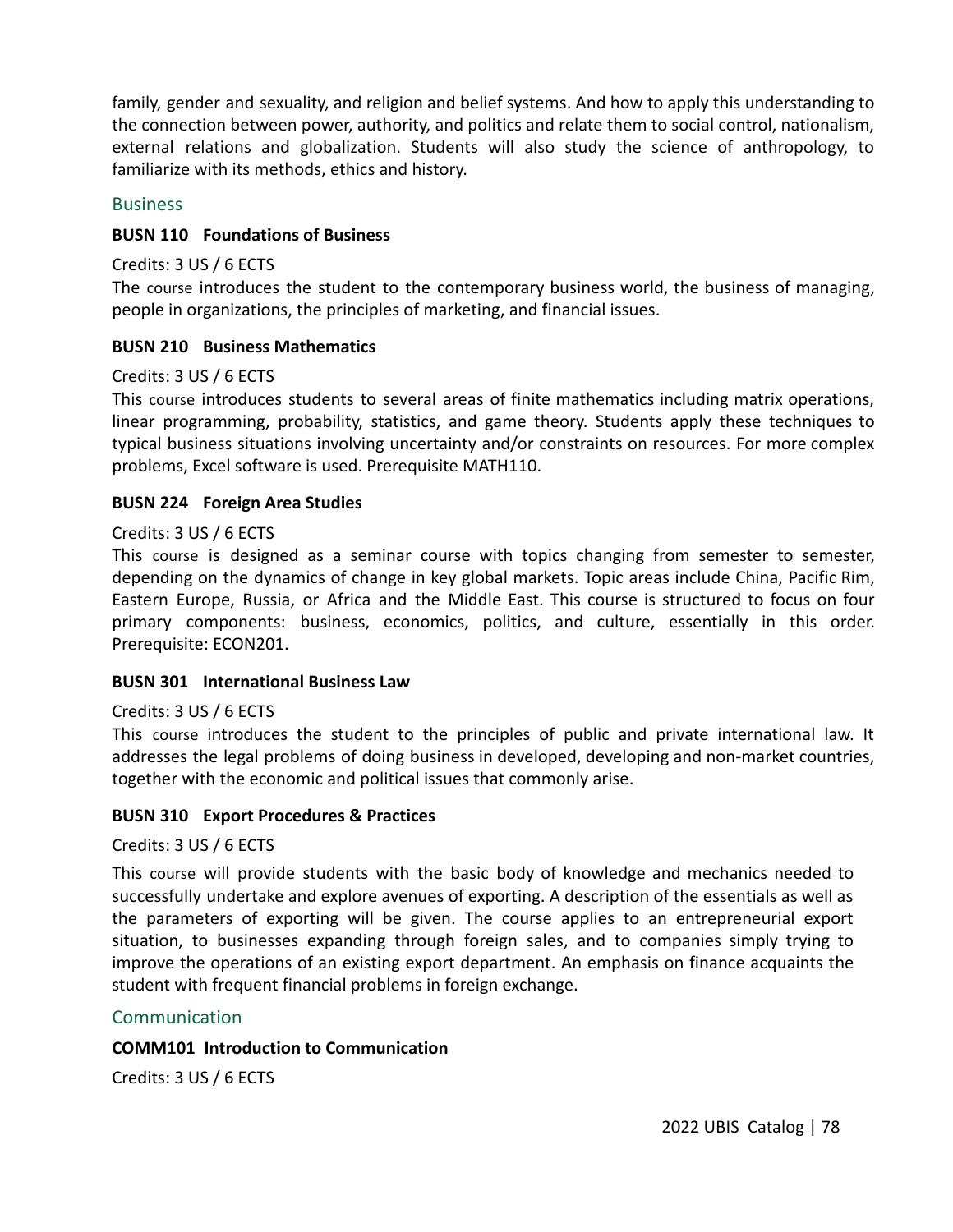The course starts by exploring what communication actually is: how information is sent and received, filtered, and analyzed. Students will learn how to ensure the message sent is what's actually perceived and understood, via both verbal and nonverbal communication. Next, students learn why they are communicating in the first place: conflict resolution and negotiation, interpersonal and intercultural communication, interviews, and communication to small groups, within organizations, and to the public. This course will give students tools to both improve and analyze the effectiveness of their own and other people's communications.

## Computer Science

#### **COMP 125 Computer Fundamentals**

### Credits: 3 US / 6 ECTS

The course introduces the student to the contemporary business world, the business of managing, people in organizations, the principles of marketing, and financial issues. Topics include computer hardware and software, communications and networking, personal computer tools, management information systems, personal digital communications, and ethical issues. Demonstrations of various technologies are included.

## **COMP 201 Intro to Information Technology**

### Credits: 3 US / 6 ECTS

Introduces students to the fundamental concepts in information technology (IT) that provide the technical underpinning for state-of the-art applications. A perspective on the range of information technology is presented. Historical development and social implications of efforts in information technology form an integral part of the course.

### Customer Service

### **CUST 410 Service Innovation**

Credits: 3 US / 6 ECTS

The course will focus on covering the different angles and strategies of creating customer-centric services that cater to the demands of the 21st century. It is to provide students an insight into design thinking, some experience with the messiness of service business model design, a 360° view of creating a service with multiple interfaces of a business model, an understanding of operational innovations for strategic customer centricity, and how digital services contribute to business impacts.

### **CUST 414 Customer Service Excellence**

### Credits: 3 US / 6 ECTS

Key to business success is excellence in customer and client service. By completing this customer service excellence course, students will gain the knowledge and skills to ensure customers' expectations are met in the selling of products and provision of services. For those who are in frontline service and sales roles, this customer service course will provide learning opportunities on the essentials for dealing with complaints and difficult situations, whilst maintaining a strong focus on customer satisfaction and the total customer experience. This course will enhance students' ability to handle customer and client interactions with confidence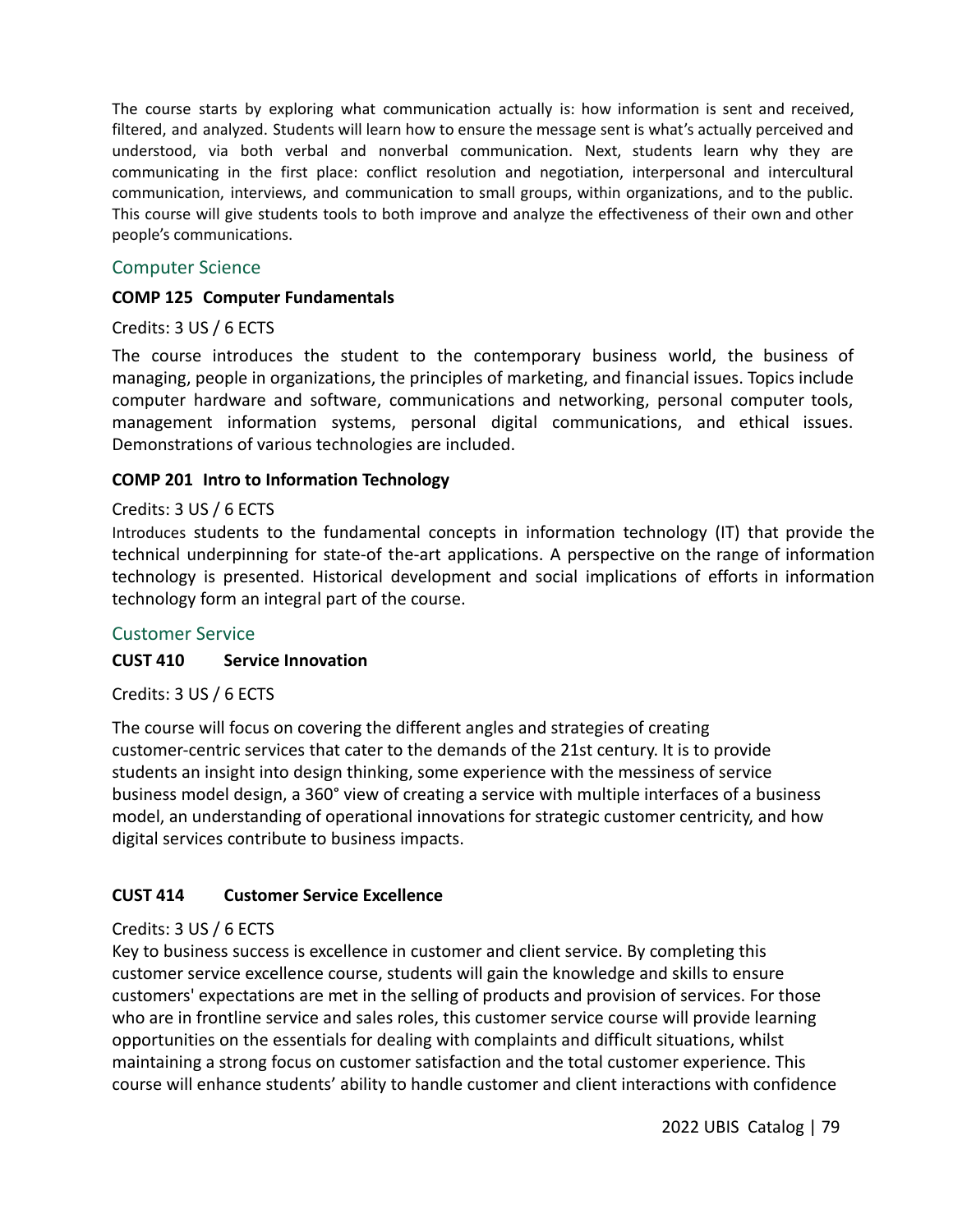by implementing best practice customer service techniques, delivering customer satisfaction and developing customer loyalty.

### **Economics**

### **ECON 201 Principles of Economics**

#### Credits: 3 US / 6 ECTS

This course covers an introduction to both microeconomic and macroeconomics. It introduces students to economic theories, methods, and principles with an emphasis on the development of critical thinking skills and the analysis of controversial issues in the field.

Macroeconomic topics include national income and product; saving, consumption and investment; income determination; money supply and deposit creation; monetary and income analysis and alternative economic theories.

Microeconomic topics include supply and demand; utility; cost analysis; long-run supply; profit maximization; competition; production theory; pricing of factor inputs; interest; international trade and current economic problems.

#### **ECON 205 Microeconomics**

#### Credits: 3 US / 6 ECTS

In Microeconomics, students will study how markets and consumers interact. See how markets resolve problems caused by the reality of scarce resources. Study the public and private sector, exports and imports, price elasticity and supply and demand. Students will examine the economics of healthcare, agriculture, labor, poverty, and the theories of Adam Smith and "the invisible hand." Analyze efficiency models in terms of production, distribution, consumer choice, the behavior of the firm, and market structure. In addition, students will explore market failures and the role of government in a market-driven society, as well as looking at international trade and finance.

### **ECON 301 Macroeconomics**

### Credits: 3 US / 6 ECTS

This course provides thorough instruction and study of economic principles. With this macro economics course, students will study international issues in today's global economy as well as core economics concepts such as supply and demand, economic measures, growth, employment, and inflation.

### English

### **ENGL 101 English Composition I**

#### Credits: 3 US / 6 ECTS

This course improves student understanding and application of the writing process. Included are selecting and restricting topics, understanding audience and purpose; devising a plan of development; identifying appropriate supporting details and evidence; proper grammar usage and subordination; coordination, unity; coherence; consistency in format and style; and conciseness. Skills used to develop writing a research paper are emphasized. (This course meets the prerequisite for MGMT305; it also satisfies the requirement for a general education English composition course).

#### **ENGL 102 English Composition II**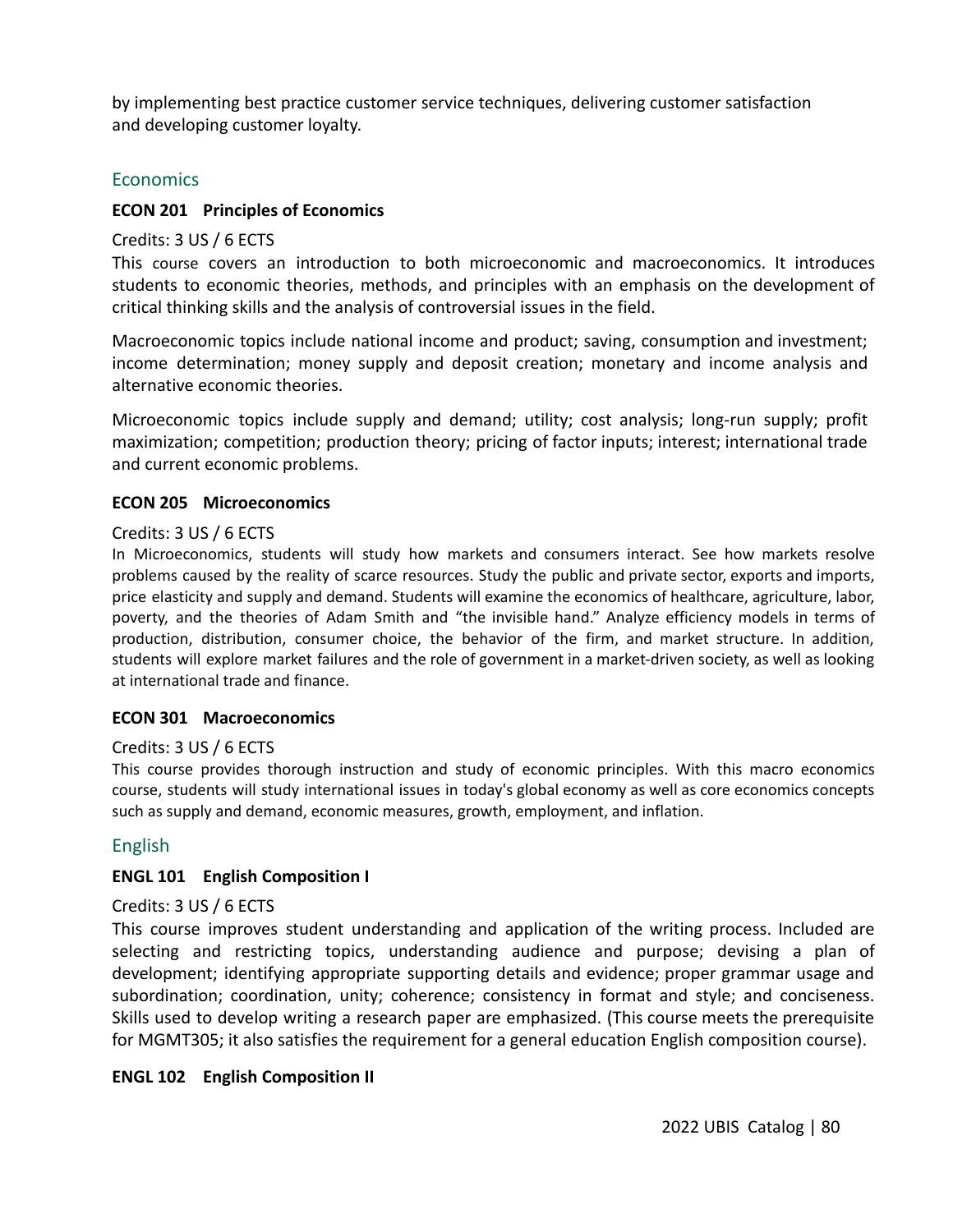## Credits: 3 US / 6 ECTS

This course in English composition is designed to facilitate a better understanding of writing as a tool of critical analysis. The course focuses on the analysis of selected readings and the application of the research process from selecting/restricting a topic to using library resources (e.g. abstracts, periodicals, book reviews, newspaper indices, electronic, and primary/secondary sources). In addition to gathering, absorbing, and analyzing information and data, the course focuses on documenting, formatting, composing, revising, and editing a final paper. (Prerequisite: ENGL101 or equivalent or consent of instructor).

## **ENGL 295 Research & Report Writing**

## Credits: 3 US / 6 ECTS

This course prepares students for research and report writing required at a professional business level. Gathering and evaluating information are emphasized topics. The course includes report development, report research, report writing and presentation. (Prerequisite: ENGL101 or equivalent or consent of instructor).

## Finance

## **BFIN 302 Financial Markets**

### Credits: 3 US / 6 ECTS

This course introduces students to financial markets. The course will explore financial institutions and the services those institutions offer. Focusing on management, performance, and regulation of financial institutions, this course will explore the Federal Reserve System and its recent changes. Expanded coverage examines stock valuation, market microstructure strategies, and liquidity in today's financial markets. In addition, students examine popular sources of funding.

### **BFIN 303 Managing Financial Risk**

### Credits: 3 US / 6 ECTS

This course blends institutional material, theory, and practical applications to introduce students to the management of risks associated with financial decisions. Detailed coverage introduces options, futures, forwards, swaps, and risk management as well as pricing, trading, and strategy.

### **BFIN 309 Global Financial Management**

### Credits: 3 US / 6 ECTS

This course will introduce the student to the financial, analytical, and communication skills necessary to develop and implement a financial strategy in the global marketplace. The course will cover the impact of ethical and legal considerations, global markets, and technological innovation on efficient economic outcomes.

## General Education

### **GNED 106 Beginning Foreign Language**

### Credits: 3 US / 6 ECTS

The Beginning Foreign Language course will introduce students to basic French, Spanish, Italian or German grammar and vocabulary. Emphasis will be placed on basic language skills, communication, and comprehension.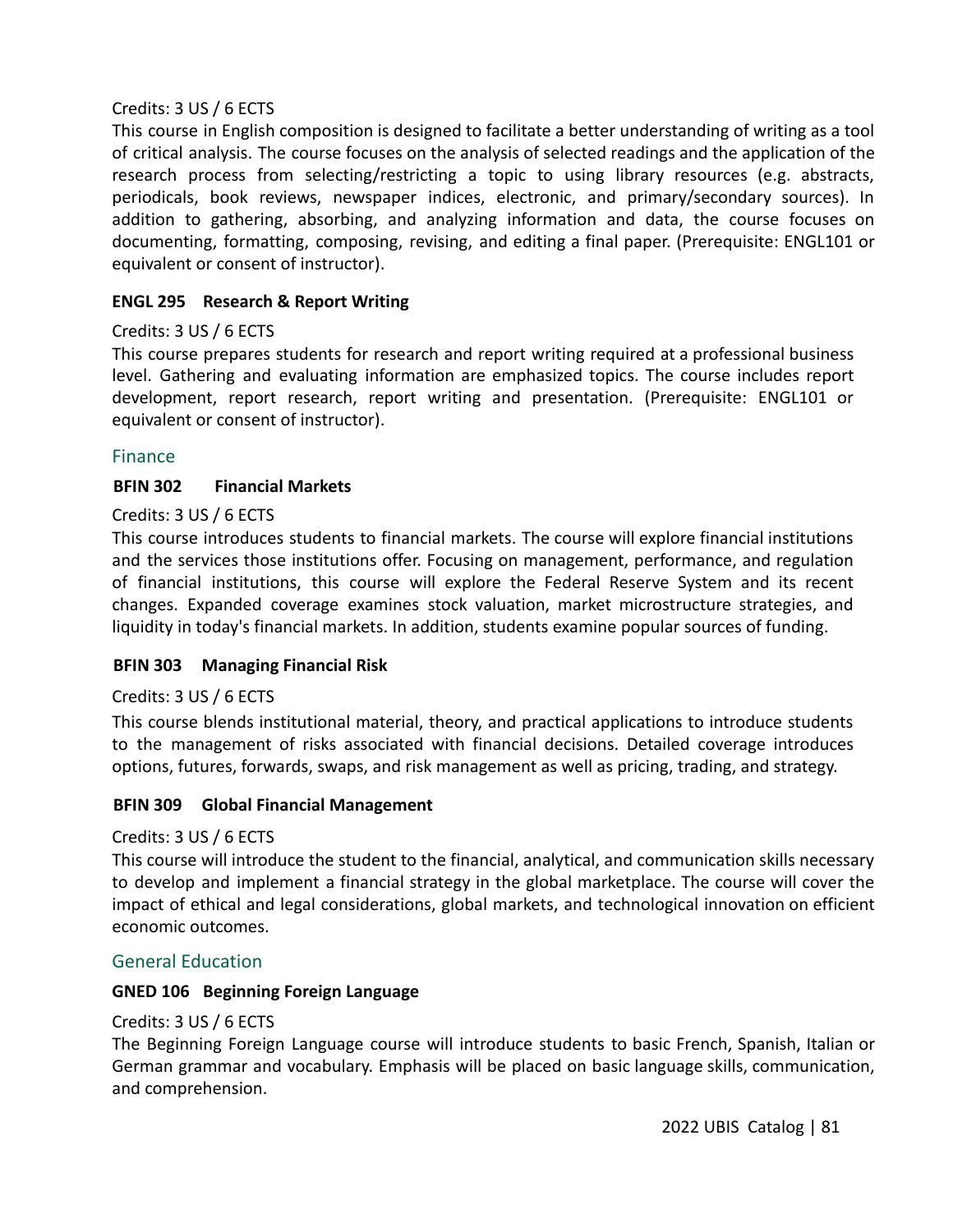## **GNED 112 Student Success Strategies**

### Credits: 3 US / 6 ECTS

This course is designed to assist the student in the successful transition to the program and greater academic success in college. Students will develop an understanding of Information Literacy and implement practices to demonstrate how information is used to enhance their knowledge of core course concepts such as time-management, note-taking, active listening, test-taking, and career development and understand the importance of using reliable and valid sources. Students will search the Internet and library databases and demonstrate their ability to evaluate and organize information from a variety of sources.

### **GNED 206 Intermediate Foreign Language**

### Credits: 3 US / 6 ECTS

Students will be exposed to more advanced foreign language grammar and vocabulary. Beginning writing skills will be introduced as well as further development in speaking and comprehension.

## **History**

## **HIST 201 Survey of World History**

### Credits: 3 US / 6 ECTS

Survey of World History provides students with an overview of history over the last five millennia. Survey of World History guides students through the important historical events, societies and people in this course.

### International Relations

## **INTR 301 Politics I: People and Politics**

### Credits: 3 US / 6 ECTS

This course provides a general introduction to politics, defined as the use of state power to make decisions about who gets what, when, and how in a society. It emphasizes the role of the individual in parallel with law, moral codes, and corporate and other collective institutions all of which are involved in political education. The impact of political ideas on family, school and other key socialization processes and institutions will be explored. An analysis of democracy will highlight the relationship of theoretical analysis to practical action with reference to recent international social and cultural changes.

### **INTR 302 The Role of Civil Society**

### Credits: 3 US / 6 ECTS

The focus will be on non-state actors in International Relations such as non-governmental organizations, (NGOs), intergovernmental organizations (INGOs), business international non-governmental organizations (BINGOs). The concepts of civic society and pressure groups will be put under the microscope. An important part of the course will be exploring the nature of advocacy and its use in terms of "consultative status" within the United Nations system. Students will be expected to develop their own civic society project.

### **INTR 303 Mediterranean History**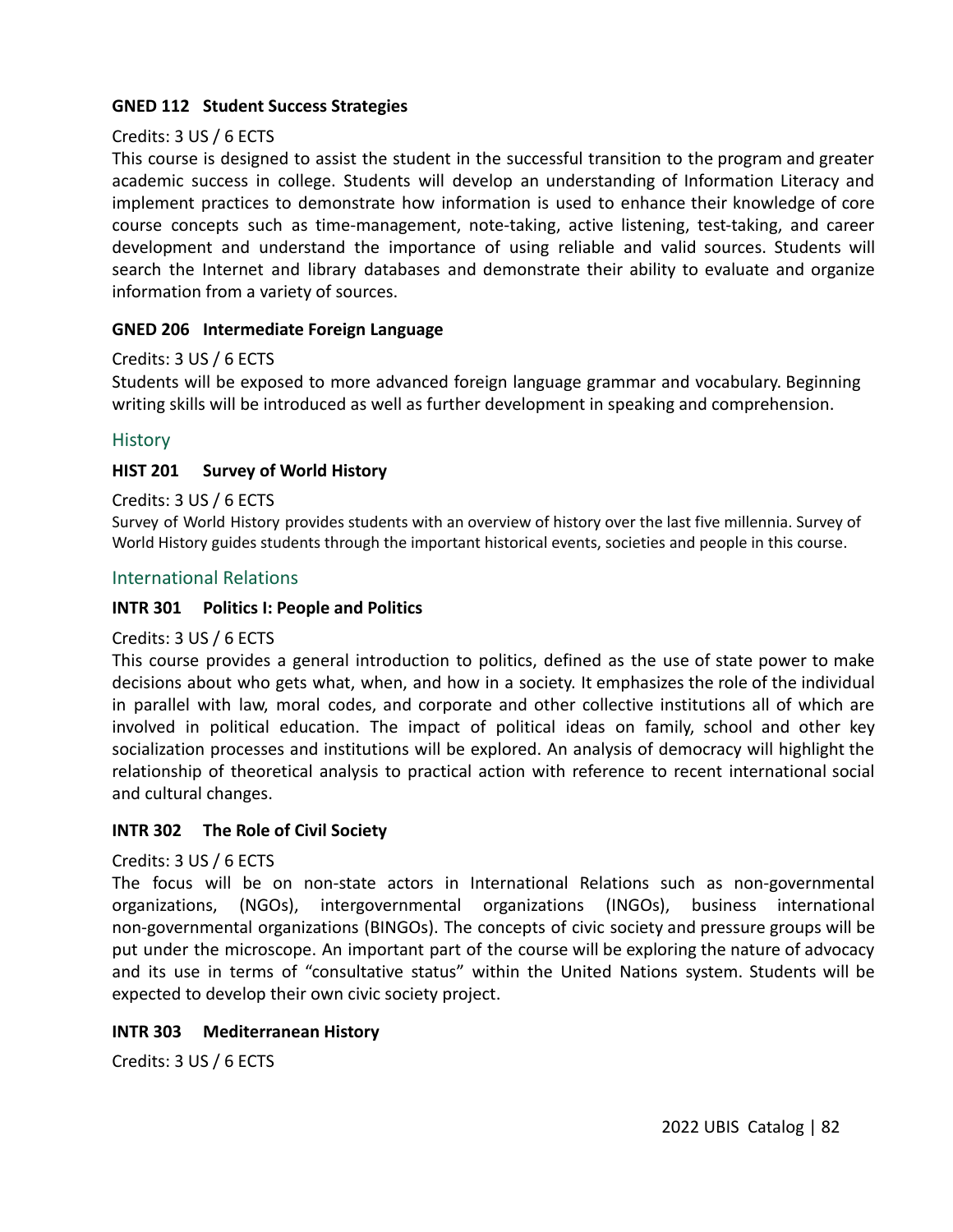The "West" is a term frequently used in a pejorative manner but what does it really imply? To answer the question, the course will review the relationship of peoples within the Mediterranean region over 3,000 years. It will highlight the role of Greek and Roman civilizations in forming ideas of the "West". Primary production, trade and communications and the role of the Italian City state in banking will be emphasized to illustrate the importance of the Mediterranean in technological change.

### **INTR 401 World Political Affairs Since 1919**

### Credits: 3 US / 6 ECTS

A close examination of the Interwar Years, World War II, the end of Colonialism, the "Cold War" and events after the Fall of the Berlin Wall. The use of film, videos and recordings of the spoken word will provide key elements in discussion. Students will be expected to think about IR theoretically and demonstrate an ability to analyze policy.

### **INTR 402 International Organizations**

## Credits: 3 US / 6 ECTS

This course will examine the changing nature of international organizations. Originally restricted to those activities concerned with official relations between sovereign states on issues such as war, diplomacy, immigration, and other aspects of interstate negotiations, international organizations now include activities between individuals and groups in one state and individuals and groups in another. The review will cover definitions and history, the classification of organizations and their role and function.

## **Mathematics**

### **MATH 110 College Math: Algebra**

### Credits: 3 US / 6 ECTS

This is an introductory level course in algebra. Topics include properties of real numbers, performing operations with polynomials, graphing equations and inequalities, radicals, and exponents, and solving systems of equations and quadratic equations. Students will acquire familiarity with algebraic techniques and be able to solve equations in a documented, logically sequential manner. Students will be able to apply these techniques to work problems and create their own applications to real-life situations in areas that are relevant to their experience and to future course work.

## Information Management

## **MCAP 303 Organization and Technology of Information Management** *formerly MCAP403*

### Credits: 3 US / 6 ECTS

This course will prepare the student for professional involvement with computer and information systems through an understanding of the organization and management aspects of such systems. This includes the management information software; ways of gathering, sorting, and distributing information and data; and evaluating software and hardware. Prerequisite COMP201.

### Management Communication

### **MCOM 403 Issues in Global Media**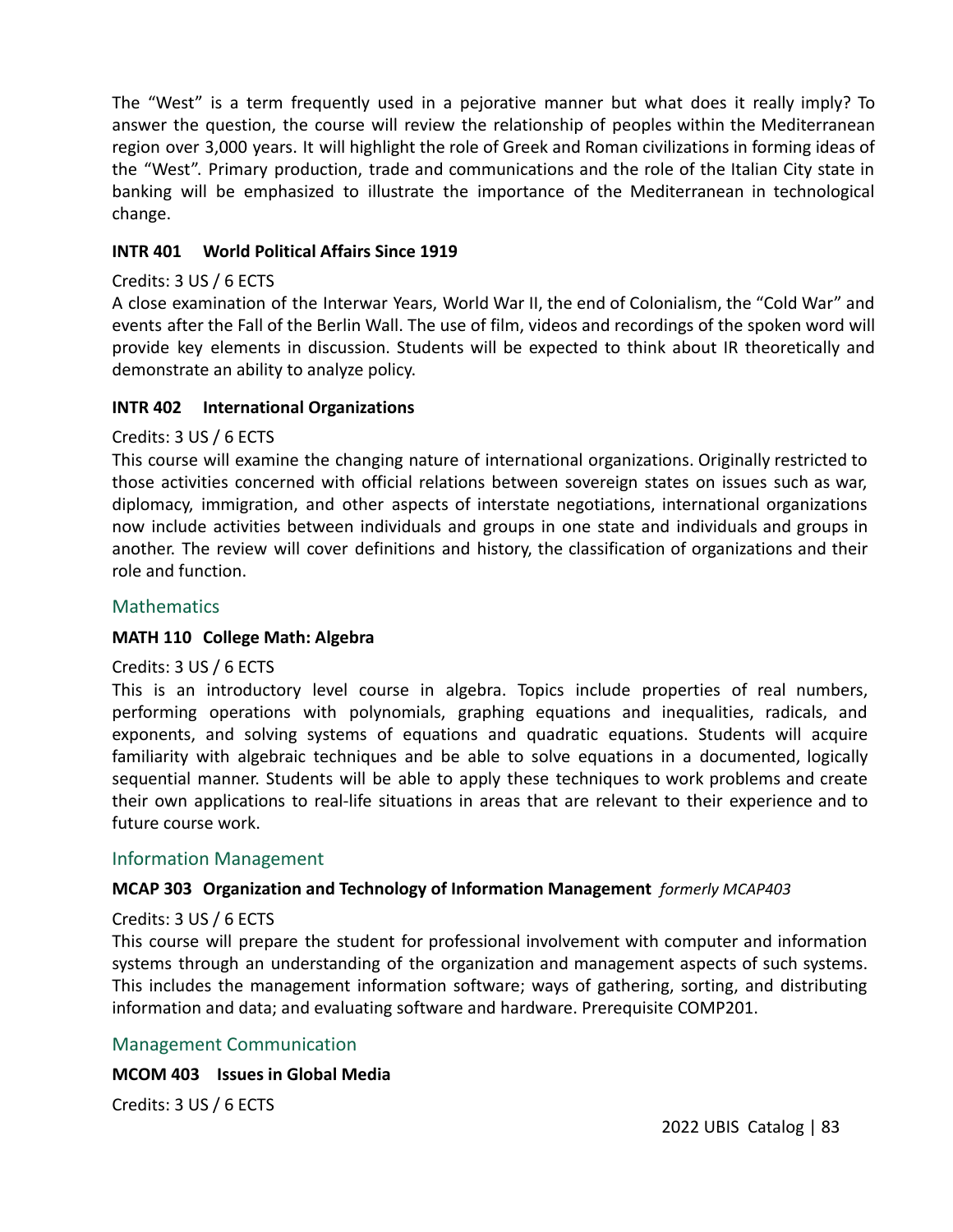This course consists of an exploration of the historical development, control, and ownership of the global media. Topics include the role of transnational media corporations, globalization, cultural imperialism, the public sphere, the global flow of information, Internet culture, public diplomacy and propaganda, and alternative media.

#### Management

#### **MGMT 215 International Political Economy**

#### Credits: 3 US / 6 ECTS

This course will examine the changing nature of international organizations. Originally restricted to those activities concerned with official relations between sovereign states on issues such as war, diplomacy, immigration, and other aspects of interstate negotiations, international organizations now include activities between individuals and groups in one state and individuals and groups in another. The review will cover definitions and history, the classification of organizations and their role and function.

### **MGMT 317 Organizational Diversity**

#### Credits: 3 US / 6 ECTS

This course introduces students to current topics in diversity, national and international demographics of the changing face of the work force; processes that create diversity including the organization of work, managing differences in work settings, management's responses to diversity; and connection to larger institutional dynamics.

#### **MGMT 218 International Economics**

#### Credits: 3 US / 6 ECTS

The purpose of this course is to help students understand the basics of international trade and finance and the effects of various international economic policies on domestic and world welfare. The course will highlight sources of comparative advantage, gains and losses from trade, the impact of trade on economic growth, and effects of trade policy interventions such as tariffs, quotas, voluntary export restraints, and export subsidies. International agreements on regional trade liberalization (such as ECU and NAFTA) and on multilateral trade liberalization (e.g., WTO) will be discussed. Topics on international finance will include balance of payments, determination of foreign exchange rates, and international monetary system.

#### **MGMT 221 Contemporary Management Practices**

### Credits: 3 US / 6 ECTS

This course is designed to examine both the functions of management (planning, organizing, leading, controlling) and the aspects of business (marketing, finance, production). Students will address a current issue facing management today with consideration given to the external factors affecting business.

### **MGMT 235 Global Market Competition Management**

### Credits: 3 US / 6 ECTS

The nature of international business, the international monetary system, the foreign environment, and strategies of how management can deal with environmental forces, are some of the main topics. Selected case studies should encourage students to evaluate and discuss courses of action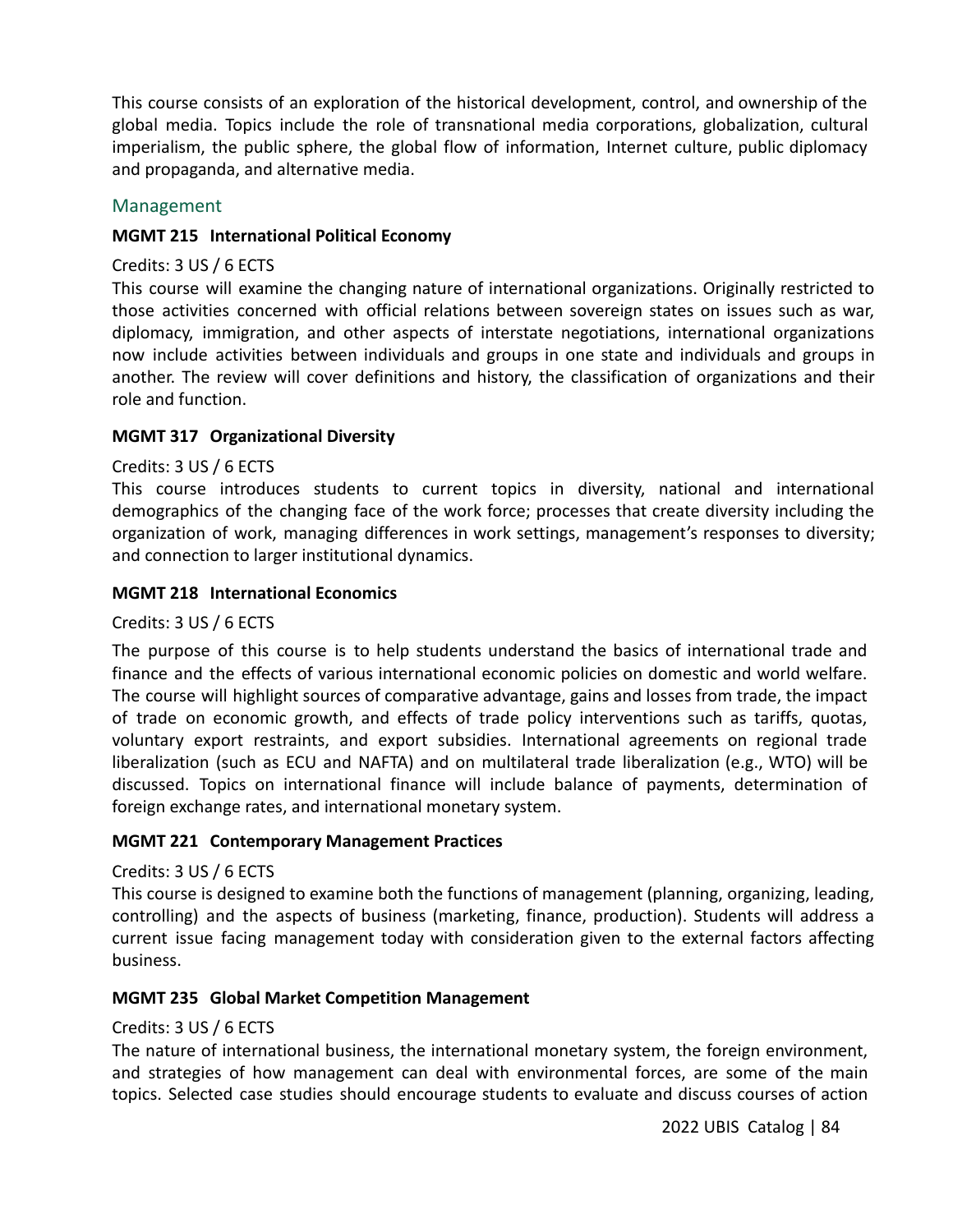taken by companies and industries in the global marketplace. Theoretical foundations to international business and real world scenarios will prepare students to operate more effectively in the changing global business environment.

#### **MGMT 238 Introduction to Human Resources**

#### Credits: 3 US / 6 ECTS

This course is a study of personnel management in organizations. The student learns basic functions of procuring, developing, maintaining, and utilizing a labor force to meet the entry-level requirements for employment personnel work. The course supplies students with an understanding of the personnel department.

#### **MGMT 301 Leadership**

#### Credits: 3 US / 6 ECTS

This course focuses on the impact of leadership and management on organizational effectiveness. Students will be introduced to the attributes of successful leaders and managers, the challenges they face in a global society, and how they build relationships and impact culture for organizational sustainability and innovation.

#### **MGMT 303 International Business Management**

#### Credits: 3 US / 6 ECTS

This course provides a survey of international business management in the context of the increasing economic interdependence of nations. Theories of international business are examined in conjunction with strategic planning, intercultural factors, foreign management techniques, and political risk analysis. The activities of multinational enterprises in home and host countries are also examined.

#### **MGMT 305 Organizational Communication**

#### Credits: 3 US / 6 ECTS

The central topics of the course are written and oral communication in business; effective organization and writing of correspondence, memoranda, reports, and research proposals; interpersonal communication with fellow workers and supervisors; planning, conducting, and participating in meetings; and oral presentation.

#### **MGMT 315 Managerial Accounting and Financial Analysis**

#### Credits: 3 US / 6 ECTS

This course covers the basic principles of accounting and financial management as they relate to managerial decision-making. Financial statement and annual report analysis, cash budgeting, capital management, long-term financing and financial forecasting are some of the topics covered. Prerequisite ACCT101.

#### **MGMT 318 Economics of Environmental Managemen**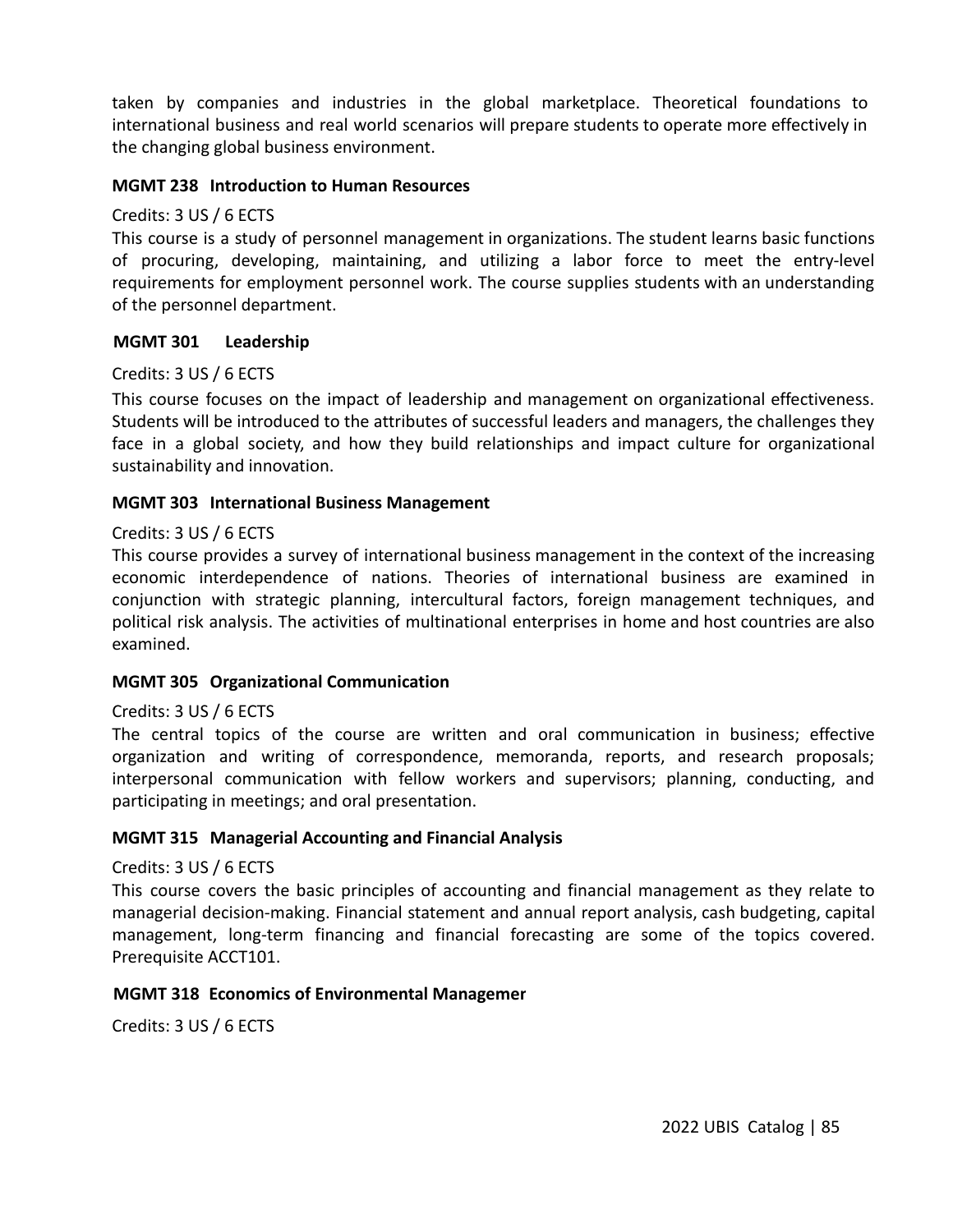This course examines a businesses' relationship to the natural environment and its resources. Students will explore current utilization and predicted future availability of natural resources and the economic impact on businesses.

#### **MGMT 330 Purchasing and Materials Management**

#### Credits: 3 US / 6 ECTS

This course examines the aspects of acquisition and material management. Students examine the functional roles of those individuals having responsibility in this area. The course includes discussion of acquisition law, operations management, pricing, negotiations, and logistics.

### **MGMT 342 Business Ethics and Social Responsibility**

#### Credits: 3 US / 6 ECTS

This course examines the role of business in a social system including interrelationships with government, the community, employees, and other major publics. A major focus is social responsibility of business towards society and the environment. Considerations are given to such areas as international business, business ethics, pollution, and impact of governmental regulations.

#### **MGMT 411 Performance Measurement and Evaluation**

#### Credits: 3 US / 6 ECTS

This course will discuss basic quality measurement and performance issues. The course emphasizes process control concepts, metrics, and strategies for improvement. Current techniques such as total quality management, six sigma, balanced scorecard, and others are covered.

#### **MGMT 417 Human Resources Management**

#### Credits: 3 US / 6 ECTS

This course surveys the principles and methods of effectively managing people at work. It includes the recruitment, selection, development, utilization of, and accommodation of people by organizations. Employee motivation and contemporary personnel management issues are examined in terms of the impact they have on organization effectiveness, goal attainment, health and viability, and overall performance.

#### **MGMT 420 International Banking and Finance**

#### Credits: 3 US / 6 ECTS

This is a course designed to give the student an overview of international banking and finance. Topics covered include the international dimensions of finance, foreign exchange rates, international sources of funds, international banking regulations, and the contrast between European, Asian, and American Banking.

#### **MGMT 427 Operations and Project Management**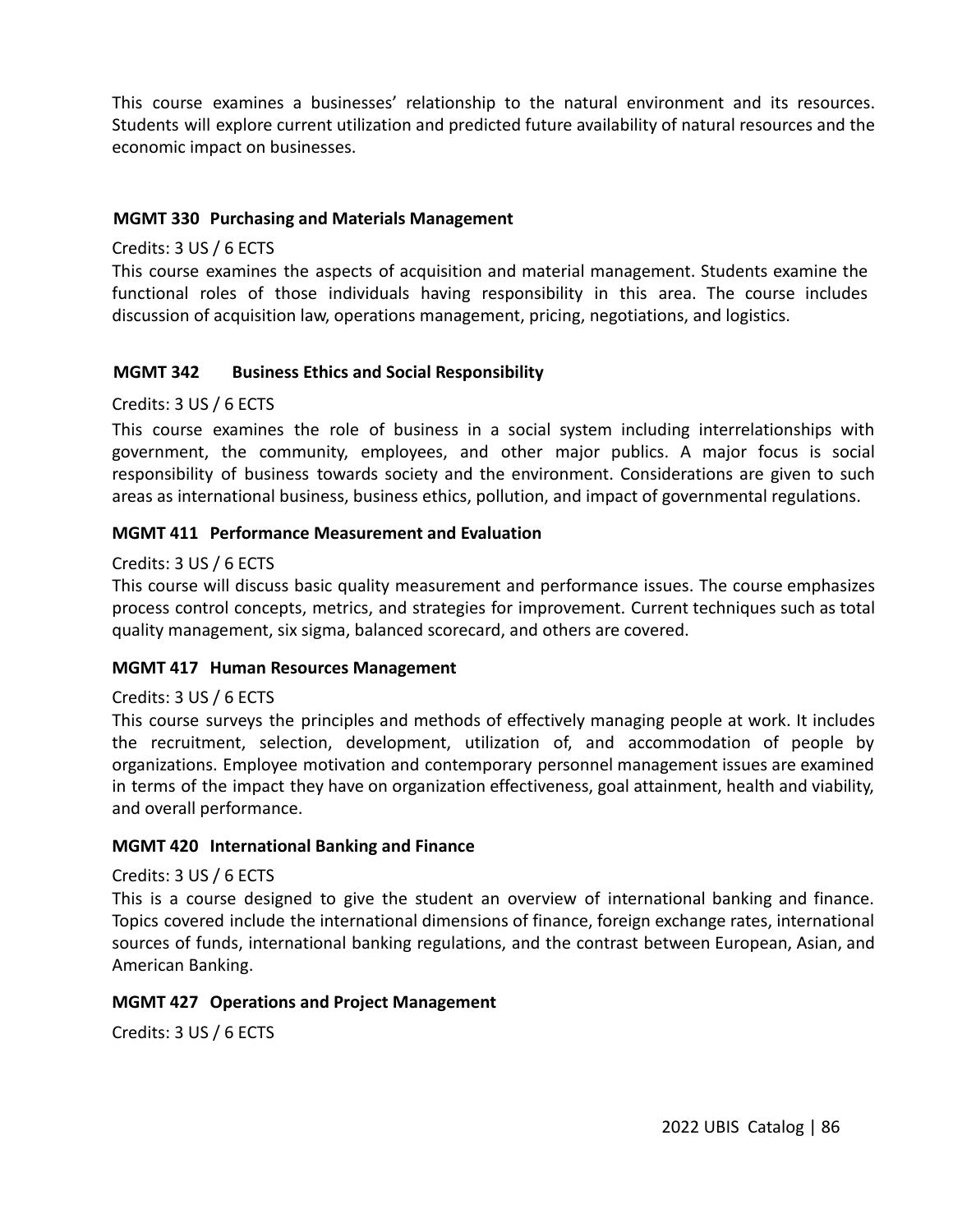This course examines the direction and control of processes that convert resources into goods and services. It deals with the broad areas of system design, operation, and control. Further, it focuses on the definition, planning, implementation, and evaluation of discrete projects.

#### **MGMT 435 Strategic Management and Planning**

Credits: 3 US / 6 ECTS

This course introduces basic techniques of strategic planning as a basis for integration and application of principles, skills, and perspectives developed in earlier courses to typical management problems.

#### **MGMT 442 Business Sustainability**

Credits: 3 US / 6 ECTS

This course offers an international, scientifically sound, and strictly practice-related perspective. Students will learn about society, business ethics, corporate social responsibility, and sustainability. The focus is on the main issues encountered in the three aspects of responsible management: sustainability, responsibility, and ethics.

#### Marketing

#### **MRKT 302 Marketing Innovation**

#### Credits: 3 US / 6 ECTS

In this course, students will further explore concepts covered in Principles of Marketing. They will be introduced to tools used to analyze marketing data to make decisions about market segmentation and target market selection, new product and service development, product positioning, and allocation of marketing mix expenditures, to accomplish strategic marketing objectives.

#### **MRKT 303 Marketing Research Management**

#### Credits: 3 US / 6 ECTS

This course discusses of the tools of marketing research, including methodology and techniques used in measuring characteristics of markets for products and services. Topics include the research process, data collection, sampling, data analysis, and presentation of results. Contains hands-on development of capabilities to study characteristics of the marketplace.

#### **MRKT 304 Global Marketing**

#### Credits: 3 US / 6 ECTS

This course is designed to introduce students to the marketing practices of companies seeking market opportunities outside their home country, and to raise awareness about the importance of viewing marketing management strategies from a global perspective. The course will introduce the marketing of consumer and business needs and wants on an global level. Special emphasis will be placed on cultural and environmental aspects of global trade, and integration of culture and marketing functions.

#### **MRKT 110 Principles of Marketing**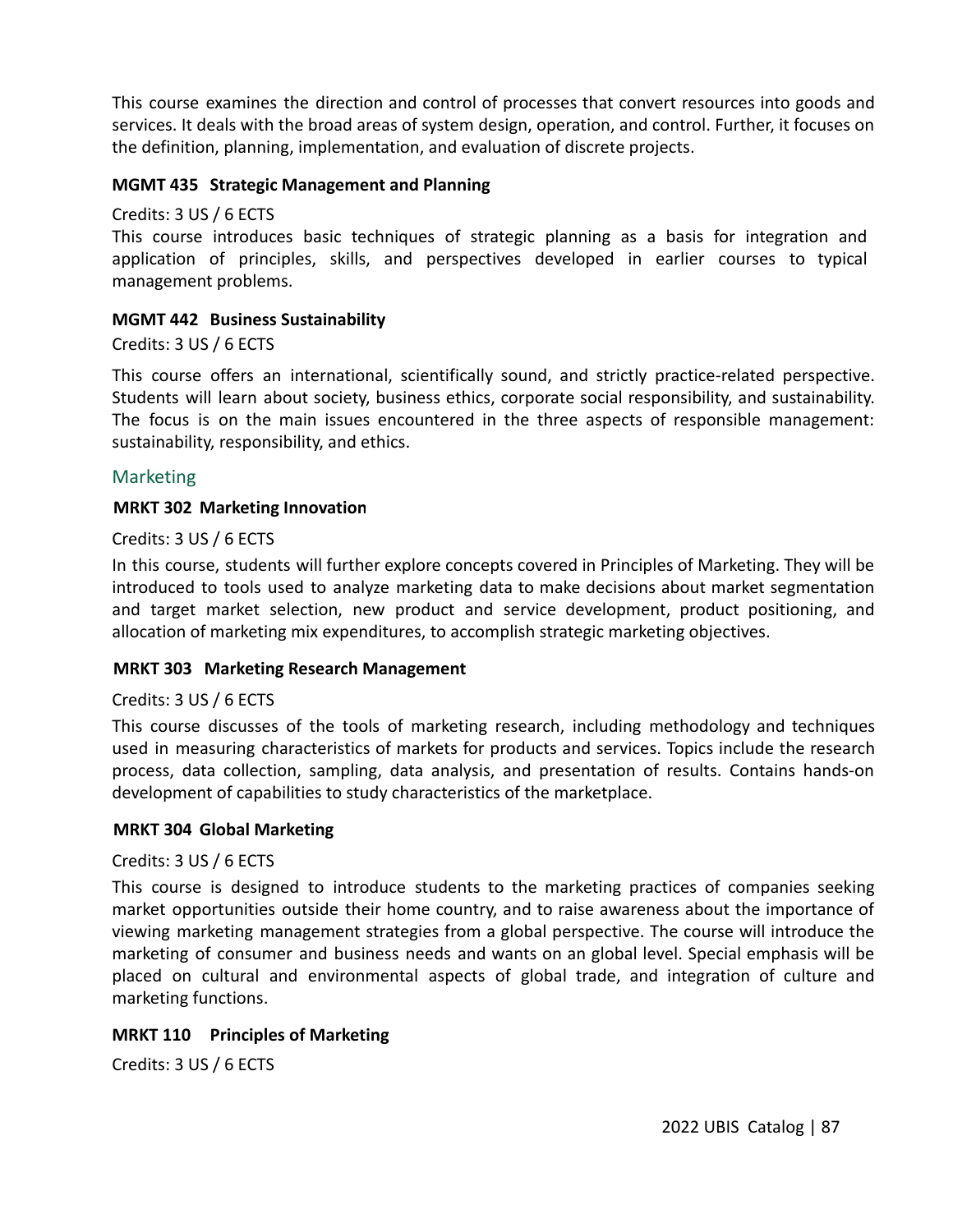This is an introductory course in the study of marketing presenting basic principles and practices. Topics include marketing orientation, external environments, the industry's code of ethics, and the importance of marketing to the economy and the business firm and more. Emphasis is placed on marketing strategy: the target consumer plus product, price, promotion, and place.

## **MRKT 319 Principles of Marketing and Advertising**

### Credits: 3 US / 6 ECTS

This course provides an overview of the field of marketing to give students an awareness of the institutions and methods employed in the marketing of goods and services. Discussions cover such topics as marketing strategies, opportunity and environmental analysis, new product development, and pricing. Different types of advertising media and their adaptation to various types of business activities are reviewed.

## **MRKT 324 International Marketing**

## Credits: 3 US / 6 ECTS

This course deals with differences in cultural, economic, and legal factors as they related to the marketing process. This is systematic treatment marketing on a global scale, extending basic principles into foreign requirements.

## Philosophy

## **PHIL 101 Introduction to Philosophy**

### Credits: 3 US / 6 ECTS

This course exposes students to the major themes and concepts of philosophy, including metaphysics, epistemology, free will and determinism, evil and the existence of God, personal identity, ethical values and politics, modern cognitivism and more. And meet the major philosophers throughout the ages: Socrates, Descartes, Locke, Hume, Kant, Hegel, Nietzsche, Mill and Marx. Students will also explore Eastern influences on Western philosophy, including Taoism, Confucianism and Zen Buddhism.

### **PHIL 240 Ethics Introduction**

### Credits: 3 US / 6 ECTS

This course introduces ethical thinking with an emphasis on the contextual nature of ethical decisions. It includes an historical survey of philosophical ethics focusing on the American context, the critique of traditional ethical philosophizing, the relation of science to ethical thinking, and the relation of the ethical perspective to self-understanding in today's pluralistic environment. The relevance and application of ethical theories to the solution of pressing contemporary moral problems is emphasized. Students will gain the ability to form coherent ethical perspectives on current social, political, and business issues.

### Political Science

## **POLS 250 Comparative Politics**

### Credits: 3 US / 6 ECTS

This course provides an introductory comparative survey, analyzing the political cultures and systems existing today in the Western World, the former Communist bloc, and the evolving Third World. The course evaluates and compares political ideologies; relations of individuals to the state; participation in the political process; the role of interest groups; pressure groups; and political parties, as well as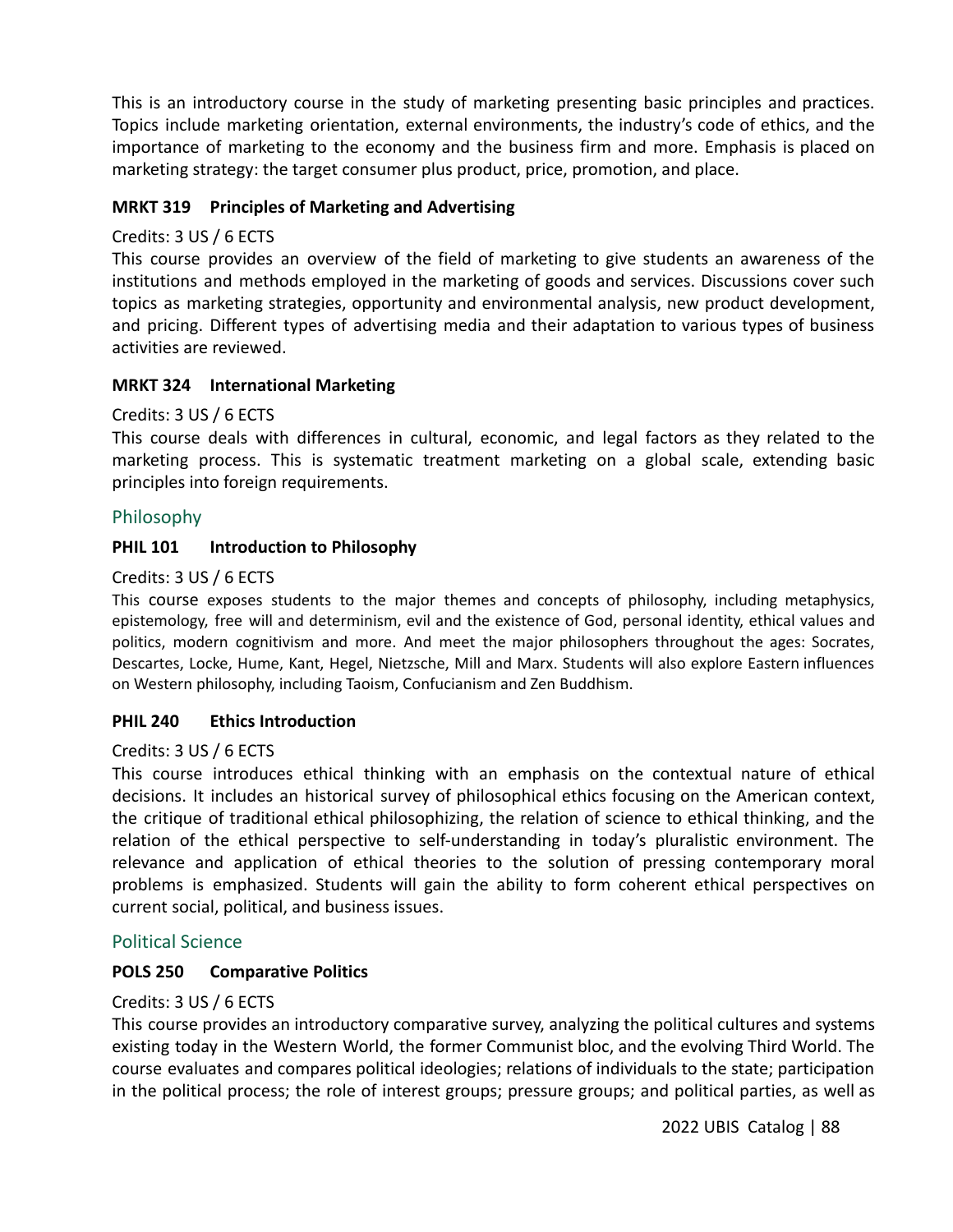the policy outcomes of economics and social systems. (This course is recommended for students majoring in the BS in International Business degree).

## **POLS 273 International Relations**

### Credits: 3 US / 6 ECTS

This course focuses on the foreign policies of the major powers in the world community with an emphasis on the role of the United States in international politics. Principles from many of the social sciences - history, political science, demography, economics, and geography - are used to enable students to develop understanding and stimulate thinking about the international political system and to foster insight into contemporary international experiences. The successes and failures of international organizations in resolving conflicts and negotiating settlements in the current century are stressed with special attention given to the role of the United Nations and to contemporary situations that affect world politics. (This course is recommended for students majoring in the BS in International Business degree).

## Psychology

#### **PSYC 101 Principles of Psychology** *formerly PSYC201*

### Credits: 3 US / 6 ECTS

This course provides a survey of psychology as both a social and a biological science and covers the general principles and basic methods and facts of general psychology. An emphasis in the course is on the development of critical thinking skills and the analysis of controversial issues in the field. Topics include research methods and fields, the biological basis of behavior, sensation and perception, drug use and abuse, developmental psychology, social psychology, cognitive psychology, learning and memory, personality theory, psychological assessment, abnormal behavior, and therapy.

### **PSYC 205 Social Psychology**

### Credits: 3 US / 6 ECTS

This course provides a study of the social behavior of individuals as they interact with other individuals from both experimental perspectives. Topics include perception of others, affiliation, interpersonal attraction, aggression, small group dynamics leadership, conformity, conflict, group decision-making, and altruism. Broader social questions such as racial prejudice, interpersonal relationships, gender roles and the effects of urbanization are addressed. A variety of class projects are used to illustrate course concepts.

### Research

### **RESP 480 Capstone Project**

### Credits: 3 US / 6 ECTS

The purpose of the Capstone Project/Activity is to provide students with an opportunity to integrate knowledge and skills acquired throughout the courses of their Degree Programs. It is designed to validate students' abilities to apply learning from many courses to a practical project/activity, either within their workplaces or within their communities or personal lives. This Capstone Project/Activity is an outcome assessment in each UBIS Degree Program. It should integrate the students' course work so that its scope can be used to assess the varied competencies achieved during the students'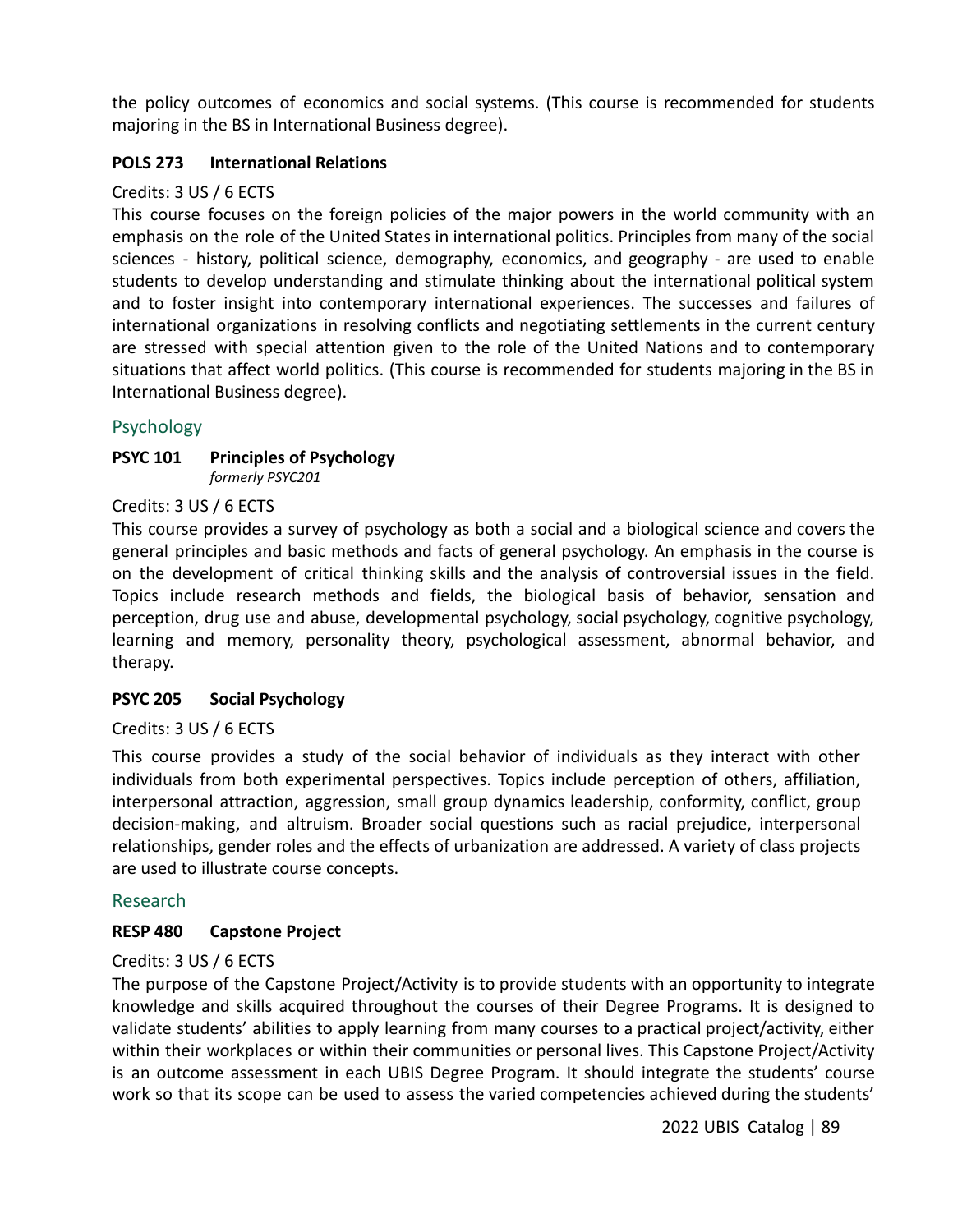programs of study at UBIS. As such, it requires students to show how they use the concepts from a minimum of five courses from their Degree Programs. In addition to the specific subject related competencies, the students' written communication skills will be demonstrated in this project/activity.

## **Science**

## **SCIE 112 Environmental Science**

### Credits: 3 US / 6 ECTS

This course emphasizes the biological and environmental problems facing society. Basic concepts of environment and ecology will be discussed including topics such as the ecosystem concept, the impact of humankind on nature, human population dynamics, alternate energy sources, solid and nuclear waste problems, water and air pollution, endangered species, land use, and conservation. May be replaced by SCIE 106.

## Sociology

## **SOCI 233 Cross Cultural Communication**

### Credits: 3 US / 6 ECTS

This course introduces students to basic concepts in cross-cultural communications and increases one's awareness of how culture plays a role in our dealings with others. It examines the ways in which misunderstandings arise in both verbal and non-verbal communication processes. The course also looks at the multicultural issues within a single culture, such as those relating to gender or geography. Cultural values and styles related to difference settings will be discussed to increase awareness of how expectations play a part in understanding persons of differing cultures.

### **Statistics**

### **STAT 323 Research and Statistical Analysis**

### Credits: 3 US / 6 ECTS

This course is an introduction to the methods and tools of general research. It includes the application of the research process to problem solving and the types of research undertaken and appropriate means of conducting them. Attention to secondary source research through bibliographic methods and on-line resources via the Internet is included. Descriptive statistics and inferential statistics, including frequency distribution, variability, regression, and correlation will be discussed. A computerized statistical tool is used in the course. Prerequisite MATH110.

## **Graduate Courses**

## Doctorate of Business Administration (DBA)

## **DBA 701 Business & Management Research at the Doctoral level**

### Credits: 5 US

This course is an introduction to research and provides a broad overview of the expectations of the Doctorate of Business Administration (DBA) program. Students will learn about research – what it is, how to do it, how to evaluate it, how to tell people about it, and how to use it, which sets the foundation and provides a strategy for establishing questions and seeking answers within the context of the DBA.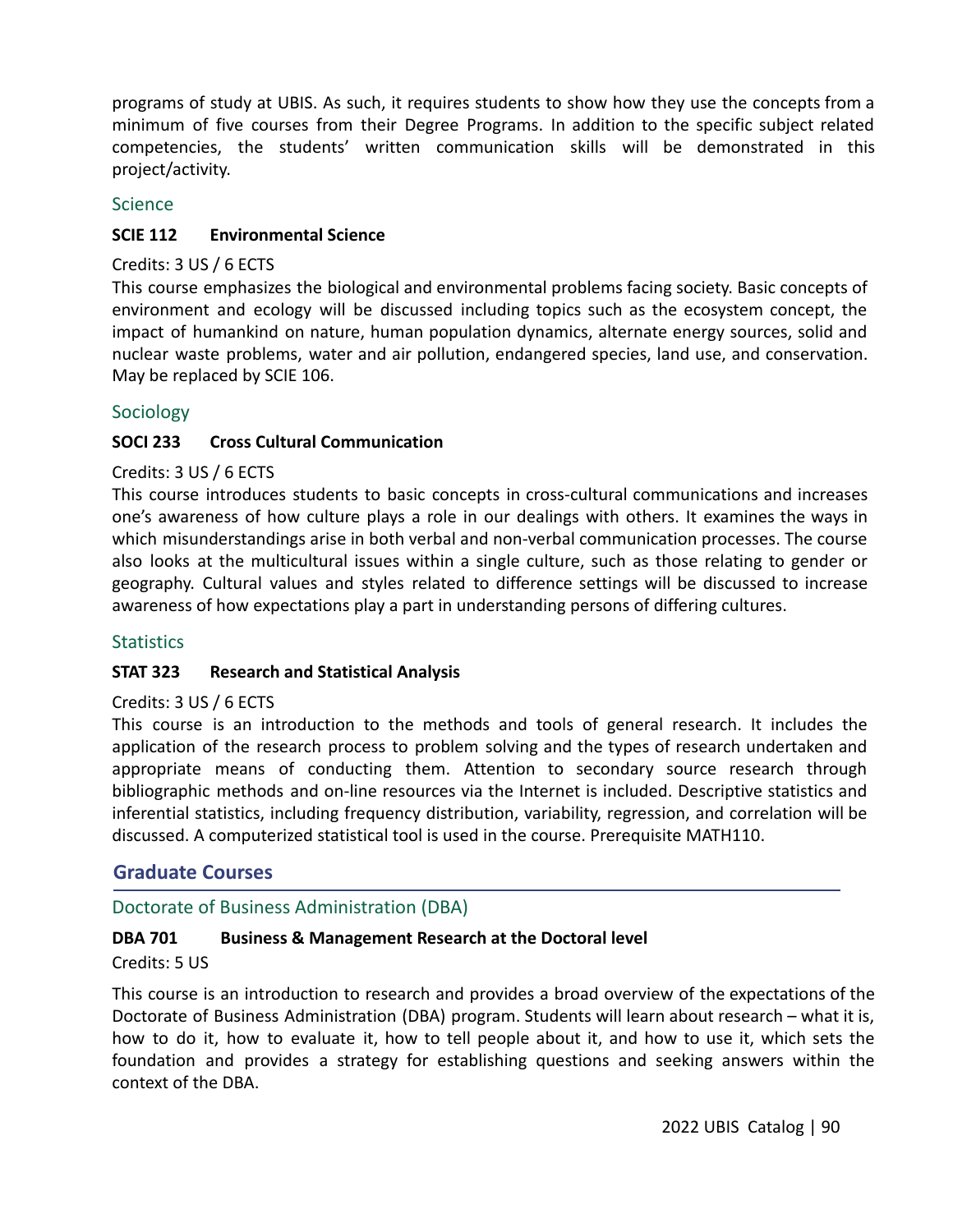## **DBA 702 Literature review methods and legitimate resources**

## Credits: 5 US

This course explores the importance of literature review in research. Through a literature review, students gain a thorough understanding of the knowledge and ideas established on a topic, such as the current state of research in the field, identify potential research gaps from which a new research question can address, and identify potential hypotheses and research methods for future research. Students will also learn the importance of accurate, current, and ethical sources.

## **DBA 703 Trends in Strategic Management**

## Credits: 5 US

This course provides a comprehensive perspective on strategic management from both an historical and current practices perspective. The course is designed to ensure that students are prepared to manage in today's global workplace. Students will examine concepts and apply strategies regarding global leadership; managing human capital and teams; ethical decision-making; and navigating organizational change.

## **DBA 705 Trends in Leadership**

Credits: 5 US

This course covers a wide range of different topics on business leadership. Students focus on the practical application of critical writing, critical thinking, and the integration of professional leadership practice at the doctoral level as they develop sustainable solutions from the perspective of a business leader. An important aspect of this course is that students will assess their personal management skills and have others provide input. The results of those assessments will enable students to develop a personal leadership plan.

## **DBA 706 Trends in Sustainability and Responsibility**

## Credits: 5 US

This course examines the relevance of Corporate Social Responsibility (CSR) and its relationship with sustainability which means more than anticipating continuous profitability. Students in this course explore what it means to be sustainable and examine the implications for the business enterprise. Students analyze systems and how those systems influence doing business in a global economy.

## **DBA 707 Case Study Research**

Credits: 5 US

This course provides various definitions of case studies ranging from the very general to the more intricate and will describe the main advantages and different classifications of case study research methodology. Students will gain practical knowledge of the advantages and disadvantages of case studies as a qualitative research methodology. Students will distinguish when a case study is applicable for research and the proper procedures for conducting a case study research project.

## **DBA 708 Advanced Qualitative Techniques**

Credits: 5 US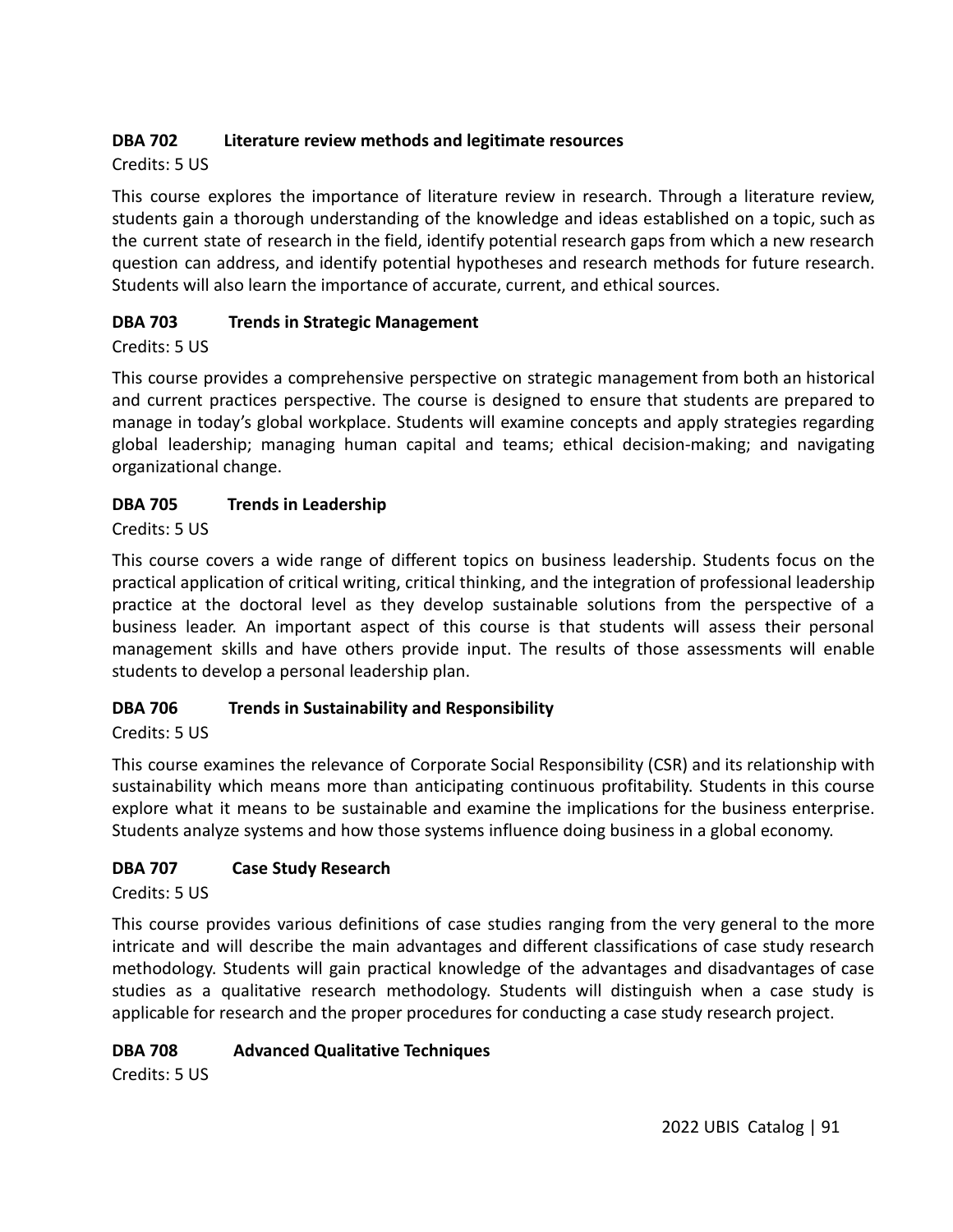This course provides a primer to qualitative research methodologies. It offers an intuitive approach to understanding and applying the basic building blocks of qualitative research methods. The content will equip students with the background information they require to advance their qualitative techniques in designing and conducting research.

## **DBA 709 Advanced Quantitative Techniques**

Credits: 5 US

This course will focus on the application of the fundamentals of advanced quantitative research methods. The course will explore advanced quantitative research design as well as the leading theories and approaches used by quantitative researchers. Emphasis will be placed on identifying the relationship between variables and conducting descriptive and experimental research. The course is practice-based. An exploration of data collection, organization, and measurement will be conducted, and statistical software applications will be used to test relations between variables. The course will cover descriptive and inferential statistical techniques used for analyzing data in research.

## **DBA 710 Doctoral Candidacy Seminar**

Credits: 2 US

This course will provide a transition from the 700 series to the 800 series dissertation courses. Students will prepare the research framework in preparation to advance to candidacy.

## **DBA 800 Doctoral Research I: Proposal Development**

Credits: 3 US

This course will support the development of the DBA research proposal. A research proposal provides evidence of the development of research ideas and preparedness for doctoral study. Following a successful application, the proposal will help to develop early research under the guidance of a supervisor. *Prerequisite: Students must be accepted into the dissertation phase of the program.*

## **DBA 801 Doctoral Research II: Introduction & Literature Review**

Credits: 3 US

In this course, students work with an advisor(s) to support the development of the Literature Review. The Literature Review establishes the connection between the proposed research and the body of research that has influenced the thinking on the topic to be explored. It also demonstrates that students have a deep understanding of the body of research. The literature review surveys the scope of existing research and then explains how the proposed dissertation research expands upon new information to the body of knowledge. *Prerequisite(s): DBA 800.*

## **DBA 802 Doctoral Research III: Methodology**

## Credits: 3 US

In this course, students work with an advisor(s) to help frame the outcomes of the dissertation research ensuring the outcomes are aligned with the expectations of the UBIS DBA. Special attention will be given to ensure that each student's research strategy, including ethics, investigative modeling, data collection protocols, measurement tools and analytic approach are properly aligned to the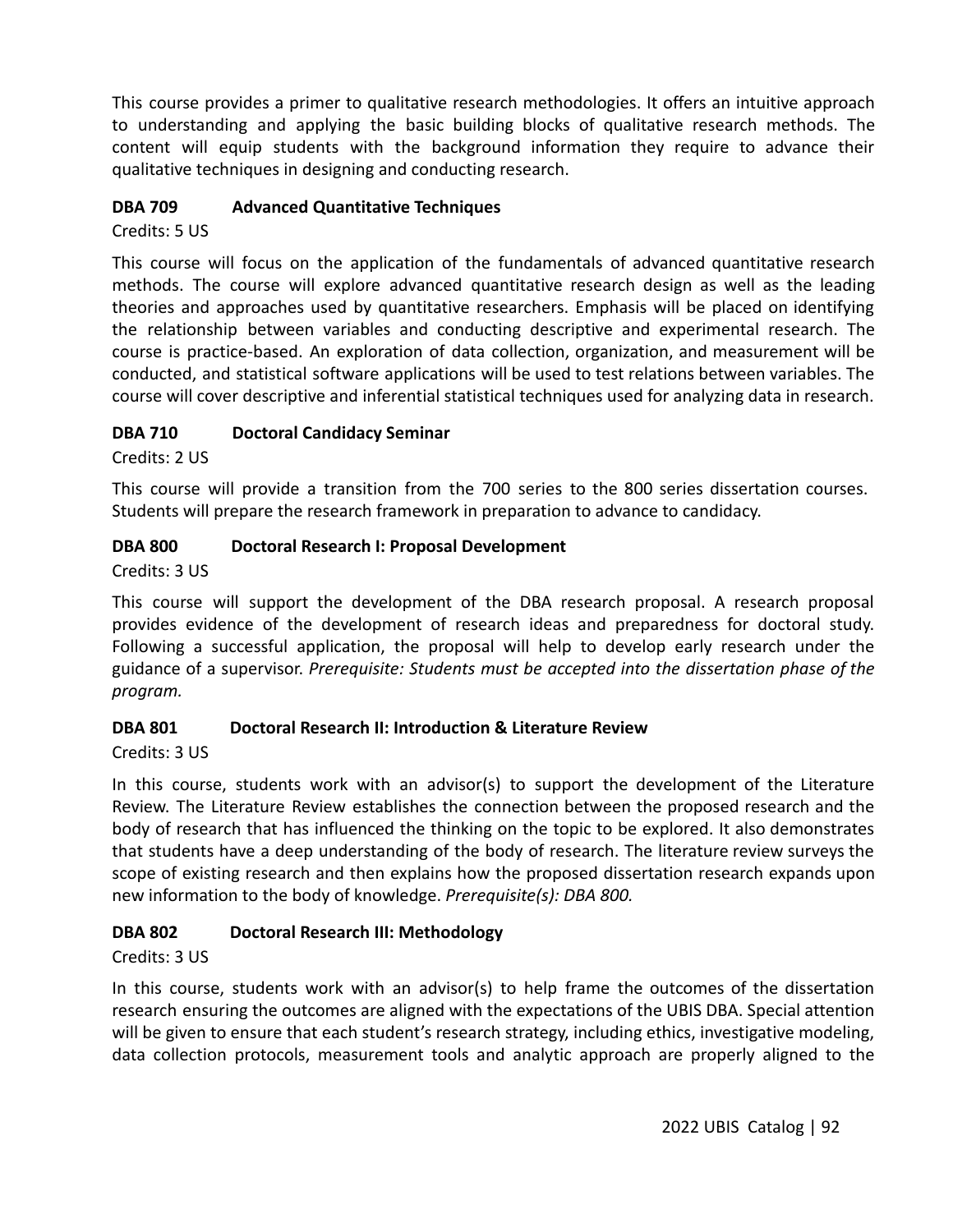research question and are firmly anchored in professional research practice and scholarly literature. *Prerequisite(s): DBA 801.*

## **DBA 803 Doctoral Research IV: Results and Findings**

Credits: 3 US

In this course, students will report the results of the study before moving on to the discussion section. The findings section of a dissertation clearly states the research outcomes and relates the outcomes to the research hypothesis or research questions as set out in the introduction chapter of the dissertation. *Prerequisite(s): DBA 802.*

## **DBA 804 Doctoral Research V: Discussion and Conclusion**

Credits: 3 US

Upon the completion of the student's research, the student will be required to prepare a written draft of their Dissertation for preliminary review by the advisor(s). The advisor will serve as the primary point of contact during the review process and will be responsible for providing all necessary feedback to the doctoral student. Upon a successful review, the student may then schedule a presentation and defense of the dissertation to the examiners or examining committee. *Prerequisite(s): DBA 803.*

## **DBA 810 Dissertation Defense and Publication**

Credits: 3 US

During the doctoral defense the student will deliver a formal presentation of the entirety of their doctoral research. Students will be expected to defend their findings. *Prerequisite(s): DBA 804.*

## Executive Doctor of Business Administration

## **EDBA701 – General Research Methodology - SEMINAR 1**

Credits: 3 US

Mode: Contact delivery by UBIS professor(s)

Course length: 21 hours

Delivery: This course is an introduction to research and is also a broad overview of what is to come in the next courses and during the Doctorate of Business Administration (DBA) program. The course is dedicated to research – what it is, how to do it, how to evaluate it, how to tell people about it, and how to use it. It is about asking questions and trying to find answers in the context of the DBA. This introductory course in research design and methods is oriented to prepare students for performing effective and responsible graduate level research in any discipline related to business and management. The main goals of research – exploration, description, prediction, explanation, evaluation, and action – provide us with a strategy to determine which questions to ask and which answers to seek in the context of the DBA.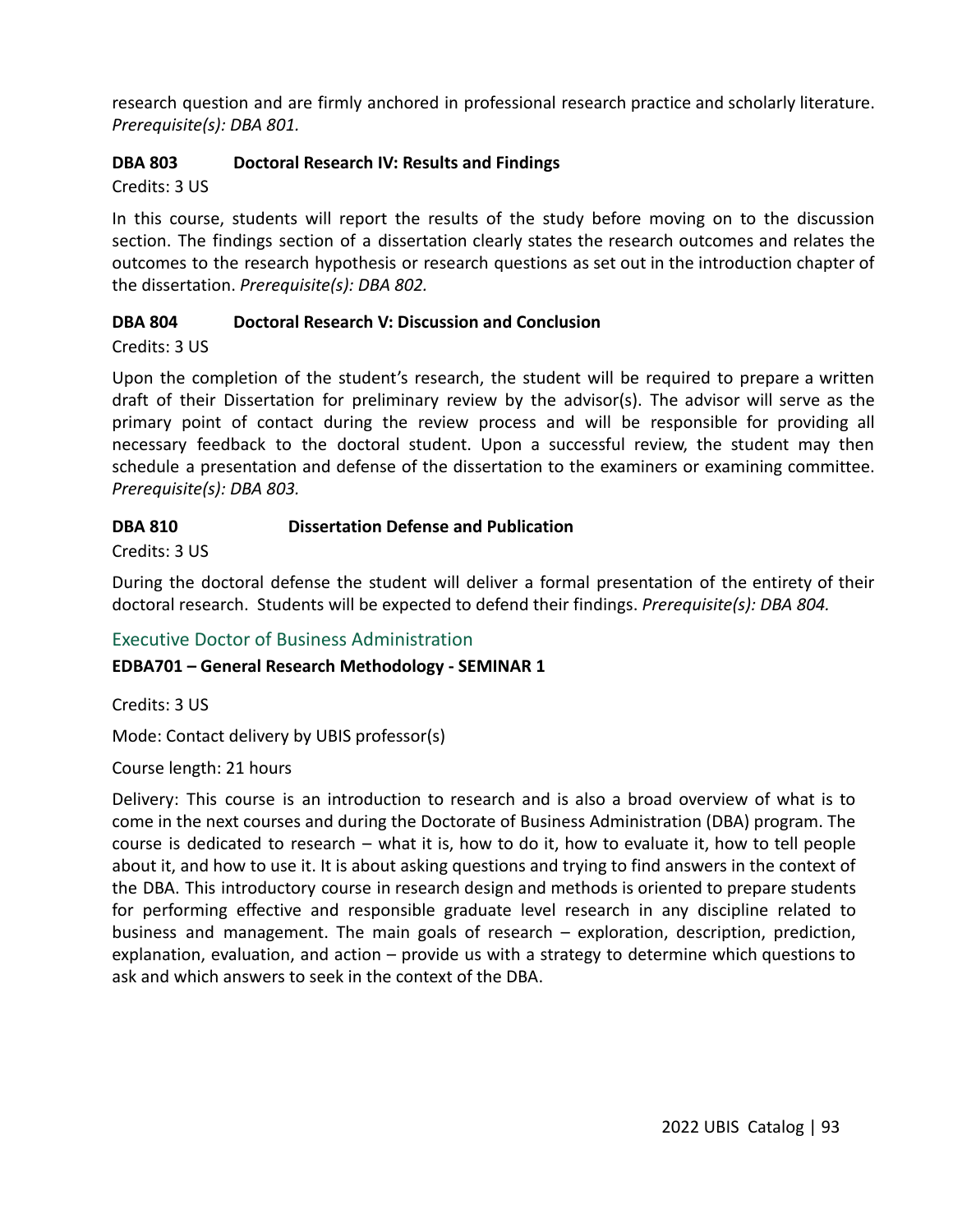### **EDBA711 – Research Success Strategies - Course Assignment**

### Credits: 6 US

Mode: Self-managed research work with supervision

Course length: 4 months

Delivery: Proposal draft and presentation. At the end of the first course students must finish scanning their research interest and be prepared to present their research topic in the first seminar.

### **EDBA721 – Research Proposal - Course Assignment**

Credits: 6 US

Mode: Self-managed research work with supervision

Course length: 4 months

Delivery: 3000 – 5000 words. Students will have to deliver a formal research proposal and be prepared to present their research plan in the second seminar.

### **EDBA702 – Research Methodologies for Business and Management - SEMINAR 2**

Credits: 3 US

Mode: Contact delivery by UBIS professor(s)

#### Course length: 21 hours

Delivery: This course is about the major research methodologies that doctoral students in business and management are likely to use to successfully complete their dissertation. The course will therefore lay out the foundations of the following research methodologies: the logico-deductive approach, case study research and grounded theory. The key assumptions, research philosophy and commonly used data-collections techniques will be identified for each research methodologies. We will also emphasize on the link between the choice of a particular research methodology and the research topic.

### **EDBA712 – Literature review- Course Assignment**

Credits: 6 US

Mode: Self-managed research work with supervision

Course length: 4 months

Delivery: 10000 – 12000 words. Students will have to deliver a 30 to 40-page literature review 12 months after the start of the program and be prepared to present their findings in the third seminar.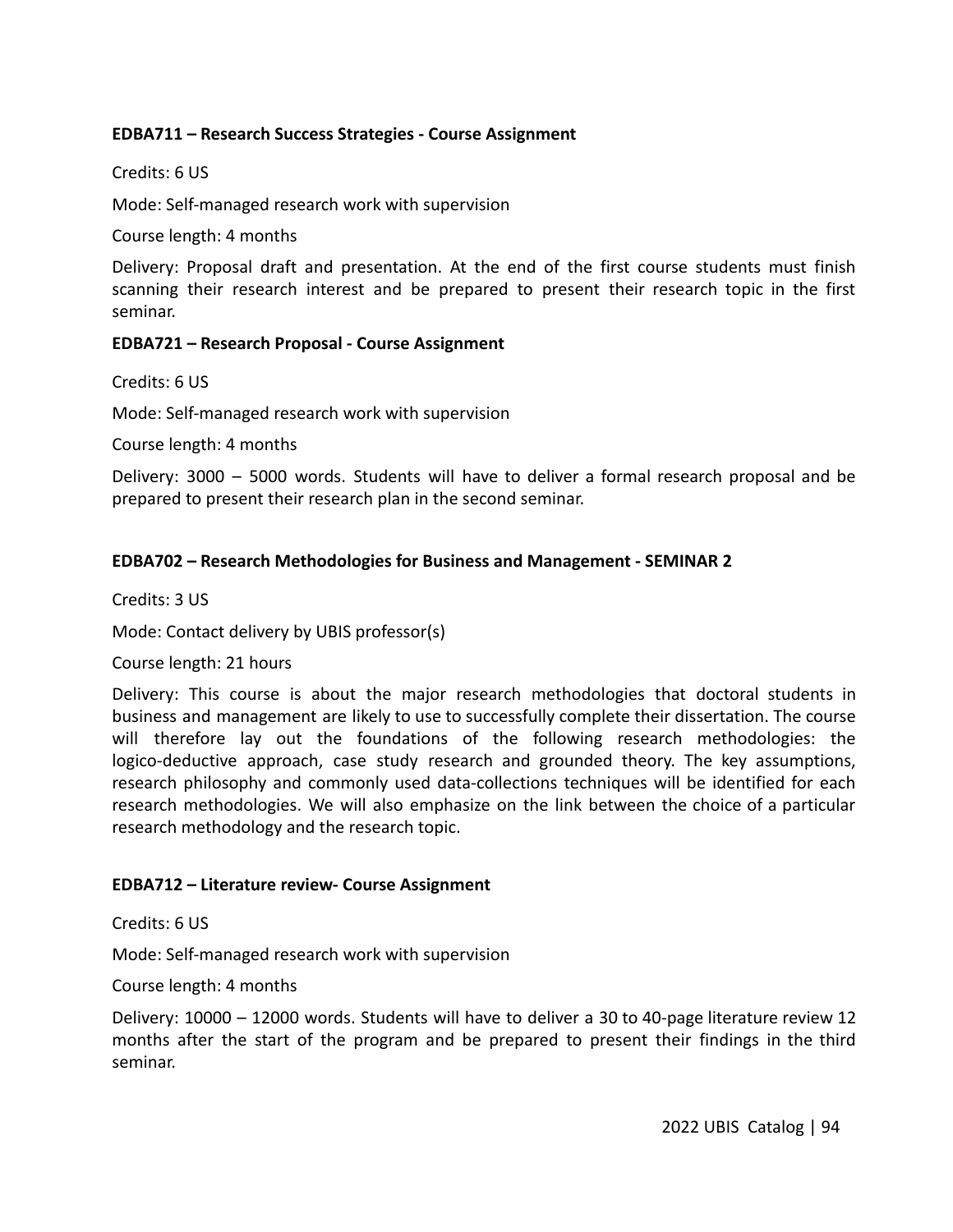## **EDBA703 – Quantitative and Qualitative Research 1 - SEMINAR 3**

Credits: 3 US

Mode: Contact delivery by UBIS professor(s)

Course length: 21 hours

Delivery: This course provides a primer to quantitative and qualitative research methodologies. It offers an intuitive approach to understanding and applying basic building blocks of qualitative and quantitative research methods. The content will equip the students with the background information they require to advance their quantitative and qualitative techniques in designing and conducting research. This course is a prerequisite to Quantitative and Qualitative Research 2.

## **EDBA713 – Preliminary Dissertation: Methodology - Course Assignment**

Credits: 6 US

Mode: Self-managed research work with supervision

Course length: 4 months

Delivery: 8000 – 12000 words. Students will deliver a 25 to 40-page preliminary dissertation research design (methodology chapter) 16 months after the start of the program.

## **EDBA704 – Quantitative and Qualitative Research 2 - SEMINAR 4**

Credits: 3 US

Mode: Contact delivery by UBIS professor(s)

Course length: 21 hours

Delivery: This course builds on Part 1 of the Quantitative and Qualitative Research. It advances the student's knowledge of quantitative and qualitative research methods and provides guidance on the application of such methodologies in research. More specifically, the course focuses on some of the most important and widely applied methodologies in quantitative and qualitative research and examines how these methods can be combined to conduct rigorous and relevant research projects. Students and their supervisors must communicate to the Academic Dean the state of advancement of the research. Students are expected to deliver assignments to their supervisors during the entire duration of the program, each assignment corresponding to a piece of the overall dissertation. The supervisors will make comments and remarks to students about each assignment to help them upgrade and improve the quality of their research.

### **EDBA714 – Revised Preliminary Dissertation: Data Collection & Pretests - Course Assignment**

Credits: 6 US

Mode: Self-managed research work with supervision

Course length: 6 months

Delivery: 20000 – 22000 words. The preliminary dissertation methodology assignment consists of two chapters: the revised literature review as well as the research design (methodology chapter).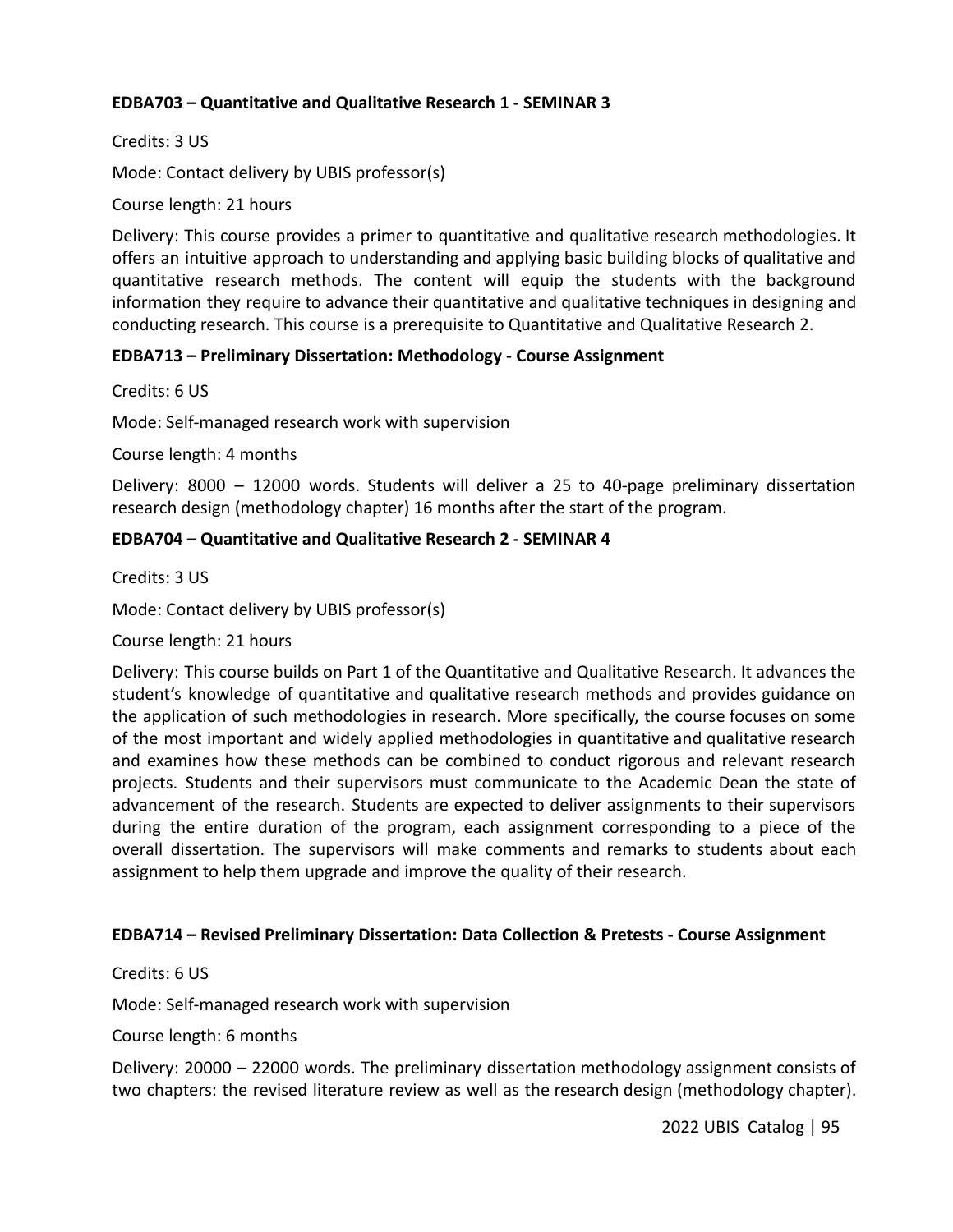Students will deliver their revised preliminary dissertation at the end of the second year of the program.

### **EDBA724 – Data Analysis & Findings - Course Assignment**

Credits: 6 US

Mode: Self-managed research work with supervision

Course length: 4 months

Delivery: 8000 – 12000 words. Students will deliver a 30 to 45-page document laying out the major empirical findings of their research.

## **EDBA734 – Draft 1 Dissertation - Course Assignment**

Credits: 6 US

Mode: Self-managed research work with supervision

Course length: 4 months

Delivery: 30000 – 45000 words. Students will deliver their first draft of the full dissertation at the end of the 30<sup>th</sup> month of the program.

### **EDBA705 – Dissertation Defense and Publication - Course Assignment**

Credits: 6 US

Mode: Self-managed research work with supervision

Course length: 4 months

Delivery: Oral defense with the dissertation committee. Students will defend their dissertation in front of a Dissertation Committee of 3 to 4 professors (online or on ground) during the last 2 months of this course. The final approval of the dissertation will allow students to publish their work on a public research database should they desire.

## Capstone

### **CAP 601 Capstone Project I**

Credits: 3 US / 6 ECTS

The intent of the Capstone course is to integrate what was learned during the MBA program into an applied context. This course addresses the business-related fields of organizational theory, human resources, project/program management, accounting/finance, operations management, business law and ethics, leadership, and globalization. The capstone project is a culmination of concepts acquired throughout the MBA program. Students will place into practice their developed skills to produce the capstone project by demonstrating knowledge, understanding and application.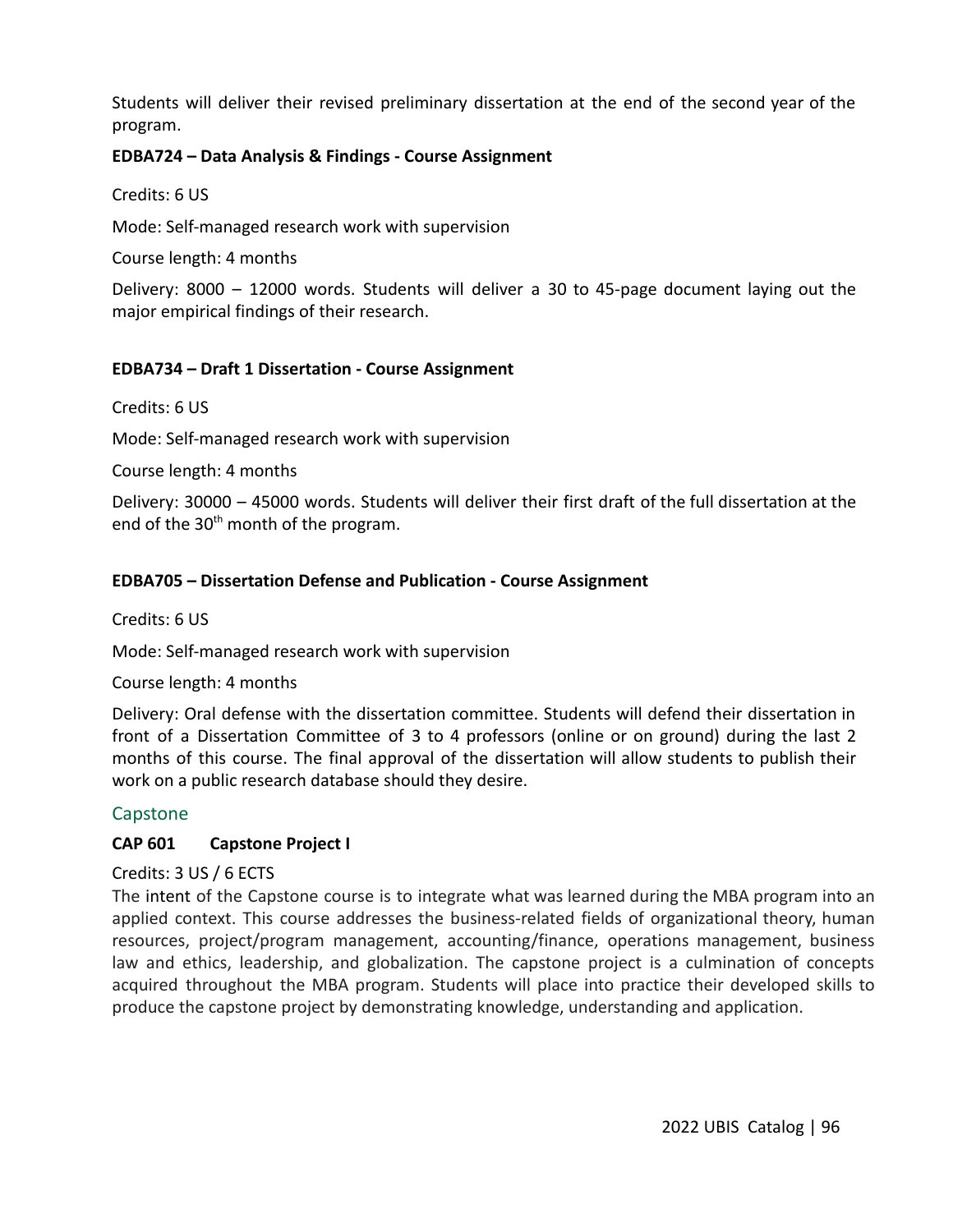## **Economics**

### **ECO 601 International Economics**

#### Credits: 3 US / 6 ECTS

This course aims to provide students with a detailed understanding of the international dimensions of economic activity and the inter-relationship between national and international economic performance. The modules show how the tools of micro and macroeconomic analysis can be used to evaluate contemporary developments in the world economy and the forces influencing globalization. It also provides a critical appreciation of problems related to the design of economic policy in an international environment.

#### **ECO 602 Managerial Economics**

#### Credits: 3 US / 6 ECTS

This course covers traditional topics using a problem-based approach built around common business mistakes. Models are used sparingly, and then only to the extent that they help students determine why mistakes are made and how to fix them.

#### Finance

#### **FIN 601 Corporate Finance**

#### Credits: 3 US / 6 ECTS

This course looks at the realities of finance within a corporate entity. Capital investment decisions are reviewed in more detail, with an emphasis upon risk analysis. Additional topics include the management of cash and working capital, and the valuation of companies. The course makes extensive use of case study analysis to link classroom teaching with corporate realities, and to provide students with additional experience of making presentations.

Any decision that a business makes has financial implications, and any decision which affects the finances of that business is a corporate finance decision. This course will examine corporate finance within that framework. This course will focus on specific areas and issues such as the evaluation of capital investment projects, the problem of risk adjustment in such decisions, capital structures, dividends and share buy-backs, sources of capital, issuing securities, cash and working capital management, and mergers and acquisitions.

#### **FIN 602 Financial Markets and Institutions**

Credits: 3 US / 6 ECTS

This course helps students understand why financial markets exist, how financial institutions serve them, and what services those institutions offer. Focusing on management, performance, and regulation of financial institutions, this edition explores the Federal Reserve System and its recent changes. Expanded coverage examines stock valuation, market microstructure strategies, and liquidity in today's financial markets. In addition, students examine popular sources of funding.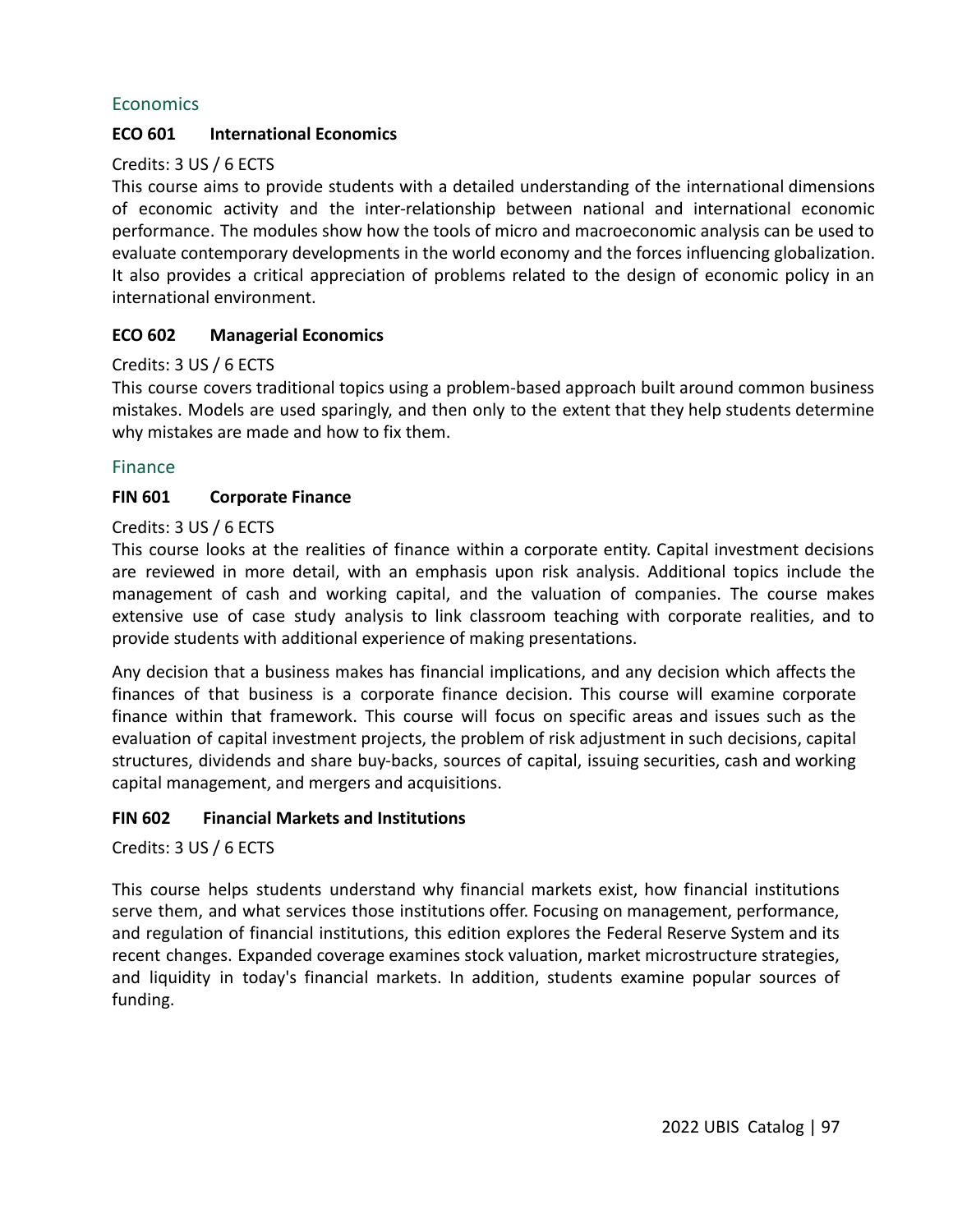## **FIN 603 Financial Risk Management**

## Credits: 3 US / 6 ECTS

This course blends institutional material, theory, and practical applications to give students a solid understanding of how derivatives are used to manage the risks of financial decisions. Detailed coverage introduces options, futures, forwards, swaps, and risk management as well as pricing, trading, and strategy. Financial information reflects the most recent changes in the derivatives market -- one of the most volatile sectors in the financial world. Engaging features illustrate risk management in real financial decisions.

## **FIN 607 Entrepreneurial Finance**

## Credits: 3 US / 6 ECTS

This course introduces the theories, knowledge and corporate finance tools and techniques today's entrepreneur needs to start, build, and eventually harvest a successful venture. Students learn how to secure financing, use business cash flow models, and strategically position their early-stage companies as this edition emphasizes sound financial management practices. Students also learn how to interact effectively with financial institutions and regulatory agencies that can affect venture growth and ensure liquidity for investors.

## **FIN 608 Financial Management Theory and Practice**

### Credits: 3 US / 6 ECTS

This course explains key theoretical concepts and provides practical tools to assess and implement effective financial decisions. The fundamentals are introduced before expanding to strategic finance, linking recent events to finance's role in the business world as well as students' personal lives. This course provides relevant and engaging presentations, numerous examples, and emphasis on Excel applications.

### **FIN 609 International Financial Management**

### Credits: 3 US / 6 ECTS

Develops financial, analytical, and communication skills necessary to develop and implement a financial strategy consistent with firm value creation in a dynamic environment. Stresses the impact of ethical and legal considerations, global markets, and technological innovation on efficient economic outcomes.

### **HIS 602 International Politics: Power and Purpose in Global Affairs**

## Credits: 3 US / 6 ECTS

This course examines five paradigms of international relations theory and connects the scholarly analysis of international politics to policy problems and contemporary affairs. This course presents the study of international politics as a series of intellectual puzzles and policy problems, which help students make the connections between theory and policy, history and the present, and ideals and constraints. Case studies of real-world events address common student deficiencies in history, policy, and geography.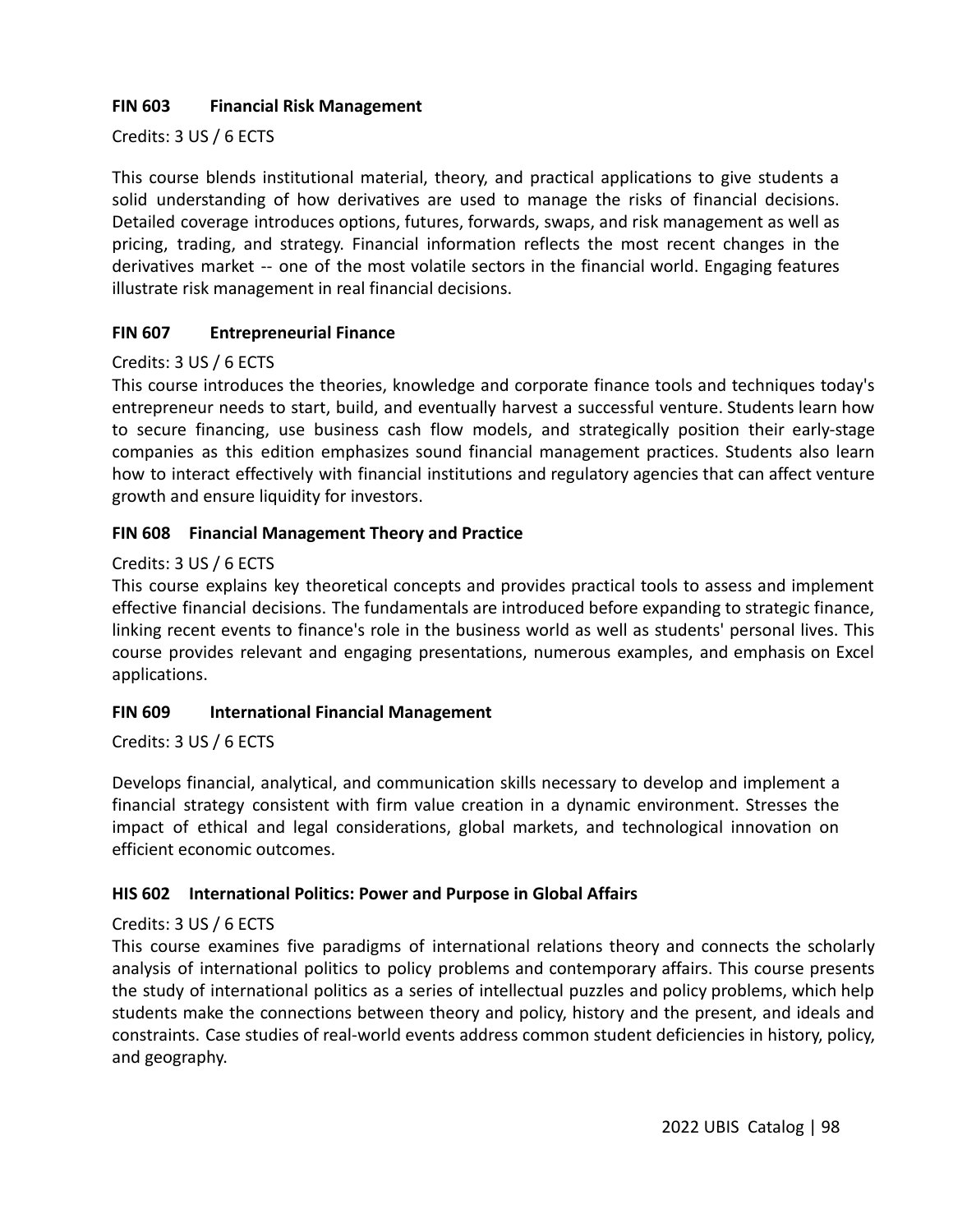### International Relations

### **INR 601 International Relations Theory**

### Credits: 3 US / 6 ECTS

This course covers key principles of international relations, providing a thorough introduction to the discipline while avoiding excessive detail and complexity. Every course module includes the most recent statistics, research, trends, theories, and examples drawn from today's headlines, including chemical weapons in Syria, the conflict between Russia and Ukraine, and the debate over climate change and global resources.

## **INR 612 World Politics Trend and Transformation**

### Credits: 3 US / 6 ECTS

Offering analysis of the latest data, research and current events, this course explains the "what" and the "why" behind the happenings on today's international political stage. This course explores recent challenges to global peace and prosperity, changes in the political landscape sparked by Brexit, the rise of China and enduring rivalries, and the decision-making process in world politics.

### **INR 614 Global Sociology and Its Impact**

#### Credits: 3 US / 6 ECTS

This class applies and relates key sociological concepts and theories to the forces of globalization-forces shaping virtually every aspect of daily life.

#### International Law

#### **IRL 601 International Law**

### Credits: 3 US / 6 ECTS

Today, no business is purely domestic. Even the smallest local firms are affected by global competition and world events. This course delivers comprehensive, yet accessible, coverage of the legal implications and ramifications of doing business internationally. With a focus on trade, the licensing of intellectual property, and foreign direct investment, the course presents the three major forms of doing business in a foreign country through real examples, precedent-setting cases, managerial implications, and ethical considerations.

#### Law

### **LAW 603 International Business Law**

### Credits: 3 US / 6 ECTS

This course provides comprehensive coverage of the legal implications and ramifications of doing business internationally. Students examine the related cultural, political, economic, and ethical issues today's global business managers face. With a focus on trade, the licensing of intellectual property, and foreign direct investment, the authors present the three major forms of doing business in a foreign country through real examples, precedent-setting cases, managerial implications, and ethical considerations.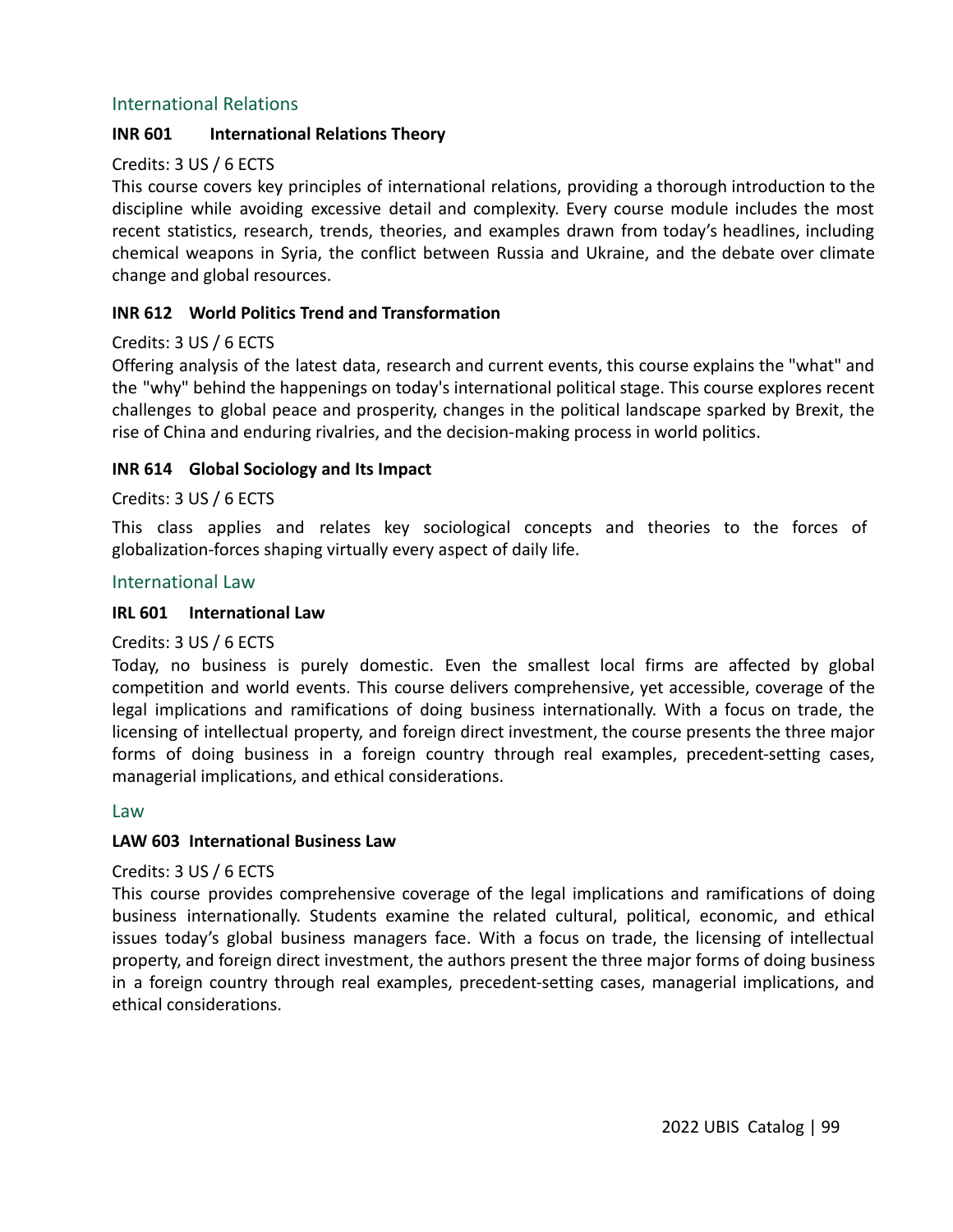### **LAW 602 Business Law and Ethics**

### Credits: 3 US / 6 ECTS

This course provides theory and practical applications in law and ethics. The course presents current controversial issues at the intersection of business, law, and ethics. This course encourages lively classroom debate on pertinent topics, from climate change to the gig economy to telematic surveillance to transgender workplace rights.

## Management Communication

### **MCO 608 Managing a Contemporary Business Information System**

### Credits: 3 US / 6 ECTS

This course addresses the latest developments in cloud computing, AR/VR, and quantum computing while new and updated learning features reflect today's most current events in technology and business. In addition, key concepts, skills, and cases are identified by corresponding AASCB standards to ensure students master critical information.

### Management

#### **MGT 621 Introduction to Global Business**

#### Credits: 3 US / 6 ECTS

The global business environment is rapidly changing due to shifts in geopolitical alliances, active support of international institutions in promoting market-oriented economic reforms, and advances in the development and use of information technology. This course prepares student for business launch and management on international arena.

#### **MGT 607 Business Analytics, Data Analysis & Decision Making**

#### Credits: 3 US / 6 ECTS

This course provides an overview and motivation for the use of qualitative and quantitative research methods, including observation, interviewing, questionnaires and surveys, and the use of case studies. This course will provide students with the necessary background in research methods to carry out different kinds of research during their graduate studies, but also to be able to recognize in the future what makes good research, whether this is in journalism, social and economic reporting, industry, politics and academia.

#### **MGT 608 The Management of Technology and Innovation**

### Credits: 3 US / 6 ECTS

This course offers an understanding of the management of technology and innovation, not in isolation, but as a dynamic integrated system connected to organizational culture, knowledge management and value creation. To enhance the understanding of the hypercompetitive industrial markets of the globe, this edition carries two new chapters focusing on how technological innovation can lead to wealth creation.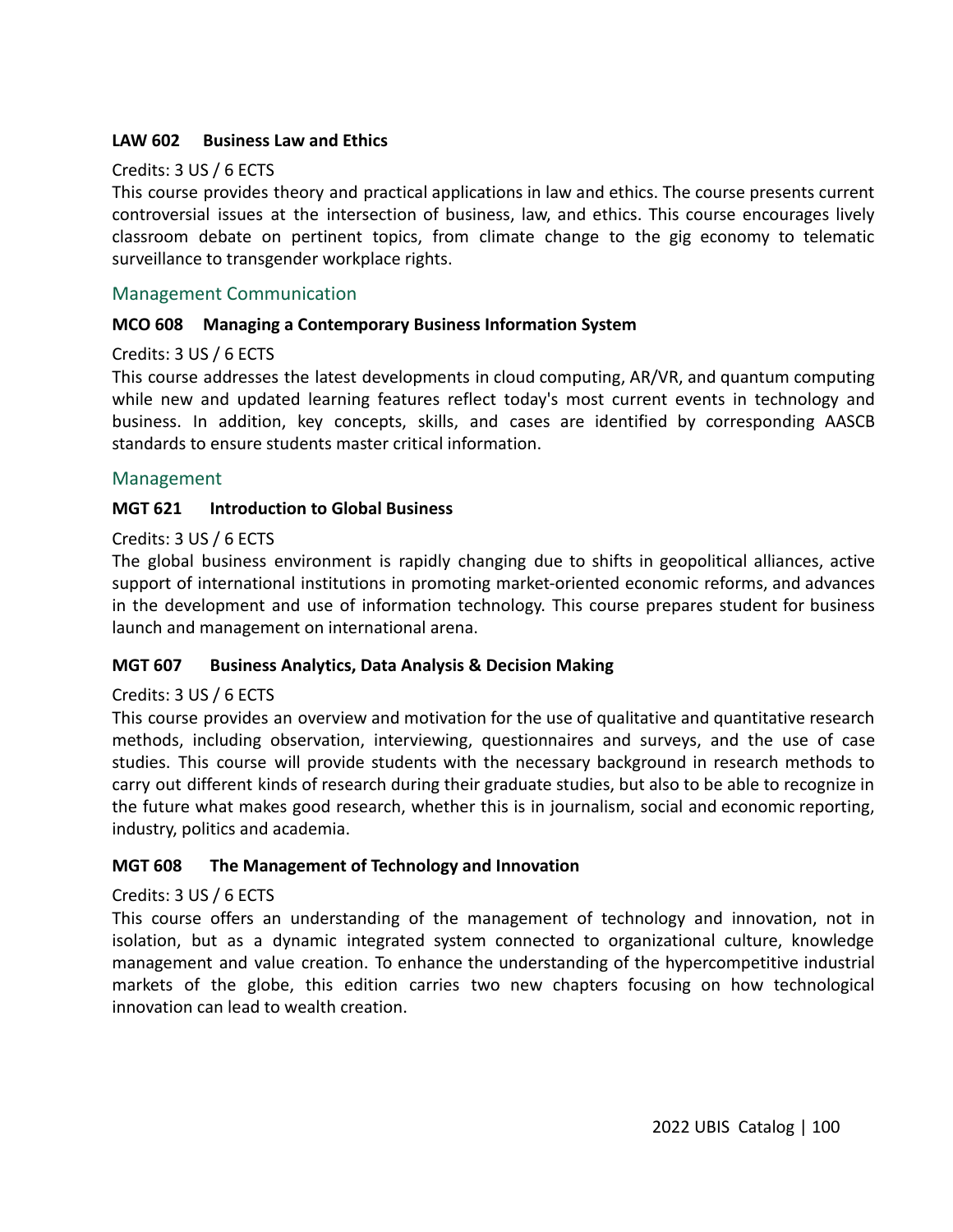## **MGT 609 Operations, Supply Chain and Project Management**

Credits: 3 US / 6 ECTS

A study of Project Management initiatives and its life cycle: resources, cost, time and risks; work and product breakdown structures; tendering and contracting processes; and planning, building, and leading the team and execution. This course will help students to learn how to manage projects in a manner that allows them to maintain control over the process and the outcome in an onsite or remote setting. Students encounter various challenges and problems through this course. Learning to find solutions to their own project management difficulties is a part of the value-added training of this course.

## **MGT 610 Electronic Commerce**

Credits: 3 US / 6 ECTS

This course provides comprehensive coverage of emerging strategies, up-to-the-minute technologies, and the latest market developments. Students gain an understanding of the dynamics within this fast-paced industry as the book balances technological issues with the strategic business aspects of successful e-commerce.

## **MGT 611 Strategic Entrepreneurship**

### Credits: 3 US / 6 ECTS

Entrepreneurship is defined as the assumption of risk and responsibility in designing and implementing a business strategy. The word "entrepreneur" originates from the French word "entreprendre" which means "to undertake". In the business sense, this means to start a business. An integral part of entrepreneurship is the ability to develop and implement a business strategy. This course will teach the important factors leading to the creation of new businesses ventures and the characteristics of the successful entrepreneur. Students will participate to an on-line business simulation, either individually or in teams.

### **MGT 612 Small Business Management**

### Credits: 3 US / 6 ECTS

This course covers all the aspects of small business launch and management. This course provides students with strong skills and real cases examples of successful small businesses and possible challenges that must be resolved by the leader.

### **MGT 613 Multinational Management**

### Credits: 3 US / 6 ECTS

This course focuses on opportunities and challenges created by globalization. It explains cross-cultural and management issues related to management in an international marketplace.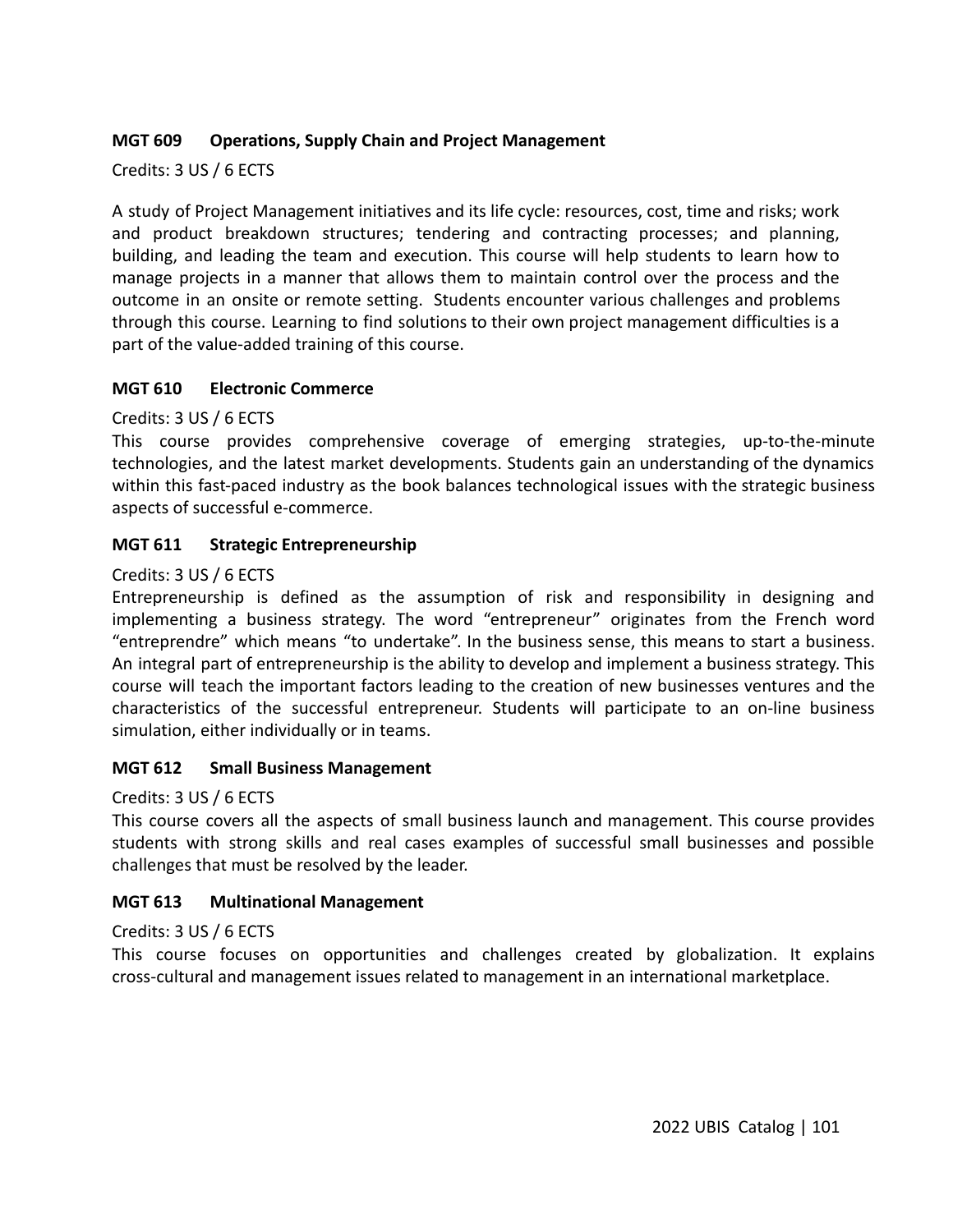## **MGT 614 Modern Business Statistics**

## Credits: 3 US / 6 ECTS

This course introduces new and interesting real business examples, application exercises, and the authors' signature problem-scenario approach demonstrates how statistics provide insights into business decisions and problems.

## **MGT 615 Quality and Performance Management**

## Credits: 3 US / 6 ECTS

This course introduces students to the basic principles and methods, show how these principles and methods have been put into effect in a variety of organizations, and illustrate the relationship between basic principles and the popular theories and models.

### **MGT 616 Strategic Management, Competitiveness & Globalization**

## Credits: 3 US / 6 ECTS

This course examines the way in which organizations formulate and implement their strategic plans. The key topics include systematic analysis of trends in the operating environment, analysis of the industry and/or sector in which the organization operates, the identification of critical success factors and the recognition of competences. Possible strategies are then identified before continuing to strategic choice and the problems of implementation.

## **MGT 619 Environmental Economics and Management**

Credits: 3 US / 6 ECTS

This course analyzes humanity's relationship to the natural environment and its resources. Attention is given to both current utilization and predicted future availability of natural resources. Specific topics may include population demographics, agriculture, mineral and energy resources, climate change, ecology, and water resources. Along with understanding the underlying science, all topics are examined using the perspective of current economic, social, and political conditions.

### **MGT 620 Strategic Human Resources Management**

Credits: 3 US / 6 ECTS

This course offers a current look at HR and its impact on today's organizations, with new closing cases and new content on ethics and the ethical process, leadership, social media, technology, unemployment, and current economic conditions.

### **MGT 640 Business Ethics**

### Credits: 3 US / 6 ECTS

This course is based on real cases that show current ethical dilemmas, provide a basis for evaluating business ethics, while encouraging stronger values in future business leaders. Students will analyze common themes in less-than-ethical decision making and explore why leaders make ethical compromises in business that they would not make in personal lives. Also, this course reviews the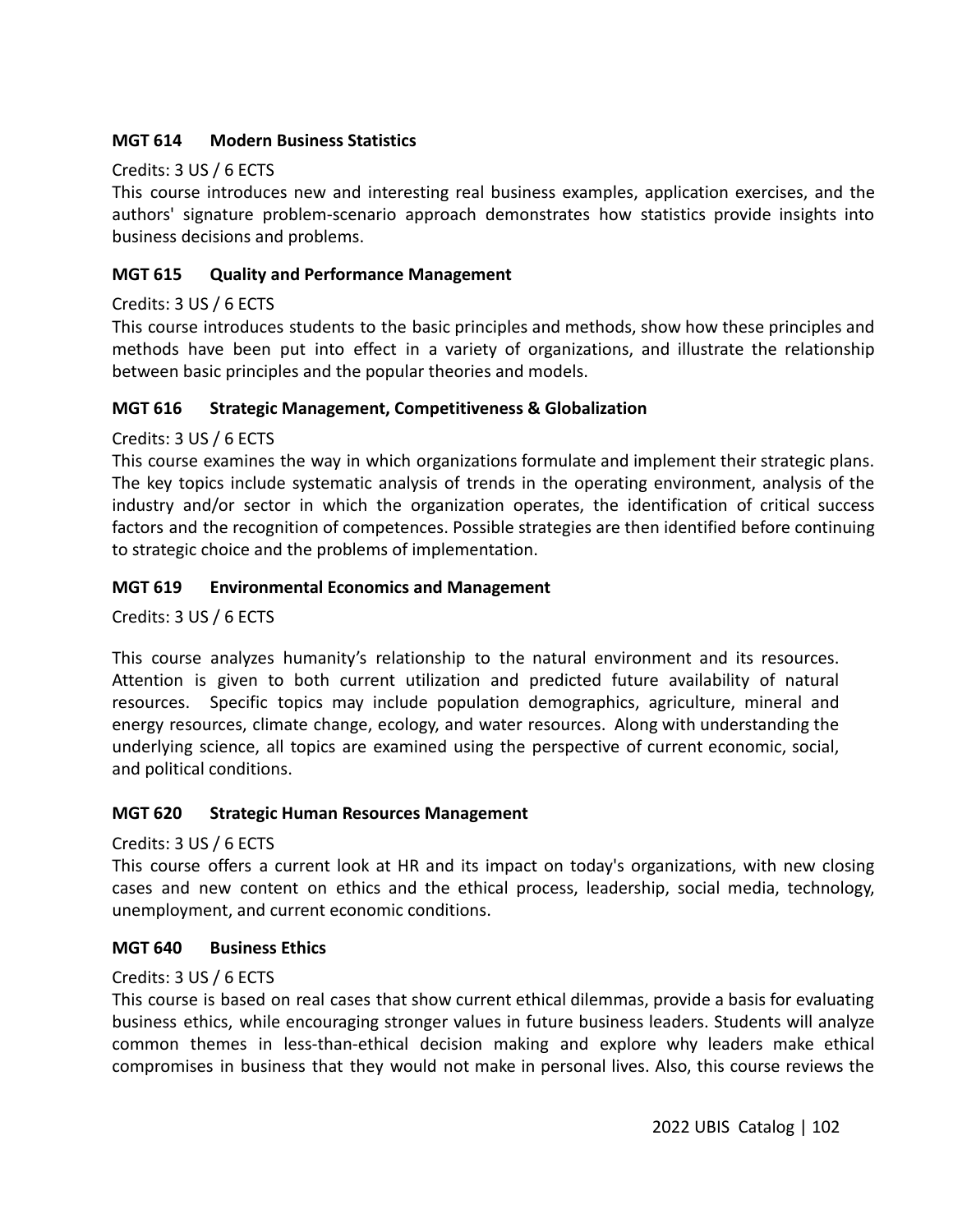decision-making process of business leaders today to illustrate why good leaders often make questionable decisions.

### **MGT 641 Ethics in Informational Technology**

### Credits: 3 US / 6 ECTS

This course provides a strong understanding of the legal, ethical, and societal implications of information technology. This course examines issues associated with the professional code of ethics, cyberattacks and cybersecurity, security risk assessment, privacy, electronic surveillance, freedom of expression, censorship, protection and infringement of intellectual property, development of high-quality software systems, the impact of IT on society, social networking, and the ethics of IT corporations.

### **MGT 642 Business Sustainability, Ethics and Social Responsibility**

Credits: 3 US / 6 ECTS

This course examines the role of business in a social system including interrelationships with government, the community, employees, and other major publics. A major focus is social responsibility of business towards society and the environment. Considerations are given to such areas as international business, business ethics, pollution, and impact of governmental regulations. Students will learn with real cases that show current ethical dilemmas, provide a basis for evaluating business ethics, while encouraging stronger values in future business leaders. Also, this course reviews the decision-making process of business leaders today to illustrate why good leaders often make questionable decisions.

### **MNG 601 Executive Leadership**

Credits: 3 US / 6 ECTS

This course focuses on the impact of leadership and management on organizational effectiveness. Students will hone their critical thinking and problem solving skills. Students will learn attributes of successful leaders and managers, the challenges they face in a global society, and how they build relationships and impact culture for organizational sustainability and innovation.

### **MNG 603 Managing Organizational Diversity**

### Credits: 3 US / 6 ECTS

This course will provide an overview of the different ways in which cross-cultural management and communications processes are handled today. It emphasizes possible (and practical) cultural geographic distinctions that affect individual, group, and organizational behavior. It explores different aspects of intercultural management, including teams, leadership, Human Resource Management, marketing, and negotiations. This course provides a deeper knowledge about how culture shapes management practices in international organizations. This course will provide an in-depth understanding of how to deal with cultural diversity. The different key concepts that will be explained within the course include culture, ethnicity, race, racism, stereotype, prejudice, core values, oppression, and discrimination.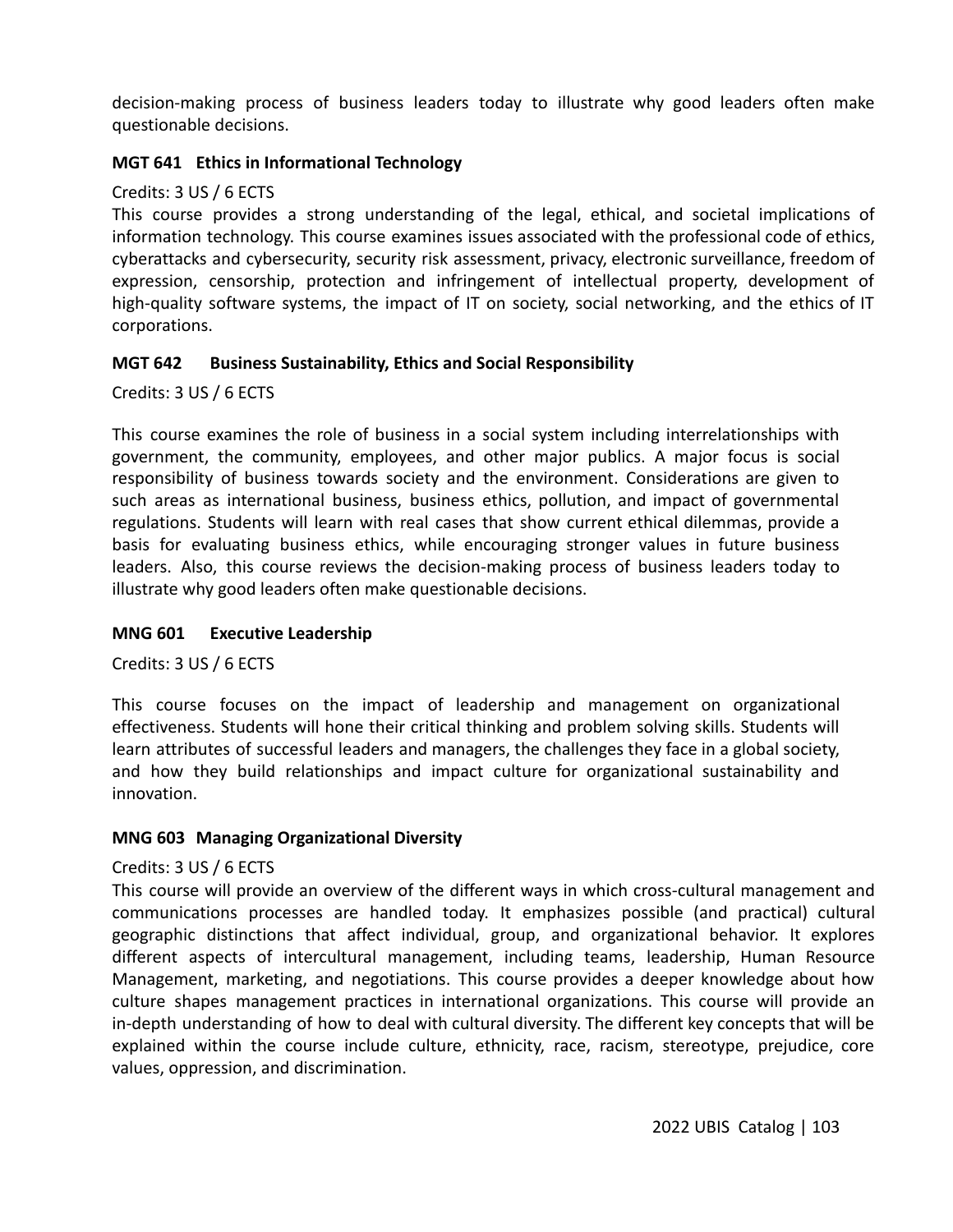## **MNG 607 Future Decision-making and Management Science**

## Credits: 3 US / 6 ECTS

Geared entirely to Excel 2016, this course helps students take full advantage of the power of spreadsheet modeling. Modeling is integrated into areas of business such as finance, marketing, and operations management. This course blends theory with real examples and real data. Applied learning and theory provide a solid foundation followed by practical, hands-on exercises. Students will learn @RISK and Precision Tree add-ins and how to incorporate "Big Picture" diagrams of spreadsheet models and data mining.

## **MNG 608 The Management of Technology and Innovation**

## Credits: 3 US / 6 ECTS

In today's economy the management of technology is a major factor in the process layout employed by the firm, in systems used by the company, in its structural design, and in its product marketability. This course examines technology as a guiding focus for explaining the strategic management process by synthesizing material from leading theorists and consultants and discussing the applicable techniques for successfully exploiting technology and innovation.

## Information Technology

## **MIT 604 Database Modeling and Design**

Credits: 3 US / 6 ECTS

Data are generated and captured at unprecedented volume and speed. Organizations increasingly depend on well-organized data resources not only to conduct day-to-day business, but increasingly, to better understand their opportunities and risks and to make predictions to support important decisions. This course explores modern database management systems. It Focuses on the techniques for modeling complex data requirements and for transforming such models into efficient computerized database designs. The course reviews structured query language (SQL) for implementing database structures using a relational database management system. The Course makes extensive use of basic and advanced SQL.

### **MIT 606 Database Manipulation forBusiness Solutions**

Credits: 3 US / 6 ECTS

This course covers advanced database topics that allow organizations to address the increasing complexity of data format, availability, speed of processing and location. Such topics include transaction management and concurrency control, database performance, distributed databases, data warehousing for business intelligence and the emerging role of NoSQL databases to handle big data. The course also reviews technology for database connectivity and concludes with a review of the database administration function. *Prerequisite: MIT 604.*

## **MIT 608 Programming for Business Analysis**

Credits: 3 US / 6 ECTS

This course gives an introductory knowledge of the modern practice behind programming, as well as the Python programming language. Python is used in the development of all types of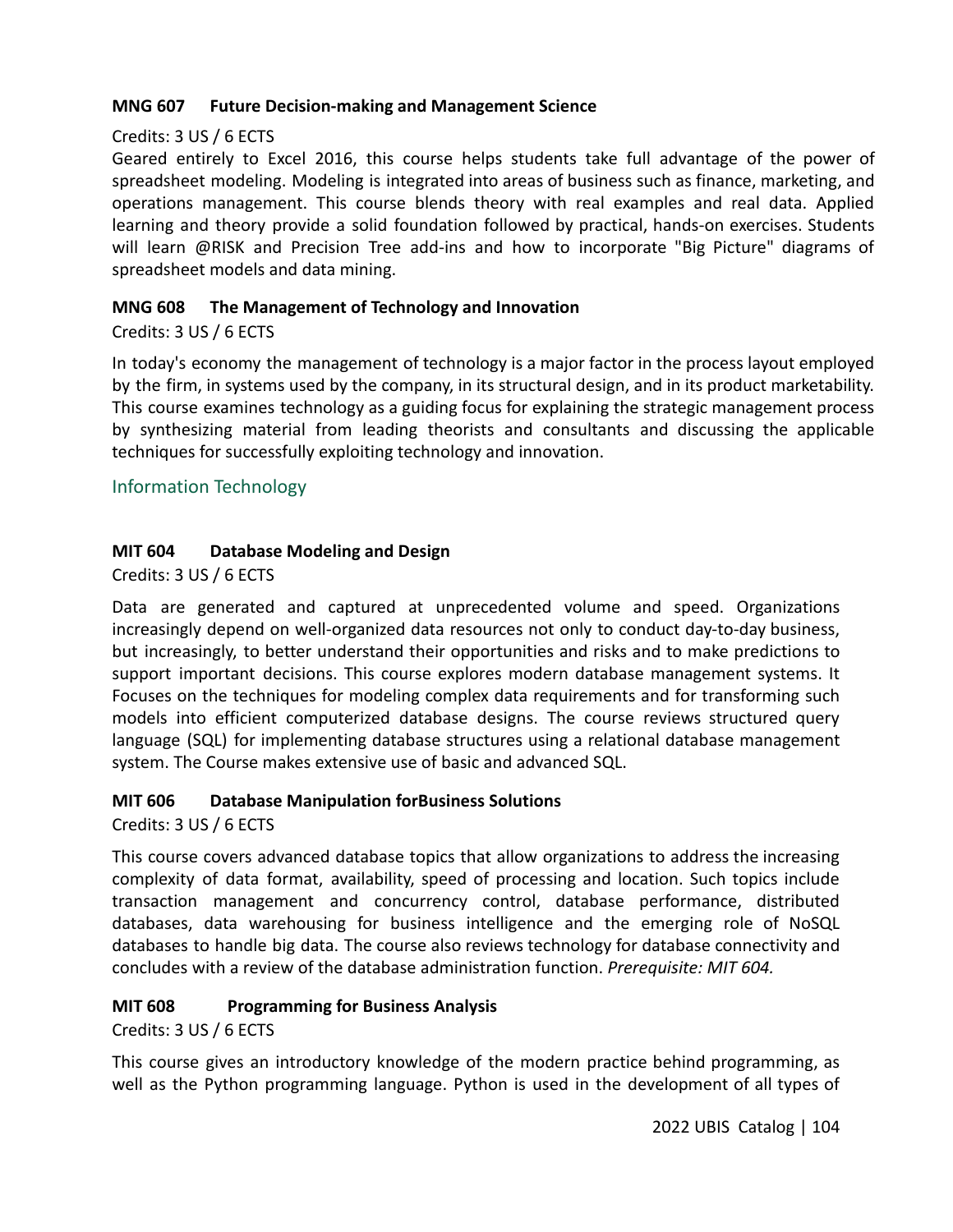applications. Here the focus is on the use of programming thinking to address problem-solving skills for building efficient applications. The course begins with control statements, program flow, and program structures via functions. Then it moves on to data structures and ways to correctly store and represent information. Students will learn how Python Implements object-oriented programming (OOP) concepts of abstraction, encapsulation of data, inheritance, and polymorphism. Coverage also includes an overview of how imports, modules, and packages work in Python, how to handle errors to prevent apps from crashing, as well as file manipulation.

## **MIT 610 Systems Analysis and Development**

## Credits: 3 US / 6 ECTS

This course focuses on an in-depth review of the approaches, tools, and techniques involved in designing an information system for an enterprise, including a detailed study of the system's development life cycle. Given the array of possibilities for developing or acquiring information systems in today's changing global environment, the course focuses on the most up-to-date approaches to information technology deployment. It covers current and emerging practices for requirements engineering, process and object modeling, system design and architecture, and implementation techniques. Students will explore advanced topics to evaluate and select system development methodologies and design system solutions.

## **MIT 612 Business Data Communications and Computer Networks**

Credits: 3 US / 6 ECTS

This course is an introduction to the technologies underlying voice and data communications, local area networks, wireless local area networks, wide area networks, the Internet and emerging cloud services. It is intended to make students aware of various data communications technologies, and to enable them to effectively communicate with technical, operational and management personnel in telecommunications. The course covers the architecture, terminology, design,and management issues related to the modern environment of networking and data communications. It concludes with a review of risk, security, and regulatory compliance of modern business network solutions.

### **MIT 614 Fundamentals of Business Intelligence**

Credits: 3 US / 6 ECTS

This course introduces Business Intelligence (BI), understood as the leveraging of various data and information sources to provide decision makers with valuable insights and knowledge. It begins with a detailed examination of the topic of business intelligence by contrasting it with other information technologies. It describes the concepts of BI capabilities, tools, and solutions. The course then reviews in detail the four main BI capabilities: organizational memory, information integration, insight creation and presentation. The course concludes with an examination of the development of BI solutions and the management of BI. Leading BI vendors and tools are reviewed.

## **MIT 616 Information Security, Privacy and Compliance**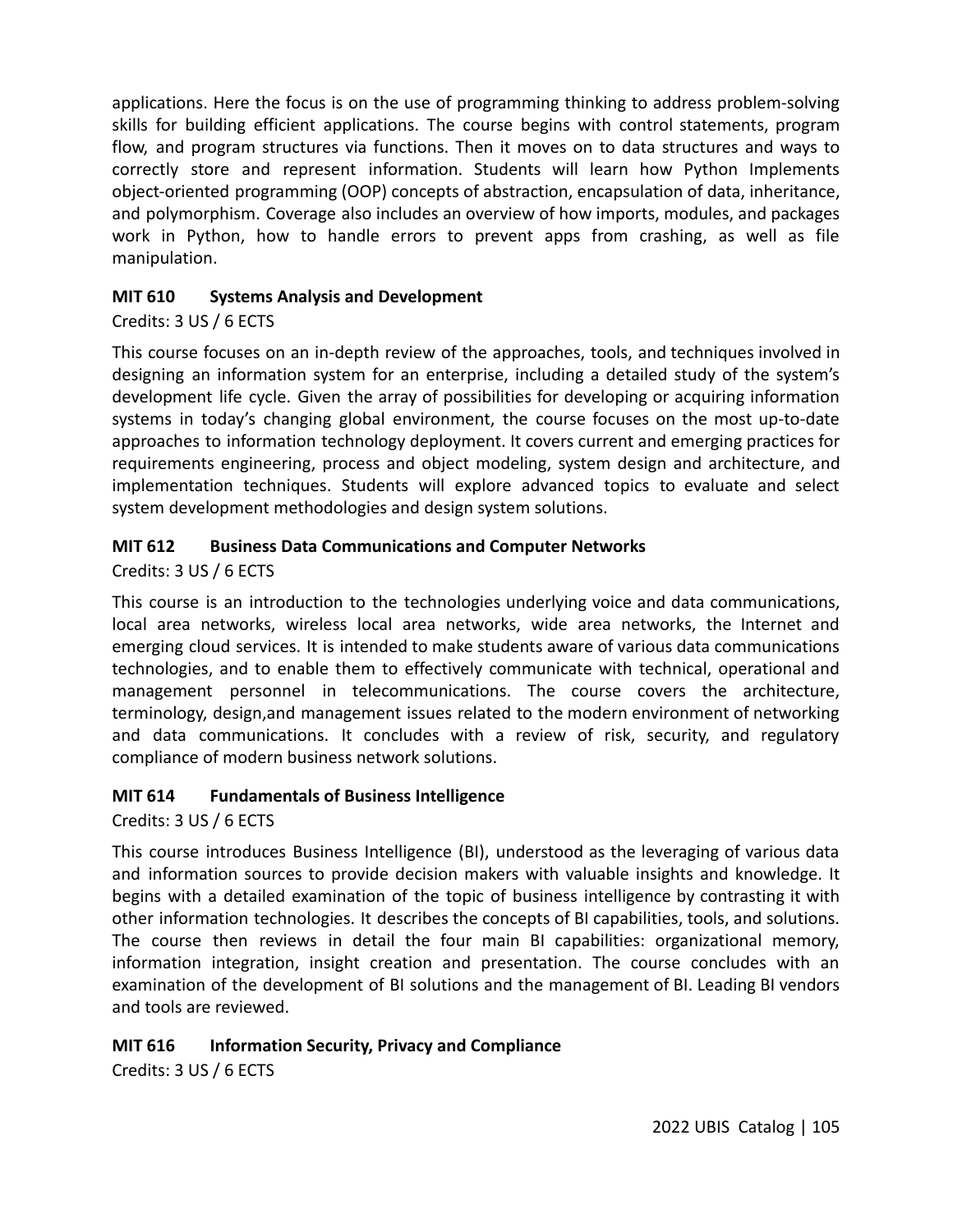The course covers the principles of information security and the fundamental approaches to the deployment of security technologies. The course also addresses the managerial requirements for implementing a sound information security strategy by reviewing the legal, ethical, and professional issues involved, as well as the necessary planning process for ensuring operational continuity, disaster recovery and incident response. The course emphasizes the need for risk management and explores the various control mechanisms and steps for performing risk assessment. The course concludes with a review of pragmatic steps to the implementation and maintenance of an information security program.

## **MIT 618 Information Technology Strategy**

## Credits: 3 US / 6 ECTS

The course offers a strategic perspective of Information Technology. It begins by reviewing the drivers for establishing a strategic management framework, focusing on information systems and technology implications. This framework also provides the drivers for establishing an IT strategy process. The course then delves into the modern tools and techniques for formulating a specific IT strategy. This involves three major concerns: finding alignment with business strategy; facilitating business innovation with IT; and searching for competitive opportunities to shape strategy. The course then provides the elements for determining the Information Systems strategy. A thorough exploration of both, portfolio and investment management are made as they pertain to managing the information systems applications portfolio and justifying information technology investments. The course concludes with an in-depth review of the requirements for organizing for the strategic management of IT as well as the strategic management of IT services and infrastructure. *Prerequisite: MCO 608.*

## **MIT 630 Programming for Data Science**

Credits: 3 US / 6 ECTS

This course introduces modern programming platforms to analyze data of various volumes and varieties in the field of data science. Software libraries and standard utilities are used to put into practice the various phases of the data science methodology: preparation, analysis, setup, modeling, and evaluation. Using Real-world data sets and a sound methodology, students will develop an understanding of technical programming in one or more languages. They will also develop an understanding of computational modeling and analysis techniques as they pertain to data science. Emphasis is given to the following: Decision Trees, Naïve Bayes, Neural Networks, k-means clustering, and regression modeling. *Prerequisite: MGT 607.*

## **MIT 632 Predictive Analytics**

Credits: 3 US / 6 ECTS

Predictive analytics is the process of extracting useful information from historical data and presenting it for the purpose of predicting future trends. The course introduces the basics and the modeling process of predictive analytics for business applications, including hands-on introduction to data preparation, model identification and validation, presentation, and interpretation of results. Students apply predictive analytics to business performance problems using techniques such as simple and multiple regression models; time series analysis and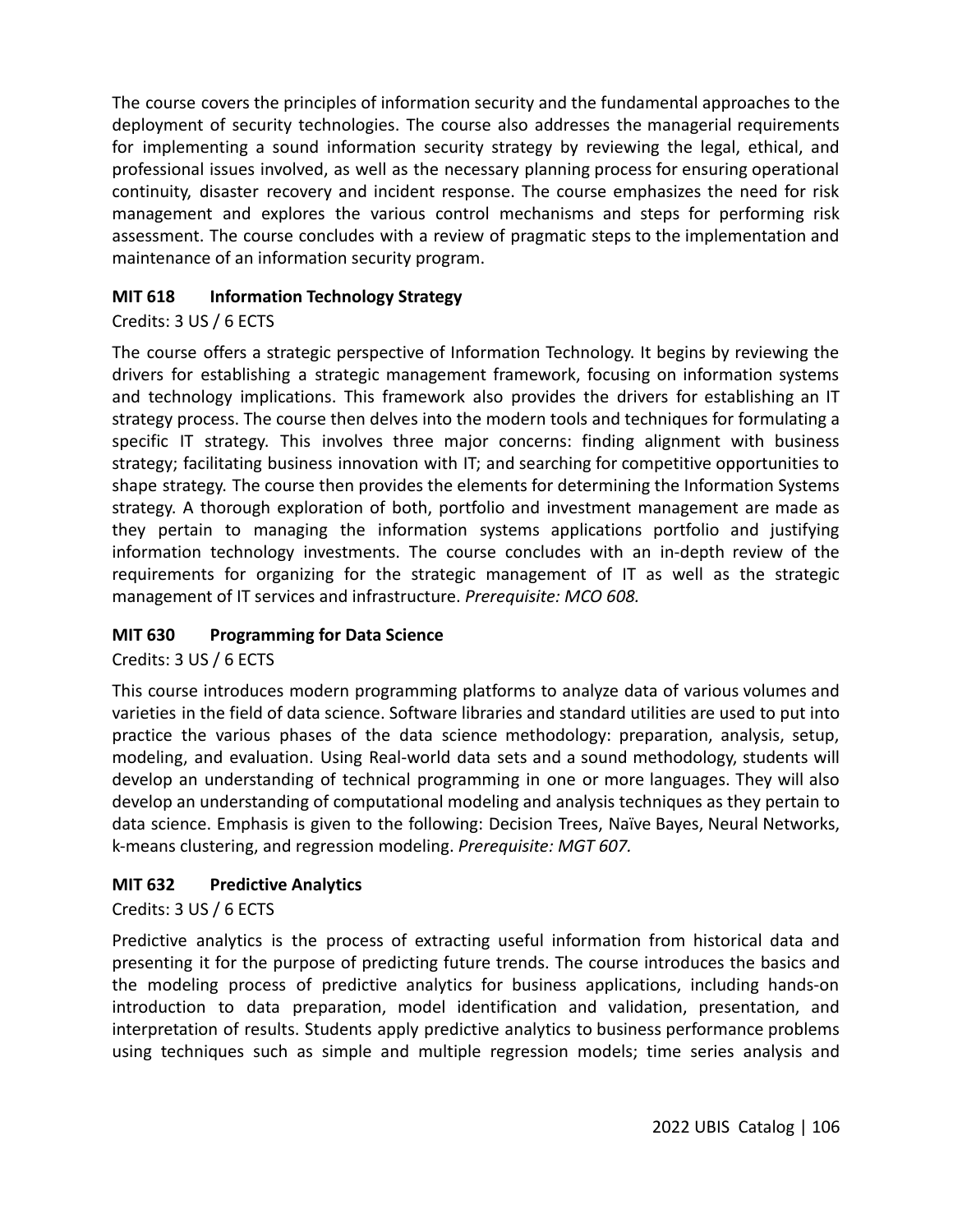forecasting; and predictive data mining through logistic regression, k-Nearest Neighbors And classification and regression trees. *Prerequisite MGT 607.*

## **MIT 634 Data Visualization**

Credits: 3 US / 6 ECTS

This course is designed to provide students with the essential principles of data visualization. It provides a very hands-on approach to creating meaningful displays of quantitative and qualitative data and to present insights succinctly and clearly. A substantial part of the course addresses issues important to constructing good charts. Topics include visual perception, the various chart types, the effective use of colors, maps, and other visualization techniques for incorporating analytics and storytelling. It then covers the important topic of visualizing and describing variability that occurs in observed values. This leads to the examination of the use of visualization in exploratory data analysis. As well as the rationale and techniques for how to explain and influence with data visualization. The course concludes with how to create data dashboards and the importance of the responsible use of data visualization. Students use visualization tools throughout the course. *Prerequisite MGT 607.*

## **MIT 636 Advanced Data Systems**

Credits: 3 US / 6 ECTS

This course discusses the motivations behind the development of Big Data and the technologies to support it. Traditional database management systems cannot handle the requirements of Big Data due to the volume, variation and speed with which data are generated. The next generation databases normally referred to as NoSQL databases address this need. The course provides an introduction, overview, and history of NoSQL databases. The four types of NoSQL databases, Document-oriented, Key-Value stores, Column-oriented and Graph databases will be examined in detail. Students will have the opportunity to explore the most widely used document-oriented database system MongoDB. *Prerequisite MGT 607*.

## **MIT 640 Management of Information Security**

Credits: 3 US / 6 ECTS

This course focuses on the managerial aspects of information security and assurance. Topics covered include access control models, information security governance, and information security program assessment and metrics. Coverage on the foundational and technical components of information security is included to reinforce key concepts. The course includes up-to-date information on changes in the field, such as national and international laws and international standards like the ISO 27000 series.

## **MIT 642 Guide to Networks**

Credits: 3US / 6 ECTS

This course first introduces the fundamental building blocks that form a modern network, such as protocols, media, topologies, and hardware. It then provides in depth coverage of the most important concepts in contemporary networking, such as TCP/IP, Ethernet, wireless transmission, virtual networks, security, and troubleshooting. After completing this course and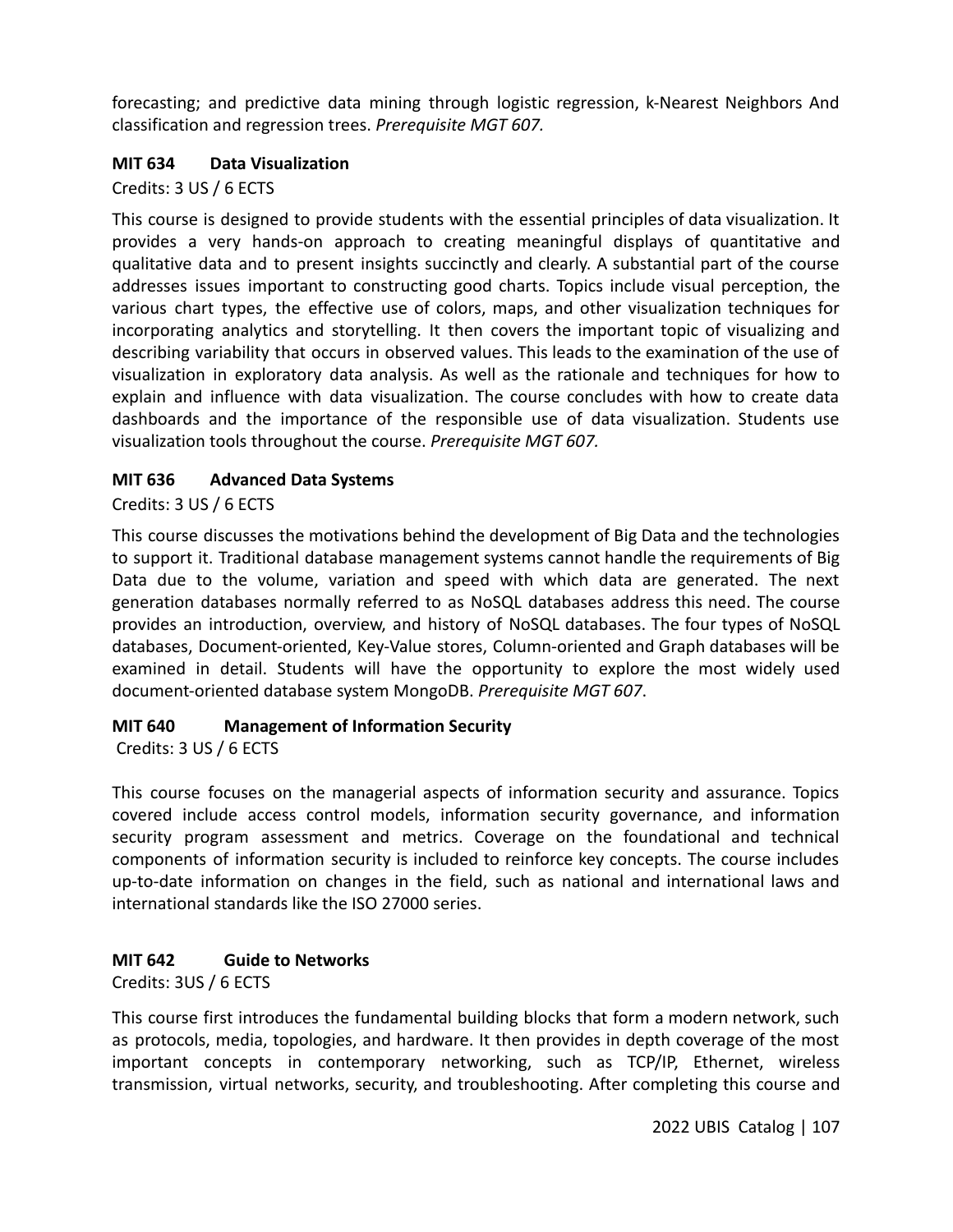completing the exercises, you will be prepared to select the best network design, hardware, and software for your environment. You will also have the skills to build a network from scratch and maintain, upgrade, troubleshoot, and manage an existing network. Finally, you will be well-prepared to pass CompTIA's Network+ N10-007 certification exam**.**

#### **MIT 644 Network Security Fundamentals**

Credits: 3 US / 6 ECTS

This course takes a comprehensive view of security by examining in depth today's attacks against networks and endpoints and what is needed to defend against these attacks. It provides the most current coverage available while thoroughly preparing readers for the CompTIA Security+ certification exam. Topics include end point security, cryptography, virtualization, mobile devices, and other trends, as well as new topics such as psychological approaches to social engineering attacks, Web application attacks, penetration testing, data loss prevention, cloud computing security, and application programming development security. At the completion of this course the student will have gained the necessary knowledge to confidently take a certification exam in network security.

## **MIT 646 Cybersecurity Analyst I**

Credits: 3 US / 6 ECTS

A cybersecurity analyst's primary role is to understand an organization's IT infrastructure in detail, monitor it at all times, and evaluate threats that could potentially breach the network. This course provides students with the fundamental understanding and skills needed to assess cybersecurity threats and to apply the appropriate tools to remediate security vulnerabilities. The course is designed to develop practical and analytical skills needed to perform threat assessments, and vulnerability analysis. The course focuses on the techniques and tools for gathering information and for uncovering exposures. These include the practice of environmental and network reconnaissance, techniques for strengthening the network, and the practice of penetration testing. The course also reviews methods for running vulnerability scans, analyzing them and identifying common vulnerabilities. *Prerequisite(s): MIT 642 and MIT 644.*

## **MIT 648 Cybersecurity Analyst II**

Credits: 3 US / 6 ECTS

This course is designed to provide students with the knowledge and skills needed to perform threat remediation, security incident response, and security improvement. The course focuses on methods for responding to attacks and for enforcing and improving security structures. Specifically the topics covered include impact and forensics of a cyber incident, communication during a cyber incident, incident response and recovery, and analyzing common symptoms. The course concludes with a review of infrastructure for improving security covering from identity and access management to data analytics. *Prerequisite: MIT 646.*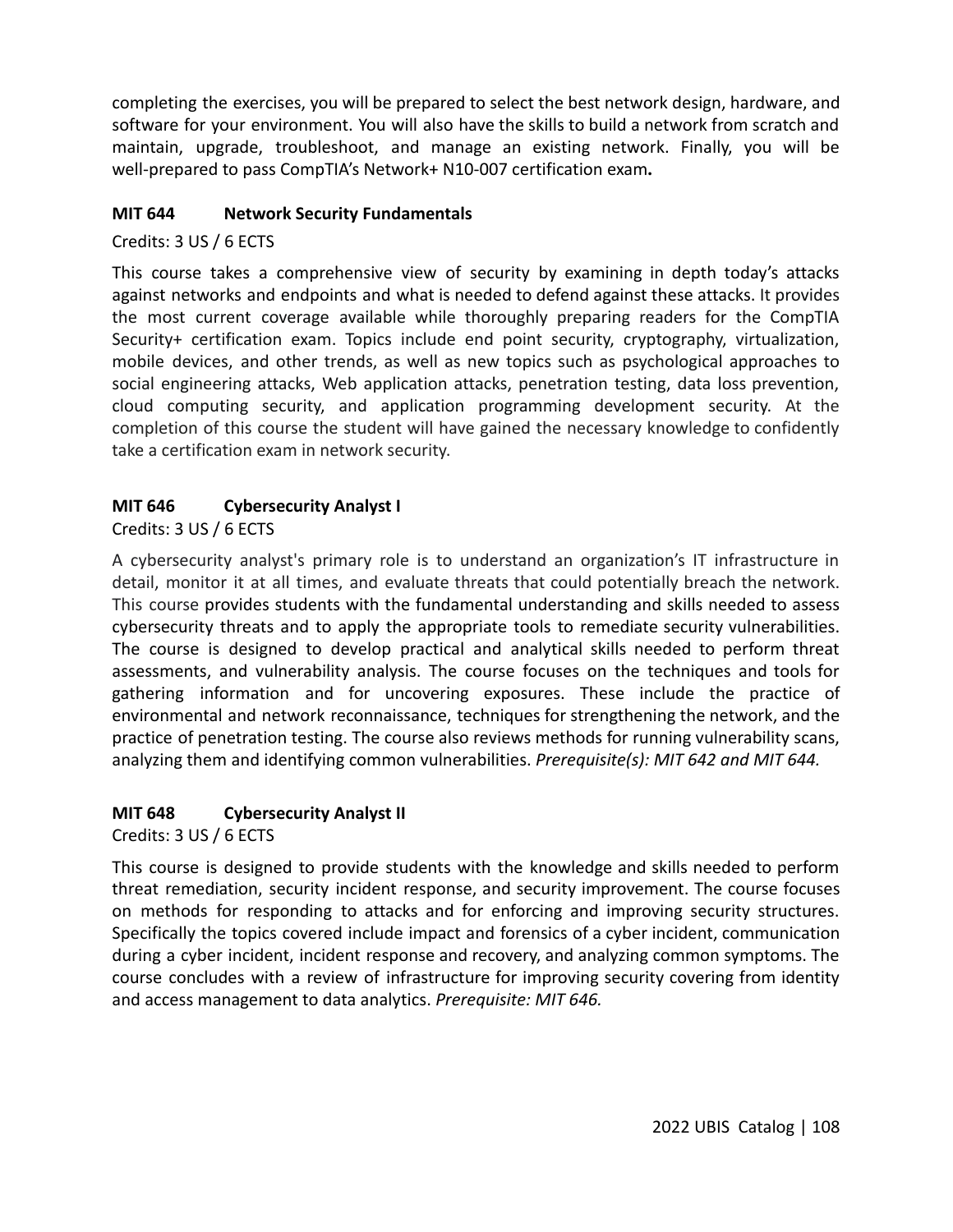#### **MIT 650 Front End Web Development**

Credits: 3 US / 6 ECTS

This course covers essential web development languages to prepare students to create dynamic applications and responsive websites that function efficiently on any desktop or mobile platform. Students who complete this course will have strong skills in the following frontend web development technologies: HTML and CSS3. Specifically, students learn techniques for layout design using flex boxes and grid frameworks; graphics design and manipulation including image borders, drop shadows, gradient fills, 2d and 3d transformations and graphic filters; mobile, tablet and desktop design; design for printed media; responsive design of tables and columns; and form design and their validation.

#### **MIT 652 Back End Web Development**

Credits: 3 US / 6 ECTS

This course introduces server-side technologies that power modern data-driven web applications. This hands-on course uses open-source software, PHP, and MySQL, to provide the student with a limited programming background with the applied skills to build professional quality, database-driven Web sites. By integrating PHP and MySQL with the XHTML and CSS frameworks, the student will develop the skills to build interactive Websites with authentication and security. The course begins with the creation of simple PHP scripts and gradually examines more complex topics such as handling user input, working with files and directories and manipulating arrays, to conclude with advanced techniques for manipulating database records on a web server. The course also explores techniques for controlling and maintaining state information. *Prerequisite MIT 650.*

## **MIT 654 Developing Mobile Apps for Android**

Credits: 3 US / 6 ECTS

This course focuses on developing apps for Android devices. The course is designed for students who are new to Java programming. Students use a modern integrated development environment (IDE), Android Studio to learn the logic, tools, and code syntax used in the creation of apps. This is done through hands-on practice exercises that guide students through the steps of creating the Android app, including designing user interfaces, and writing code. Major topics examined in this course include user input, variables, and operations; icons and decision-making controls; use of lists, arrays, and web browsers; embedding audio; the use of GridView and DatePicker; apps for tablet devices; animation; data collection and manipulation; and preparing a package for uploading the app to the Google Play store.

## **MIT 656 Cross Platform Mobile and Web Apps Development**

Credits: 3 US / 6 ECTS

Past applications development tended to be specific to a platform in a native development environment. While some apps still need to be developed in a native platform, it is possible now to develop device independent apps. This course focuses on the use of technologies that make it possible to develop applications that can run on most communication devices. It centers around a mobile-friendly development strategy. The technologies used in this coursework with 2022 UBIS Catalog | 109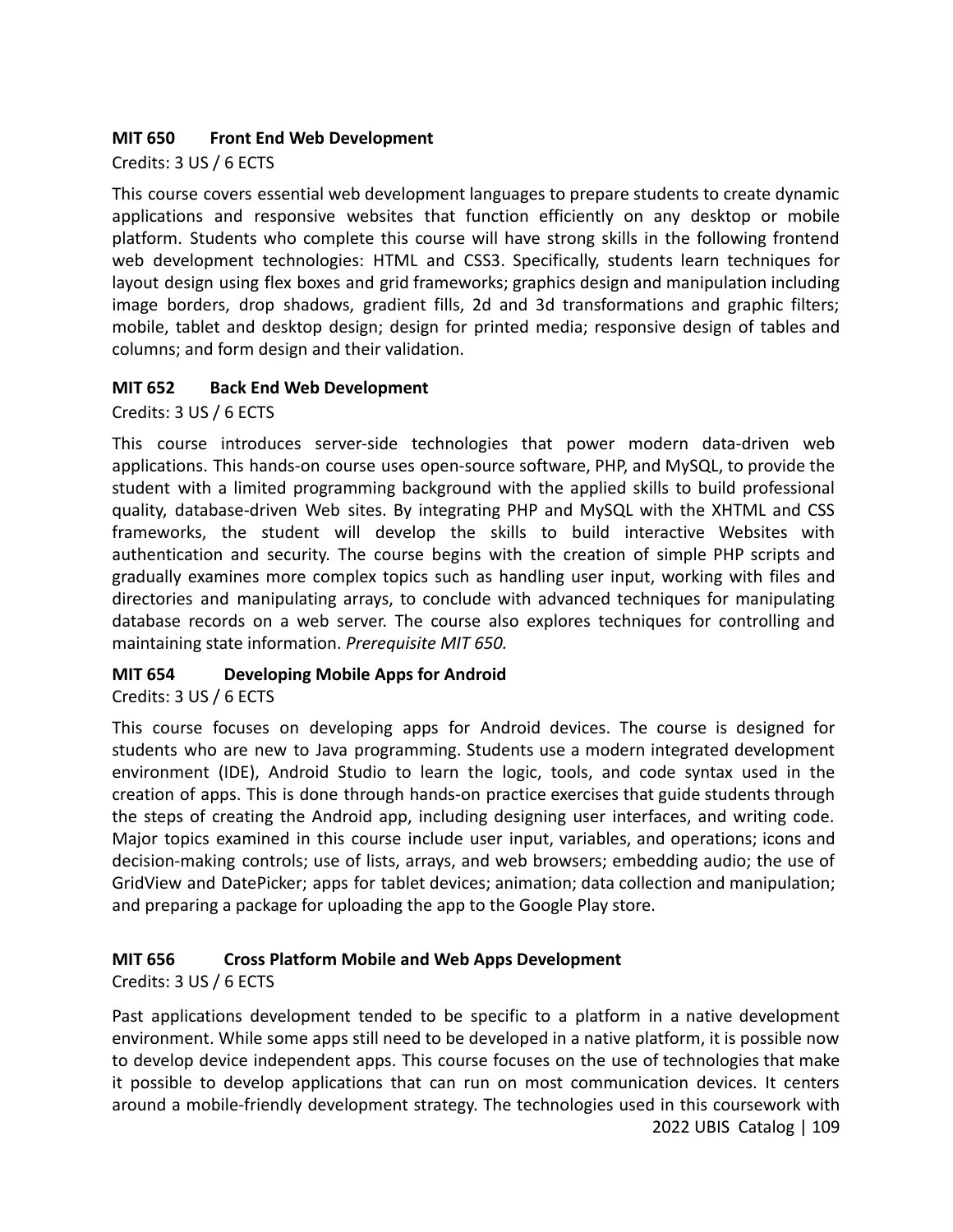all major mobile and web platforms, and are applicable to business, science, and engineering. The specific technologies include HTML5, JavaScript, jQuery, Node.js and JSON. Towards the end of the course other technologies such as MongoDB and MySQL are also examined in the context of applications development. *Prerequisite: MIT 650.*

## **MIT 658 Advanced Front End WebDevelopment**

Credits: 3 US / 6 ECTS

This course continues coverage of front-end web development introduced in MIT 650. The course examines more advanced topics and programming techniques utilizing JavaScript. It explores relevant elements of the object-oriented approach. Major topics include JavaScript arrays, program loops and conditional statements; working with events and styles; working with document nodes and style sheets; programming for web forms including coverage of JavaScript methods for form validation and e-commerce; and putting object-oriented programming into practice using custom objects, properties, and methods. *Prerequisite: MIT 650.*

## **MIT 660 Information Technology Control andAudit**

Credits: 3 US / 6 ECTS

The course centers around the importance of information systems control and auditing. It highlights the increasingly relevant role of the auditing function, as well as the integral part that individuals performing internal controls play within systems development. Topics explore the need for IT governance controls; security of operating, networking, and data systems; monitoring system development and program change; transaction processing and financial reporting; the revenue and expenditure cycles; issues with implementation of enterprise planning systems; and ethics, fraud, and fraud detection. The course makes use of General Audit Software to illustrate important aspects of the control function.

# **MIT 662 Information Technology Investment**

Credits: 3 US / 6 ECTS

This course focuses on the application of financial analysis and decision-making methodologies to support information technology investment decisions. The methodological procedures as well as computer solutions to basic financial and advanced decision-making methodologies will be presented as tools for investing in information technology. Specifically, the course examines how basic financial methods are used in information technology decisions including break even analysis, payback period analysis, accounting rate of return, present value analysis, return on investment, and cost/benefit analysis. The course also addresses how more complex multicriteria decision-making models can be used individually or in combination with other methods. These include the balance scorecard, Delphi method, and analytic hierarchy process. The course concludes with a review of strategies and best practices to implement IT investment decision-making methodologies.

# **MIT 664 The Secure IT Organization**

Credits: 3 US / 6 ECTS

The subject matter of this course is application software and system security. It is designed to give students a thorough understanding of the complete set of practices for managing the software and system life cycle. It relies on well-established standards for conducting 2022 UBIS Catalog | 110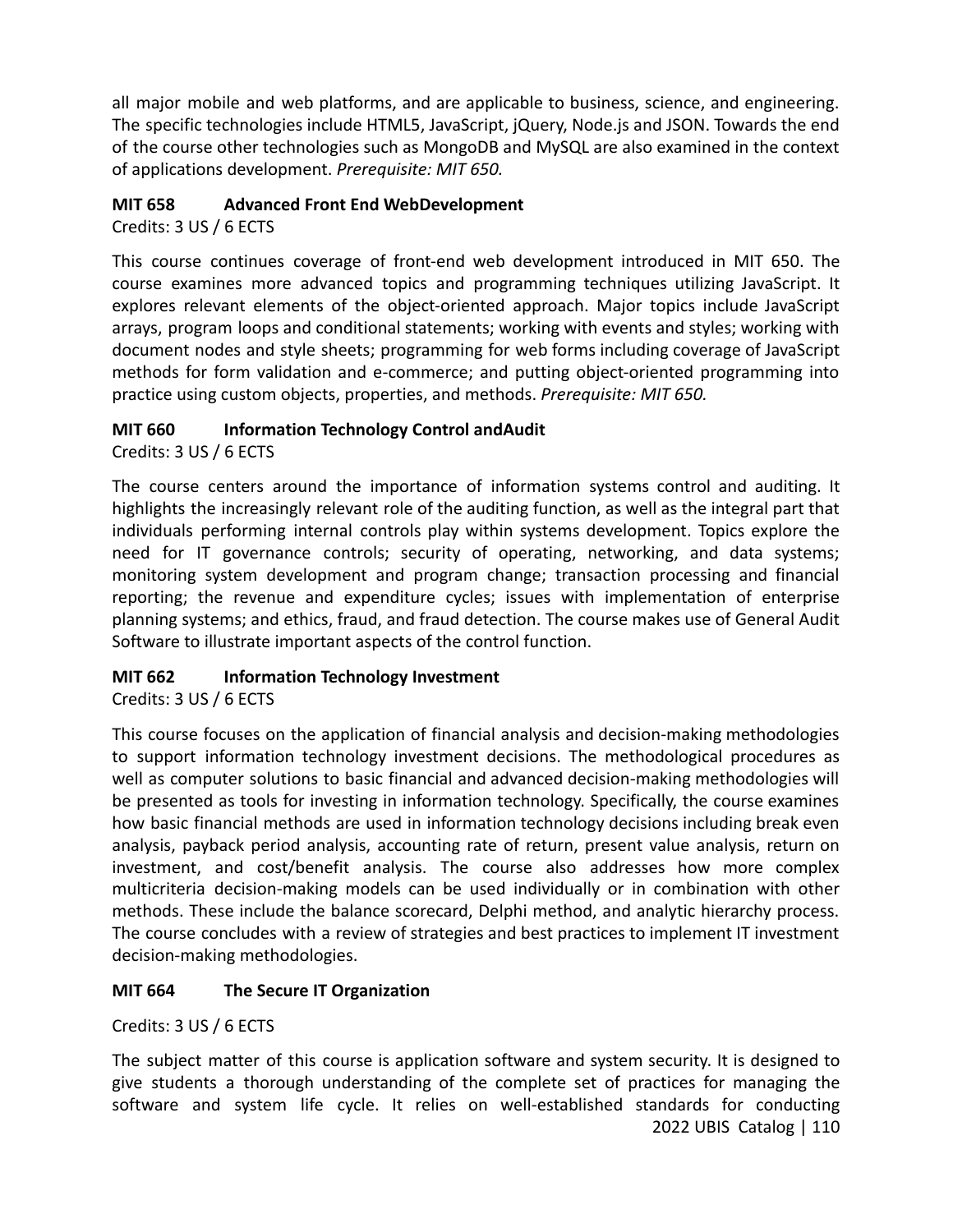agreements; the formulation of IT project work; portfolio, human resource, and quality management; project management; development; and the technical processes involved in operations and maintenance. The course introduces various alternative models for ensuring software and system security and concludes with a review of regulatory models.

#### Marketing

#### **MKT 602 Strategic Marketing**

Credits: 3 US / 6 ECTS

In this course, students will go deeper into concepts covered in Principles of Marketing. They will learn how to analyze marketing data to help make decisions about market segmentation and target market selection, new product and service development, product positioning, and allocation of marketing mix expenditures, to accomplish strategic marketing objectives.

#### **MKT 603 Marketing Research**

Credits: 3 US / 6 ECTS

This course discusses of the tools of marketing research, including methodology and techniques used in measuring characteristics of markets for products and services. Topics include the research process, data collection, sampling, data analysis, and presentation of results. Contains hands-on development of capabilities to study characteristics of the marketplace.

#### **MKT 604 Multinational Marketing**

Credits: 3 US / 6 ECTS

This course is designed to introduce students to the marketing practices of companies seeking market opportunities outside their home country, and to raise your awareness about the importance of viewing marketing management strategies from a global perspective. You will learn to plan effectively for the marketing of consumer and business needs and wants on an international level. Special emphasis will be placed on cultural and environmental aspects of international trade, and integration of culture and marketing functions.

#### **MKT 605 Digital Marketing**

#### Credits: 3 US / 6 ECTS

This course provides comprehensive, practical guidance on how companies and organizations can get the most out of the Web to meet their goals. The course links marketing theory with case studies on cutting edge companies such as Amazon, Facebook, and Apple to help students understand digital marketing in the real world. It also looks at localization issues related to branding, language, and intercultural communication.

#### **MKT 606 Marketing Strategy**

#### Credits: 3 US / 6 ECTS

This course applies an understanding of the competitive global environment, and the creation and implementation of high added-value product and service theories to achieve high marketing management expectations. Additionally, we will examine the planning, pricing, promotion, and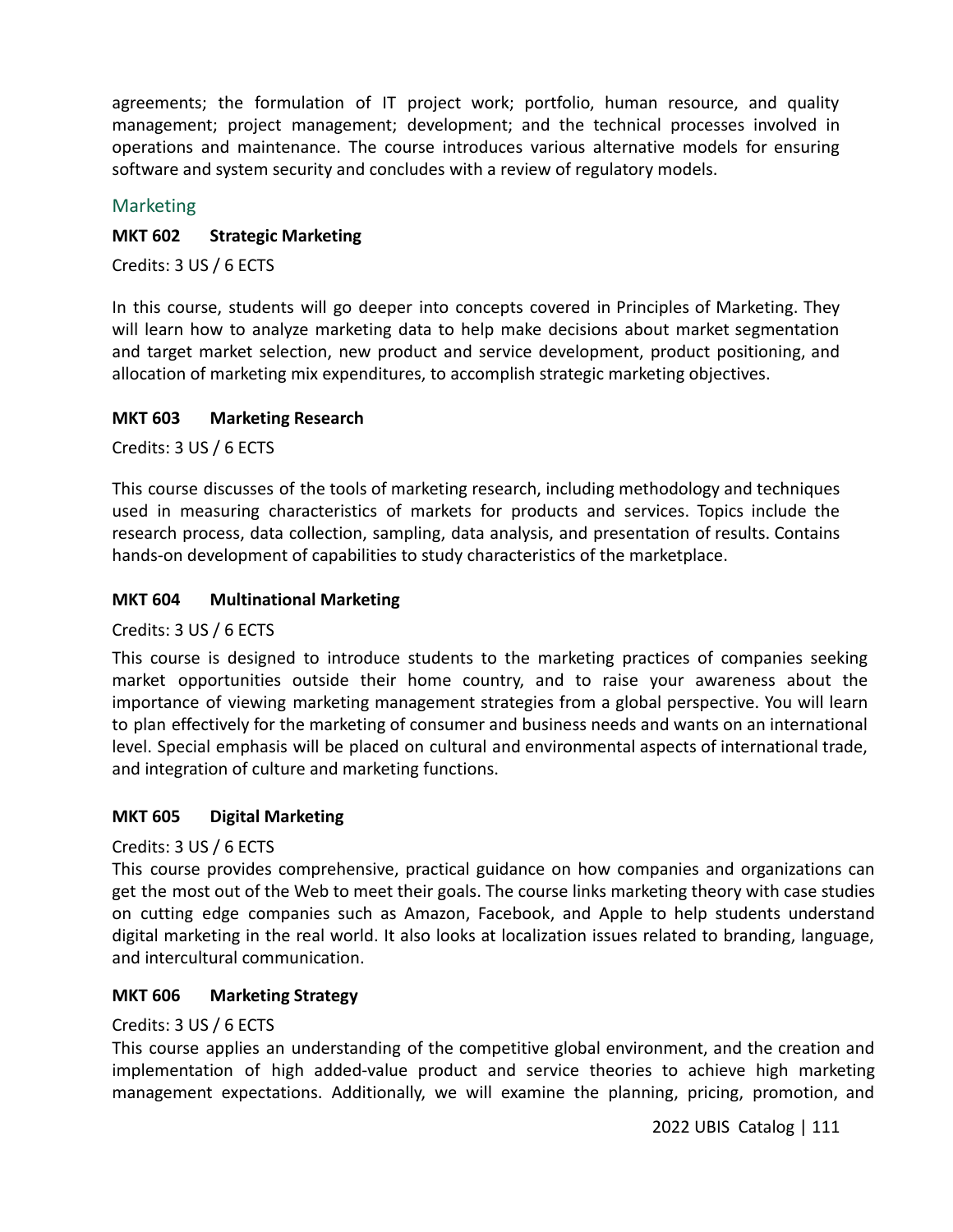directing the flow of a company's products and services to foreign markets. Marketing in a global environment should be viewed through a series of lenses: the cultural environment of global markets, assessment of global market opportunities, development of global marketing strategies, and implementation of global marketing strategies. Global marketing in this course will be viewed as an integrated discipline combining elements of economics, anthropology, history, demographics, linguistics, law, statistics, politics, geography, and international trade.

## **Research**

#### **RES 601 Research Methodology**

#### Credits: 3 US / 6 ECTS

Students will be presented with a variety of research methods and approaches, which they will examine and from which they will select the appropriate method/approach for their topic. Methods presented will include quantitative, qualitative, and mixed methods; inductive and deductive methods of inquiry will be differentiated. Students will learn to recognize research integrity and validity.

#### **RES 602 Thesis Defense**

#### Credits: 3 US / 6 ECTS

This course presents the cumulation of the process of research from the inception of a purpose statement or research thesis to the writing up of a report or essay. Through exposure to a variety of research methods, students learn which methods are appropriate for the research questions and/or hypotheses at hand.

#### **RES 603 Thesis Supervision**

## Credits: 3 US / 6 ECTS

This course covers traditional research topics in fields such as management, finance, marketing, organizational behavior, as well as non-traditional topics depending on students' needs. Virtually all topics are accepted if the research is connected to management. The thesis supervisor interacts on an individual basis with students.

## **THE 601 Research Methodology**

#### Credits: 5 US / 10 ECTS

Students will be presented with a variety of research methods and approaches, which they will examine and from which they will select the appropriate method/approach for their topic. Methods presented will include quantitative, qualitative, and mixed methods; inductive and deductive methods of inquiry will be differentiated. Students will learn to recognize research integrity and validity.

## **THE 602 Thesis Supervision**

## Credits: 5 US / 10 ECTS

This course covers traditional research topics in fields such as management, finance, marketing, organizational behavior, as well as non-traditional topics depending on students' needs. Virtually all topics are accepted if the research is connected to management. The thesis supervisor interacts on an individual basis with students.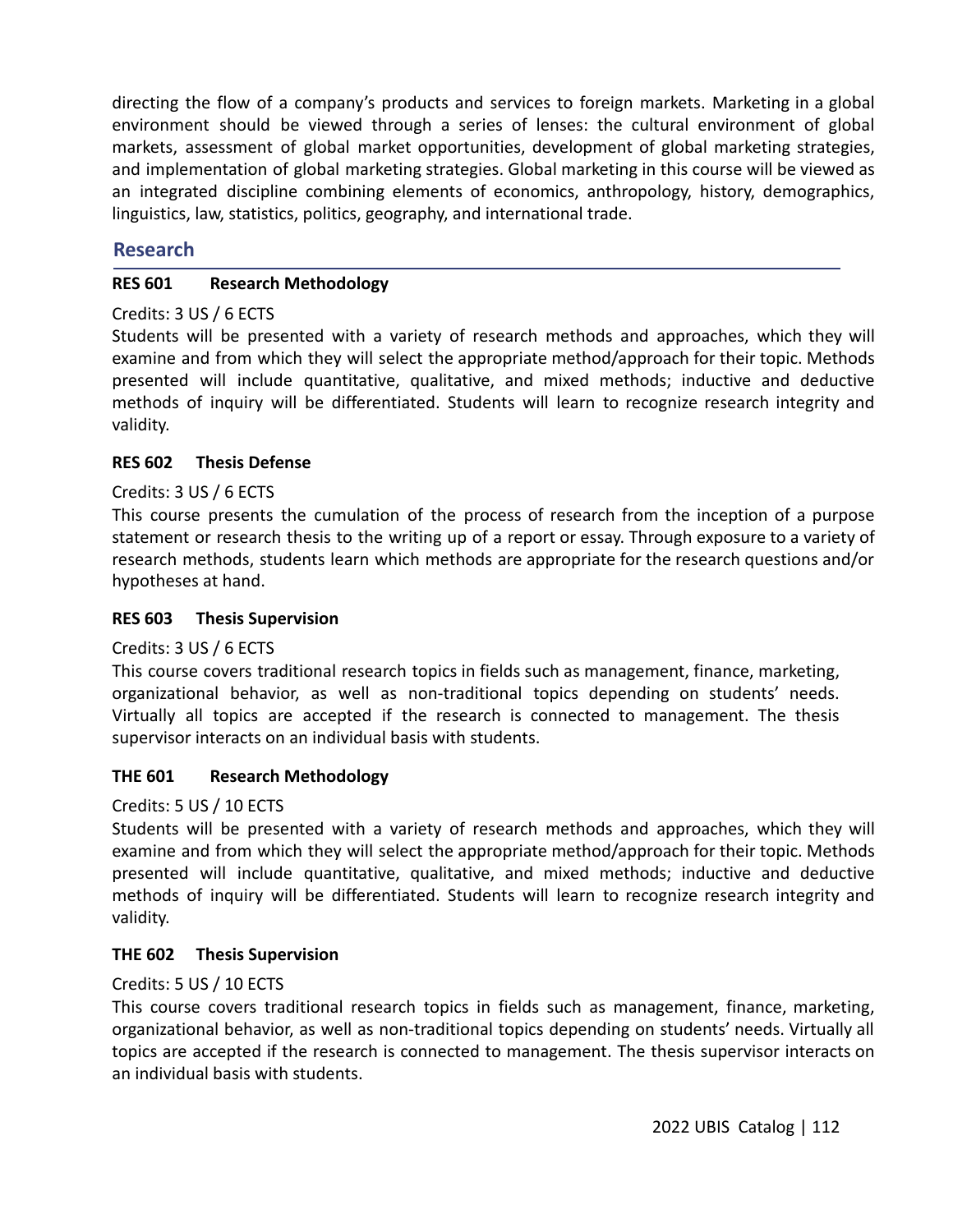#### **THE 603 Thesis Defense**

#### Credits: 5 US / 10 ECTS

This course presents the cumulation of the process of research from the inception of a purpose statement or research thesis to the writing up of a report or essay. Through exposure to a variety of research methods, students learn which methods are appropriate for the research questions and/or hypotheses at hand.

# **DISCLOSURES AND FEDERAL POLICIES**

#### **Governance**

UBIS is governed by a Board of Directors (see Statement of Legal Control below), that includes the owners. Day-to-day operations are overseen by the University President and Chief Executive Officer.

## **Statement of Legal Control**

UBIS is owned by Hamilton White Group Switzerland, LLC, a Delaware entity. The governance and control of the institution are invested in the Board of Directors.

The Board of Directors, which consists of leading educators and experienced public servants, is the ultimate policy making body of the Institution. A designee appointed and employed by the Board of Directors has the overall responsibility for the administration of all aspects of the institution. The designee reports directly to the Board of Directors. The designee and a team of executive administrators are jointly responsible for the overall operations of the Institution's campuses and programs. A Campus Director at each campus provides day-to-day oversight of campus operations.

#### Board of Directors

| The Board currently consists of: |                       |
|----------------------------------|-----------------------|
| Dr. Mark DeFusco                 | Chairman of the Board |
| Christian Daujat                 | Board member          |

| Mary L. Keane        | Secretary of the Board |
|----------------------|------------------------|
| Dr. Oksana Malysheva | Board member           |
| C. Cathleen Raffaeli | Board member           |

#### **Owners**

UBIS is owned by Hamilton White Group Switzerland, LLC (HWGS), a Delaware entity.

#### Officers of the Corporation

| C. Cathleen Raffaeli | <b>Chief Executive Officer</b> |
|----------------------|--------------------------------|
| Shannyn Stern        | <b>Chief Financial Officer</b> |
| Christelle Bosquet   | <b>Geneva Campus Signatory</b> |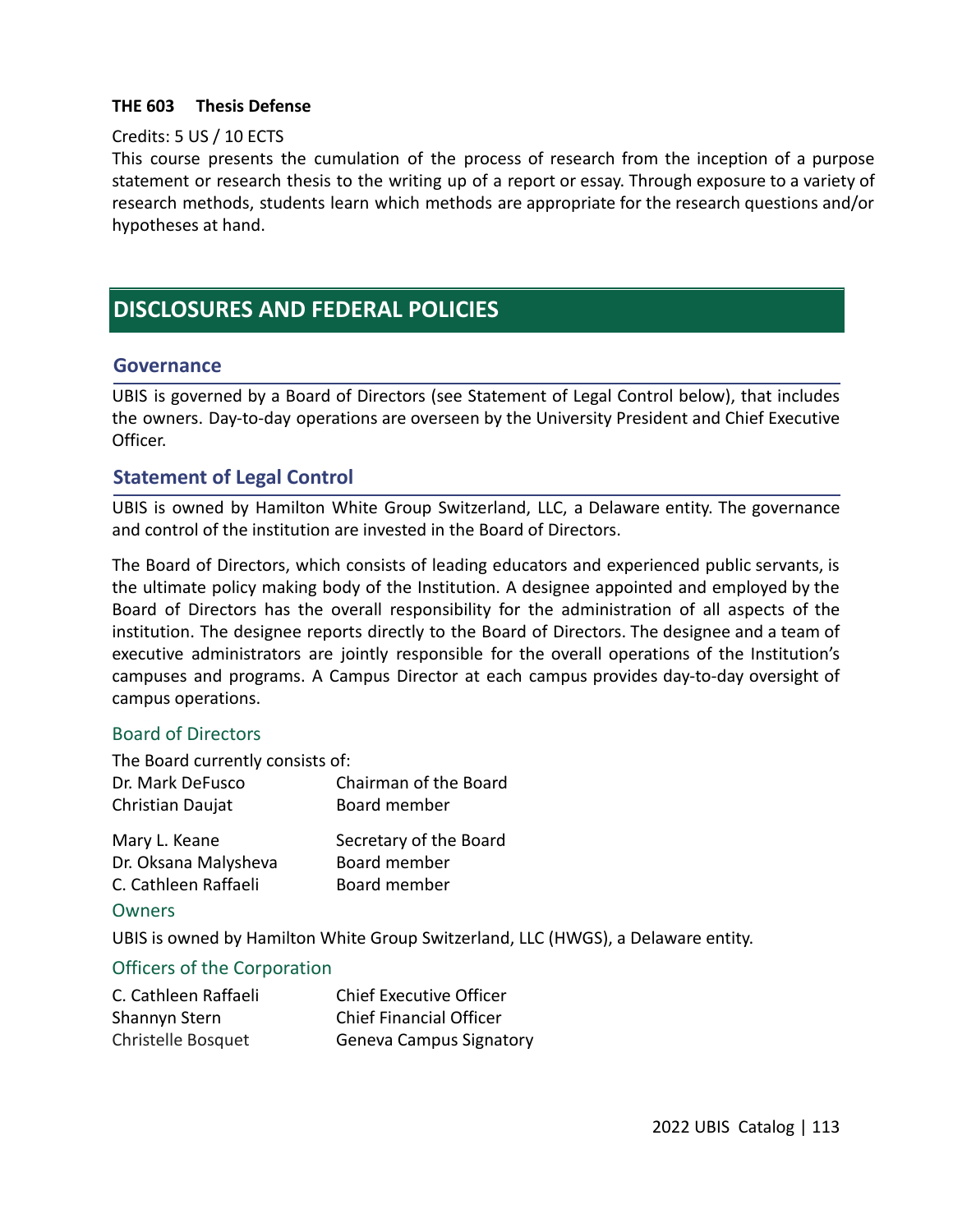#### Administrators

| C. Cathleen Raffaeli                              | <b>Chief Executive Officer and President</b>                                                       |
|---------------------------------------------------|----------------------------------------------------------------------------------------------------|
| Rafael Salazar                                    | <b>Chief Revenue Officer</b>                                                                       |
| Shannyn Stern<br>Ken Cook                         | <b>Chief Financial Officer</b><br>Chief Infrastructure Officer                                     |
| Dr. Roy Mouawad                                   | <b>VP</b> for Academics                                                                            |
| Dr. Viola Krebs                                   | European Academic Dean                                                                             |
| Dr. Sean Jasso                                    | <b>DBA Chair</b>                                                                                   |
| <b>Oscar Guiterrez</b>                            | Information Technology Chair                                                                       |
| Donna Young<br>Elise Alva<br>Lance Principe       | Dean of Curriculum<br>Dean of Faculty<br>Dean of Academic Operations                               |
| Cisseme Azankpo                                   | <b>Senior Accounting Manager</b>                                                                   |
| <b>Christelle Bosquet</b>                         | <b>Bursar and Finance Manager</b>                                                                  |
| Anneliese Cousineau<br><b>Eduardo Ortiz Tosta</b> | Global Registrar<br>Campus Director (Geneva & Barcelona)<br><b>Global Student Services Manager</b> |
| Katie Hamilton                                    | Controller                                                                                         |
| Nicole Giannini                                   | Senior Director of Global Recruitment                                                              |
| Vincent Wood                                      | Director of Partnership Development                                                                |
| Kamal Dadashov                                    | Director of Partnership Development                                                                |
| Tan Anh Tran                                      | Director of Partnership Development                                                                |

#### Faculty

**Faculty name**, Degree, Discipline, University

**ALIMOV, Firuz,** MBA, Finance/Leadership, Victoria University

**AUNG, Adrian,** MBA, Marketing/Entrepreneurship, Australian Maritime College

**BORLOVAN, Manuela**, MA, Communication and Public Relations, National School for Political Studies and Administration

**CHU, Phuc Hoang,** MA, Science of Finance, Geneva Business School

**CHIZEA, John,** PhD, Economics, University of Northumbria

**COOPER, Alisa,** PhD, English, Nova Southeastern **University** 

**DADASHOV, Kamal,** MBA, Emlyon Business **School** 

**DUONG Tuan, Loc,** MAL, Business Law, Lun University Sweden

**GALLACHER, Vanessa,** MBA/GM,University of Phoenix

**GAY, Veronica,** MSP, Psychology, Argosy University

**GEORGE, Anil,** MA, Computer Applications, Annamalai University

**GEORGE, Dawn,** JD, Law/English, Duquesne University

2022 UBIS Catalog | 114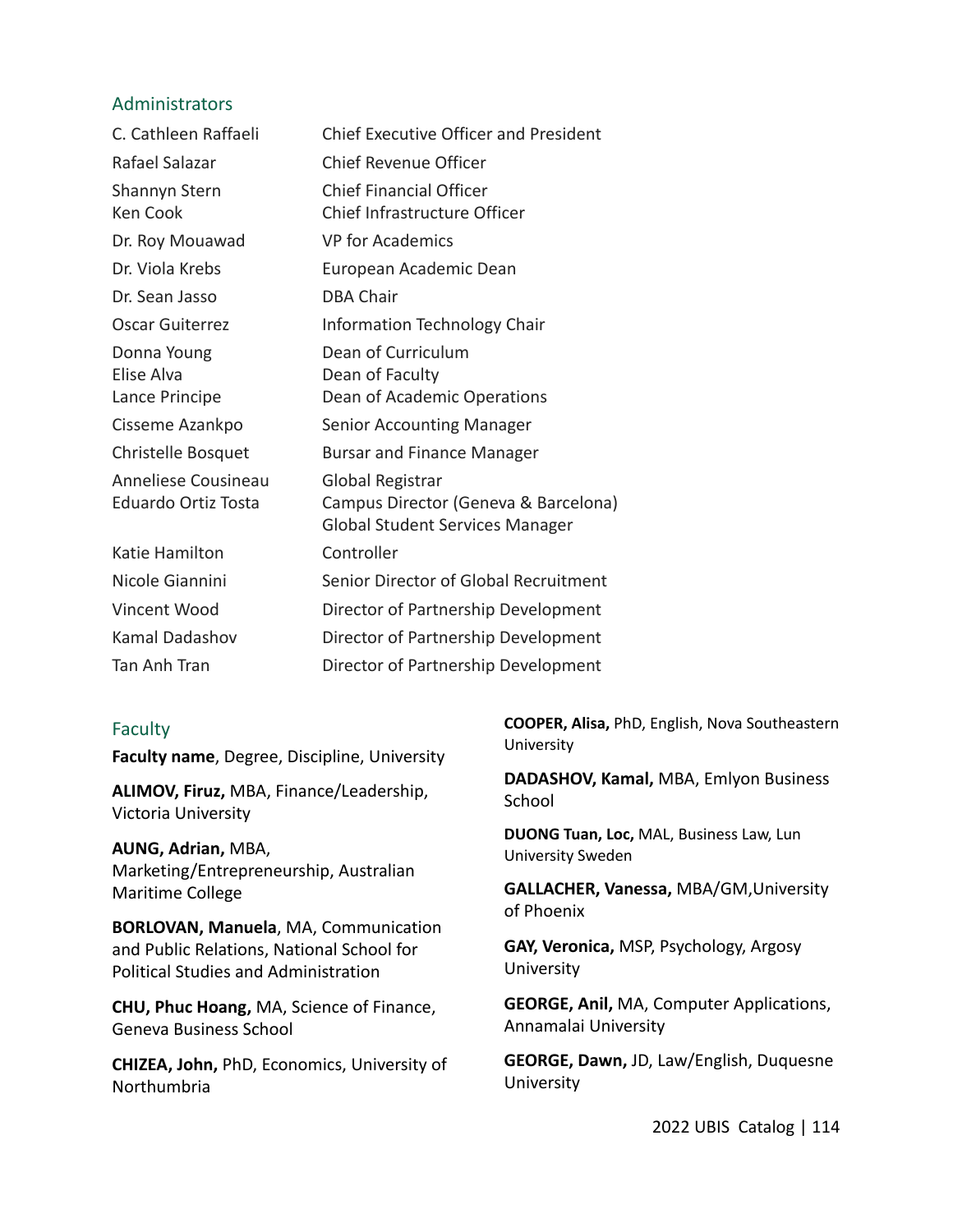**GIANNINI, Roberta,** PhD, Organization Management, Columbia Business School

**GILBERT, Doug,** DBA, JD, PhD, Law/Business, University of Twente, University of Phoenix

**GOLDSMITH, Ken,** DBA, JD, Law/Business, University of Phoenix, University of Florida

**GOLNAM, Arash,** PhD, DBA, JD, Law/International Business, Swiss Federal Institute of Technology

**GUTIERREZ, Oscar,** PhD, IT/Political Science, London School of Economics and Political Science

**HAUT, Alain,** DBA, Human Resources Management, University of Notre-Dame de la Paix in Namur

**HAMZA, Aishath,** MA, Counseling/Psychology, Sydney University

**JASSO, Sean,** PhD, Political Science, Claremont Graduate University,

**JATULA, Solomon,** MSc, Digital Strategies, Oxford Brookes University

**KAPUR, Alok,** MSc, Strategic Management, University of Warwick

**KEWLEY, Stuart,** PhD, Political Science, Cambridge University

#### **KNAGGS, Grant,** MS,

Economics/Management, Monclair State University

**KREBS, Viola**, PhD, Sciences of Information and Communications, University of **Strasbourg** 

**LIBHART, David,** MAEd, Math/Business, University of California, Los Angeles

**LOC, Duong Tuan,** MA, Business, Lund University, Sweden

**LOCHRIE, John,** MA, History/English, University of Edinburgh

**LEONARD, Pete,** MBA, Business, Ottawa **University** 

**LUNDQUIST, Laura,** PhD, Business, University of Seattle

**LWIN, U Mo, MA,** Information Systems, Australian Catholic University

**MCEUEN, Cole,** MBA, Accounting/Finance, Utah Valley University

**MITEREVA, Svetlana,** DBA, Finance/Project Management, Harvard University

**NG, Frank,** MBA, International Business, University of Business and International **Studies** 

**NGUYEN, Thanh Nhan,** MBA, Business Administration, University of Business and International Studies

**NGUYEN, Trang,** MA, Business Strategies, University of Business and International **Studies** 

**NICHOLSON, Shasta,** MBA, Business, University of Phoenix

**OKOLO, Dickson,** PhD, Finance, Federal University of Technology

**ORAKWUE, Emmanuel,** PhD, Project Management/Business, Federal University of **Technology** 

**PAPADOPOULOU, Marina**, MA, Business, HEC Lausanne - University of Lausanne

**PAULSON, Anjali,** PhD, International Economics, Apollos University

**PYAIT, Hlaing Oo,** MA Math/Finance, National University of Singapore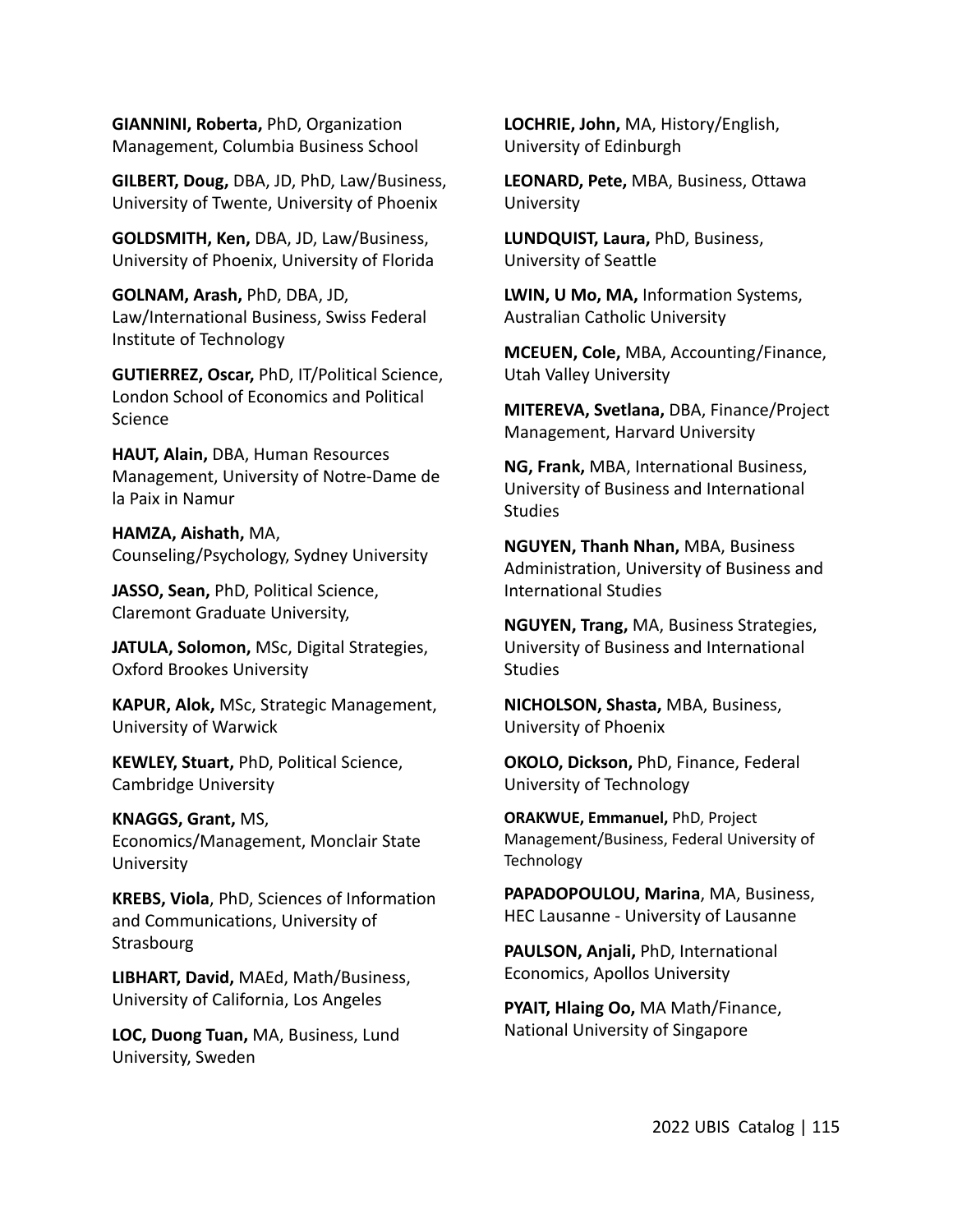**RAFFO, Daniele,** MA, Computer Science/Management, Université Pierre et Marie Curie (now Sorbonne Universite)

**RENGA, Giuliana,** MA, Humanities, Language, University of Lisbonne

**RICE, Kalani,** MBA, MAED, Business/Human Resources, University of Phoenix

**RODRIGUEZ PENA, Naiara,** MSc, Political Science, University of Amsterdam

**ROURA, Daniel,** MBA, Business, Paris School of Business

**SANTALOVA, Antonina ,** PhD, History and Political Science, University of Oxford

**SCRAMBICAL, Ropson,** MFMA, Research Methodology, Mahatma Gandhi University

**SHAPIRO, Elissa ,** MSc, Management & Leadership, Western Governors University

**RAJENDRAN, Shyam,** MBA, Management/Finance, Pondicherry University

**SMITH, Beth,** PhD, Education/Management, Northeastern University

**SOE, Khin Hnin**, MA, Engineering/ Master of Education, Nanyang Technology University/ The University of Western Australia

**SOMMERS, Carol ,** PhD, Business Administration, Northcentral University

**SONG, Saxon,** MBA, Finance/Math, University of California

**TAMER, Bernard,** DBA, Marketing/Research, American University of Beirut

**THANT, Kyi Cin,** MA, Economics/International Business, International University of Japan

**THU, Yin Win,** PdD, Project Management, Assumption University of Thailand

**TRAN , Tam Anh,** MBA, Management, generic, Ecole de Commerce de Lyon, University of Business and International **Studies** 

**TRUNG, Son Dien,** MA, Marketing, Global Business, Assumption University of Thailand

**TUN, Aung,** MSc, Information Technology, Assumption University, Thailand

**UMESI, John,** PhD, Marketing/Global Business, University of Calabar

**UWANAKA, Emeka**, PhD, Economics and IR, University of Abuja

**VIHN, Pham,** DBA, Business, Apollos University

**WAI, Khine,** MBA, Business, Murdoch University Australia

**WILSON, Alison,** MSA, Leadership, Business, Brookline College

**WICKER, Alyssa,** MBA, Psychology, Business, San Francisco State University

## **Equal Opportunity Policy**

UBIS enforces a work-study environment free of any discrimination be it on the basis of race, color, gender, marital status, religion, sexual orientation, disability (within the UBIS' provisions)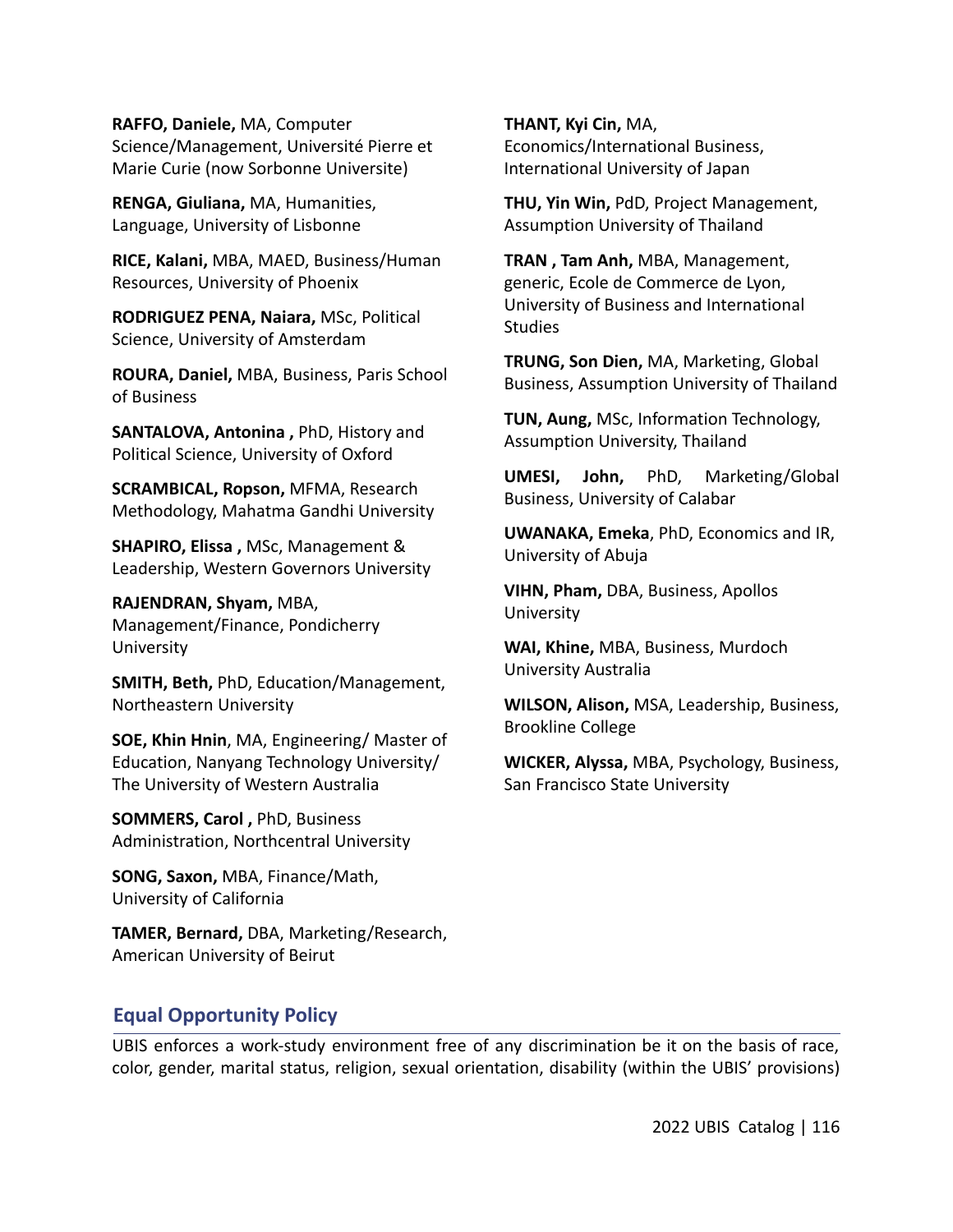or age. UBIS has appointed a student counselor who will be available for confidential student grievance mediation.

## **Student Responsibilities**

Students are responsible for ensuring that they understand and follow fully the University's policies and regulations as outlined in this Handbook. Students are also responsible for being familiar with the formal requirements needed to complete their degree, and for keeping themselves informed of any changes in the policies and regulations. Notices will be posted or forwarded informing students of changes. Every effort should be made to uphold all academic standards and adhere to all academic regulations.

Students are obliged to behave in an orderly and proper manner; any student breaking any academic rules will be liable to disciplinary action. Any student who intentionally damages any UBIS property or the personal property of members of UBIS must pay for its repair and may be subject to disciplinary action. Students who disrupt teaching, study, the administration of UBIS, or the performance of a UBIS member will also be liable for disciplinary action.

All the regulations in this Handbook and all other official documents of the University are binding on every student. The University reserves the right to change its regulations, including cancellation of courses and programs, at any time.

## **Student Code of Conduct**

As a student, you are an active and vital part of the UBIS University educational community; a community dedicated to protecting the freedom of individuals to inquire, study, evaluate, question, and gain new levels of knowledge and understanding. As with other communities, UBIS University has put specific policies and expectations in place that define acceptable behavior necessary to both protect individual freedoms and ensure responsible citizenship. As a member of the UBIS University community, it is your responsibility to understand and adhere to the codes and policies that govern acceptable student behavior. Students who engage in unacceptable conduct are subject to various sanctions up to and including dismissal from school and/or prosecution. Unacceptable conduct includes, but is not limited to:

- violation of written University policy and regulations contained in any official publication or administrative announcement of UBIS.
- violation of any local or federal laws, whether on University premises or off-campus when such violation has or may have an adverse impact on the University community.
- disruption of University operations. Disruption is an action or combination of actions by an individual or a group that unreasonably interferes with, hinders, obstructs, or prevents the right of others to freely participate in the University's activities, programs, or services.
- any act or attempted act of academic dishonesty including but not limited to forgery, alteration, destruction, or misuse of University documents, records, or papers.
- knowingly provides false information to the University or other similar forms of dishonesty in University-regulated affairs, including knowingly making false or written statements to any University official.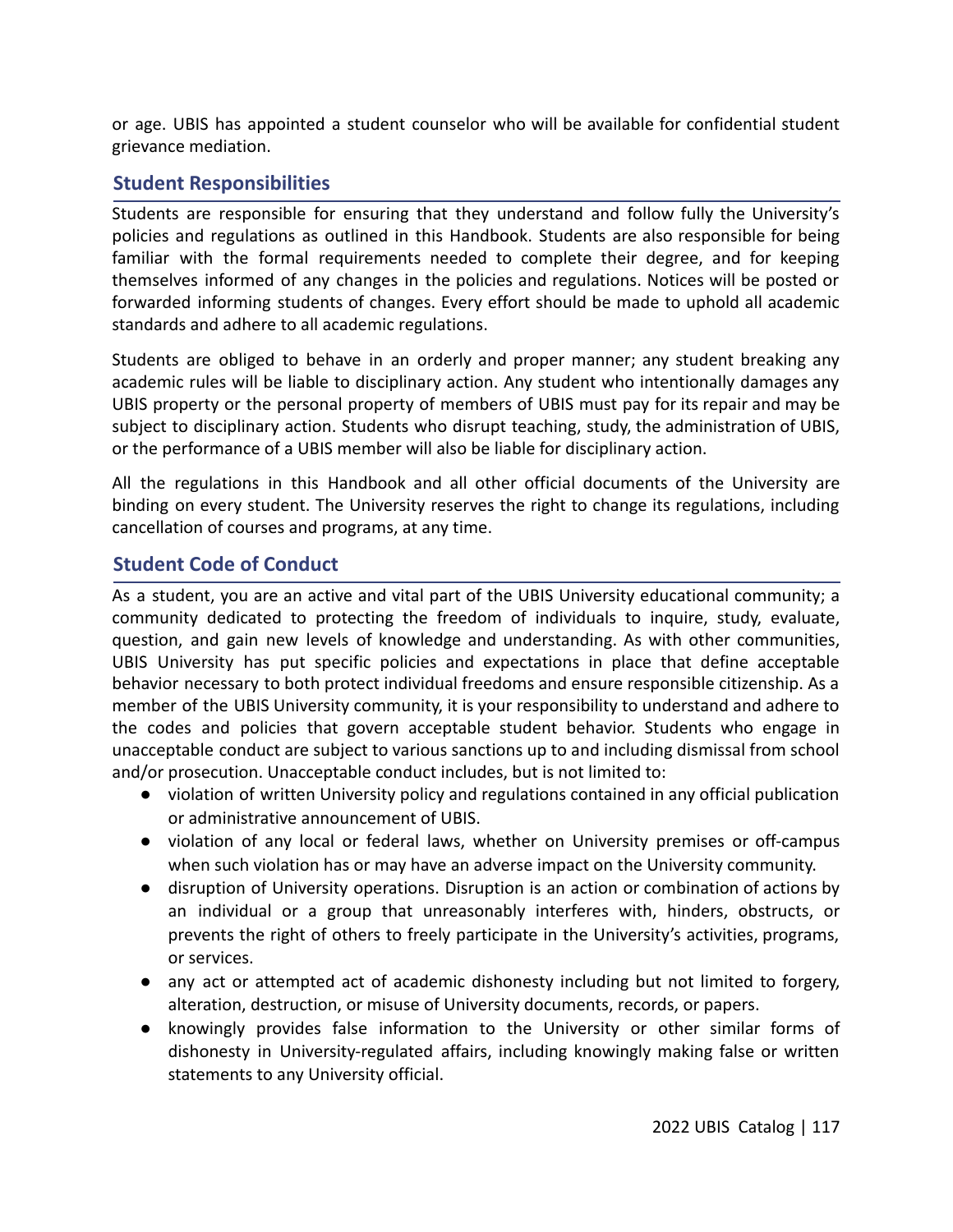- selling, using, possessing, distributing, or being under the influence of alcoholic beverages or illegal drugs.
- unauthorized or attempted entry into, or use of, University property/facilities whether they are owned, contracted, or managed by the University.
- unauthorized use of University-owned or contracted computer systems, including but not limited to failure to comply with license agreements, contracts or agreements governing acceptable use standards, network software and hardware, or harmful intrusion or invasion of privacy, destruction, alteration, or prevention of rightful access.
- damage to University property or that of any of its members or visitors.
- violating the terms of any disciplinary sanction.
- intentional infliction or threat of physical harm to any person(s) or their property.
- verbal, written, electronic or other forms of harassment, including but not limited to sexual, racial, ethnic, sexual orientation or religious harassment that causes injury, distress, or emotional or physical discomfort; and
- disorderly conduct on University premises or at University-sponsored or supervised activities, including but not limited to academic classes and activities.

UBIS is committed to observing strict rules regarding student integrity. As such, UBIS will not tolerate plagiarism or any other form of cheating. It is the duty of the instructors to give due diligence to students' assignments and behaviors during examinations to ensure that there is no plagiarism or cheating.

# **Disciplinary Suspension or Dismissal**

The University reserves the right to suspend or dismiss a student for violation of its policies or regulations, or for any conduct against the best interests of the University or of other students in attendance.

# **Privacy of Student Records**

As required by local and federal laws, the University maintains records relating to students for various academic purposes. Information as defined by the University (which includes name, dates of attendance, enrollment status, awards, honors, and degrees conferred) may not be released without the enrolled student's written permission. UBIS will not disclose any information from a student's educational record, except to personnel within the institution, without the written consent of the student.

Students who need to discuss their academic status in regard to compliance with the University's academic requirements, or who want to discuss a grievance or any other concerns relating to academic issues can make an appointment to see the Dean.

# **Change of Contact Details**

Students must inform the administration office without delay of any change in their home or business address and other contact details such as phone number or e-mail address.